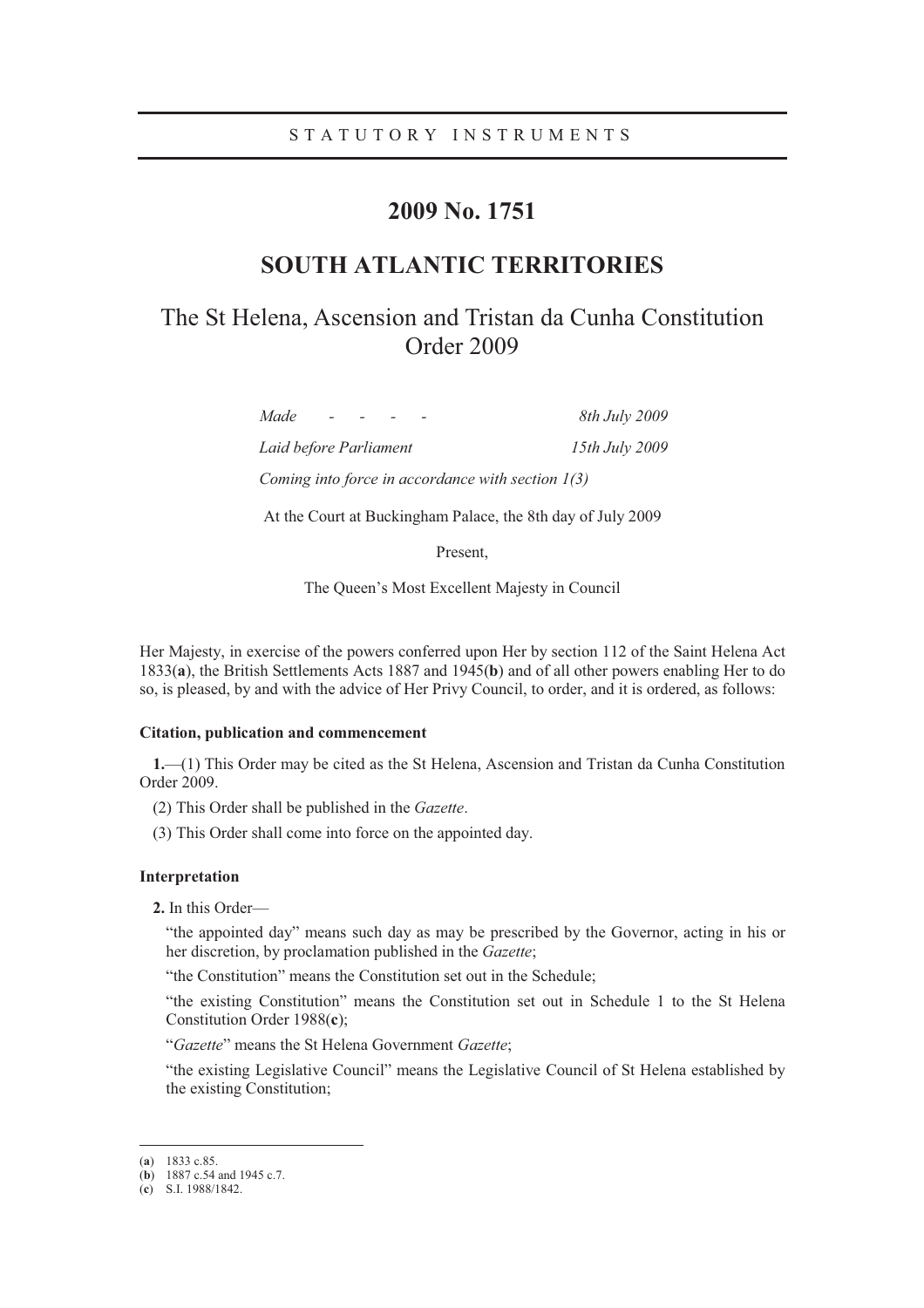"the Legislative Council" means the Legislative Council of St Helena established by the Constitution.

### **Revocations**

**3.** The St Helena Constitution Order 1988 and the St Helena Constitution Order 1989(**a**) are revoked with effect from the appointed day.

### **Change of name and establishment of Constitution**

**4.** From the appointed day—

- (a) the territory of St Helena and Dependencies shall be called St Helena, Ascension and Tristan da Cunha; and
- (b) the Constitution shall have effect in St Helena, Ascension and Tristan da Cunha in accordance with section 1 of the Constitution.

### **Existing laws**

**5.**—(1) Subject to this section, the existing laws shall have effect on and after the appointed day as if they had been made in pursuance of the Constitution and shall be construed with such modifications, adaptations, qualifications and exceptions as may be necessary to bring them into conformity with the Constitution.

(2) Where any matter that falls to be prescribed or otherwise provided for under the Constitution is prescribed or provided for by or under an existing law (including any amendment to any such law made under this section), that prescription or provision shall, as from the appointed day, have effect (with such modifications, adaptations, qualifications and exceptions as may be necessary to bring it into conformity with the Constitution) as if it had been made under the Constitution.

(3) The Governor, acting in his or her discretion, may by order made at any time within twelve months after the appointed day make such amendments to any existing law as may appear to him or her to be necessary or expedient for bringing that law into conformity with the Constitution or otherwise for giving effect or enabling effect to be given to the Constitution; and the Governor may in like manner amend or revoke any such order.

(4) This section is without prejudice to any powers conferred by the Constitution or by any other law on any person or authority to make provision for any matter, including the amendment or repeal of any existing law.

(5) For the purposes of this section, "existing laws" means laws and instruments (other than Acts of Parliament of the United Kingdom and instruments made under them) having effect as part of the law of St Helena, Ascension or Tristan da Cunha immediately before the appointed day.

### **Existing offices and officers**

**6.**—(1) Any office established by or under the existing Constitution and existing immediately before the appointed day shall on and after that day, so far as consistent with the Constitution, continue as if it had been established by or under the Constitution.

(2) Any person who immediately before the appointed day holds or is acting in an office referred to in subsection (1) shall, on and after that day, continue to hold or act in that office or the corresponding office established by the Constitution as if he or she had been appointed to hold or act in it in accordance with or under the Constitution; but any person who under the law in force immediately before the appointed day would have been required to vacate his or her office at the expiration of any period shall vacate that office at the expiration of that period.

(3) Any person to whom subsection (2) applies who, before the appointed day, has made any oath or affirmation required to be made before assuming the functions of his or her office shall be

 $\overline{a}$ 

<sup>(</sup>**a**) S.I. 1989/155.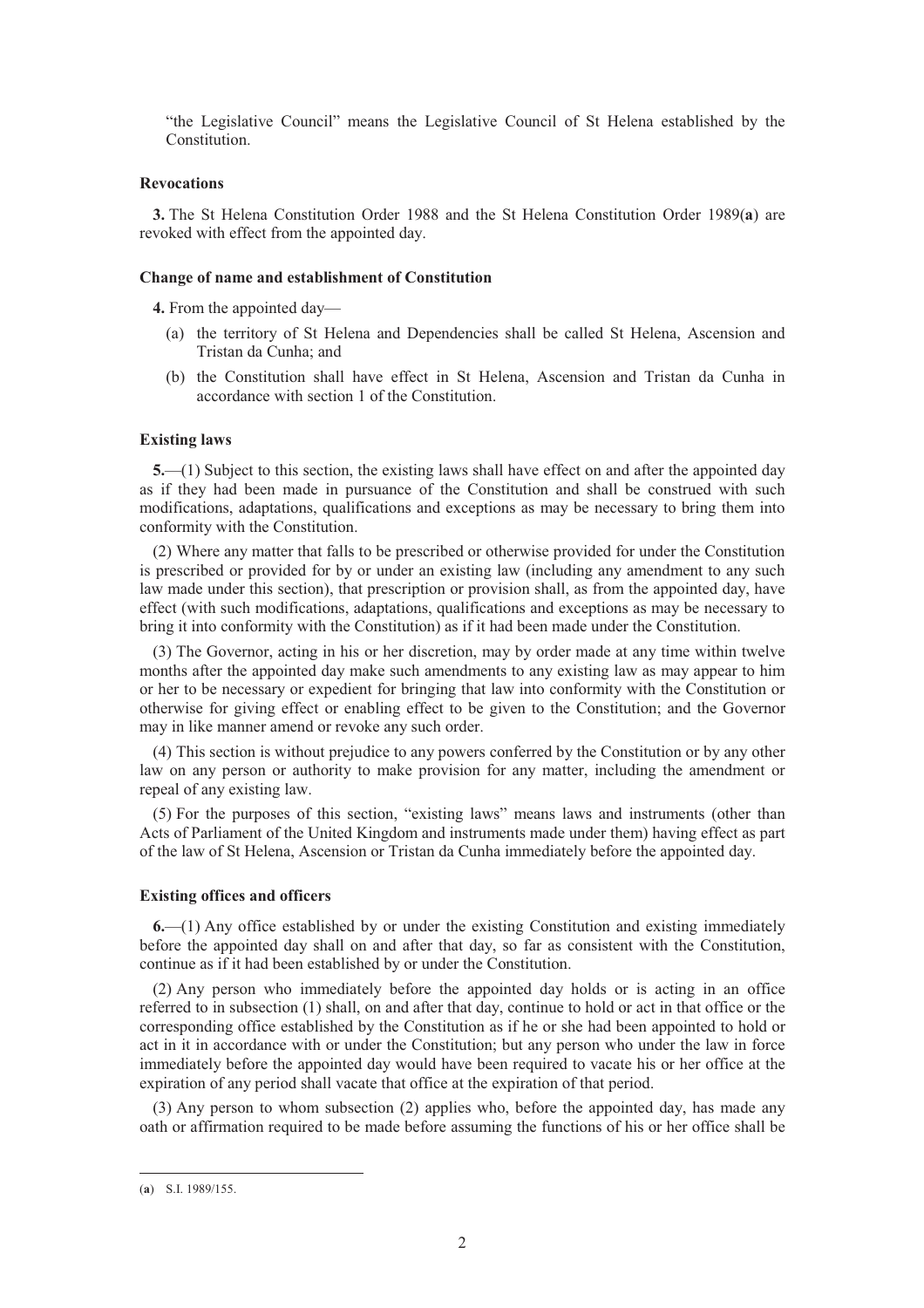deemed to have made any like oath or affirmation so required by the Constitution or any other law.

(4) No person who immediately before the appointed day holds office as a judicial officer in St Helena or Ascension shall be deemed to have resigned from that office on or after that day by virtue of section 91(8)(b)(ii) or 161(5)(b)(ii) of the Constitution pending the enactment of a law under the said section  $91(8)(b)(ii)$  or, as the case may be, section  $161(5)(b)(ii)$ ; and in this subsection "judicial officer" in relation to St Helena has the same meaning as in section 115 of the Constitution, and "judicial officer" in relation to Ascension has the same meaning as in section 180 of the Constitution.

### **Legislative Council, Council Committees and Executive Council**

**7.**—(1) Any person who immediately before the appointed day is a member of the existing Legislative Council shall on that day become a member of the Legislative Council, shall be deemed to have complied with section 54 of the Constitution, and shall hold his or her seat in accordance with the Constitution.

(2) The Governor shall dissolve the Legislative Council not later than the expiration of four years after the date when the existing Legislative Council first met after the last general election in St Helena before the appointed day.

(3) Any person who immediately before the appointed day is a member of a Council Committee of St Helena or of the Executive Council of St Helena under the existing Constitution shall, on and after that day, continue as a member of the corresponding Council Committee or of the Executive Council under the Constitution, and shall hold office in accordance with the Constitution.

### **Standing Orders**

**8.** The Standing Orders of the existing Legislative Council as in force immediately before the appointed day shall, until it is otherwise provided under section 68 of the Constitution, be the Standing Orders of the Legislative Council, but they shall be construed with such modifications, adaptations, qualifications and exceptions as may be necessary to bring them into conformity with the Constitution.

### **Remuneration of certain office-holders**

**9.** The remuneration, allowances and other benefits payable to persons holding the offices of elected member of the Executive Council of St Helena, elected member of the existing Legislative Council and Speaker of that Council immediately before the appointed day shall, until it is otherwise provided under section 72 of the Constitution, continue to be payable to persons holding the corresponding offices under the Constitution on and after the appointed day.

## **Chief Auditor for St Helena**

**10.** The terms and conditions of employment (including the remuneration) applicable to the office of Chief Auditor for St Helena immediately before the appointed day shall, until it is otherwise provided under section 110(9) of the Constitution, continue to apply to that office on and after the appointed day.

### **Island Council of Ascension**

**11.** Any person who immediately before the appointed day is a member of the Island Council of Ascension in accordance with a law in force in Ascension shall on that day become a member of the Island Council established by the Constitution, shall be deemed to have taken any oath or affirmation required by law, and shall hold his or her seat in accordance with any such law.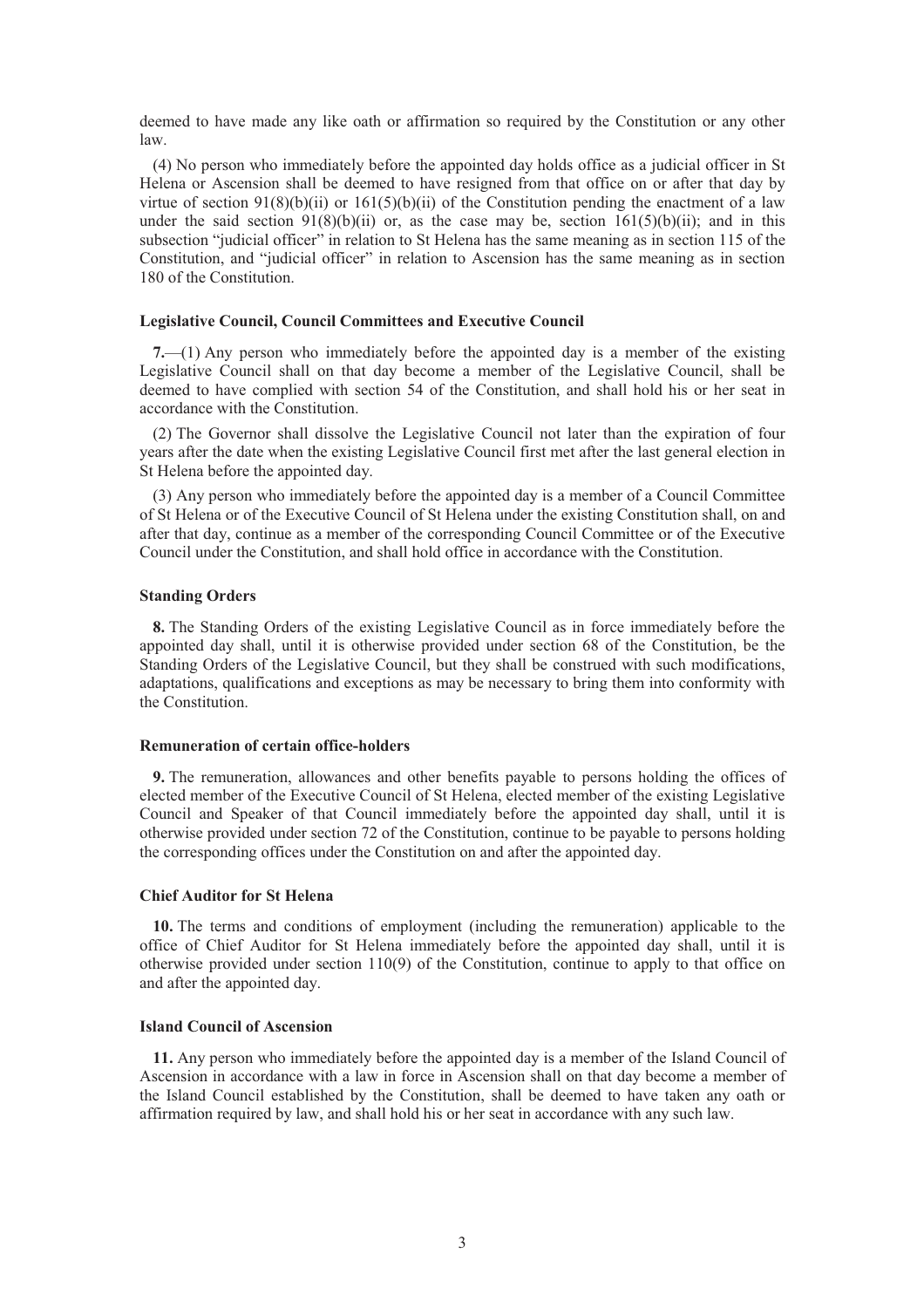### **Island Council of Tristan da Cunha**

**12.** Any person who immediately before the appointed day is a member of the Island Council of Tristan da Cunha in accordance with a law in force in Tristan da Cunha shall on that day become a member of the Island Council established by the Constitution, shall be deemed to have taken any oath or affirmation required by law, and shall hold his or her seat in accordance with any such law.

## **Pending legal proceedings**

**13.**—(1) Any proceedings pending immediately before the appointed day in the Supreme Court or the Court of Appeal established by the existing Constitution may be continued on and after that day in the Supreme Court or, as the case may be, the Court of Appeal established by the Constitution.

(2) Any judgment or order of the Supreme Court or the Court of Appeal established by the existing Constitution given or made before the appointed day, in so far as it has not been fully executed or enforced, may be executed or enforced on and after that day as if it were a judgment or order of the Supreme Court or, as the case may be, the Court of Appeal established by the Constitution.

## **Power reserved to Her Majesty**

**14.** There is reserved to Her Majesty full power to make laws from time to time for the peace, order and good government of St Helena, Ascension and Tristan da Cunha including, without prejudice to the generality of the foregoing, laws amending or revoking this Order or the Schedule.

> *Judith Simpson* Clerk of the Privy Council

# **SCHEDULE**

# THE CONSTITUTION OF ST HELENA, ASCENSION AND TRISTAN DA CUNHA

# **CONTENTS**

## PREAMBLE

1. Application of this Constitution

# CHAPTER 1

### ST HELENA

#### PART 1

## PARTNERSHIP VALUES

- 2. The partnership values
- 3. Relationships between St Helena, Ascension and Tristan da Cunha
- 4. Duty to give effect to the partnership values

### PART 2

## FUNDAMENTAL RIGHTS AND FREEDOMS OF THE INDIVIDUAL

- 5. Fundamental rights and freedoms of the individual
- 6. Protection of right to life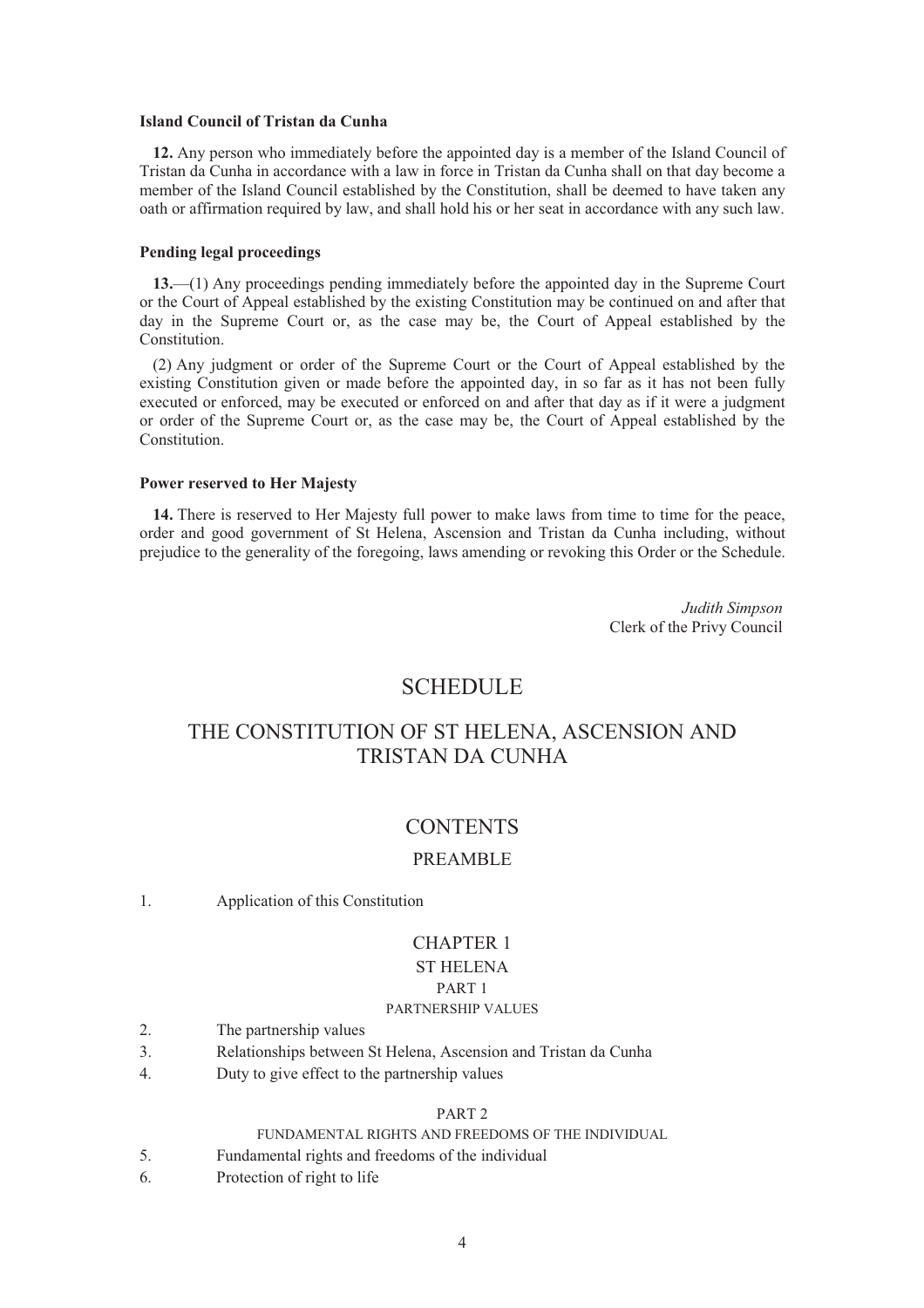- 7. Protection from inhuman treatment
- 8. Protection from slavery and forced labour
- 9. Protection of right to personal liberty
- 10. Provisions to secure a fair trial
- 11. Protection of right of prisoners to humane treatment
- 12. Protection of freedom of movement
- 13. Protection for private and family life and for privacy of home and other property
- 14. Protection of right to marry, and of spouses' and children's rights
- 15. Protection of freedom of conscience
- 16. Protection of right to education
- 17. Protection of freedom of expression
- 18. Protection of freedom of assembly and association
- 19. Protection from deprivation of property
- 20. Protection from arbitrary deprivation of St Helenian status or of British citizenship
- 21. Protection from discrimination
- 22. Derogations from fundamental rights and freedoms under emergency powers
- 23. Protection of persons detained under emergency laws
- 24. Enforcement of protective provisions
- 25. Application of this Part to the members of a disciplined force

# PART 3

## THE GOVERNOR

- 26. The Governor
- 27. Acting Governor
- 28. Governor's Deputy
- 29. Powers of pardon, etc.
- 30. Advisory Committee on the Prerogative of Mercy
- 31. Powers to dispose of land
- 32. Public seal
- 33. Constitution of offices

# PART 4

# THE EXECUTIVE

- 34. Executive authority
- 35. Executive Council
- 36. Election of elected members of Executive Council
- 37. Tenure of office of elected and temporary members of Executive Council
- 38. Determination of questions as to membership of Executive Council
- 39. Summoning of and proceedings in Executive Council
- 40. Invitation of persons to assist Executive Council
- 41. Presiding in Executive Council
- 42. The Clerk of Councils
- 43. Governor to consult Executive Council
- 44. Governor's special responsibilities
- 45. Governor to be kept informed
- 46. The Attorney General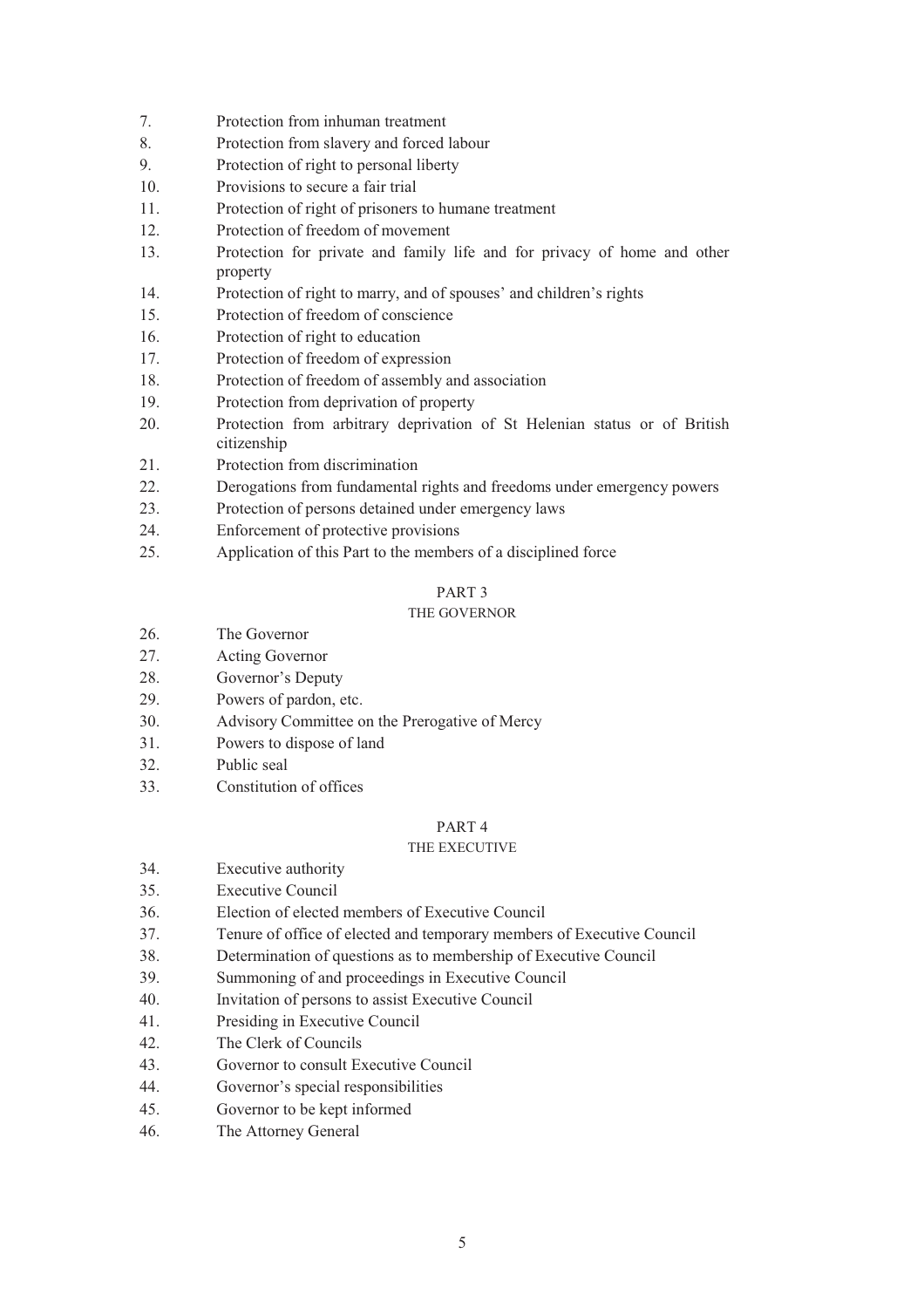# PART 5

# THE LEGISLATURE

# Composition

| 47. | The Legislature                                                                                                                   |
|-----|-----------------------------------------------------------------------------------------------------------------------------------|
| 48. | Composition of Legislative Council                                                                                                |
| 49. | Qualifications of candidates for election to Legislative Council                                                                  |
| 50. | Law as to elections                                                                                                               |
| 51. | Tenure of office of Elected Members of Legislative Council                                                                        |
| 52. | Determination of questions as to elected membership of Legislative Council                                                        |
| 53. | Register of Interests                                                                                                             |
| 54. | Oaths or affirmations by Members of Legislative Council                                                                           |
| 55. | Speaker and Deputy Speaker                                                                                                        |
|     |                                                                                                                                   |
|     | <b>Council Committees</b>                                                                                                         |
| 56. | <b>Council Committees</b>                                                                                                         |
| 57. | Tenure of office of members of Council Committees                                                                                 |
| 58. | <b>Functions of Council Committees</b>                                                                                            |
| 59. | Rules of procedure and meetings of Council Committees                                                                             |
|     |                                                                                                                                   |
|     | Powers and Procedure of Legislative Council                                                                                       |
| 60. | Power to make laws                                                                                                                |
| 61. | Meetings of Legislative Council                                                                                                   |
| 62. | Presiding in Legislative Council or otherwise discharging the functions of<br>Speaker                                             |
| 63. | Legislative Council may transact business notwithstanding vacancies                                                               |
| 64. | Quorum                                                                                                                            |
| 65. | Governor's right to address Legislative Council                                                                                   |
| 66. | Power to require officers of the St Helena Public Service to attend meetings                                                      |
| 67. | Voting                                                                                                                            |
| 68. | <b>Standing Orders</b>                                                                                                            |
| 69. | <b>Public Accounts Committee</b>                                                                                                  |
| 70. | Privileges                                                                                                                        |
| 71. | Code of Conduct                                                                                                                   |
| 72. | Remuneration of elected members of Executive Council, other Elected<br>Members of Legislative Council, Speaker and Deputy Speaker |
| 73. | Introduction of Bills                                                                                                             |
| 74. | Assent to Bills                                                                                                                   |
| 75. | Disallowance of laws                                                                                                              |
| 76. | Dissolution of Legislative Council                                                                                                |
| 77. | Recalling dissolved Legislative Council in case of emergency                                                                      |
| 78. | General elections and bye-elections                                                                                               |
| 79. | The Clerk of Councils                                                                                                             |
|     | PART <sub>6</sub>                                                                                                                 |
|     | THE ADMINISTRATION OF JUSTICE                                                                                                     |
| 80. | The Courts of St Helena                                                                                                           |
| 81. | Independence of the judiciary                                                                                                     |
|     |                                                                                                                                   |

# Supreme Court

- 82. Constitution of Supreme Court
- 83. Sittings of Supreme Court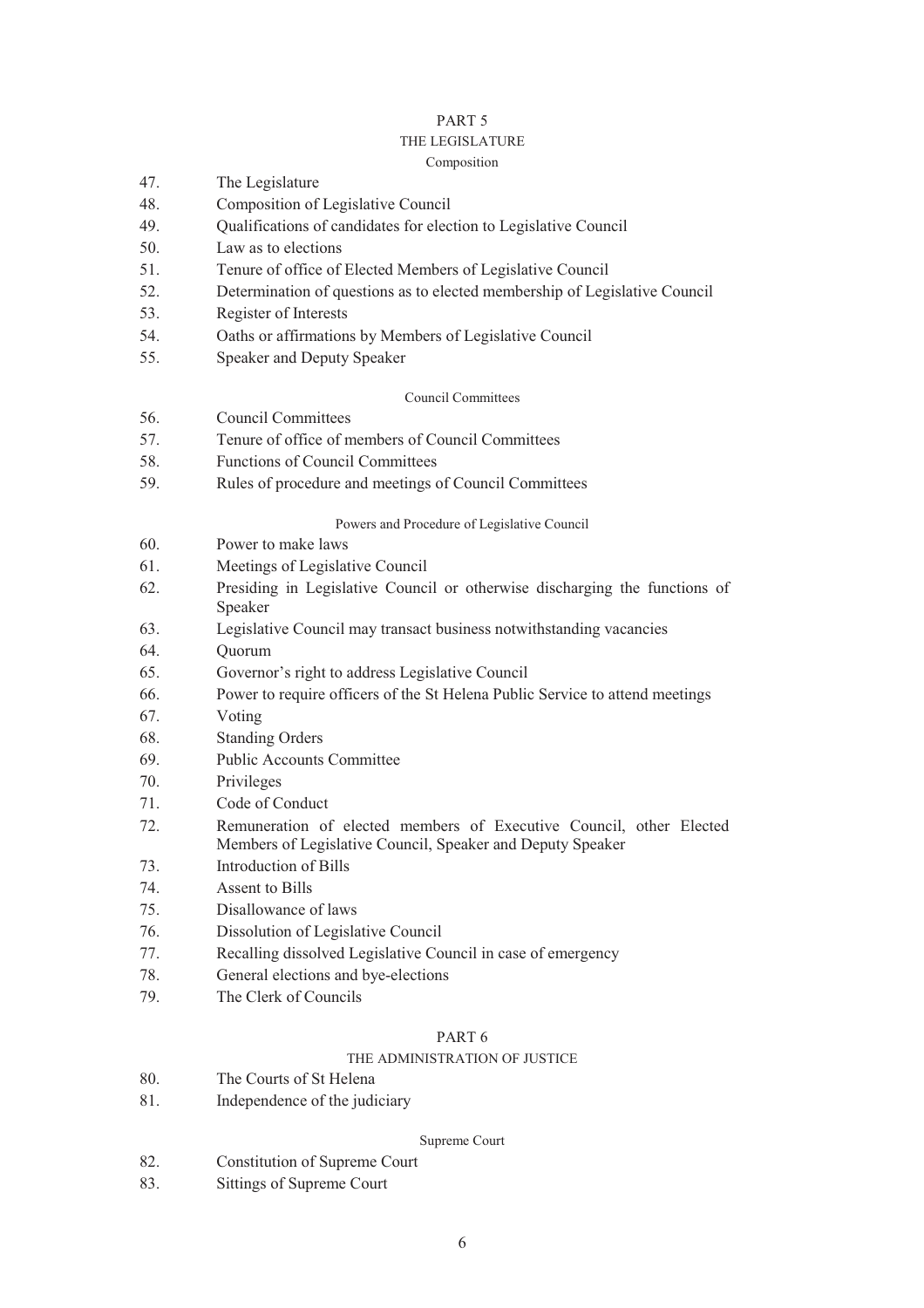- 84. Judges of Supreme Court
- 85. Exercise of jurisdiction of Supreme Court

### Court of Appeal

- 86. Constitution of Court of Appeal
- 87. Jurisdiction of Court of Appeal
- 88. Practice and procedure on appeals

### General

- 89. Rules of Court
- 90. Appointment of judges and judicial officers
- 91. Tenure of office of judges and judicial officers
- 92. Remuneration
- 93. Removal from office
- 94. Judicial Service Commission

## PART 7

## PUBLIC SERVICE

- 95. Appointment etc of officers of St Helena Public Service
- 96. Terms and conditions of employment

### PART 8

### PUBLIC FINANCE

- 97. Taxation
- 98. Consolidated Fund
- 99. Withdrawal from Consolidated Fund or other public account
- 100. Annual Estimates
- 101. Appropriation Bill
- 102. Authorisation of expenditure in advance of appropriation
- 103. Special Warrants
- 104. Withdrawal Warrants
- 105. Supplementary Estimates
- 106. Excess expenditure
- 107. Lapse of appropriations
- 108. Public debt
- 109. Annual statement of accounts
- 110 The Chief Auditor
- 111. Functions of Chief Auditor
- 112. Borrowing or lending by Government of St Helena

## PART 9

### COMPLAINTS COMMISSIONER

- 113. Complaints Commissioner
- 114. Functions of Complaints Commissioner

## PART 10

# **MISCELLANEOUS**

- 115. Interpretation
- 116. References to the holder of an office to include a person acting in the office
- 117. Power to amend and revoke instruments, etc
- 118. Appointments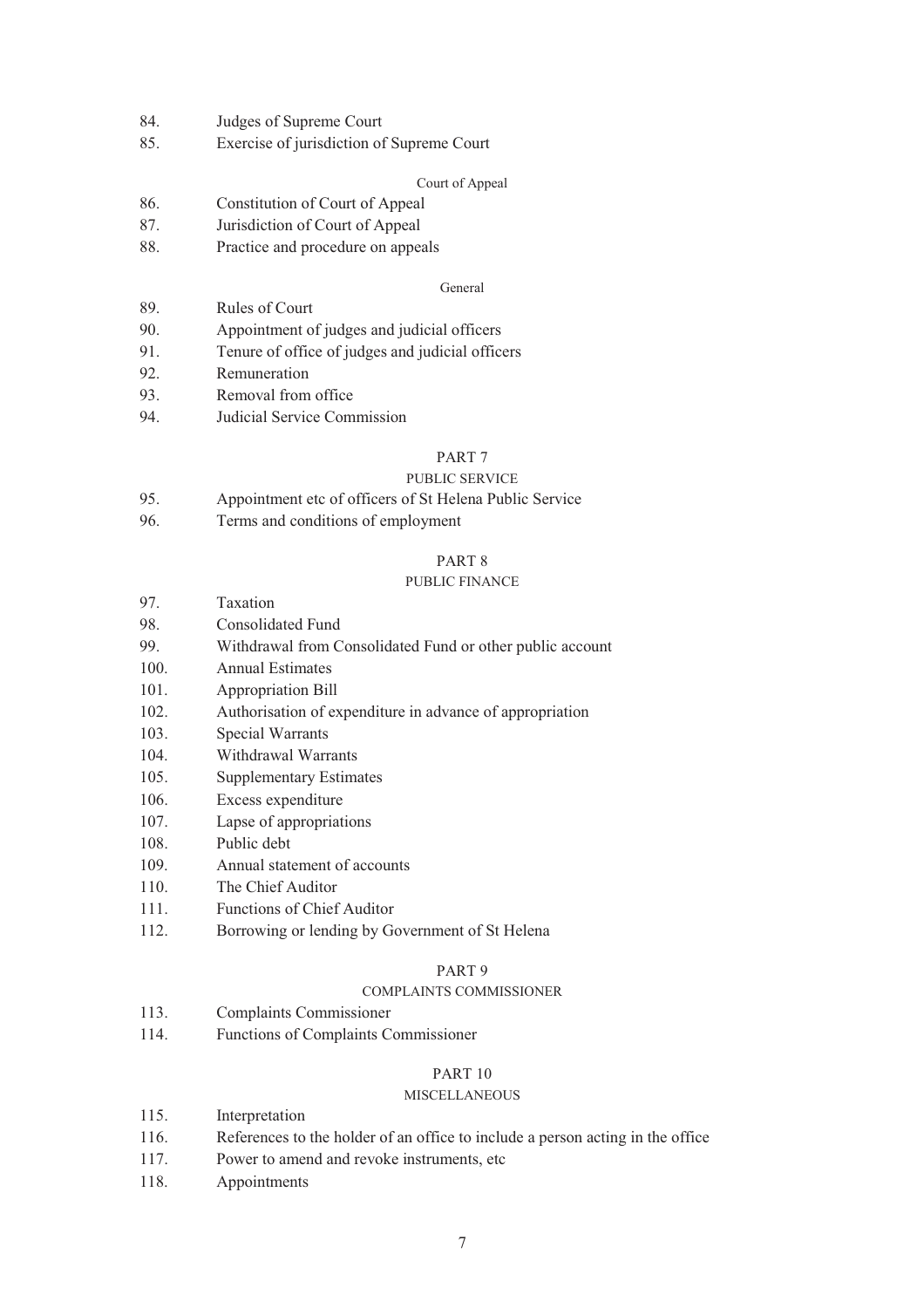119. Removal from office

120. Resignations

# CHAPTER 2

# ASCENSION

# PART 1

# PARTNERSHIP VALUES

# 121. The partnership values

## PART 2

# FUNDAMENTAL RIGHTS AND FREEDOMS OF THE INDIVIDUAL

- 122. Fundamental rights and freedoms of the individual
- 123. Protection of right to life
- 124. Protection from inhuman treatment
- 125. Protection from slavery and forced labour
- 126. Protection of right to personal liberty
- 127. Provisions to secure a fair trial
- 128. Protection of right of prisoners to humane treatment
- 129. Protection for private and family life and for privacy of home and other property
- 130. Protection of right to marry, and of spouses' and children's rights
- 131. Protection of freedom of conscience
- 132. Protection of right to education
- 133. Protection of freedom of expression
- 134. Protection of freedom of assembly and association
- 135. Protection from deprivation of property
- 136. Protection from arbitrary deprivation of St Helenian status or of British citizenship
- 137. Protection from discrimination
- 138. Derogations from fundamental rights and freedoms under emergency powers
- 139. Protection of persons detained under emergency laws
- 140. Enforcement of protective provisions
- 141. Application of this Part to the members of a disciplined force
- 142. Saving for certain treaties

# PART 3

## THE GOVERNOR

- 143. The Governor
- 144. Powers of pardon, etc
- 145. Powers to dispose of land
- 146. Public seal
- 147. Constitution of offices

# PART 4

## THE EXECUTIVE

- 148. Executive authority
- 149. Island Council
- 150. Attorney General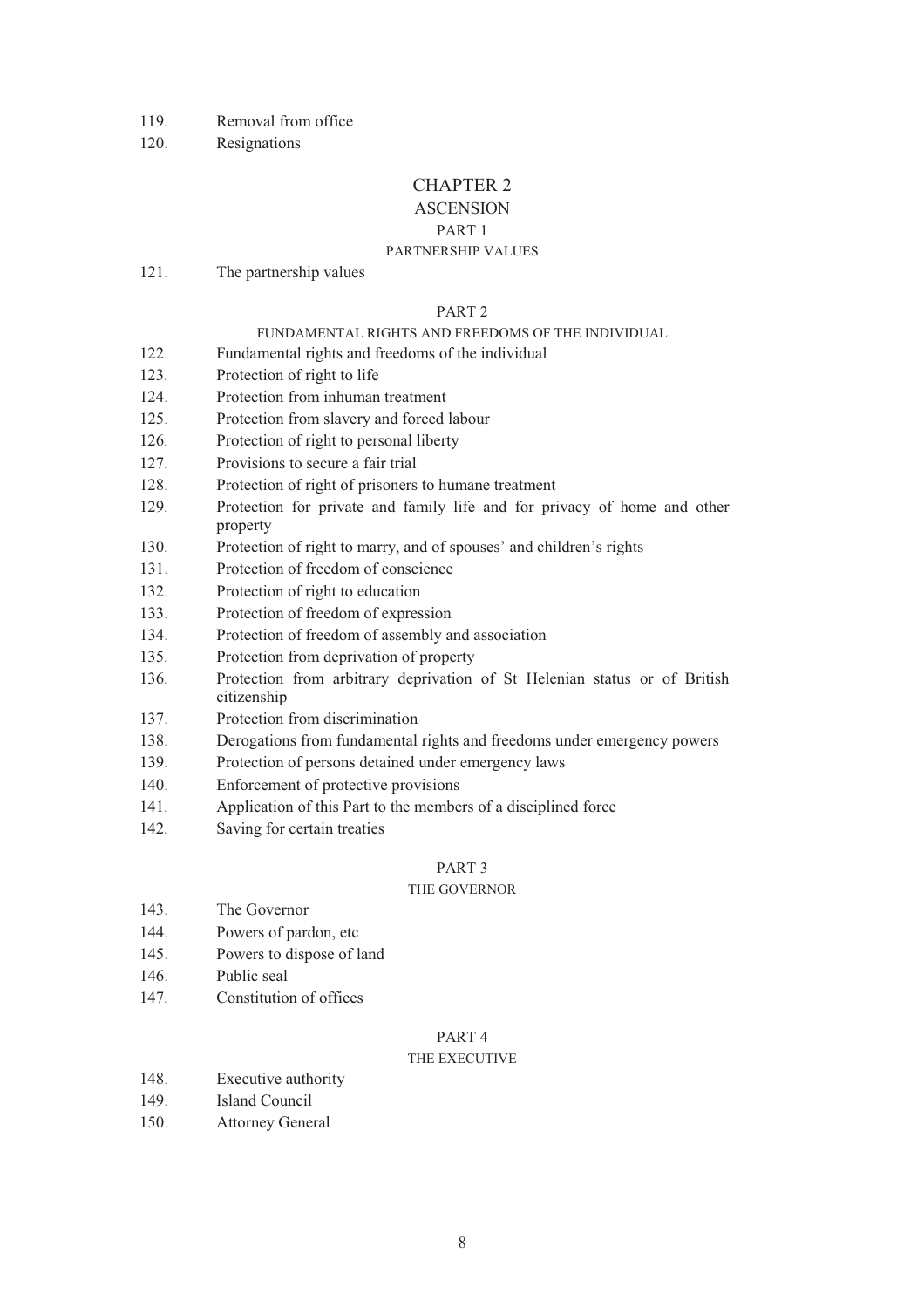# PART 5

## THE LEGISLATURE

- 151. Power to make laws
- 152. Disallowance of laws

# PART 6

# THE ADMINISTRATION OF JUSTICE

- 153. The Courts of Ascension
- 154. Independence of the judiciary
- 155. Jurisdiction of Supreme Court
- 156. Sittings of Supreme Court
- 157. Exercise of jurisdiction of Supreme Court
- 158. Jurisdiction of Court of Appeal
- 159. Practice and procedure on appeals
- 160. Rules of Court
- 161. Judicial officers
- 162. Ascension Judicial Service Commission

# PART 7

## PUBLIC SERVICE

- 163. Appointment etc of officers of Ascension Public Service
- 164. Terms and conditions of employment

# PART 8

## PUBLIC FINANCE

- 165. Taxation
- 166. Consolidated Fund
- 167. Withdrawal from Consolidated Fund or other public account
- 168. Annual Estimates
- 169. Draft Appropriation Ordinance
- 170. Authorisation of expenditure in advance of appropriation
- 171. Special Warrants
- 172. Withdrawal Warrants
- 173. Supplementary Estimates
- 174. Excess expenditure
- 175. Lapse of appropriations
- 176. Public debt
- 177. Annual statement of accounts
- 178. Audit
- 179. Borrowing or lending by Government of Ascension

## PART 9

# **MISCELLANEOUS**

- 180. Interpretation
- 181. References to the holder of an office to include a person acting in the office
- 182. Power to amend and revoke instruments, etc
- 183. Appointments
- 184. Removal from office
- 185. Resignations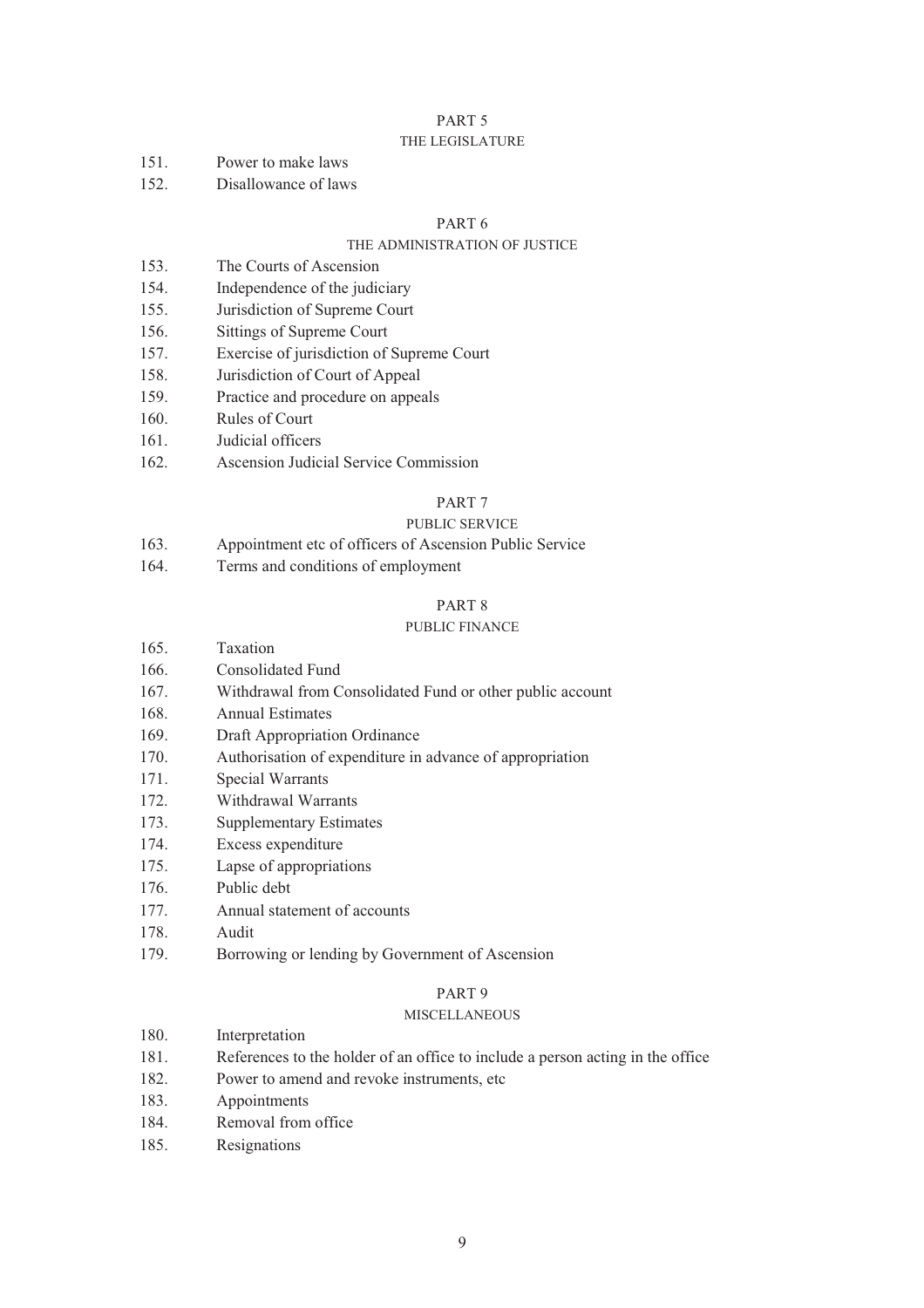# CHAPTER 3 TRISTAN DA CUNHA PART 1 PARTNERSHIP VALUES

### 186. The partnership values

# PART 2

# FUNDAMENTAL RIGHTS AND FREEDOMS OF THE INDIVIDUAL

- 187. Fundamental rights and freedoms of the individual
- 188. Protection of right to life
- 189. Protection from inhuman treatment
- 190. Protection from slavery and forced labour
- 191. Protection of right to personal liberty
- 192. Provisions to secure a fair trial
- 193. Protection of right of prisoners to humane treatment
- 194. Protection of freedom of movement
- 195. Protection for private and family life and for privacy of home and other property
- 196. Protection of right to marry, and of spouses' and children's rights
- 197. Protection of freedom of conscience
- 198. Protection of right to education
- 199. Protection of freedom of expression
- 200. Protection of freedom of assembly and association
- 201. Protection from deprivation of property
- 202. Protection from arbitrary deprivation of right of abode in Tristan da Cunha or of British citizenship
- 203. Protection from discrimination
- 204. Derogations from fundamental rights and freedoms under emergency powers
- 205. Protection of persons detained under emergency laws
- 206. Enforcement of protective provisions
- 207. Application of this Part to the members of a disciplined force

# PART 3

# THE GOVERNOR

- 208. The Governor
- 209. Powers of pardon, etc
- 210. Powers to dispose of land
- 211. Public seal
- 212. Constitution of offices

# PART 4

# THE EXECUTIVE

- 213. Executive authority
- 214. Island Council
- 215. Attorney General

## PART 5

### THE LEGISLATURE

- 216. Power to make laws
- 217. Disallowance of laws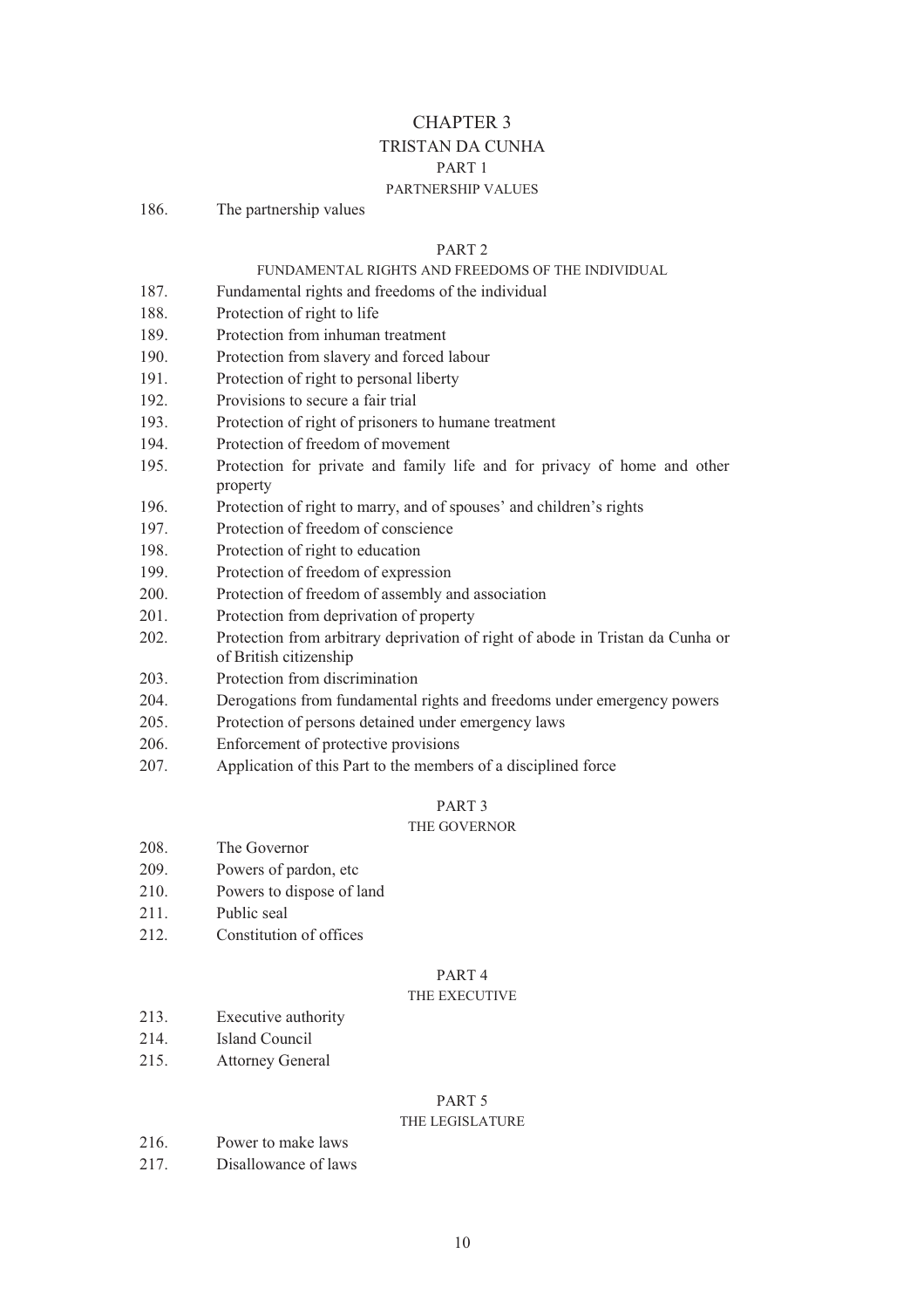## PART 6

## THE ADMINISTRATION OF JUSTICE

- 218. The Courts of Tristan da Cunha
- 219. Independence of the judiciary

### Supreme Court

- 220. Jurisdiction of Supreme Court
- 221. Sittings of Supreme Court
- 222. Exercise of jurisdiction of Supreme Court

### Court of Appeal

- 223. Jurisdiction of Court of Appeal
- 224. Practice and procedure on appeals

### **General**

225. Rules of Court

# PART 7

#### PUBLIC SERVICE

- 226. Appointments etc of officers of Tristan da Cunha Public Service
- 227. Terms and conditions of employment

# PART 8

# AUDIT

228. Audit

# PART 9

# **MISCELLANEOUS**

- 229. Interpretation
- 230. References to the holder of an office to include a person acting in the office
- 231. Power to amend and revoke instruments, etc
- 232. Appointments
- 233. Removal from office
- 234. Resignations

# SCHEDULE TO THE CONSTITUTION FORMS OF OATHS AND AFFIRMATIONS

# PREAMBLE

The people of St Helena, Ascension and Tristan da Cunha:

- (a) wishing to affirm their allegiance to the United Kingdom, its Government and the Crown;
- (b) mindful of the historic link between St Helena and the United Kingdom that dates back to 1659, the Charter granted for St Helena by King Charles II in 1673 that reaffirmed St Helena as belonging to the British Crown, the provision for a Governor and the office of Sheriff to enforce the laws issued by the East India Company that was made by the Laws and Constitution for the Island of St Helena of 1682, and the transfer of rule of the island to His Majesty's Government on 22 April 1834 under the Government of India Act 1833, now called the Saint Helena Act 1833;
- (c) acknowledging the Letters Patent of Queen Victoria dated 6 June 1859 which constituted the Islands of St Helena, Ascension and Tristan D'Acunha to be a distinct and separate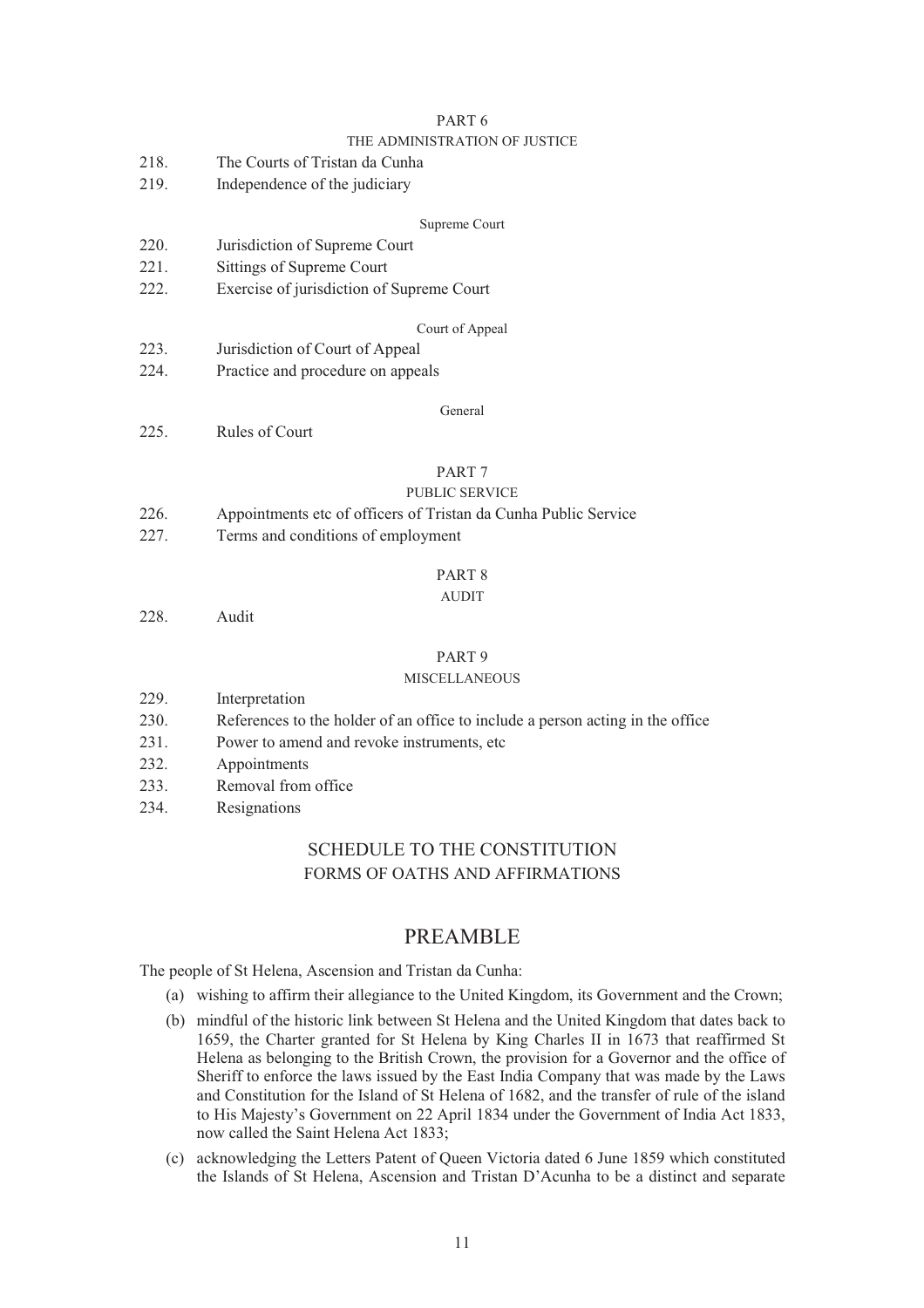Bishop's See and Diocese called "The Bishoprick of St Helena" and declared Jamestown to be a city called the "City of James Town";

- (d) recalling that Britain took possession of Ascension in 1815 and established a small naval garrison there, the Island remaining under Admiralty supervision until by Letters Patent of King George V dated 12 September 1922 it became a Dependency of St Helena;
- (e) also recalling that Tristan da Cunha was garrisoned and possessed by Britain in 1816, and that by Letters Patent of King George VI dated 12 January 1938 the islands of Tristan da Cunha, Gough, Nightingale and Inaccessible became Dependencies of St Helena;
- (f) satisfied that their British citizenship has been restored, and recalling that everyone has the right to a nationality and the right not to be arbitrarily deprived of his or her nationality, and wishing to continue and strengthen their relationship with the United Kingdom;
- (g) recognising that all peoples have the right of self-determination, by virtue of which they freely determine their political status and freely pursue their economic, social and cultural development;
- (h) mindful of the fact that St Helenians, whatever their diverse backgrounds, have become fused into a single, harmonious community;
- (i) noting the resourcefulness of the people of St Helena, Ascension and Tristan da Cunha and their respect for government under the law that has made the islands safe havens in the South Atlantic over the centuries;
- (j) mindful of the fact that, while separate territories, St Helena, Ascension and Tristan da Cunha form a single territorial grouping under the Crown;
- (k) wishing to continue as communities of tolerance, with respect for government and the law, Christian and family values and protection of the environment;
- (l) committed to government in partnership with the United Kingdom on the basis of mutual obligations and responsibilities, to democratic principles and to promotion and protection of fundamental human rights and freedoms;

are determined, with the United Kingdom Government and other members of the international community, to build a sound future on the islands for their local communities on the basis of this Constitution.

## **Application of this Constitution**

**1.**—(1) Chapter 1 and the Schedule to the Constitution apply to St Helena.

(2) Chapter 2 and the Schedule to the Constitution (except for paragraphs 3 and 4) apply to Ascension.

(3) Chapter 3 and the Schedule to the Constitution (except for paragraphs 3 and 4) apply to Tristan da Cunha.

# CHAPTER 1

# ST HELENA

# PART 1

## PARTNERSHIP VALUES

### **The partnership values**

**2.** The partnership between the United Kingdom and St Helena shall continue to be based on the following values—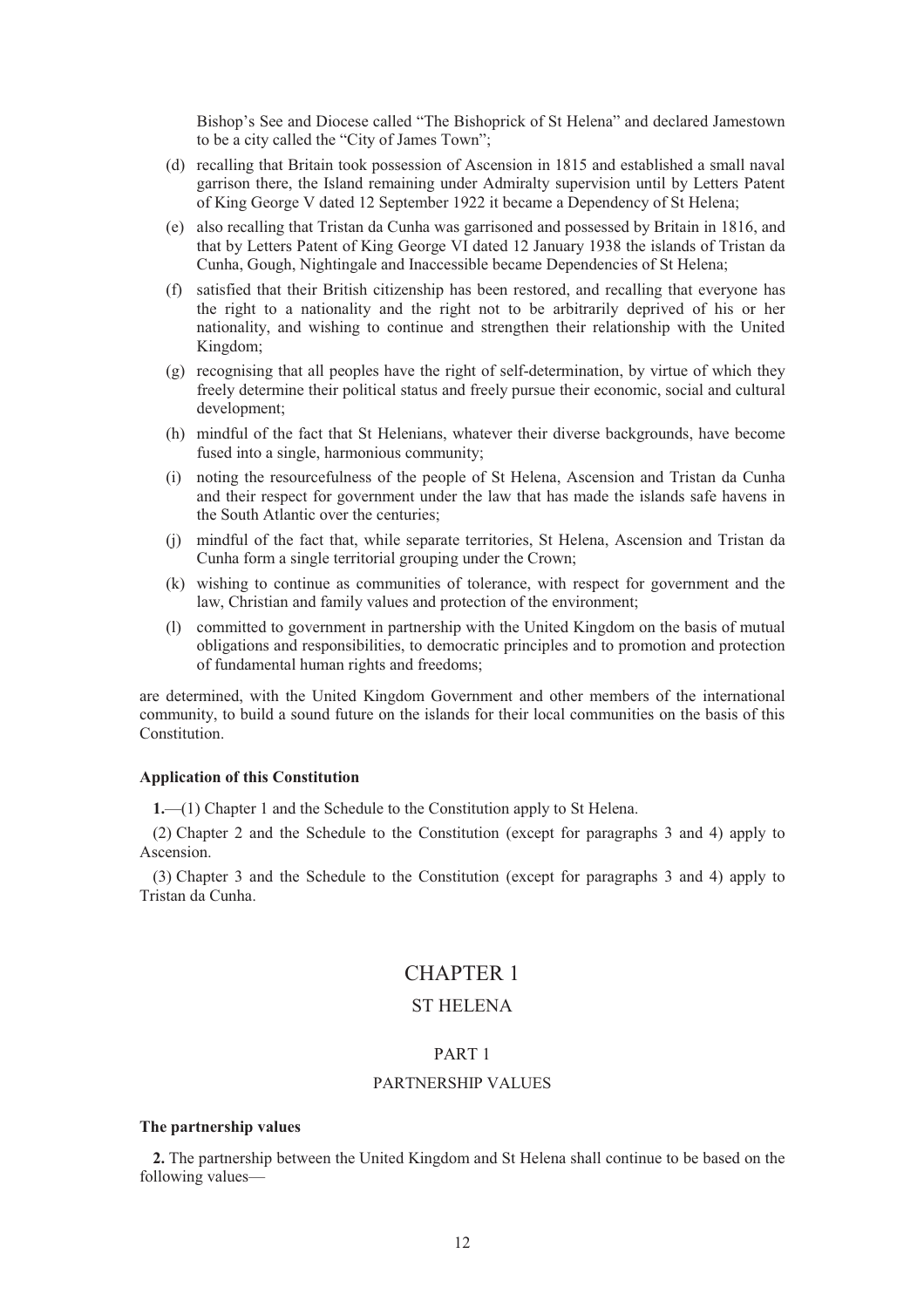- (a) good faith;
- (b) the rule of law;
- (c) good government;
- (d) sound financial management;
- (e) the impartial administration of justice;
- (f) the impartiality of the St Helena Public Service;
- (g) the maintenance of public order;
- (h) compliance with applicable international obligations of the United Kingdom and of St Helena; and
- (i) the maintenance of international peace and security and the right of individual or collective self-defence.

### **Relationships between St Helena, Ascension and Tristan da Cunha**

**3.** The relationships between each of St Helena, Ascension and Tristan da Cunha shall continue to be based on the values listed in section 2 and a willingness to have due regard for one another's interests.

## **Duty to give effect to the partnership values**

**4.**—(1) In exercising their responsibilities and powers, all organs of government in St Helena have a duty to give effect to the partnership values.

(2) As the partnership values are statements of political principle, no court shall find that any act or omission of an organ of government was unlawful on account of a failure to give effect to the partnership values.

(3) Subject to subsection (2), the Supreme Court may enquire, but only on an application for judicial review, whether or not any organ of government (other than the Governor) has acted rationally and with procedural propriety in relation to giving effect to a partnership value.

(4) No court shall enquire whether or not the Governor is justified in—

- (a) deciding not to act in accordance with the advice of the Executive Council under section 43(5); or
- (b) reserving a Bill for the signification of Her Majesty's pleasure under section  $74(3)(a)$ ,

in order to ensure consistency with a partnership value.

# PART 2

### FUNDAMENTAL RIGHTS AND FREEDOMS OF THE INDIVIDUAL

### **Fundamental rights and freedoms of the individual**

**5.** Whereas every person in St Helena is entitled to the fundamental rights and freedoms of the individual, that is to say, has the right, without distinction of any kind, such as sex, sexual orientation, race, colour, language, religion, political or other opinion, national or social origin, association with a national minority, property, age, disability, birth or other status, but subject to respect for the rights and freedoms of others and for the public interest, to each and all of the following—

- (a) life, liberty, security of the person and the protection of the law;
- (b) freedom of conscience, of expression and of assembly and association;
- (c) protection for his or her private and family life, the privacy of his or her home and other property; and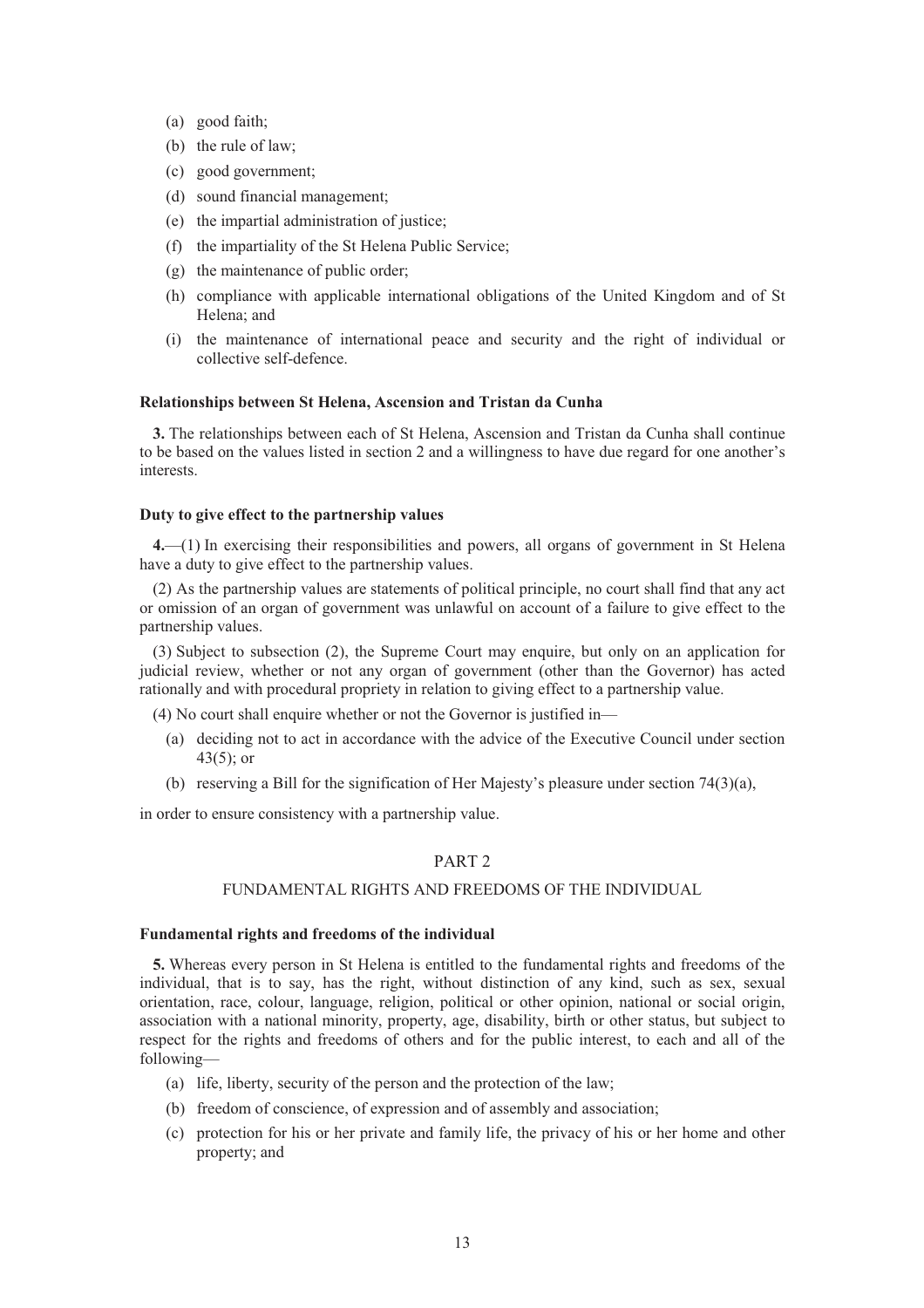(d) protection from deprivation of property save in the public interest and on payment of fair compensation,

this Part shall afford protection to these rights and freedoms, and to related rights and freedoms, subject to the limitations contained in this Part, being limitations designed to ensure that the enjoyment of the protected rights and freedoms by any individual does not prejudice the rights and freedoms of others or the public interest.

## **Protection of right to life**

**6.**—(1) No person shall be deprived intentionally of his or her life.

(2) A person shall not be regarded as having been deprived of his or her life in breach of this section if he or she dies as a result of the use, to such extent and in such circumstances as are permitted by law, of force which is no more than absolutely necessary—

- (a) for the defence of any person from violence;
- (b) in order to effect a lawful arrest or to prevent the escape of a person lawfully detained;
- (c) for the purpose of suppressing a riot, insurrection or mutiny,

or if he or she dies as a result of a lawful act of war.

## **Protection from inhuman treatment**

**7.** No person shall be subjected to torture or to inhuman or degrading treatment or punishment.

### **Protection from slavery and forced labour**

**8.**—(1) No person shall be held in slavery or servitude.

- (2) No person shall be required to perform forced or compulsory labour.
- (3) For the purposes of this section, "forced or compulsory labour" does not include—
	- (a) any labour required of a member of a disciplined force as part of his or her duties or, in the case of a person who has conscientious objections to service in a naval, military or air force, any labour that the law requires that person to perform in place of such service;
	- (b) labour required of any person while he or she is lawfully detained that is reasonably necessary in the interests of hygiene or for the maintenance of the place in which he or she is detained;
	- (c) any labour required for the purpose of dealing with any situation arising during a period of public emergency or at a time when any other emergency or calamity threatens the well-being of the community, to the extent that the requiring of such labour is reasonably justifiable for that purpose; or
	- (d) any labour required in consequence of the sentence or order of a court.

## **Protection of right to personal liberty**

**9.**—(1) No person shall be deprived of his or her personal liberty save as may be authorised by law in any of the following cases—

- (a) as a result of his or her unfitness to plead to a criminal charge;
- (b) in execution of the sentence or order of a court, whether established for St Helena or some other country, in respect of a criminal offence of which he or she has been convicted;
- (c) in execution of an order of a court punishing him or her for contempt of that court or of another court or of a tribunal;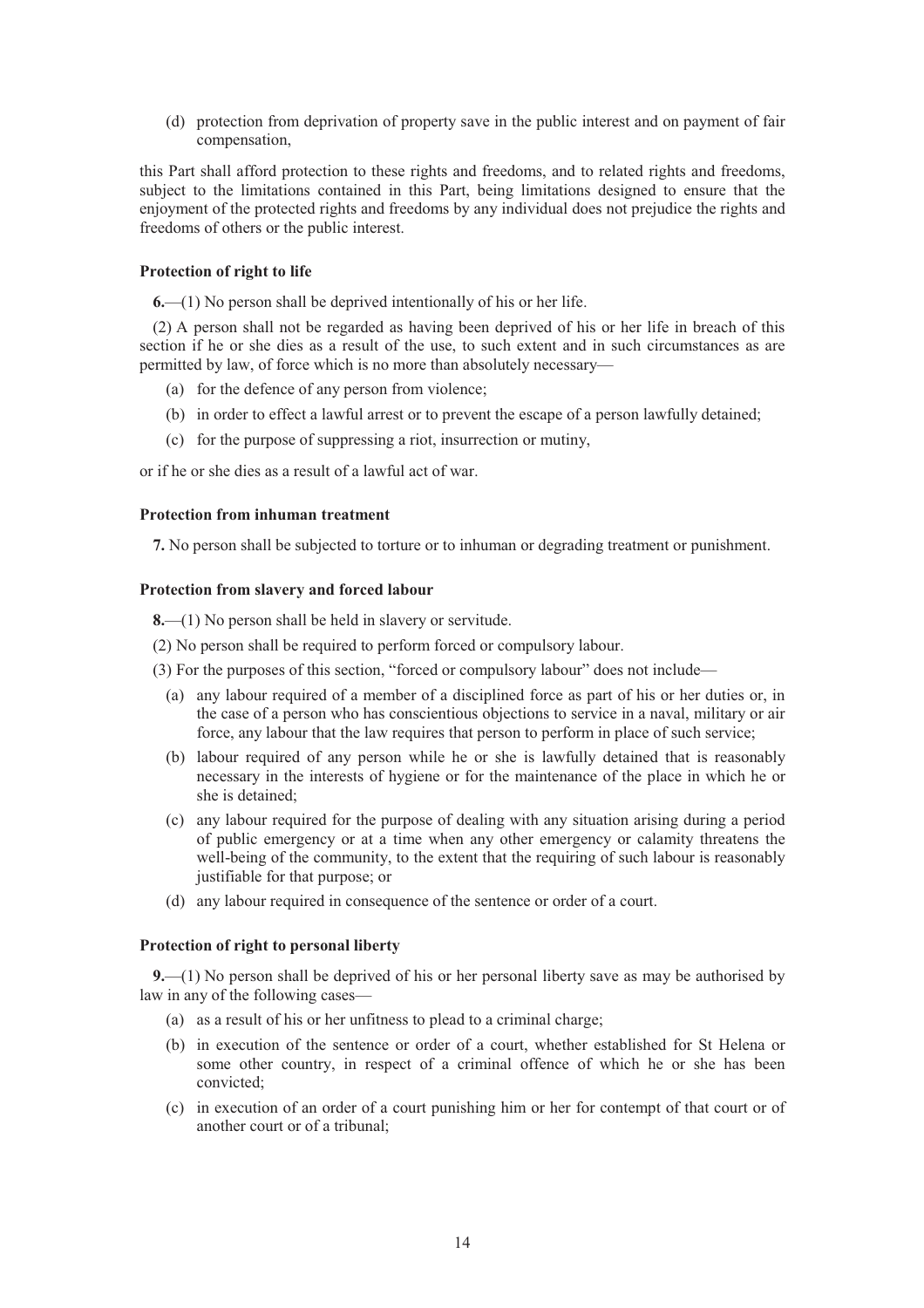- (d) in execution of the order of a court made in order to secure the fulfilment of any obligation imposed on him or her by law; but no person shall be deprived of his or her liberty merely on the ground of inability to fulfil a contractual obligation;
- (e) in order to bring him or her before a court in execution of the order of a court;
- (f) on reasonable suspicion of his or her having committed or of being about to commit a criminal offence under any law;
- (g) in the case of a minor—
	- (i) under the order of a court or in order to bring him or her before a court; or
	- (ii) with the consent of the minor's parent or guardian, for his or her education or welfare during any period ending not later than the date when the minor attains the age of majority or such lower age as may be provided by law;
- (h) in order to prevent the spread of an infectious or contagious disease;
- (i) in the case of a person who is, or is reasonably suspected to be, of unsound mind, addicted to drugs or alcohol, or a vagrant, in order to care for or treat him or her or for the protection of the community; or
- (j) in order to prevent the unlawful entry of that person into St Helena, or to effect the expulsion, extradition or other lawful removal of that person from St Helena, or to restrict that person while he or she is being conveyed through St Helena in the course of his or her extradition or removal from one country to another as a wrongfully removed or retained child or as a convicted prisoner.

(2) Any person who is arrested or detained shall be informed promptly, orally and in writing, in a language that he or she understands, of the reason for his or her arrest or detention.

(3) Any person who is arrested or detained has the right, at any stage and at his or her own expense, to retain and instruct without delay a legal representative of his or her own choice, and to communicate privately with him or her, and in the case of a minor he or she shall also be given a reasonable opportunity to communicate with his or her parent or guardian; but when the person who is arrested or detained is unable to retain a legal representative at his or her own expense and the interests of justice so require, he or she shall be permitted to be represented by, and communicate privately with, a legal representative at the public expense.

(4) Every person who is arrested shall be informed, as soon as he or she is brought to a police station or other place of custody, of his or her rights under subsection (3); and he or she shall also have the right, and shall be informed at the same time that he or she has the right, to remain silent and to have one person informed by the quickest practicable means of his or her arrest and whereabouts.

(5) The exercise of the rights of communication conferred by subsections (3) and (4) may be delayed for such reasonable time as is provided by law, to the extent that the law in question is necessary in a democratic society for the prevention and detection of criminal offences.

(6) Any person who is arrested or detained—

- (a) in order to bring him or her before a court in execution of the order of a court ; or
- (b) on reasonable suspicion of his or her having committed or being about to commit a criminal offence under any law,

and who is not released, shall be brought without undue delay before a court.

(7) When a person is brought before a court in accordance with subsection (6)(b), the court, without prejudice to any further proceedings which may be brought against him or her, shall, unless there is good reason for the person's continued detention, release the person either unconditionally or upon reasonable conditions, including in particular such conditions as are reasonably necessary to ensure that the person appears at a later date for trial or for proceedings preliminary to trial.

(8) Every person who is arrested or detained shall be entitled to take proceedings by which the lawfulness of his of her detention shall be decided speedily by a court and his or her release ordered if the detention is not lawful.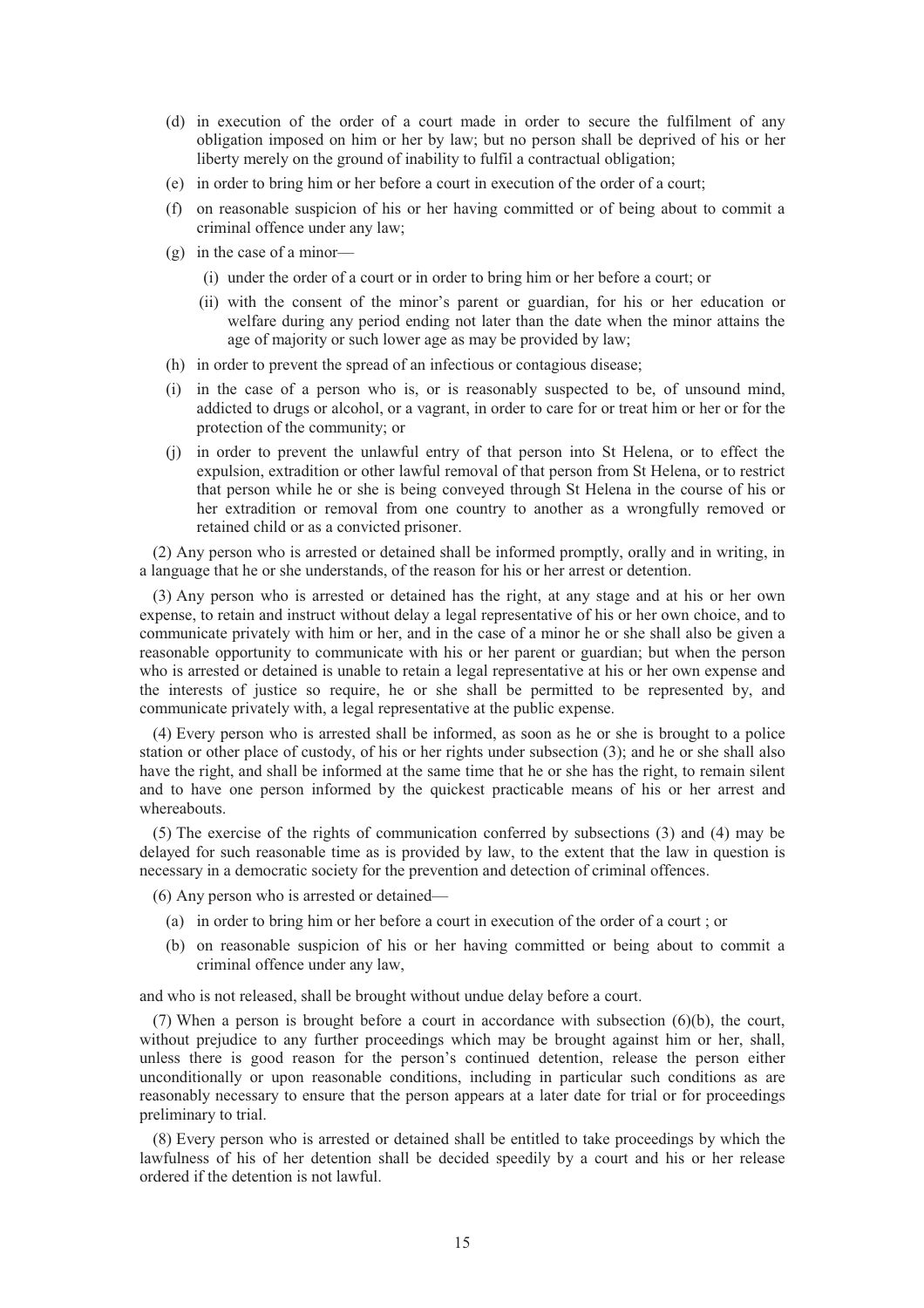(9) Any person who is unlawfully arrested or detained by any other person shall be entitled to compensation for such unlawful arrest or detention from that other person, from any person or authority on whose behalf that other person was acting or from them both; but a judge or a judicial officer, or an officer of a court or a police officer acting in pursuance of the order of a judge or a judicial officer, shall not be personally liable to pay compensation under this subsection in respect or anything done by him or her in good faith in the discharge of the functions of his or her office, and any liability to pay any such compensation shall be a liability of the Crown.

(10) For the purposes of subsection (1)(b), a person charged with a criminal offence in respect of whom a special verdict has been returned that he or she committed the act or made the omission constituting the offence but was insane at the time shall be regarded as a person who has been convicted of a criminal offence, and the detention of that person in consequence of such a finding shall be regarded as detention in execution of the order of a court.

### **Provisions to secure a fair trial**

**10.**—(1) If a person is charged with a criminal offence, then, unless the charge is withdrawn, the case shall be afforded a fair and public hearing within a reasonable time by an independent and impartial court established by law.

(2) Every person who is charged with a criminal offence—

- (a) shall be presumed to be innocent until he or she is proved or has pleaded guilty;
- (b) shall be informed promptly, in a language that he or she understands and in detail, of the nature of the offence charged;
- (c) shall be given adequate time and facilities for the preparation of his or her defence;
- (d) shall be permitted to defend himself or herself before the court in person or, at his or her own expense, by a legal representative of his or her own choice or, if unable to retain a legal representative at his or her own expense and the interests of justice so require, by a legal representative at the public expense;
- (e) shall be given facilities to examine in person or by his or her legal representative the witnesses called before the court by the prosecution, and to obtain the attendance before the court and carry out the examination of witnesses to testify on his or her behalf on the same conditions as those applying to witnesses called by the prosecution; and
- (f) shall be permitted to have without payment the assistance of an interpreter if he or she cannot understand the language used at his or her trial,

and, except with his or her own free consent, the trial shall not take place in his or her absence, unless he or she so behaves in the court as to render the continuance of the proceedings in his or her presence impracticable and the court has ordered him or her to be removed and the trial to proceed in his or her absence.

(3) When a person is tried for any criminal offence, he or she or any person authorised by him or her in that behalf shall, if he or she (the accused person) so requires and subject to payment of such reasonable fee as may be prescribed by law, be given within a reasonable time after judgment a copy of any record of the proceedings made by or on behalf of the court.

(4) No person shall be held to be guilty of a criminal offence on account of any act or omission that did not, at the time it took place, constitute such an offence, and no penalty shall be imposed for any criminal offence that is severer in degree or description than the maximum penalty that might have been imposed for that offence at the time when it was committed.

(5) No person who shows that he or she has been tried by a competent court for a criminal offence and either convicted or acquitted shall again be tried for that offence or for any other criminal offence of which he or she could have been convicted at the trial for that offence, save upon the order of a higher court in the course of appeal or review proceedings relating to the conviction or acquittal.

(6) No person shall be tried for a criminal offence if he or she shows that he or she has been pardoned for that offence.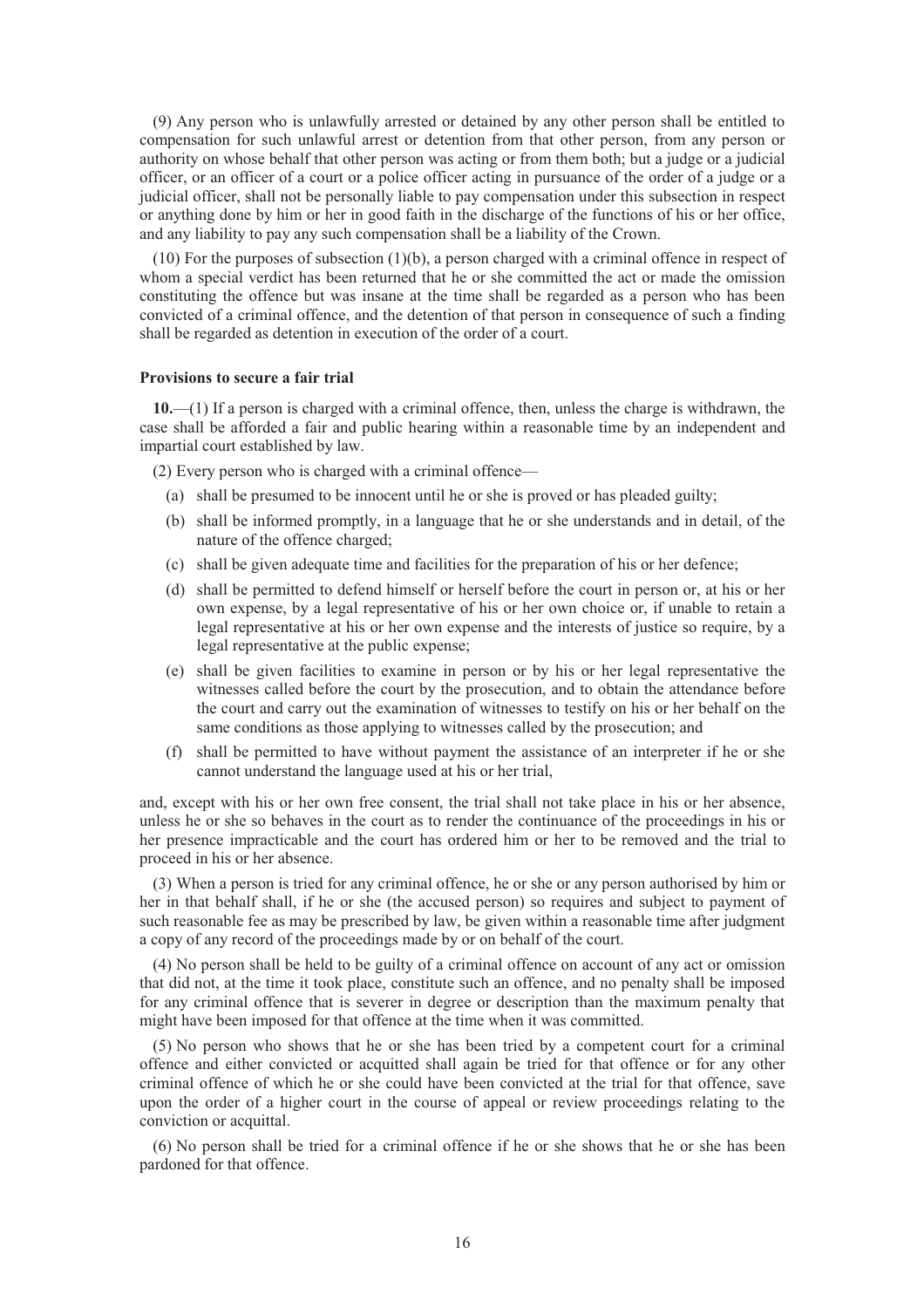(7) No person who is tried for a criminal offence shall be compelled to give evidence at his or her trial.

(8) Every person who has been convicted by a court of a criminal offence shall have the right to appeal to a higher court against his or her conviction or his or her sentence or both; but—

- (a) nothing contained in any law shall be held to breach this subsection—
	- (i) to the extent that it precludes an appeal by a person against his or her conviction of an offence if he or she pleaded guilty to that offence at trial; or
	- (ii) to the extent that it makes reasonable provision with respect to the grounds on which any such appeal may be made or with respect to the practice and procedure to be observed in relation to the making, hearing and disposal of any such appeal; and
- (b) this subsection shall not apply in relation to the conviction of a person by a higher court, or in relation to his or her sentence upon such conviction, if he or she was convicted by that court on an appeal against his or her acquittal by a lower court.

(9) When a person has, by a final decision of a court, been convicted of a criminal offence and, subsequently, his or her conviction has been quashed, or he or she has been pardoned, on the ground that a newly-disclosed fact shows that there has been a miscarriage of justice, he or she shall be compensated out of public funds for any punishment that he or she has suffered as a result of the conviction unless it is proved that the non-disclosure in time of that fact was wholly or partly his or her fault.

(10) For the determination of the existence or extent of his or her civil rights and obligations, every person shall have the right to a fair hearing within a reasonable time before an independent and impartial court, tribunal or other authority established by law.

(11) All proceedings for the determination of the existence or extent of any person's civil rights or obligations before any court or other authority, including the announcement of the decision of the court or other authority, shall be held in public.

(12) Nothing in subsection (1) or (11) shall prevent a court or other authority from excluding from criminal or civil proceedings persons other than the parties thereto and their legal representatives, or forbidding the publication of the names of the parties or other details of the evidence or of the decision to such an extent as the court or other authority—

- (a) is empowered by law to do and considers necessary or expedient in circumstances where publicity would prejudice the interests of justice, or in interim proceedings, or in the interests of the welfare of minors or the protection of the private lives of persons concerned in the proceedings; or
- (b) is empowered or required by law to do in the interests of defence, public safety, public order or public morality.

(13) Nothing contained in or done under the authority of any law shall be held to breach—

- (a) subsection (2)(a), to the extent that the law in question imposes on any person charged with a criminal offence the burden of proving particular facts;
- (b) subsection (2)(e), to the extent that the law in question imposes reasonable conditions that must be satisfied if witnesses called to testify on behalf of an accused person are to be paid their expenses out of public funds; or
- (c) subsection (5), to the extent that the law in question authorises a court to try a member of a disciplined force for a criminal offence notwithstanding any trial and conviction or acquittal of that member under the disciplinary law of that force; but any court so trying such a member and convicting him or her shall in sentencing him or her to any punishment take into account any punishment awarded him or her under that disciplinary law.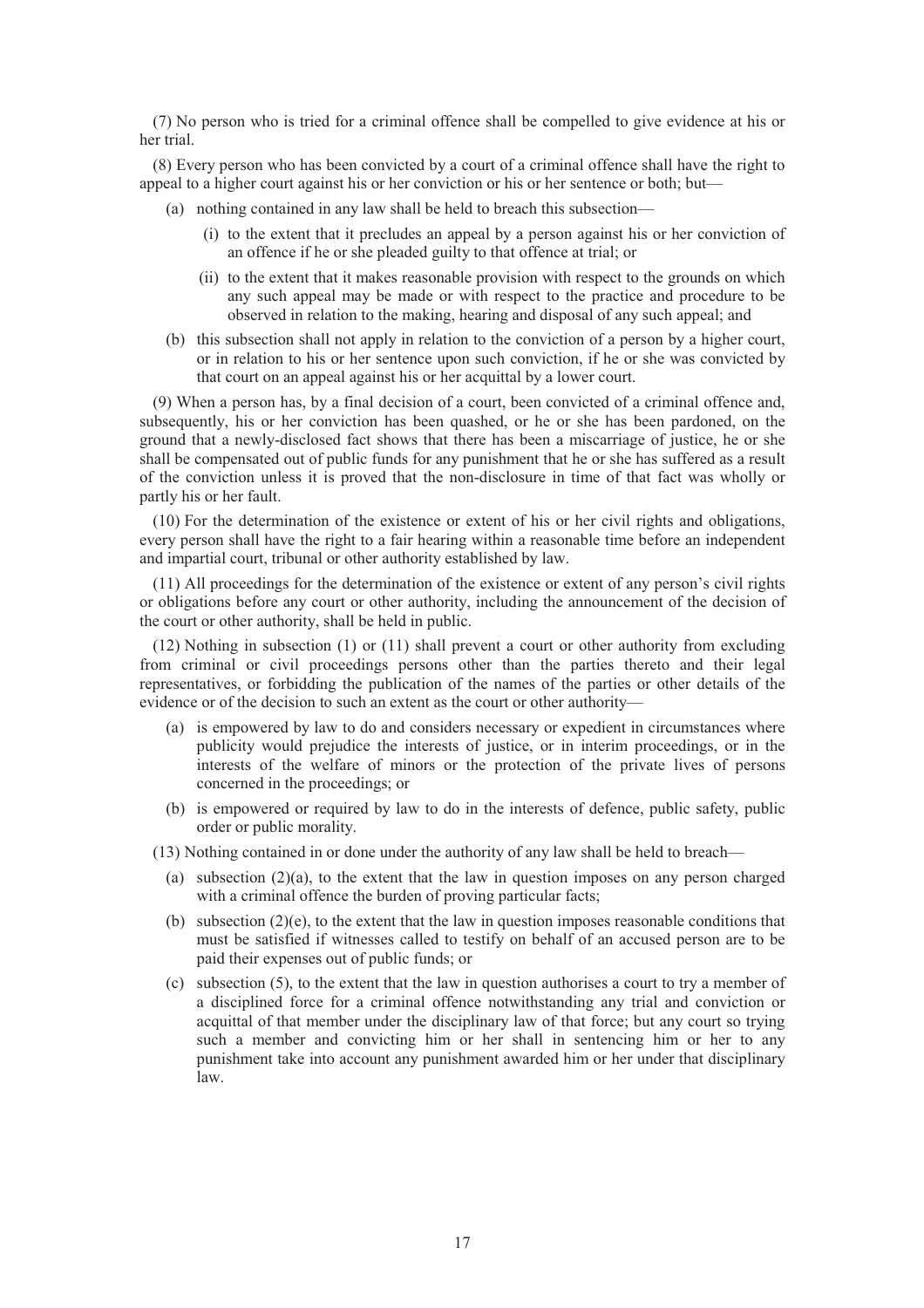#### **Protection of right of prisoners to humane treatment**

**11.**—(1) All persons deprived of their liberty (in this section referred to as "prisoners") shall have the right to be treated with humanity and with respect for the inherent dignity of the human person.

(2) Every unconvicted prisoner shall be entitled to be treated in a manner appropriate to his or her status as such.

(3) Every juvenile prisoner shall be treated in a manner appropriate to his or her age and legal status and, if he or she is an unconvicted prisoner and unless he or she is earlier released, shall have any criminal proceedings against him or her pursued with the greatest possible expedition.

(4) Save where the interests of defence, public safety, public order, public morality, public health or the administration of justice otherwise require, or the facilities available for the detention of prisoners do not permit, or segregation would be detrimental to the well-being of a prisoner, unconvicted prisoners shall be segregated from convicted prisoners, and juvenile prisoners shall be segregated from adult prisoners.

### **Protection of freedom of movement**

**12.**—(1) A person shall not be deprived of his or her freedom of movement, that is to say, the right to move freely throughout St Helena, the right to reside anywhere in St Helena, the right to enter St Helena, the right to leave St Helena and immunity from expulsion from St Helena.

(2) Any restriction on a person's freedom of movement as a result of his or her lawful detention shall not be held to breach this section.

(3) Nothing contained in or done under the authority of any law shall be held to breach this section to the extent that the law in question provides—

- (a) for restrictions on movement or residence within St Helena or on the right to leave St Helena of persons generally or any class of persons that are necessary in a democratic society in the interests of defence, public safety, public order, public morality or public health;
- (b) for the imposition of restrictions, by order of a court, on the movement or residence within St Helena of any person or on any person's right to leave St Helena either in consequence of his or her having been found guilty of a criminal offence or for the purpose of ensuring that he or she appears before a court at a later date for trial for a criminal offence or for proceedings relating to his or her extradition or lawful removal from St Helena;
- (c) for the imposition of restriction on persons who do not have St Helenian status; but—
	- (i) no restriction may be imposed by virtue only of this paragraph on the right of any such person, so long as he or she is lawfully present in St Helena, to move freely throughout St Helena and to reside anywhere in St Helena;
	- (ii) no restriction may be imposed by virtue only of this paragraph on the right of any such person to leave St Helena; and
	- (iii) no such person shall be liable, by virtue only of this paragraph, to be expelled from St Helena unless the requirements specified in subsection (4) are satisfied;
- (d) for the imposition of restrictions on the acquisition or use by any person of land or other property in St Helena;
- (e) for the imposition of restrictions on the movement or residence within St Helena or on the right to leave St Helena of any officer of the St Helena Public Service that are reasonably required for the proper performance of his or her functions;
- (f) for the removal of a person from St Helena to be tried or punished in some other country for a criminal offence under the law of that other country or to undergo imprisonment in some other country in execution of the sentence of a court in respect of a criminal offence of which he or she has been convicted;
- (g) for the removal from St Helena of a wrongfully removed or retained child; or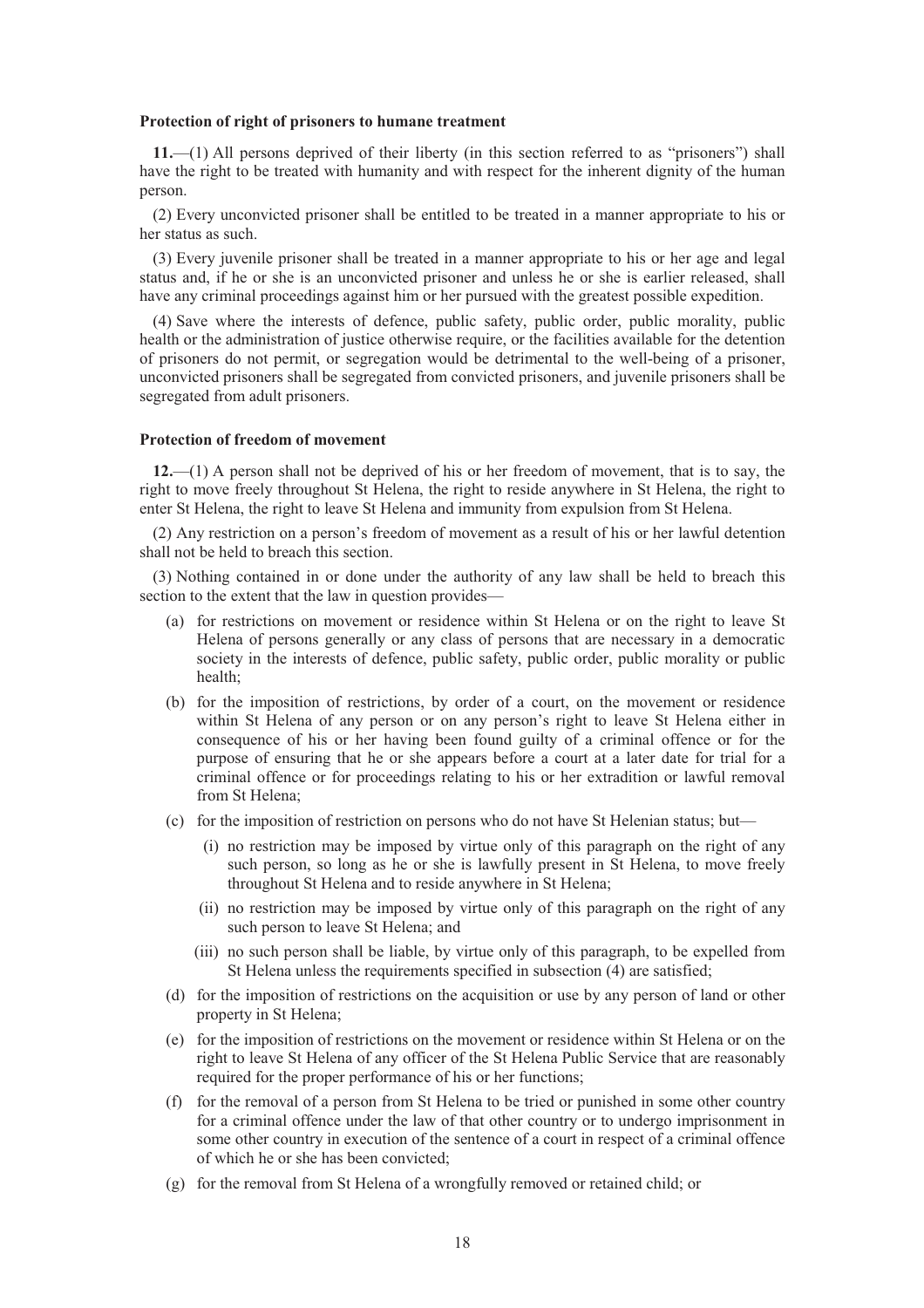(h) for the imposition of restrictions on the right of any person to leave St Helena that are necessary in a democratic society in order to secure the fulfilment of any obligations imposed on that person by law.

(4) The requirements to be satisfied for the purposes of subsection  $(3)(c)(iii)$  (that is to say, before a person who does not have St Helenian status may be expelled from St Helena) are as follows—

- (a) the decision to expel him or her is taken in a manner and on grounds prescribed by law;
- (b) he or she has the right, save where the interests of defence, public safety or public order otherwise require—
	- (i) to have the decision to expel him or her reviewed by a competent authority prescribed by law;
	- (ii) to know the reasons for the decision to expel him or her and to submit reasons against his or her expulsion to that authority; and
	- (iii) for either of those purposes, to be represented before that authority or some other person or authority designated in that behalf by that authority.

### **Protection for private and family life and for privacy of home and other property**

**13.**—(1) Every person shall have the right to respect for his or her private and family life, his or her home and his or her correspondence or other means of communication, and, except with his or her own free consent, no person shall be subjected to the search of his or her person or property or the entry by others on his or her premises.

(2) Nothing contained in or done under the authority of any law shall be held to breach this section to the extent that the law in question is necessary in a democratic society—

- (a) in the interests of defence, public safety, public order, public morality, public health, town and country planning, the development of mineral resources, or the development or use of any other property in such a manner as to promote the public benefit;
- (b) to protect the rights and freedoms of other persons;
- (c) to enable an officer or agent of the Government of St Helena or any public authority to enter on the premises of any person in order to inspect those premises or anything on them for the purpose of any tax, rate or due or in order to carry out work connected with any property that is lawfully on those premises and that belongs to the Government of St Helena or that public authority;
- (d) to authorise, for the purpose of enforcing the judgment or order of a court, the search of any person or property by order of a court or the entry upon any premises by such order; or
- (e) for the purpose of preventing or detecting breaches of the criminal, customs or immigration law.

### **Protection of right to marry, and of spouses' and children's rights**

**14.**—(1) Every man and woman of marriageable age (as determined by or under any law) shall have the right to marry and found a family.

(2) No person shall be compelled to marry, that is to say, to do so without his or her free and full consent.

(3) Nothing contained in or done under the authority of any law shall be held to breach subsection (1) to the extent that the law in question is necessary in a democratic society—

- (a) in the interests of public order, public morality or public health;
- (b) to regulate, in the public interest, the procedures and modalities of marriage; or
- (c) for the protection of the rights and freedoms of others.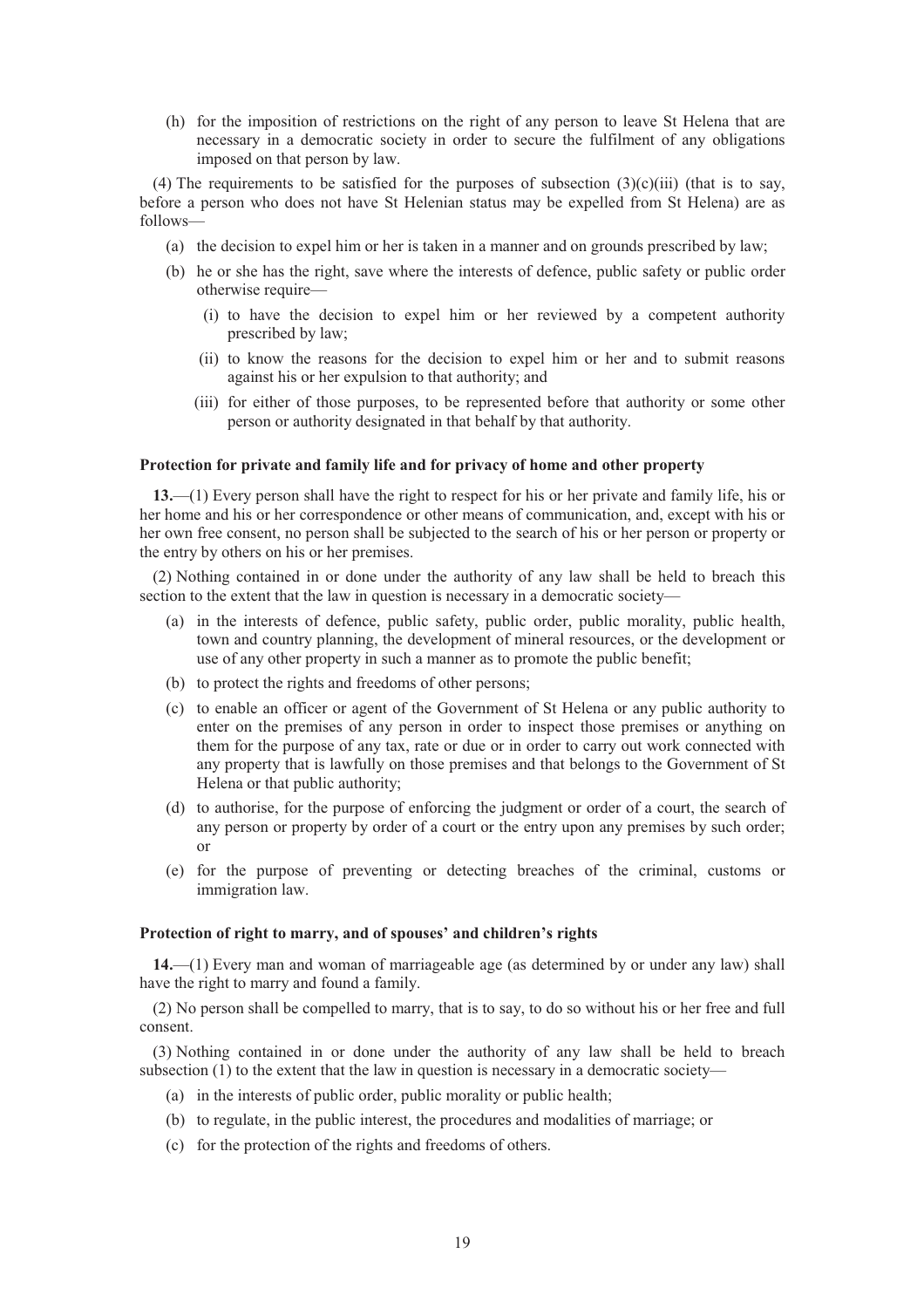(4) Spouses shall be entitled to equal rights and shall be subject to equal responsibilities as between themselves and as regards their children both during marriage and, if the marriage is dissolved, thereon and thereafter, but this equality of rights and responsibilities shall be subject to such arrangements or measures as may be agreed, or as may be ordered by a court.

(5) Every child shall have the right to such measures of protection as are required by his or her status as a minor, on the part of his or her family, society and the Government of St Helena, and which are appropriate and proportionate to the circumstances of St Helena.

### **Protection of freedom of conscience**

**15.**—(1) Except with his or her own free consent, no person shall be hindered in his or her enjoyment of his or her freedom of conscience, which includes freedom of thought and of religion, freedom to change his or her religion or belief, and freedom, either alone or in community with others and either in public or in private, to manifest and propagate his or her religion or belief in worship, teaching, practice and observance.

(2) Except with his or her own free consent (or, if he or she is a minor, the consent of his or her parent or guardian), no person attending any place of education shall be required to receive religious instruction or to take part in or attend any religious ceremony or observance if that instruction, ceremony or observance relates to a religion other than his or her own.

(3) No religious community or denomination shall be prevented from or hindered in providing religious instruction for persons of that community or denomination in the course of any education provided by it whether or not it is in receipt of any government subsidy, grant or other form of financial assistance designed to meet, in whole or in part, the cost of such education.

(4) No person shall be compelled to take any oath which is contrary to his or her religion or belief or to take any oath in a manner which is contrary to his or her religion or belief.

(5) Nothing contained in or done under the authority of any law shall be held to breach this section to the extent that the law in question is necessary in a democratic society—

- (a) in the interests of defence, public safety, public order, public morality or public health; or
- (b) for the protection of the rights and freedoms of other persons, including the right of any person to observe and practise his or her religion or belief without the unsolicited intervention of adherents of any other religion or belief.

(6) References in this section to a religion shall be construed as including references to a religious denomination, and cognate expressions shall be construed accordingly.

#### **Protection of right to education**

**16.**—(1) This section is without prejudice to section 15.

(2) Every child of the appropriate age, as provided by law, shall be entitled to receive primary education which shall, subject to subsection (3), be free.

(3) Every person who is the parent or legal guardian of a child shall be entitled to have his or her child (of whatever age) educated, at his or her own expense unless a law otherwise provides, in a private school (that is to say, a school other than one established by the Government of St Helena or a public authority) and, in such a school, to ensure the religious and moral education of his or her child in accordance with his or her own convictions.

(4) Nothing contained in or done under the authority of any law shall be held to breach subsection (3) to the extent that the law in question is necessary in a democratic society for the purpose of making provision requiring private schools, as a condition of their being allowed to operate and on terms no more onerous than are applicable to schools established by the Government of St Helena or a public authority, to satisfy—

- (a) such minimum educational standards (including standards relating to the qualifications of teaching staff and other staff) as may be prescribed by or under that or any other law; and
- (b) such minimum standards imposed in the interests of public order, public morality or public health as may be so prescribed.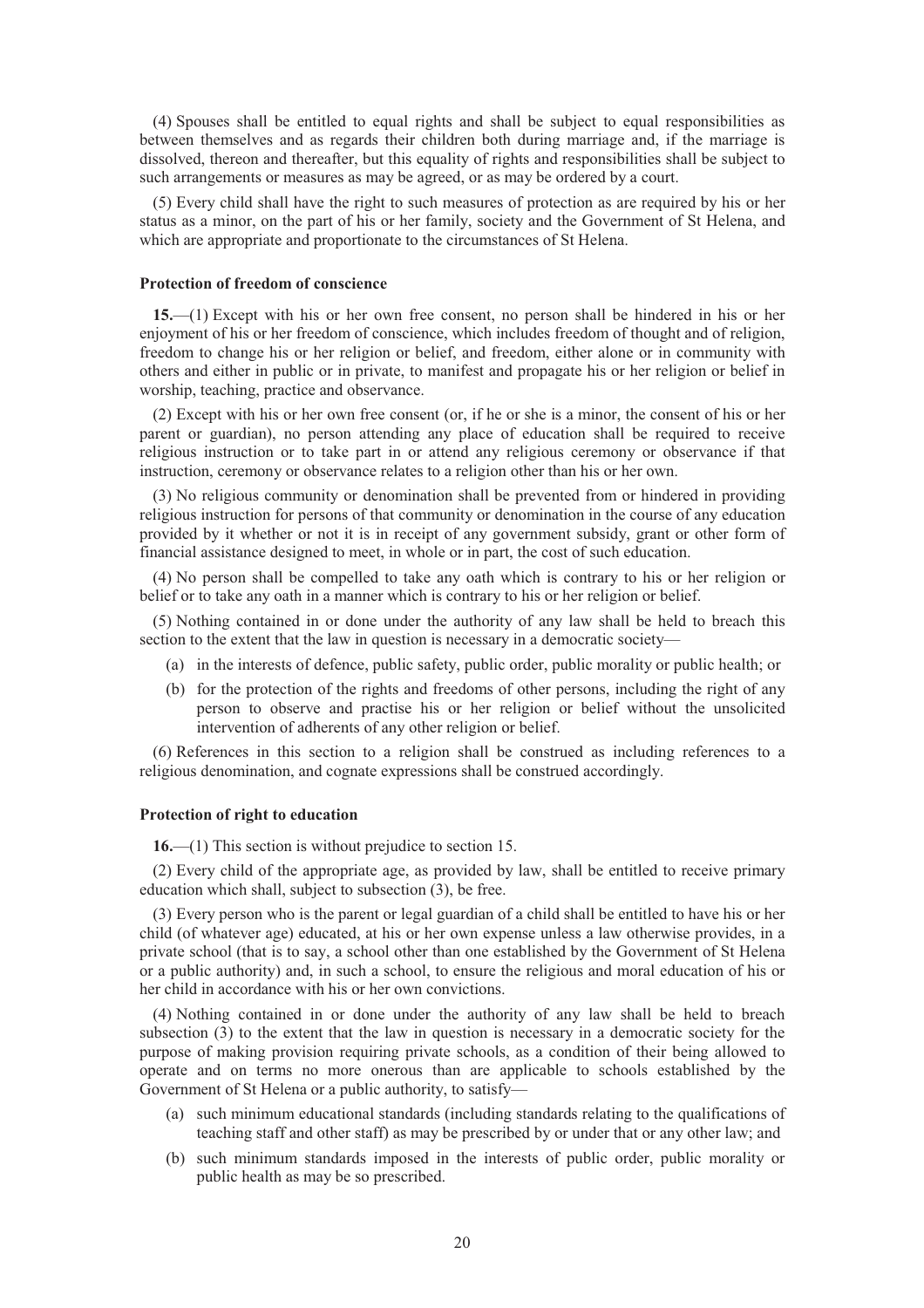### **Protection of freedom of expression**

**17.**—(1) Except with his or her own free consent, no person shall be hindered in the enjoyment of his or her freedom of expression.

(2) For the purposes of this section a person's freedom of expression includes his or her freedom to hold opinions without interference, his or her freedom to receive information and ideas without interference, his or her freedom to disseminate information and ideas without interference (whether the dissemination be to the public generally or to any person or class of persons) and his or her freedom from interference with his or her correspondence or other means of communication.

(3) Nothing contained in or done under the authority of any law shall be held to breach this section to the extent that the law in question is necessary in a democratic society—

- (a) in the interests of defence, public safety, public order, public morality or public health;
- (b) for the protection of the reputations, rights and freedoms of other persons, or the private lives of persons concerned in legal proceedings or proceedings before any other tribunal or authority, preventing the disclosure of information received in confidence, maintaining the authority and independence of the courts, or regulating telephony, posts, telegraphy, electronic communications, broadcasting or public shows; or
- (c) to impose restrictions on an officer of the St Helena Public Service for the proper performance of his or her functions.

### **Protection of freedom of assembly and association**

**18.**—(1) Except with his or her own free consent, no person shall be hindered in the enjoyment of his or her freedom of peaceful assembly and association, that is to say, his or her right to assemble freely and associate with other persons and in particular to form or belong to trade unions or other associations for the promotion and protection of his or her interests.

(2) Nothing contained in or done under the authority of any law shall be held to breach this section to the extent that the law in question is necessary in a democratic society—

- (a) in the interests of defence, public safety, public order, public morality or public health;
- (b) for the protection of the rights and freedoms of other persons; or
- (c) to impose on officers of the St Helena Public Service restrictions that interfere as little as is practicable with the rights and freedoms conferred by this section, for the purposes of safeguarding the impartiality of the Public Service, the discipline of the police force or of any prison service or the provision of public services that are essential to public order, public safety or public health.

### **Protection from deprivation of property**

**19.**—(1) No property of any description shall be compulsorily taken possession of, and no interest in or right to or over property of any description shall be compulsorily acquired, except in accordance with a law and where the following conditions are satisfied—

- (a) the taking of possession or acquisition is in the public interest; and
- (b) there is reasonable justification for the causing of any hardship that may result to any person having an interest in or right to or over the property; and
- (c) provision is made by a law—
	- (i) for the prompt payment of adequate compensation; and
	- (ii) securing to any person having an interest in or right to or over the property a right of access to the Supreme Court, whether direct or on appeal from another tribunal or authority, for the determination of his or her interest or right, the legality of the taking of possession or acquisition and the amount of any compensation to which he or she is entitled, and for the purpose of obtaining prompt payment of that compensation.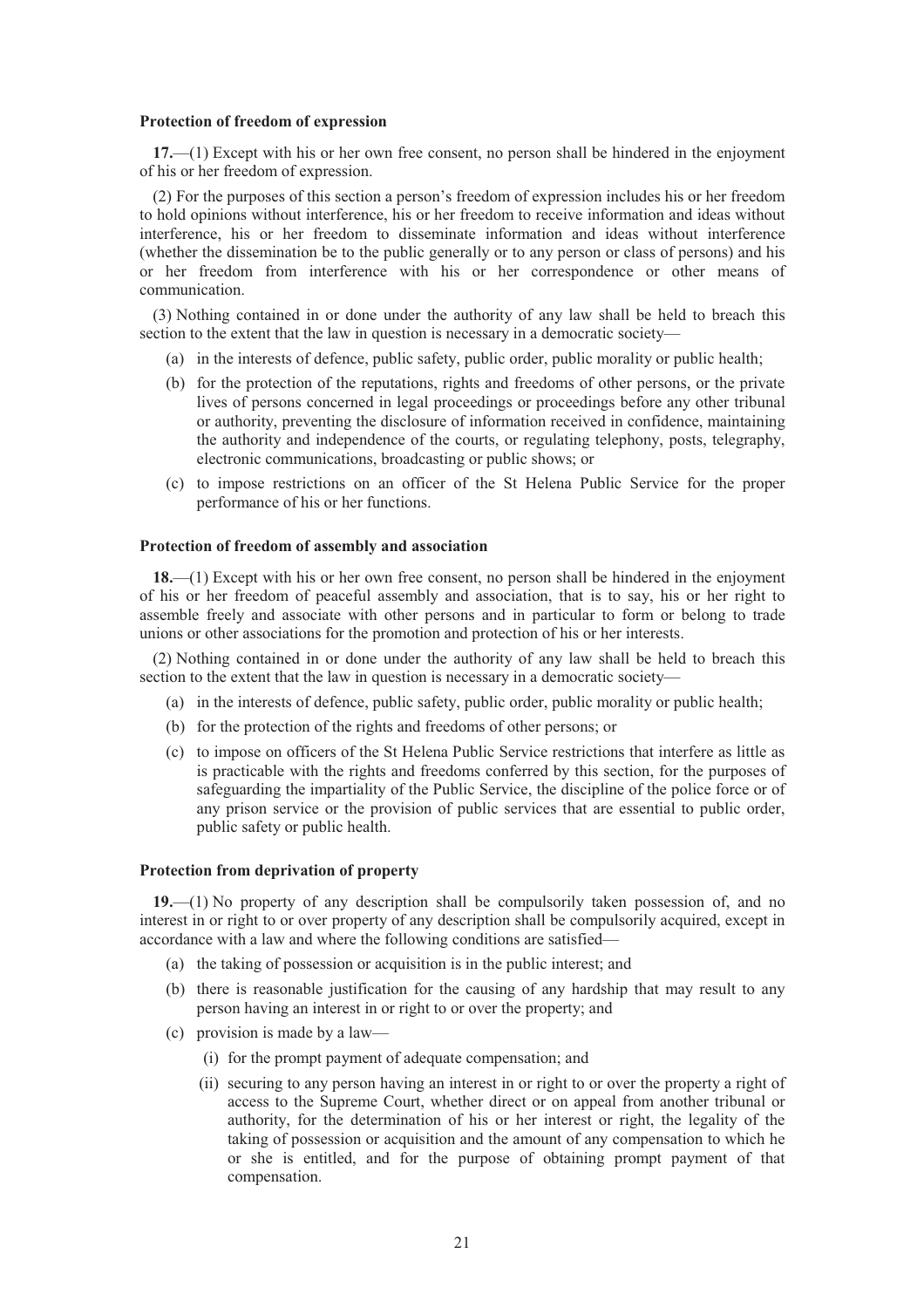(2) No person who is entitled to compensation under this section shall be prevented from remitting, within a reasonable time after he or she has received any amount of that compensation, the whole of that amount (free from any deduction, charge or tax imposed by public authority in respect of its remission) to any country of his or her choice outside St Helena.

(3) Without prejudice to the generality of the expression "in the public interest" in subsection (1), nothing contained in or done under the authority of any law shall be held to breach this section to the extent that the law in question makes provision—

- (a) for controlling the use of any property, interest or right in accordance with the general interest: or
- (b) for taking possession of or acquiring any property, interest or right—
	- (i) as a consequence of a breach of the law;
	- (ii) to secure the payment of taxes or other like impositions; or
	- (iii) for the administration or enforcement of the law regulating the private civil rights and obligations of persons in respect of property.

### **Protection from arbitrary deprivation of St Helenian status or of British citizenship**

**20.**—(1) No person with St Helenian status shall be arbitrarily deprived of that status, whether by legislation or otherwise.

(2) As everyone has the right to a nationality, no person shall be arbitrarily deprived of his or her British citizenship, whether by legislation or otherwise.

### **Protection from discrimination**

**21.**—(1) Subject to subsection (4), no law shall make any provision which is discriminatory either of itself or in its effect.

(2) Subject to subsections (4) and (6), no person shall be treated in a discriminatory manner by any organ or officer of the executive or judicial branches of government or any person acting in the performance of the functions of the St Helena Public Service or any public authority.

(3) In this section, the expression "discriminatory" means affording different treatment to different persons on any ground such as sex, sexual orientation, race, colour, language, religion, political or other opinion, national or social origin, association with a national minority, property, age, disability, birth or other status.

(4) Nothing contained in or done under the authority of any law shall be held to breach this section to the extent that it has an objective and reasonable justification and there is a reasonable proportion between the provision of law in question or, as the case may be, the thing done under it and the aim which that provision or the thing done under it seeks to realise.

(5) No person shall be treated in a discriminatory manner in respect of access to any of the following places to which the general public have access, namely, shops, hotels, restaurants, eating-houses, licensed premises, places of entertainment or places of resort; but the proprietor of such a place has a duty to provide amenities and equipment facilitating the access of disabled persons only to the extent provided by a law.

(6) For the purposes of subsection (2), the exercise, in relation to a person, of any discretion to institute, conduct or discontinue criminal or civil proceedings in any court shall not in itself be held to breach this section.

## **Derogations from fundamental rights and freedoms under emergency powers**

**22.** Nothing contained in or done under the authority of any law shall be held to breach any of the provisions of this Part other than sections 6, 7, 8(1),  $10(2)(a)$ ,  $10(4)$ ,  $10(5)$ ,  $10(6)$  and  $10(7)$  to the extent that the law in question authorises the taking during any period of public emergency of measures that are strictly required for dealing with the situation that exists in St Helena during that period.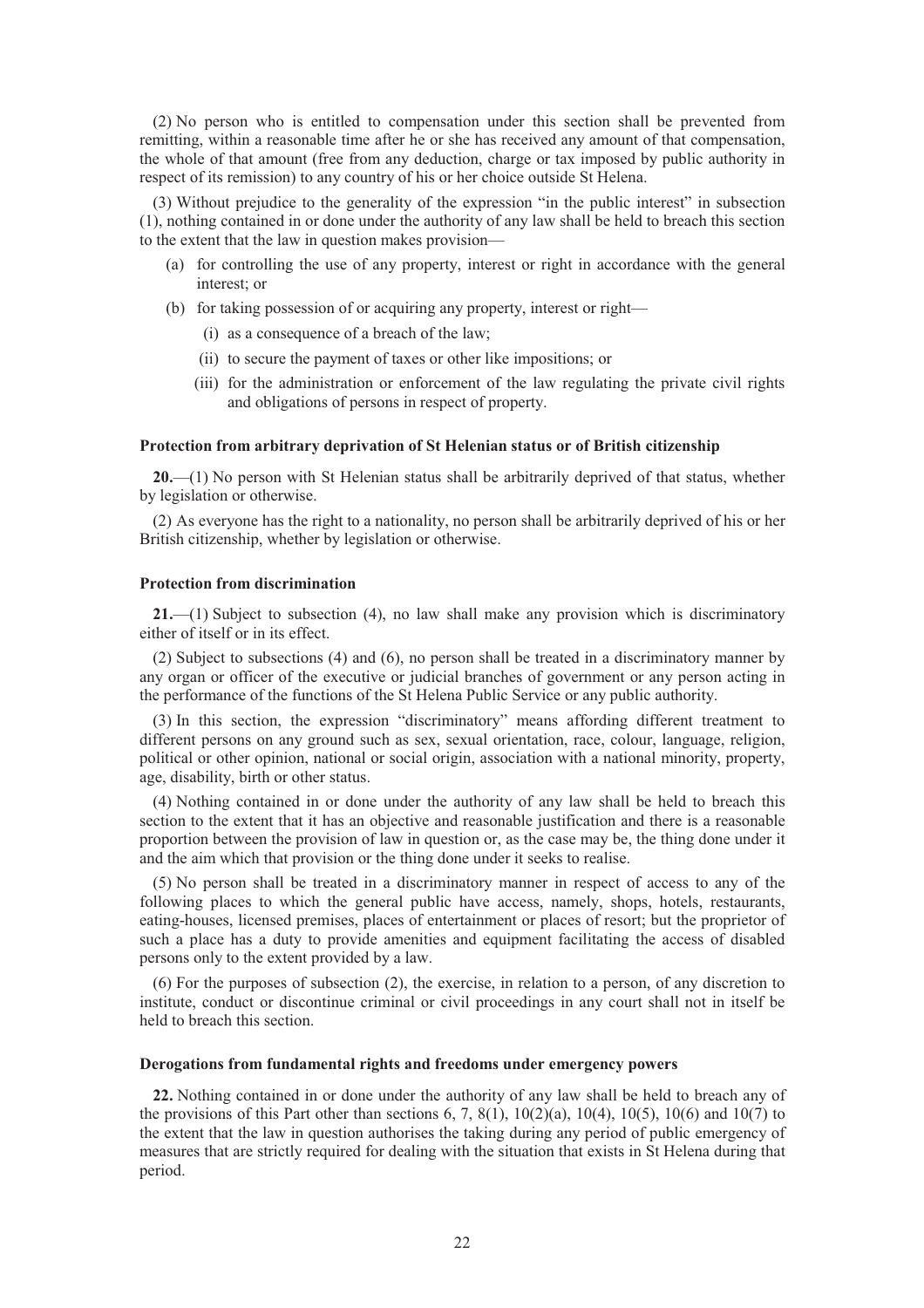#### **Protection of persons detained under emergency laws**

**23.**—(1) When a person is detained by virtue of a law referred to in section 22, the following provisions shall apply—

- (a) he or she shall, as soon as reasonably possible, and in any case not more than seven days after the start of his or her detention, be informed in detail, in a language that he or she understands, of the grounds upon which he or she is detained and furnished with a written statement, in a language that he or she understands or, if this is not reasonably practicable, in English, specifying those grounds in detail;
- (b) not more than fourteen days after the start of his or her detention a notification shall be published in a public place (and as soon as possible thereafter in the *Gazette*) stating that he or she has been detained and setting out the provision of law by virtue of which his or her detention is authorised;
- (c) not more than one month after the start of his or her detention and thereafter during the detention at intervals of not more than six months, his or her case shall be reviewed by an independent and impartial tribunal established by law and presided over by a person appointed by the Chief Justice;
- (d) he or she shall be given reasonable facilities to consult a legal representative of his or her own choice (or, if he or she is unable to retain a legal representative, such person as the tribunal may approve) who shall be permitted to make representations to the tribunal appointed for the review of his or her case; and
- (e) at the hearing of his or her case by the tribunal appointed for its review he or she shall be permitted to appear in person or by a legal representative of his or her own choice or, if he or she is unable to retain a legal representative, by such person as the tribunal may approve.

(2) On any review by a tribunal of the case of a detained person in pursuance of this section, the tribunal may make recommendations concerning the necessity or expediency of continuing the detention to the authority by which it was ordered but, unless it is otherwise provided by law, that authority shall not be obliged to act in accordance with any such recommendations.

(3) Nothing in subsection (1)(d) or subsection (1)(e) shall be construed as entitling a person to legal representation at the public expense, except when the interests of justice so require.

## **Enforcement of protective provisions**

**24.**—(1) If any person alleges that any of the provisions of this Part has been, is being or is likely to be breached in relation to him or her (or, in the case of a person who is detained, if any other person alleges such a breach in relation to the detained person), then, without prejudice to any other action with respect to the same matter that is lawfully available, that person (or that other person) may apply to the Supreme Court for redress.

(2) The Supreme Court shall have original jurisdiction—

- (a) to hear and determine any application made by any person in pursuance of subsection (1); and
- (b) to determine any question arising in the case of any person that is referred to it in pursuance of subsection (7),

and may make such declarations and orders, issue such writs and give such directions as it considers appropriate for the purpose of enforcing or securing the enforcement of any of the provisions of this Part.

(3) The Supreme Court may decline to exercise its powers under subsection (2) if it is satisfied that adequate means of redress for the breach alleged are or have been available to the person concerned under any other law.

(4) Without prejudice to the generality of subsection (2), where, in the exercise of its powers under that subsection, the Supreme Court determines that one of the provisions of this Part has been breached in relation to any person, it—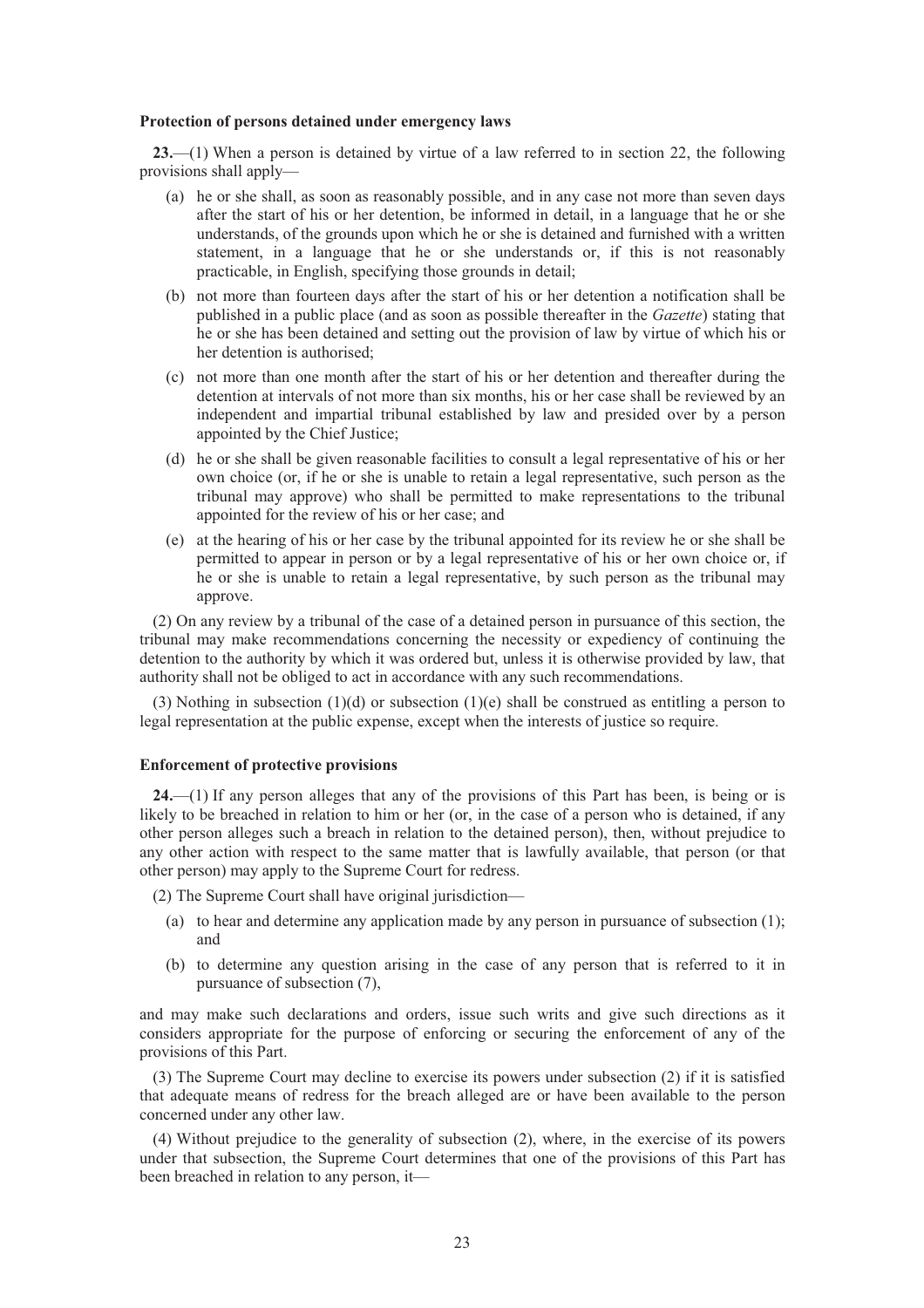- (a) may order the award to that person of such damages as the Supreme Court considers just and appropriate; or
- (b) may direct the court which made the reference to it under subsection (7) ("the referring court") to order the award to that person of such damages as that court considers just and appropriate, within such limits (if any) as the Supreme Court declares.

(5) An award of damages may not be made in pursuance of subsection (4) in respect of the making of any law but such an award may be made in respect of anything done by any organ or officer of the executive or judicial branches of government or any person acting in the performance of the functions of the St Helena Public Service or any public authority.

(6) Subsection (4) is without prejudice to section 9(9).

(7) If in any proceedings in a subordinate court any question arises as to the breach of any of the provisions of this Part, the person presiding in that court may, and shall if any party to the proceedings so requests, refer the question to the Supreme Court unless, in the opinion of the court in which the question arose, the raising of the question is merely frivolous or vexatious.

(8) If the effect of a provision of this Part is in issue in proceedings before the Supreme Court, the Court of Appeal or Her Majesty in Council, to which the Crown is not a party—

- (a) the Attorney General may intervene; and
- (b) the presiding judge must not hear and determine the proceedings until satisfied that the Attorney General has received notice of the proceedings and has had sufficient time to decide whether or not to intervene.

(9) Where any question is referred to the Supreme Court in pursuance of subsection (7), the Supreme Court shall give its decision upon the question and the referring court shall dispose of the case in accordance with that decision or, if that decision is the subject of an appeal to the Court of Appeal or to Her Majesty in Council, in accordance with the decision of the Court of Appeal or, as the case may be, of Her Majesty in Council.

(10) An appeal shall lie as of right to the Court of Appeal from any final determination of any application or question by the Supreme Court under this section, and an appeal shall lie as of right to Her Majesty in Council from the final determination by the Court of Appeal of the appeal in any such case; but no appeal shall lie from a determination by the Supreme Court under this section dismissing an application on the ground that it is frivolous or vexatious.

(11) The Legislature may by Ordinance confer on the Supreme Court such powers in addition to those conferred by this section as may appear to be necessary or desirable for the purpose of enabling that Court more effectively to exercise the jurisdiction conferred on it by this section.

(12) The Chief Justice or the President of the Court of Appeal, as the case requires, may make Rules of Court with respect to the practice and procedure—

- (a) of the Supreme Court in relation to the jurisdiction and powers conferred on it by or under this section;
- (b) of the Supreme Court or the Court of Appeal in relation to appeals under this section from determinations of the Supreme Court or the Court of Appeal; and
- (c) of subordinate courts in relation to references to the Supreme Court under subsection (7),

including provisions with respect to the time within which any application, reference or appeal shall or may be made or brought.

### **Application of this Part to the members of a disciplined force**

**25.**—(1) A member of—

- (a) any police force of St Helena;
- (b) any prison service of St Helena;
- (c) any fire service of St Helena; and
- (d) any naval, military or air force raised in St Helena under the law of St Helena,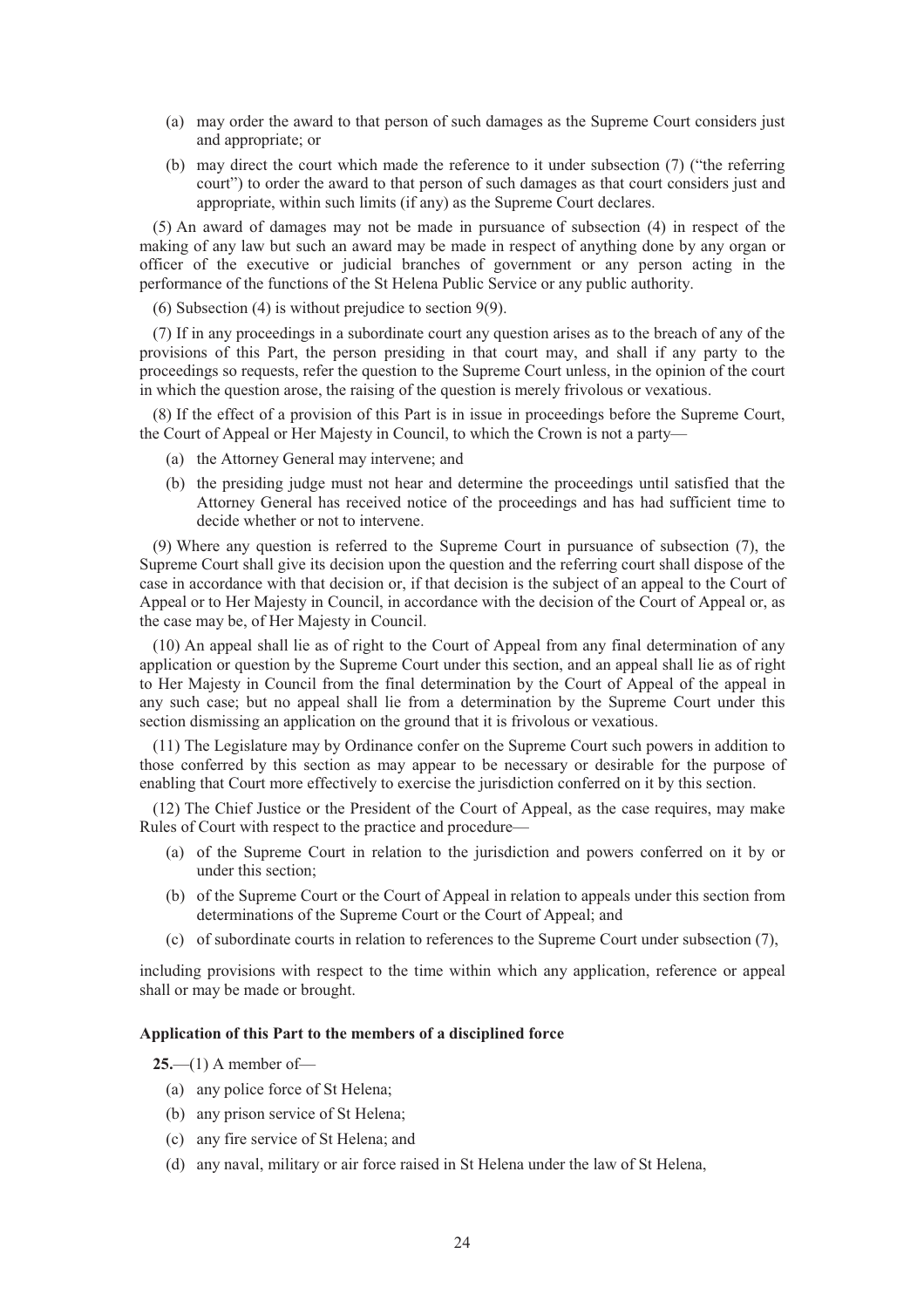who is charged with having committed an offence against the law of St Helena, other than a disciplinary offence, is entitled to the full protection of this Part.

(2) A member of a force referred to in subsection (1) who is charged with having committed a disciplinary offence is entitled to the protection of sections 6, 7 and 8.

(3) If a member of a force referred to in subsection (1) has been convicted of an offence against the law of St Helena other than a disciplinary offence, and is also convicted of a disciplinary offence arising out of the same conduct, the punishment for the first-mentioned offence must be taken into account in determining the punishment for the disciplinary offence.

(4) A member of a visiting force who is charged with having committed an offence against the law of St Helena is entitled to the full protection of this Part.

(5) A member of a visiting force who is charged in St Helena with having committed a disciplinary offence, including an offence against any criminal law of the sending State which, by virtue of a provision of the disciplinary law of that force, applies to that member while in St Helena, is entitled to the protection of sections 6, 7 and 8.

(6) In this section, "sending State", in relation to a member of a visiting force, means the country, other than St Helena, in or under the law of which that force was raised.

### PART 3

## THE GOVERNOR

### **The Governor**

**26.**—(1) There shall be a Governor of St Helena.

(2) Appointments to the office of Governor shall be made by Her Majesty by Commission under Her Sign Manual and Signet and a person appointed to the office shall hold office during Her Majesty's pleasure.

(3) A person appointed to the office of Governor shall, before entering upon the functions of that office, make before the Sheriff of St Helena oaths or affirmations of allegiance and for the due execution of that office in the forms set out in the Schedule.

(4) The Governor shall have such functions as are conferred or imposed on him or her by this Constitution or any other law and such other functions as Her Majesty may from time to time be pleased to assign to him or her through a Secretary of State, and, subject to the provisions of this Constitution and of any other law by which any such functions are conferred or imposed, shall do and execute all things that belong to his or her office according to such instructions, if any, as Her Majesty may from time to time see fit to give him or her through a Secretary of State; but no court shall enquire whether or not he or she has complied with any such instructions.

# **Acting Governor**

**27.**—(1) Whenever the office of Governor is vacant or the Governor is absent from St Helena or is for any other reason unable to perform the functions of his or her office those functions shall, during Her Majesty's pleasure, be assumed and performed as Acting Governor by such person as Her Majesty may designate in that behalf by instructions given through a Secretary of State.

(2) Before assuming the functions of the office of Governor, the person designated shall make the oaths or affirmations directed by section 26(3) to be made by the Governor.

(3) A person who has assumed the functions of the office of Governor shall cease to perform those functions on being notified by the Governor that he or she is about to resume or assume those functions.

(4) For the purposes of this section the Governor shall not be regarded as absent from St Helena, or as unable to perform the functions of the office of Governor, at any time when there is a subsisting appointment of a Deputy under section 28.

(5) In this section, "the Governor" means the person holding the office of Governor.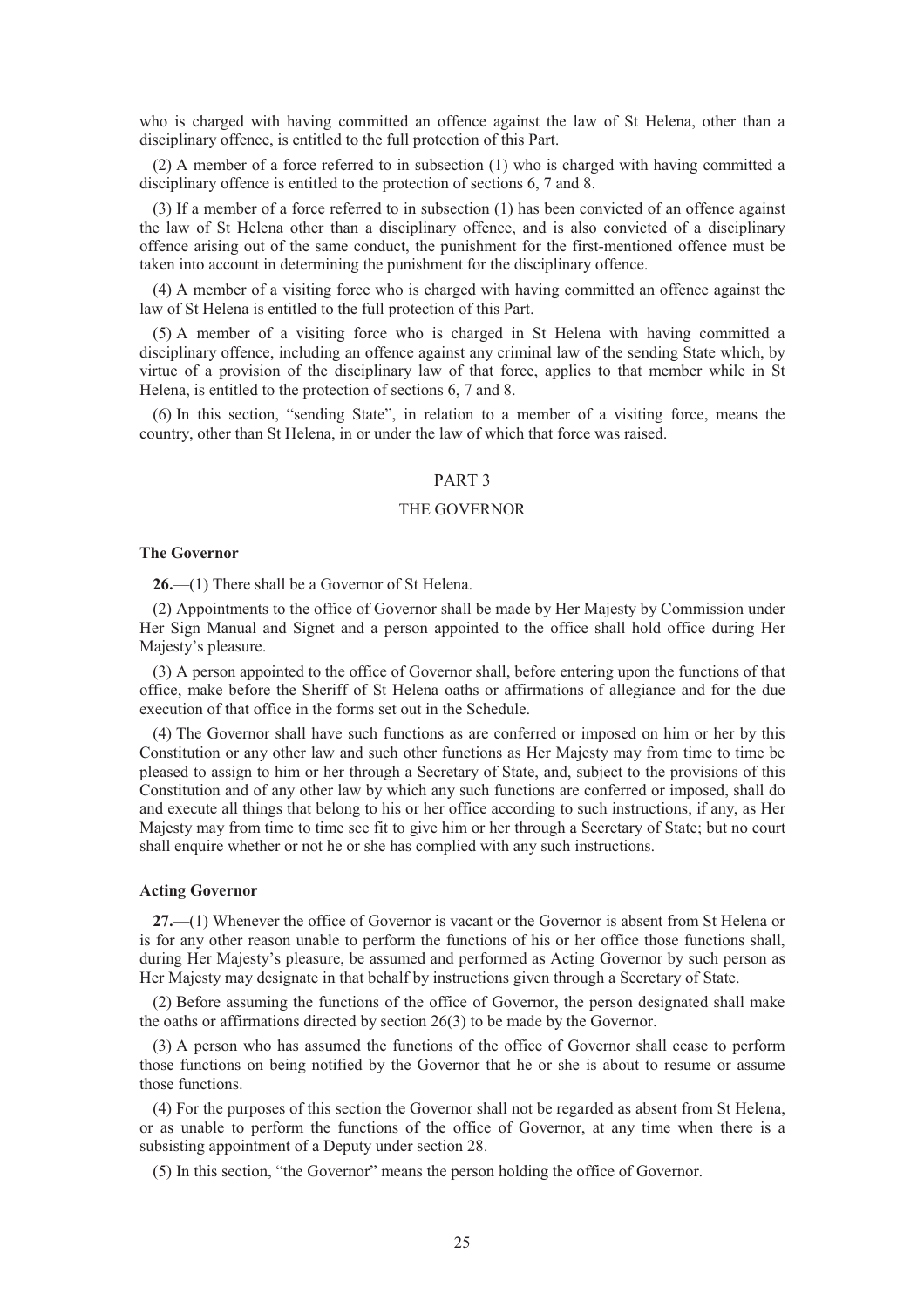### **Governor's Deputy**

**28.**—(1) Whenever the Governor—

- (a) has occasion to be absent from the seat of government for a period that he or she has reason to believe will be of short duration;
- (b) has occasion to visit Ascension or Tristan da Cunha; or
- (c) is suffering from an illness that he or she has reason to believe will be of short duration,

the Governor may, by instrument under the public seal, appoint any person in St Helena to be his or her Deputy during such absence or illness and in that capacity to discharge on his or her behalf during such absence or illness such of the functions of the office of Governor as may be specified in that instrument.

(2) The power and authority of the Governor shall not be abridged, altered or in any way affected by the appointment of a Deputy under this section otherwise than as Her Majesty may at any time think proper to direct by instructions to the Governor through a Secretary of State, and every such Deputy shall conform to and observe all instructions that the Governor may from time to time address to him or her.

(3) A person appointed as Deputy under this section shall hold that appointment for such period as may be specified in the instrument by which he or she is appointed, and his or her appointment may be revoked at any time by Her Majesty by instructions given to the Governor through a Secretary of State or by the Governor.

(4) In this section, "the Governor" does not include a Deputy appointed under this section.

(5) The powers conferred on the Governor by this section shall be exercised by the Governor in his or her discretion.

### **Powers of pardon, etc.**

**29.**—(1) The Governor may, in Her Majesty's name and on Her Majesty's behalf—

- (a) grant to any person concerned in or convicted of any offence a pardon, either free or subject to lawful conditions;
- (b) grant to any person a respite, either indefinite or for a specified period, of the execution of any punishment imposed on that person for any offence;
- (c) substitute a less severe form of punishment for any punishment imposed on any person for any offence; or
- (d) remit the whole or part of any punishment imposed on any person for any offence or of any penalty or forfeiture otherwise due to Her Majesty on account of any offence.

(2) The Governor shall exercise the powers conferred by this section acting in his or her discretion, but after consulting the Committee established by section 30.

## **Advisory Committee on the Prerogative of Mercy**

**30.**—(1) There shall be for St Helena an Advisory Committee on the Prerogative of Mercy whose members shall be appointed by the Governor, acting in his or her discretion but after consulting the Executive Council, and in accordance with subsection (2).

(2) The Committee shall consist of not fewer than three nor more than five members, of whom one may be a member of the Executive Council, and at least one shall represent the public interest; but no Member of the Legislative Council (except a member of the Executive Council), judge or judicial officer shall be eligible to be a member of the Committee.

(3) The Committee shall not be summoned except by the authority of the Governor, acting in his or her discretion; and the Governor shall preside at all meetings of the Committee.

(4) No business shall be transacted at any meeting of the Committee unless there are at least three members present.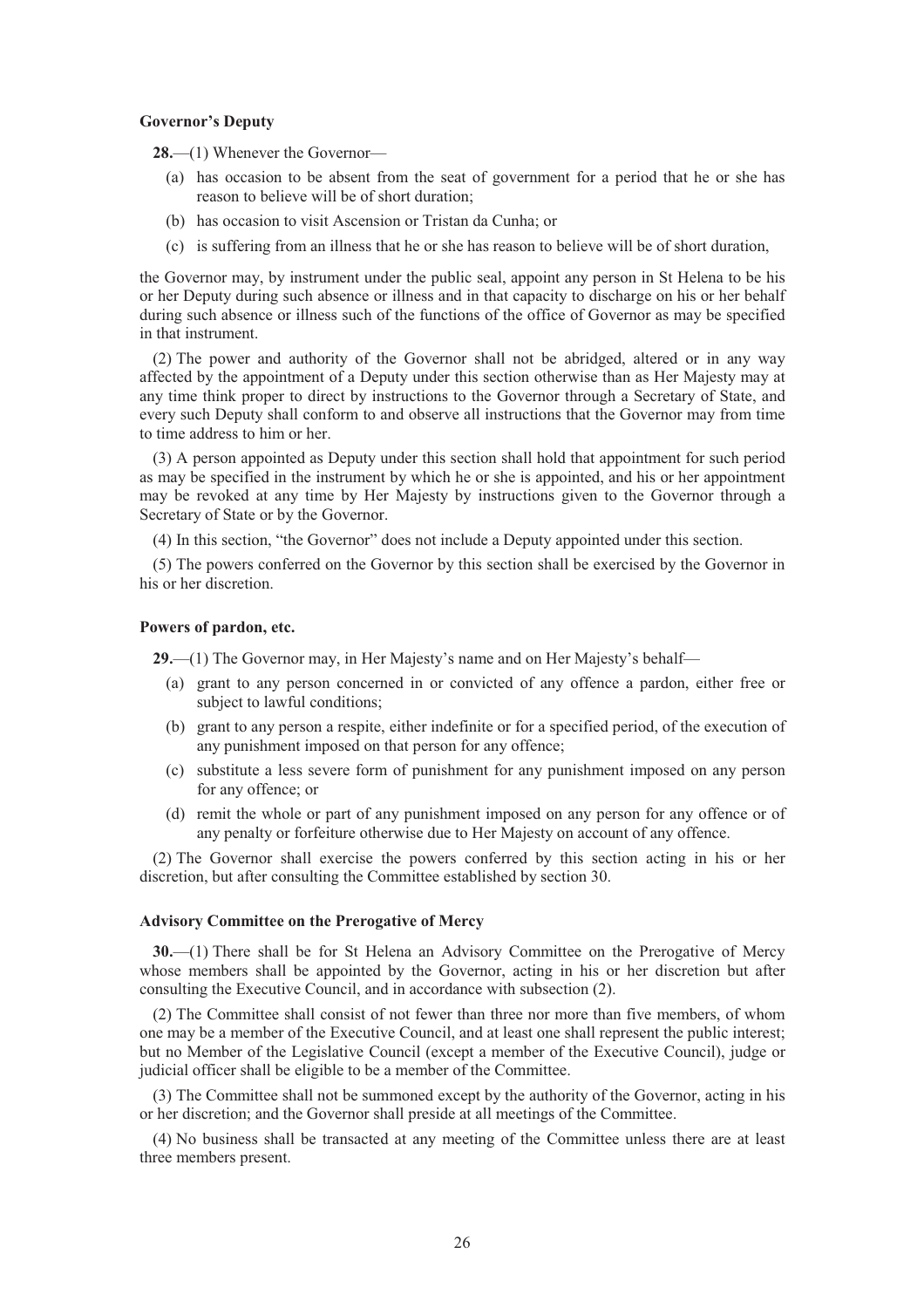(5) The office as a member of the Committee of any member appointed under subsection (1) shall become vacant if the Governor, acting in his or her discretion but after consulting the Executive Council, revokes his or her appointment as a member of the Committee.

(6) Subject to subsection (4), the Committee shall not be disqualified for the transaction of business by reason of any vacancy in its membership, and the validity of the transaction of any business of the Committee shall not be affected by reason only of the fact that some person who was not entitled to do so took part in the proceedings.

(7) Subject to this section the Committee may regulate its own proceedings.

### **Powers to dispose of land**

**31.** Subject to this Constitution and any other law, the Governor or any person duly authorised by him or her in writing under his or her hand may, in Her Majesty's name and on Her Majesty's behalf, make and execute grants and other dispositions of any land or other immovable property in St Helena that is vested in Her Majesty in right of the Government of St Helena.

### **Public seal**

**32.**—(1) There shall be a public seal of St Helena.

(2) The Governor shall have custody of the public seal.

(3) The public seal may be used to seal such public documents signed by the Governor or an officer subordinate to the Governor as should be sealed with the public seal.

### **Constitution of offices**

**33.** Subject to this Constitution and any other law, the Governor, in Her Majesty's name and on Her Majesty's behalf, may constitute offices for St Helena.

## PART 4

## THE EXECUTIVE

### **Executive authority**

**34.**—(1) The executive authority of St Helena is vested in Her Majesty.

(2) Subject to this Constitution, the executive authority of St Helena shall be exercised on behalf of Her Majesty by the Governor, either directly or through officers subordinate to him or her.

(3) Nothing in this section shall preclude persons or authorities other than the Governor from exercising such functions as are or may be conferred on them by any law.

### **Executive Council**

**35.**—(1) There shall be an Executive Council for St Helena, which shall consist of—

- (a) five of the Elected Members of the Legislative Council, elected in accordance with section 36 (in this Part called "the elected members");
- (b) three *ex officio* members, namely the Chief Secretary, the Financial Secretary and the Attorney General; and
- (c) such temporary members as may be appointed under subsection (2).

(2) The Governor may, by notice published in the *Gazette*, declare that a member of the Executive Council is, by reason of absence or illness, temporarily unable to discharge his or her functions as such member and appoint another person to be a temporary member of the Council; and any member in respect of whom the Governor has made such a declaration shall not take part in the proceedings of the Council until he or she is declared in the same manner to be again able to discharge those functions.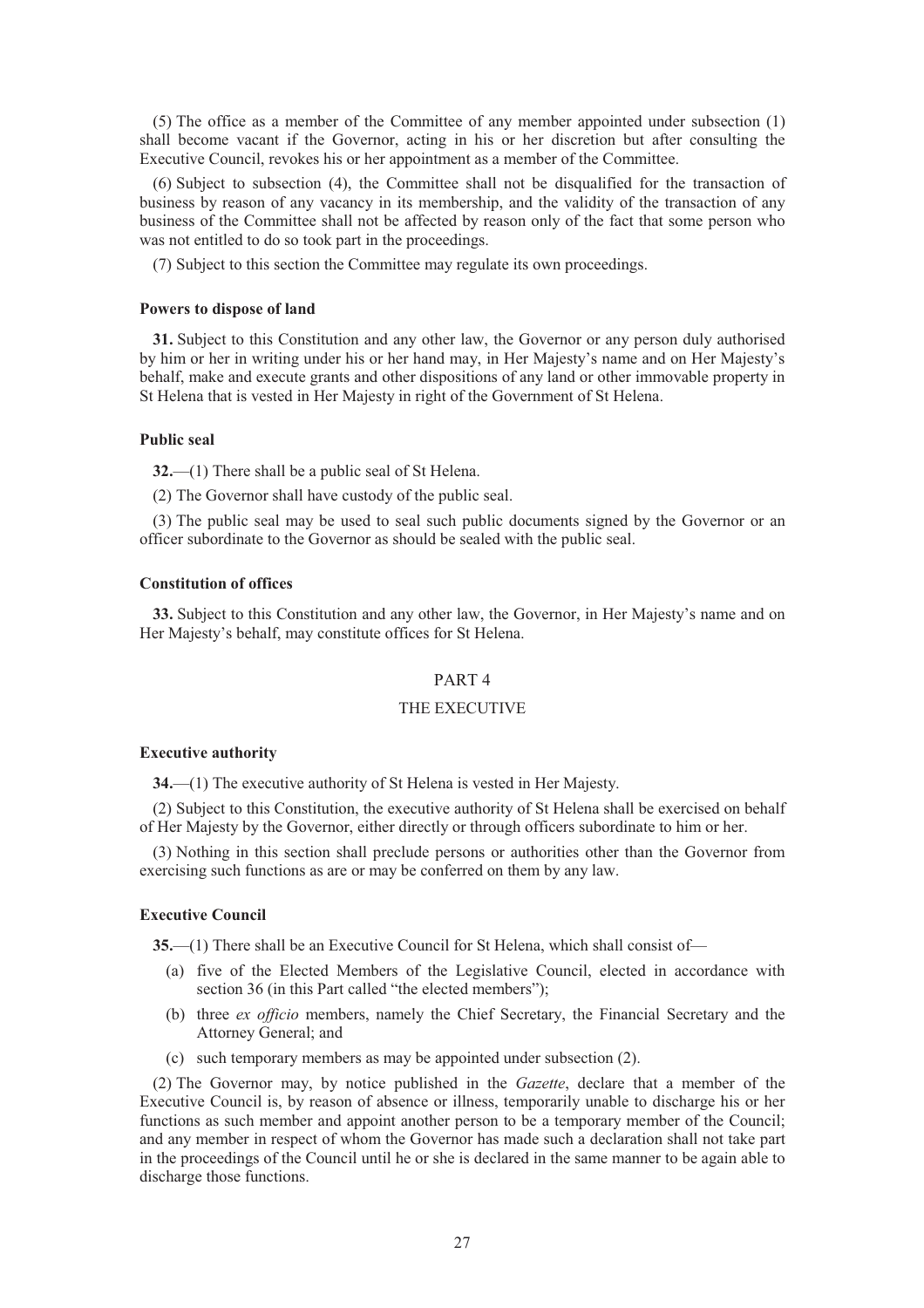(3) The Governor, in making an appointment under subsection (2), shall appoint—

- (a) in place of an elected member, a person who is an Elected Member of the Legislative Council; and
- (b) in place of an *ex officio* member, an officer of the St Helena Public Service.

(4) The powers conferred on the Governor by this section shall be exercised by the Governor in his or her discretion.

### **Election of elected members of Executive Council**

**36.**—(1) At the first meeting of the Legislative Council after every general election the Elected Members of the Legislative Council shall elect five of their number to be members of the Executive Council for a period of two years from the date of their election to the Executive Council.

(2) Thereafter such elections shall be held—

- (a) before the expiry of the two-year period referred to in subsection (1), and again before the expiry of the succeeding period of one year, or as soon as possible after the expiry of either period, unless at either of those times the Elected Members of the Legislative Council decide, by a majority of their number, not to hold such an election; or
- (b) when the Legislative Council first meets after any dissolution of the Council.

(3) If the Elected Members of the Legislative Council decide not to hold an election in accordance with subsection  $(2)(a)$ , the elected members of the Executive Council then holding office shall, subject to section 37(1), continue in office for a further period of one year.

(4) A person shall be eligible for election to the Executive Council even though he or she is a member of the Executive Council then in being.

(5) If the seat of an elected member of the Executive Council becomes vacant during the period for which he or she has been elected, the Elected Members of the Legislative Council shall as soon as possible meet and elect one of their number to fill the seat for the remainder of that period.

### **Tenure of office of elected and temporary members of Executive Council**

**37.**—(1) The seat of an elected member in the Executive Council shall become vacant—

- (a) if he or she resigns his or her seat in the Executive Council by writing under his or her hand addressed to the Governor;
- (b) when the Legislative Council first meets after any dissolution of the Council;
- (c) if he or she ceases to be a Member of the Legislative Council for any reason other than a dissolution of the Council;
- (d) if he or she is absent from three consecutive meetings of the Executive Council without the permission of the Governor, acting in his or her discretion;
- (e) if at the expiry of the period for which he or she is elected to sit on the Executive Council he or she has not been re-elected for a further period; or
- (f) if his or her election to the Executive Council is revoked by a resolution of the Legislative Council.
- (2) The seat of a temporary member in the Executive Council shall become vacant—
	- (a) when he or she is informed by the Governor, acting in his or her discretion, that the member on account of whose incapacity he or she was appointed is again able to discharge his or her functions; or
	- (b) when the seat of the latter member in the Council becomes vacant,

whichever is the earlier.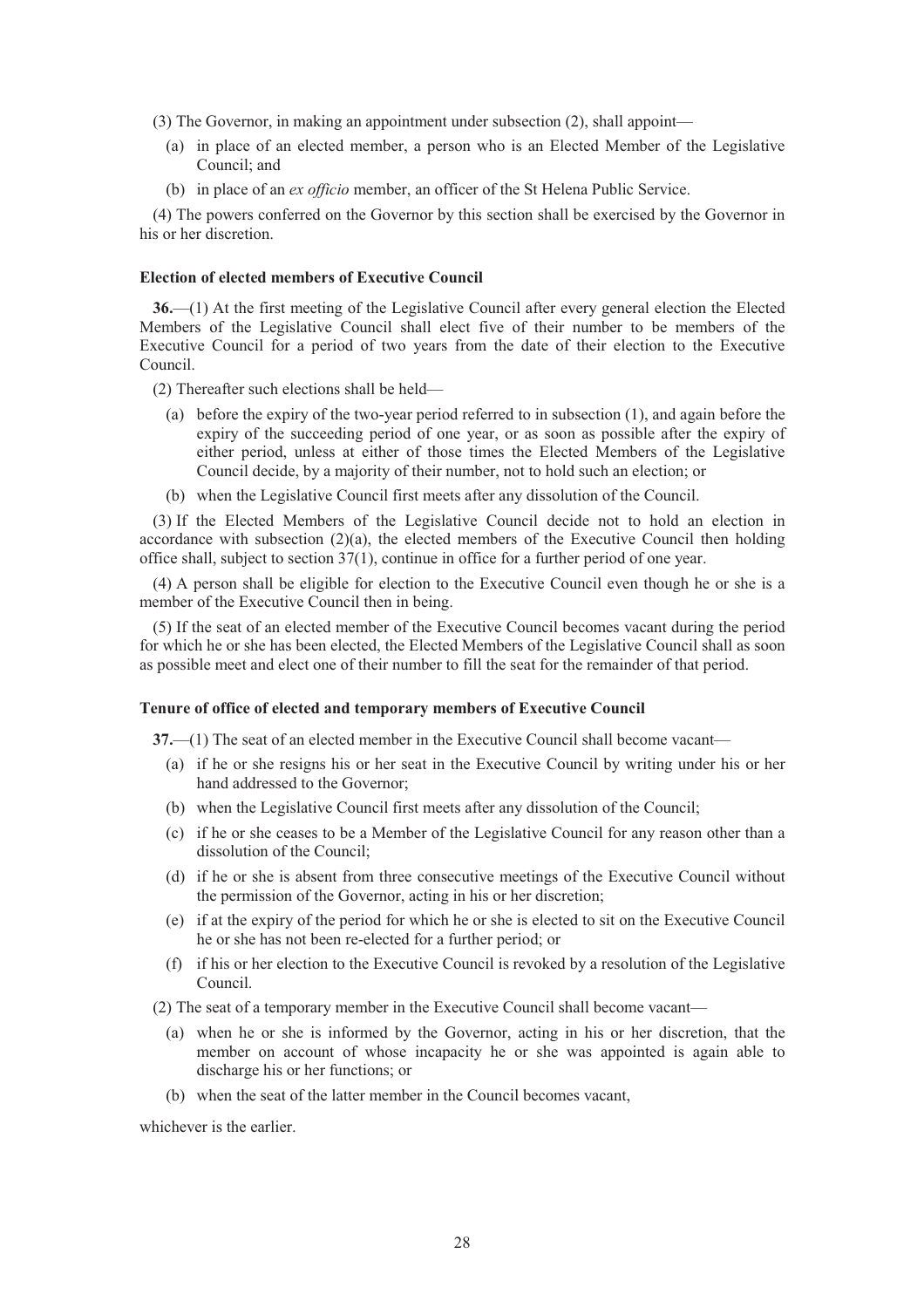#### **Determination of questions as to membership of Executive Council**

**38.** Any question whether a person has been validly elected as an elected member or appointed as a temporary member of the Executive Council, or whether the seat of any such member in the Council has become vacant, shall be determined by the Governor, acting in his or her discretion.

### **Summoning of and proceedings in Executive Council**

**39.**—(1) The Executive Council shall be summoned by the Governor, acting in his or her discretion; but the Governor shall summon the Council if requested to do so by any two elected members of the Council.

(2) The Governor shall include on the agenda of a meeting of the Executive Council any item requested by an elected member as well as any item the Governor, acting in his or her discretion, thinks fit; and other business that is not on the agenda may be discussed at the meeting at the request of the person presiding or any elected member.

(3) No business except that of adjournment shall be transacted by the Executive Council if objection is taken by any member present that there are fewer than three elected members present (excluding any person presiding in the absence of the Governor).

(4) The requirements of subsection (3) shall be deemed to be satisfied if three members of the Executive Council, at least two of whom are elected members, are present at the meeting, and they and the members absent from but participating in the meeting and the person presiding are able to communicate with each other in a manner that all agree is appropriate in the circumstances; but no decision of the Council shall be taken unless the person presiding is satisfied that the manner of communication allows all those taking part to hear and be heard and that all have seen any documents relevant to the proposed decision.

(5) The references in subsections (3) and (4) to elected members include temporary members appointed under section 35(2) in place of elected members.

(6) Subject to subsections (3) and (4), the Executive Council shall not be disqualified for the transaction of business by reason of any vacancy in its membership, and any proceedings in the Council shall be valid even though some person who was not entitled to do so took part in the proceedings.

(7) No *ex officio* member, and no temporary member appointed under section 35(2) in place of an *ex officio* member, shall vote in the Executive Council.

(8) Subject to this Constitution, the Executive Council shall be free to regulate its own procedure.

(9) Members of the Executive Council shall be free to meet together informally to consider what advice on any matter they wish to give the Governor at a meeting of the Executive Council.

#### **Invitation of persons to assist Executive Council**

**40.** The Governor, acting in his or her discretion, may invite any person to a meeting of the Executive Council even though that person is not a member of the Council when, in the opinion of the Governor, the business before the Council renders the presence of that person desirable.

## **Presiding in Executive Council**

**41.**—(1) The Governor shall, so far as is practicable, preside at meetings of the Executive Council.

(2) In the absence of the Governor, there shall preside at any meeting of the Executive Council—

- (a) such member of the Council as the Governor, acting in his or her discretion, may appoint;
- (b) in the absence of a member so appointed, the senior *ex officio* member present.

(3) For the purpose of subsection (2)(b), the *ex officio* members of the Executive Council have seniority in the order in which their offices are mentioned in section 35(1)(b).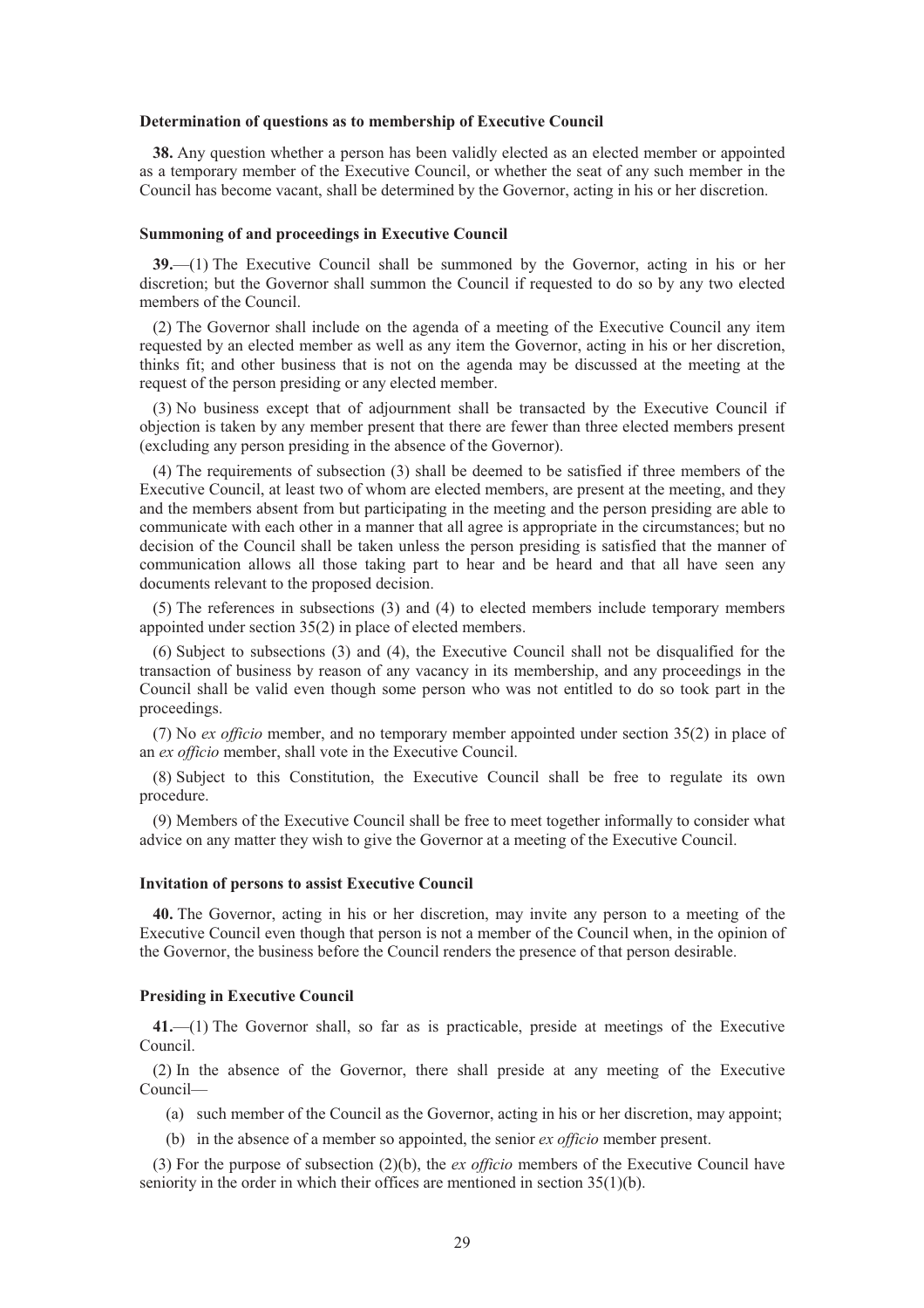### **The Clerk of Councils**

**42.**—(1) The Clerk of Councils shall be responsible, in accordance with such instructions as may be given to him or her by the Governor, acting in his or her discretion, for arranging the business for, and keeping the minutes of, the meetings of the Executive Council or any committee of the Council, and for conveying decisions reached at the meetings to the appropriate person or authority.

(2) The Clerk of Councils shall also be responsible for the performance, with respect to the Executive Council, of such secretarial and other functions as the Governor, acting in his or her discretion, may from time to time direct.

## **Governor to consult Executive Council**

**43.**—(1) Except as otherwise provided in this section, the Governor, in the exercise of all functions conferred on him or her by this Constitution and any other law, shall obtain, and act in accordance with, the advice of the Executive Council.

(2) Subsection (1) does not apply to—

- (a) any function in respect of which the Governor is acting under instructions given to him or her by Her Majesty through a Secretary of State;
- (b) any function conferred by this Constitution which is expressed to be exercisable by the Governor—
	- (i) in his or her discretion or judgement, or
	- (ii) in accordance with the advice of, or after consultation with, any person or authority other than the Executive Council;
- (c) any function conferred on the Governor by any other law in terms which authorise the Governor to exercise that function without obtaining the advice of the Executive Council or by acting otherwise than in accordance with that advice;
- (d) any matter referred to in section  $44(1)(d)$ ;
- (e) any function conferred on the Governor in respect of Ascension by a provision of this Constitution that applies to Ascension, or of a law that is in force in Ascension; or
- (f) any function conferred on the Governor in respect of Tristan da Cunha by a provision of this Constitution that applies to Tristan da Cunha, or of a law that is in force in Tristan da Cunha.

(3) The Governor shall not be obliged to act in accordance with the advice given to him or her by the Executive Council in any case which, in his or her judgement, involves a matter for which he or she is responsible under section 44.

(4) The Governor shall not be required to obtain the advice of the Executive Council in any case in which, in his or her judgement, the matter is too urgent to obtain the advice of the Council, or too unimportant to require the Council's advice; but in any case of urgency the Governor shall as soon as practicable communicate to the Council the measures adopted and the reasons for those measures.

(5) The Governor shall not be obliged to act in accordance with the advice of the Executive Council on any matter if, in his or her judgement, that advice involves an inconsistency with one or more of the partnership values declared in section 2.

(6) In any case where the Governor proposes not to act in accordance with the advice of the Executive Council on the ground specified in subsection (5), he or she shall inform the Council in writing of his or her reasons for not so acting, including the partnership value or values with which, in the Governor's judgement, the advice is inconsistent, and the respects in which the advice is inconsistent with them.

(7) The Governor may decide not to act in accordance with the advice of the Executive Council on the ground specified in subsection (5) only with the prior approval of a Secretary of State, unless, in his or her judgement, the matter is so urgent that it is necessary to do so without such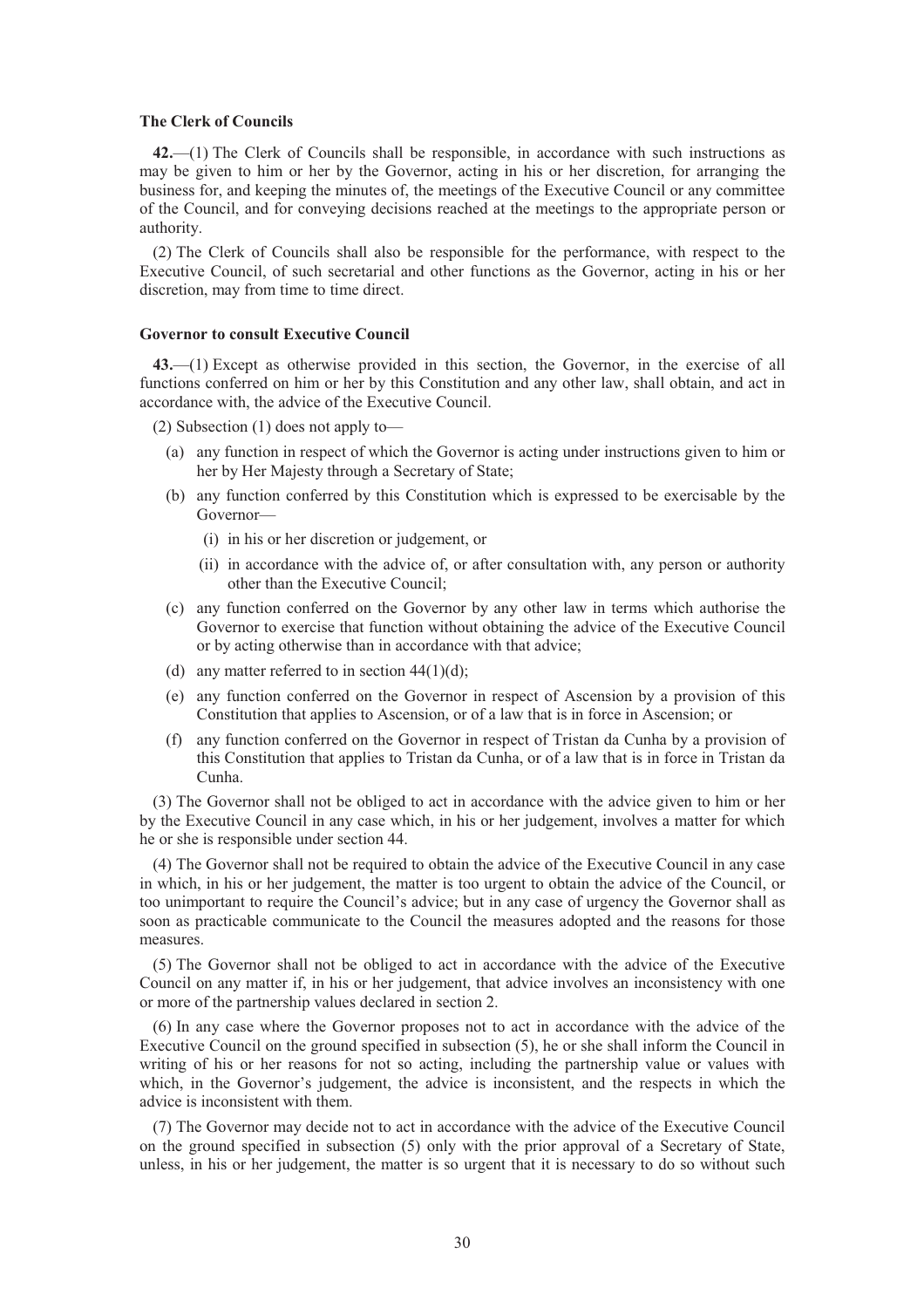approval; and in that case the Governor shall, as soon as practicable, report his or her action and the reasons for it to a Secretary of State.

(8) Any member of the Executive Council shall have the right, within thirty days, to submit to a Secretary of State his or her comments in writing on the Governor's reasons for not acting in accordance with the advice of the Executive Council.

(9) Where the Governor is by this Constitution or any other law directed to exercise any function after consultation with any person or authority other than the Executive Council, he or she shall not be obliged to exercise that function in accordance with the advice of that person or authority.

(10) Where the Governor is by this Constitution or any other law directed to exercise any function in accordance with the advice of, or after consultation with, any person or authority, the question whether he or she has so exercised that function shall not be enquired into in any court.

### **Governor's special responsibilities**

**44.**—(1) The Governor shall be responsible for the conduct (subject to this Constitution and any other law) of any business of the Government of St Helena, including the general direction and policy control of any department of government, with respect to the following matters—

- (a) defence;
- (b) external affairs;
- (c) internal security, including the Police;
- (d) the appointment of any person to any office in the St Helena Public Service, the suspension, termination of employment, dismissal, or retirement of any officer of the St Helena Public Service or the taking of disciplinary action in respect of such an officer, and the application to any such officer of the terms or conditions of employment of the Public Service (including salary scales, allowances, leave, passages or pensions) for which financial provision has been made;
- (e) the administration of justice;
- (f) finance; and
- (g) shipping.

(2) The Governor, acting in his or her discretion, may assign to any member of the Executive Council responsibility for the conduct on behalf of the Governor of any business in the Legislative Council with respect to any matter mentioned in subsection (1).

(3) Where the Governor, acting in his or her discretion, determines that the exercise of any function conferred on any other person or authority (other than the Legislative Council) would involve or affect any matter mentioned in subsection (1), the Governor may, acting in his or her discretion, give directions as to the exercise of that function, and the person or authority concerned shall exercise the function in accordance with those directions.

### **Governor to be kept informed**

**45.** The members of the Executive Council shall, at meetings of the Executive Council or otherwise, keep the Governor fully informed concerning the general conduct of the government of St Helena, and furnish the Governor with such information as he or she may request with respect to any particular matter arising in the conduct of that government.

## **The Attorney General**

**46.**—(1) There shall be an Attorney General of St Helena who shall be the principal legal adviser to the Government of St Helena.

(2) The Attorney General shall be an officer of the St Helena Public Service appointed by the Governor, acting in his or her discretion and with the approval of a Secretary of State.

(3) The Attorney General shall be appointed—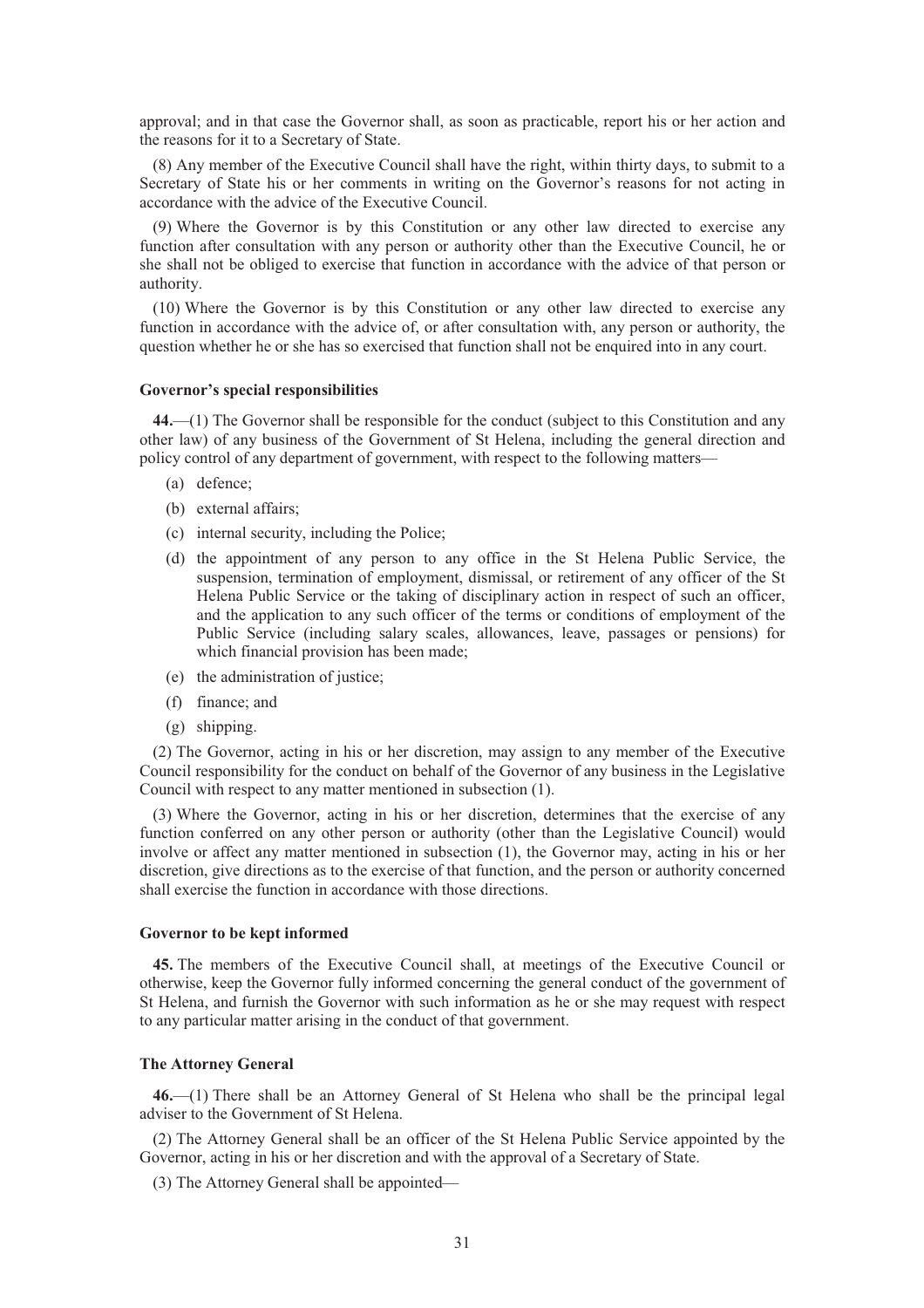- (a) for a term ending when the appointee reaches any retiring age fixed by law; or
- (b) whether or not the appointee has attained that age or will attain it during his or her term of office, for a term specified in the instrument of appointment.

(4) The Attorney General may, in any case in which he or she considers it desirable to do so—

- (a) institute and undertake criminal proceedings against any person before any court in respect of an offence against any law;
- (b) take over and continue any such criminal proceedings that have been instituted by any other person or authority; and
- (c) discontinue at any stage before judgment is delivered any such criminal proceedings instituted or undertaken by himself or herself or any other person or authority.

(5) The powers of the Attorney General under subsection (4) may be exercised by him or her in person or by officers subordinate to him or her acting under and in accordance with his or her general or special instructions.

(6) The powers conferred on the Attorney General by subsection (4)(b) and (c) shall be vested in him or her to the exclusion of any other person or authority; but where any other person or authority has instituted criminal proceedings, nothing in this subsection shall prevent the withdrawal of those proceedings by or at the instance of that person or authority at any stage before the person against whom the proceedings have been instituted has been charged before the court.

(7) For the purposes of this section, any appeal from any determination in any criminal proceedings before any court, or any case stated or question of law reserved for the purpose of any such proceedings to any other court, shall be deemed to be part of those proceedings.

(8) In the exercise of the powers conferred on him or her by this section and section 52(2), the Attorney General, and any person acting under his or her authority, shall act independently and shall not be subject to the direction or control of the Governor, the Executive Council or any other person or authority.

(9) The remuneration of the Attorney General shall be determined by the Governor, acting in his or her discretion, and shall be charged on and paid out of the Consolidated Fund.

(10) The remuneration of the Attorney General shall not be diminished during the Attorney General's continuance in office.

(11) The Attorney General may be removed from office only for inability to discharge the functions of the office (whether arising from infirmity of body or mind or from any other cause) or for misbehaviour, and shall not be so removed except in accordance with subsection (12).

(12) The Attorney General shall be removed from office by the Governor if the question of his or her removal from office has been referred to a tribunal appointed under subsection (13) and the tribunal has advised the Governor that he or she should be removed from office for inability as aforesaid or for misbehaviour.

(13) If the Governor, acting in his or her discretion, considers that the question of removing the Attorney General from office for inability as aforesaid or for misbehaviour ought to be investigated, then—

- (a) the Governor shall appoint a tribunal, which shall consist of a chairman and two other members; but the chairman and at least one of the other members shall be a serving or former judge of a superior court in some part of the Commonwealth or in Ireland; and
- (b) the tribunal shall inquire into the matter and report on the facts thereof to the Governor and advise the Governor whether the Attorney General should be removed from office for inability as aforesaid or for misbehaviour.

(14) If the question of removing the Attorney General from office has been referred to a tribunal under subsection (12), the Governor, acting in his or her discretion, may suspend the Attorney General from performing the functions of his or her office, and any such suspension may at any time be revoked by the Governor, acting in his or her discretion, and shall in any case cease to have effect if the tribunal advises the Governor that the Attorney General should not be removed from office.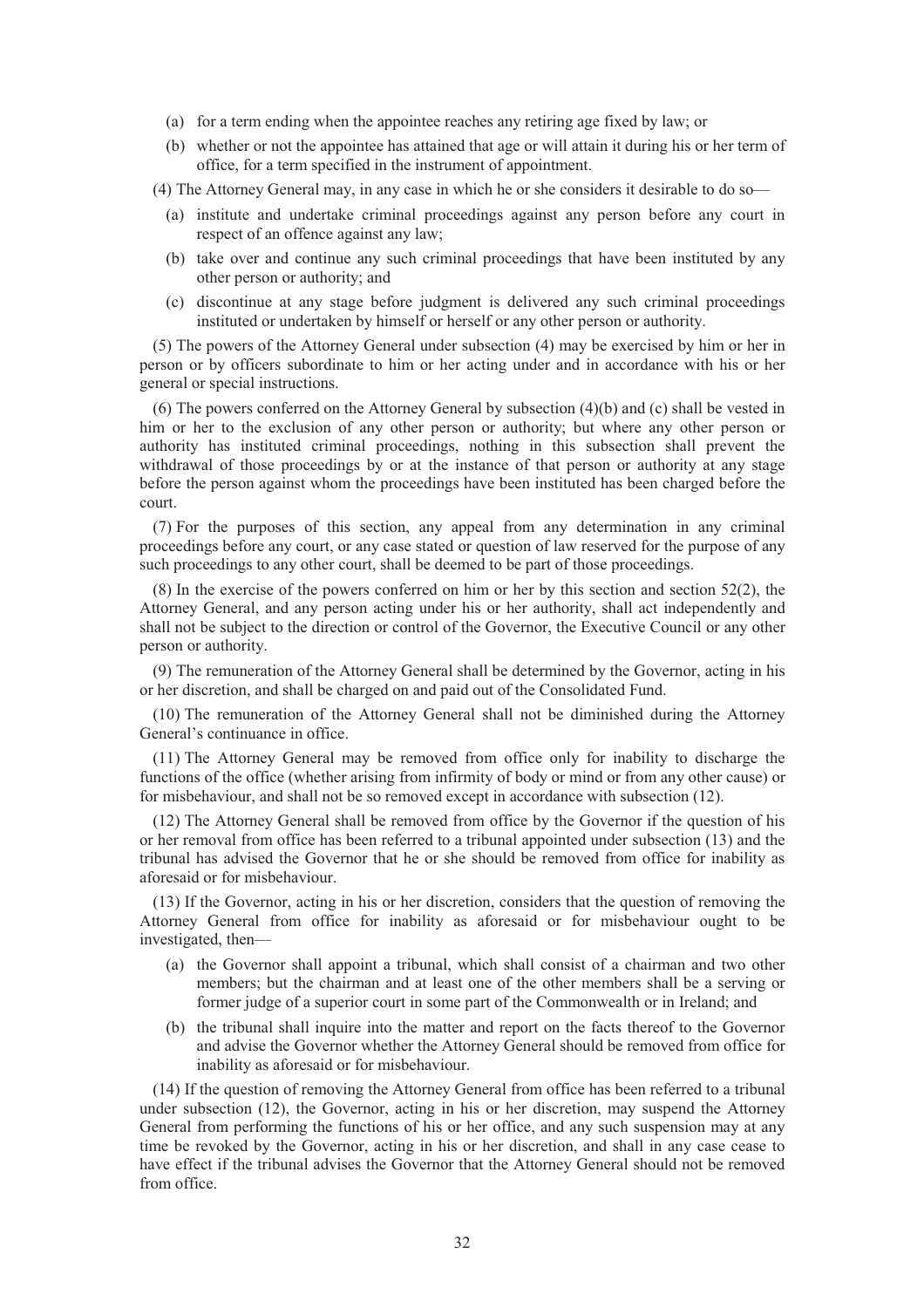(15) References in subsections (11) to (14) to the Attorney General do not include references to a person appointed to act in the office of Attorney General during any period when it is vacant or the holder of that office is unable to perform the functions of that office; and the appointment of such a person may be revoked by the Governor, acting in his or her discretion, at any time before the expiration of that period.

### PART 5

## THE LEGISLATURE

## Composition

## **The Legislature**

**47.** There shall be a Legislature for St Helena consisting of Her Majesty and the Legislative Council.

### **Composition of Legislative Council**

**48.** The Legislative Council shall consist of—

- (a) a Speaker and a Deputy Speaker, who shall be elected as provided in section 55; and
- (b) the following other Members—
	- (i) twelve Elected Members, who shall be persons qualified for election and elected in accordance with this Constitution; and
	- (ii) three *ex officio* Members, namely the Chief Secretary, the Financial Secretary and the Attorney General.

### **Qualifications of candidates for election to Legislative Council**

**49.**—(1) Subject to subsections (2) and (3), the qualifications for being a candidate at an election of Members of the Legislative Council shall be as prescribed by Ordinance.

(2) A person shall not be qualified to be a candidate for election to the Legislative Council if that person—

- (a) is, by virtue of his or her own act, under any acknowledgement of allegiance, obedience or adherence to a foreign power or state;
- (b) is an undischarged bankrupt, having been adjudged or otherwise declared bankrupt under any law in force in any country;
- (c) is mentally ill within the meaning of any law;
- (d) is under a sentence of imprisonment for twelve months or more, other than a sentence in lieu of a fine, but including a suspended sentence, imposed by a court of law in any country or substituted by a competent authority for some other sentence imposed by such a court;
- (e) is disqualified for membership of the Council under any law relating to offences connected with elections;
- (f) subject to subsection (3), holds, or is acting in, any office in the St Helena Public Service;
- (g) holds office as a judge or judicial officer; or
- (h) holds, or is acting in, any office or is exercising any function involving any responsibility for, or in connection with, the conduct of any election or the compilation or revision of any electoral register.

(3) The Governor, acting in his or her discretion, may by notice published in the *Gazette*, make provision for enabling any officer of the St Helena Public Service or any class of such officer not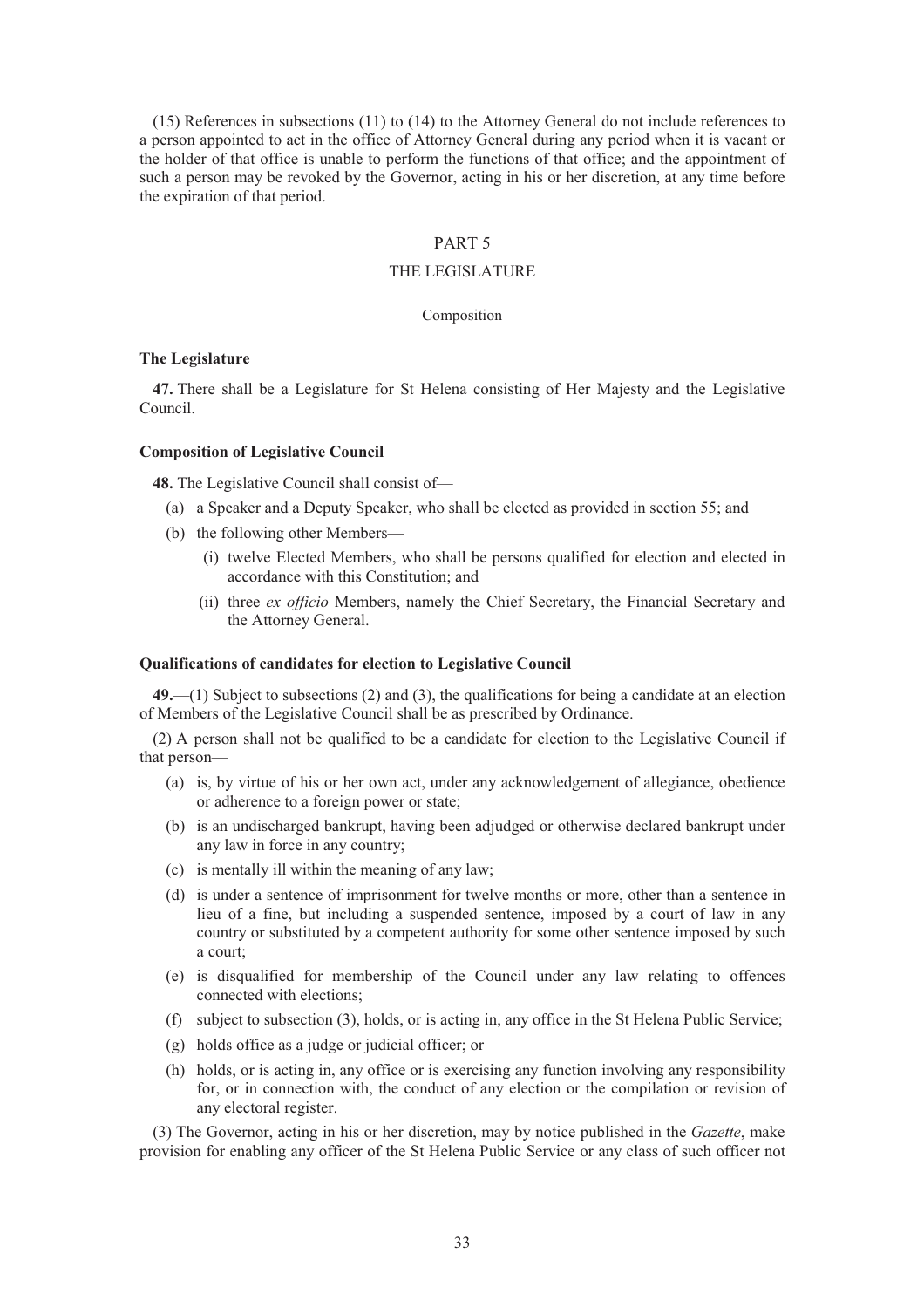otherwise disqualified under subsection (2) to be qualified to be a candidate for election to the Legislative Council.

(4) For the purposes of subsection  $(2)(d)$ , two or more terms of imprisonment that are required to be served consecutively shall be regarded as a single term of imprisonment for the aggregate period of those terms.

## **Law as to elections**

**50.**—(1) The Elected Members of the Legislative Council shall be elected by secret ballot, under a system of universal suffrage, by the persons registered on a single roll of voters for a single constituency for the whole of the island of St Helena; but the Legislature may make provision by Ordinance for the island to be divided into two or more constituencies for the purpose of elections, and for separate rolls of voters for such constituencies.

(2) Subject to subsection (1) and to section 49, the Legislature may make provision by Ordinance for the conduct of elections to the Legislative Council, including for—

- (a) the qualifications and disqualifications of voters;
- (b) the registration of voters;
- (c) the ascertainment of the qualifications of candidates for election and of voters;
- (d) the holding of elections; and
- (e) the definition and trial of offences connected with elections and the imposition of penalties for any such offence, including disqualification for membership of the Council, or for registration as a voter, or for voting at elections, of any person concerned in any such offence.

### **Tenure of office of Elected Members of Legislative Council**

**51.** The seat of an Elected Member of the Legislative Council shall become vacant—

- (a) upon a dissolution of the Council;
- (b) if the Member is absent from meetings of the Council for a continuous period of three months without the written permission of the Speaker;
- (c) if any circumstance arises that would cause the Member to become disqualified for election to the Council; or
- (d) if the Member resigns his or her seat by writing under his or her hand addressed to the Governor.

### **Determination of questions as to elected membership of Legislative Council**

**52.**—(1) Any question whether—

- (a) a person has been validly elected as a Member of the Legislative Council; or
- (b) the seat of an Elected Member has become vacant,

shall be determined by the Supreme Court whose decision shall be final and not subject to any appeal.

(2) An application to the Supreme Court for the determination of any question under subsection (1) may be made by the Attorney General or by any person who is a registered voter; and an application for the determination of any question under subsection  $(1)(b)$  may also be made by any Elected Member of the Legislative Council.

## **Register of Interests**

**53.**—(1) There shall be a Register of Interests that—

(a) shall be open to the public; and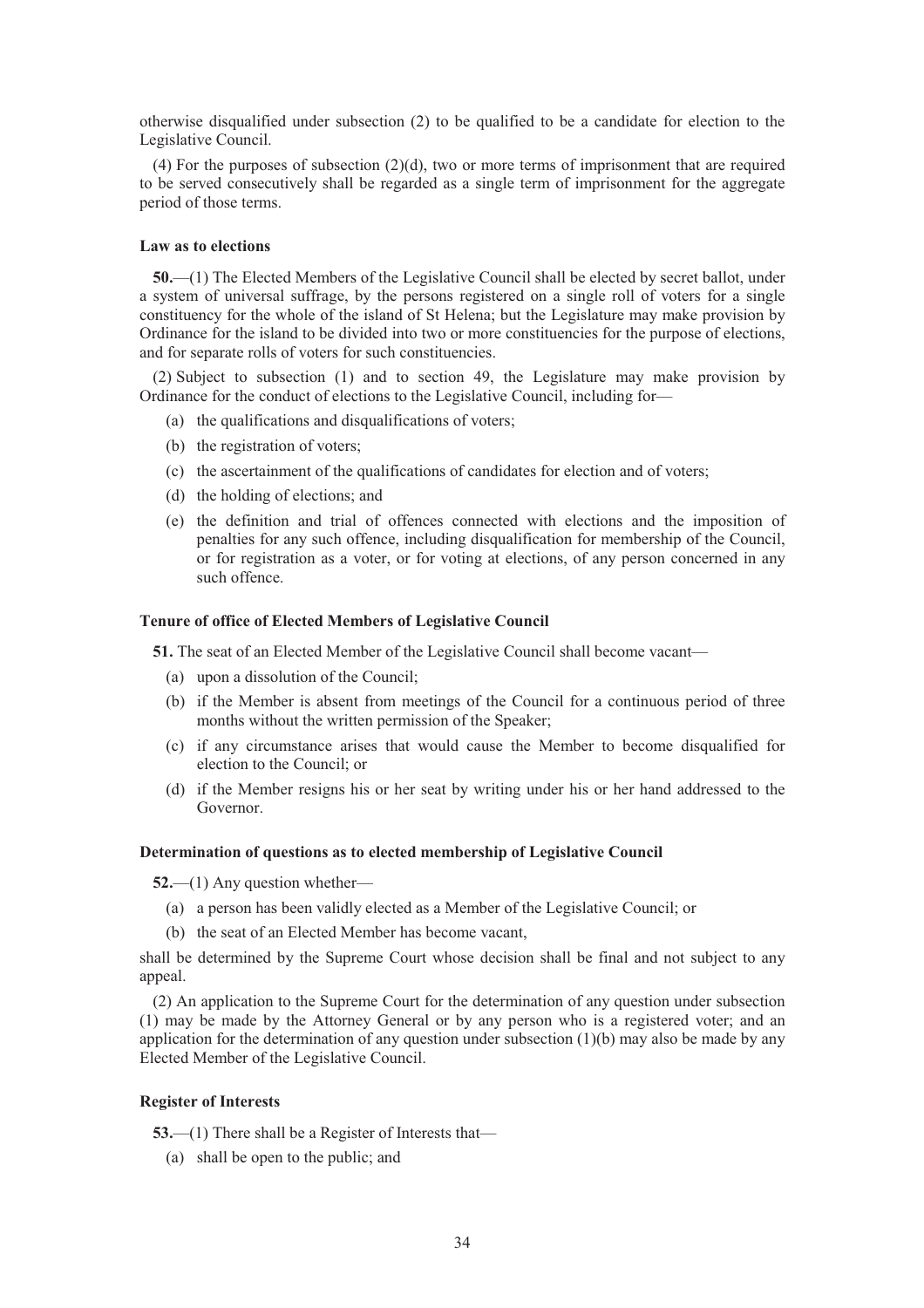(b) shall be maintained by a Registrar who shall be an officer of the St Helena Public Service appointed to that office.

(2) All Members of the Legislative Council and the holders of such other offices (except that of Governor) as may be prescribed by Ordinance must—

- (a) declare in the Register such interests, assets, income and liabilities of themselves and their families as may be so prescribed; and
- (b) update the declaration at such intervals, being not more than twelve months, as may be so prescribed.
- (3) The Legislature may make further provision by Ordinance for giving effect to this section.

(4) Such an Ordinance may impose sanctions for a failure to comply with subsection (2), including the suspension of the Speaker or any other Member from the Legislative Council for such period as may be prescribed.

(5) The Standing Orders of the Legislative Council shall make provision prohibiting an Elected Member of the Council from voting in the Council, or any committee of the Council, on any question so closely concerned with an interest required to be declared in the Register (whether or not it has been so declared) as to give the Member a direct pecuniary interest in the outcome of the vote on that question.

### **Oaths or affirmations by Members of Legislative Council**

**54.** No Member of the Legislative Council shall enter upon the functions of his or her office unless he or she has made before the Governor, or some other person authorised for that purpose by the Governor, acting in his or her discretion, oaths or affirmations of allegiance, of confidentiality and for the due execution of his or her office in the forms set out in the Schedule.

### **Speaker and Deputy Speaker**

**55.**—(1) At the first sitting of the Legislative Council after a vacancy occurs in the office of Speaker or Deputy Speaker, or both, and before the transaction of any other business (except the administration of oaths or affirmations under section 54), the Council shall by secret ballot proceed to elect, to fill the vacancy, a Speaker or, as the case may be, a Deputy Speaker from among persons who are not Elected Members of the Council but who are qualified to be elected as Members of the Council and are not disqualified in any way for membership.

(2) To be elected, a candidate must receive the votes of a majority of all the Elected Members of the Legislative Council.

(3) The Standing Orders of the Legislative Council shall make provision for the conduct, consistently with this Constitution, of an election to fill the office of Speaker or Deputy Speaker.

(4) The office of Speaker or Deputy Speaker shall become vacant—

- (a) if any circumstance arises that, if the Speaker or the Deputy Speaker were an Elected Member of the Legislative Council, would cause his or her seat to become vacant;
- (b) if the Speaker or the Deputy Speaker resigns that office by writing under his or her hand addressed to the Clerk of Councils;
- (c) if the Speaker or the Deputy Speaker becomes a candidate for election to the Council as an Elected Member;
- (d) if the Speaker or the Deputy Speaker becomes a member of a Council Committee;
- (e) on the passing, by the votes of a majority of all the Elected Members of the Council, of a motion expressing no confidence in the Speaker or the Deputy Speaker; or
- (f) if the Council is dissolved.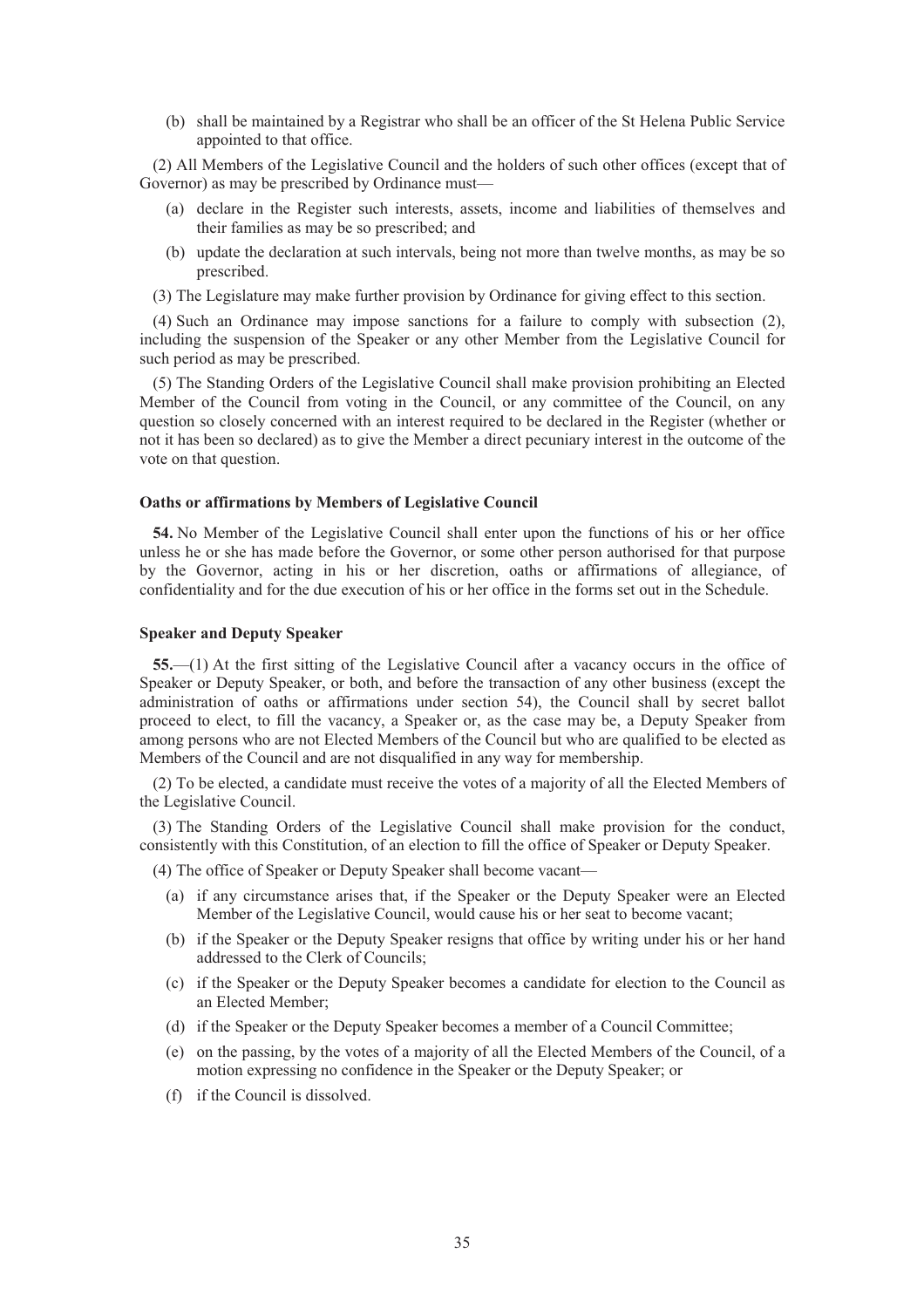### Council Committees

### **Council Committees**

**56.**—(1) There shall be such number of Council Committees as the Governor may from time to time determine.

(2) A Council Committee shall consist of—

- (a) such number of persons who are Members of the Legislative Council; and
- (b) such number, if any, of persons who are not Members of the Council,

as the Governor, acting after consultation with the Chairman of the Committee, may decide.

(3) There shall be a Chairman of each Council Committee who shall be an Elected Member of the Legislative Council.

(4) The Chairman and the other members of a Council Committee shall be appointed by the Governor, acting in accordance with the following provisions of this section, by notice published in the *Gazette*.

(5) Subject to subsection (6), the Governor shall appoint as Chairman of a Council Committee such Elected Member of the Legislative Council as shall have been nominated for that office by the votes of a majority of all the Elected Members of the Council.

(6) If, within such period as the Governor in his or her judgement considers reasonable, no person has been nominated in accordance with subsection (5) for the office of Chairman of a Council Committee, the Governor shall, acting in his or her discretion, forthwith appoint an Elected Member of the Legislative Council as Chairman of that Committee.

(7) The Governor shall appoint the members of a Council Committee other than the Chairman after consultation with the Chairman of that Committee.

## **Tenure of office of members of Council Committees**

**57.**—(1) The office of a member of a Council Committee shall become vacant—

- (a) if his or her appointment is terminated by the Governor, acting in accordance with subsections (2) to (4), by notice published in the *Gazette*;
- (b) in the case of a person who was an Elected Member of the Legislative Council at the time of his or her appointment—
	- (i) if he or she ceases to be an Elected Member of the Council otherwise than by reason of a dissolution of the Council; or
	- (ii) at the first sitting of the Council after any dissolution of the Council; and
- (c) in the case of a member who was not an Elected Member of the Legislative Council at the time of his or her appointment, if he or she is elected to be a Member of the Council.

(2) The Governor shall terminate the appointment of a Chairman of a Council Committee appointed under section 56(5) if a motion that his or her appointment should be terminated receives in the Legislative Council the affirmative votes of a majority of all the Elected Members of the Council.

(3) The Governor may, acting in his or her discretion, terminate the appointment of a Chairman of a Council Committee appointed under section 56(6).

(4) The Governor may terminate the appointment of a member of a Council Committee other than the Chairman after consultation with the Chairman of that Committee.

## **Functions of Council Committees**

**58.**—(1) A Council Committee shall be appointed by the Governor for such general or special purposes as would be most suitably regulated or managed by means of a committee.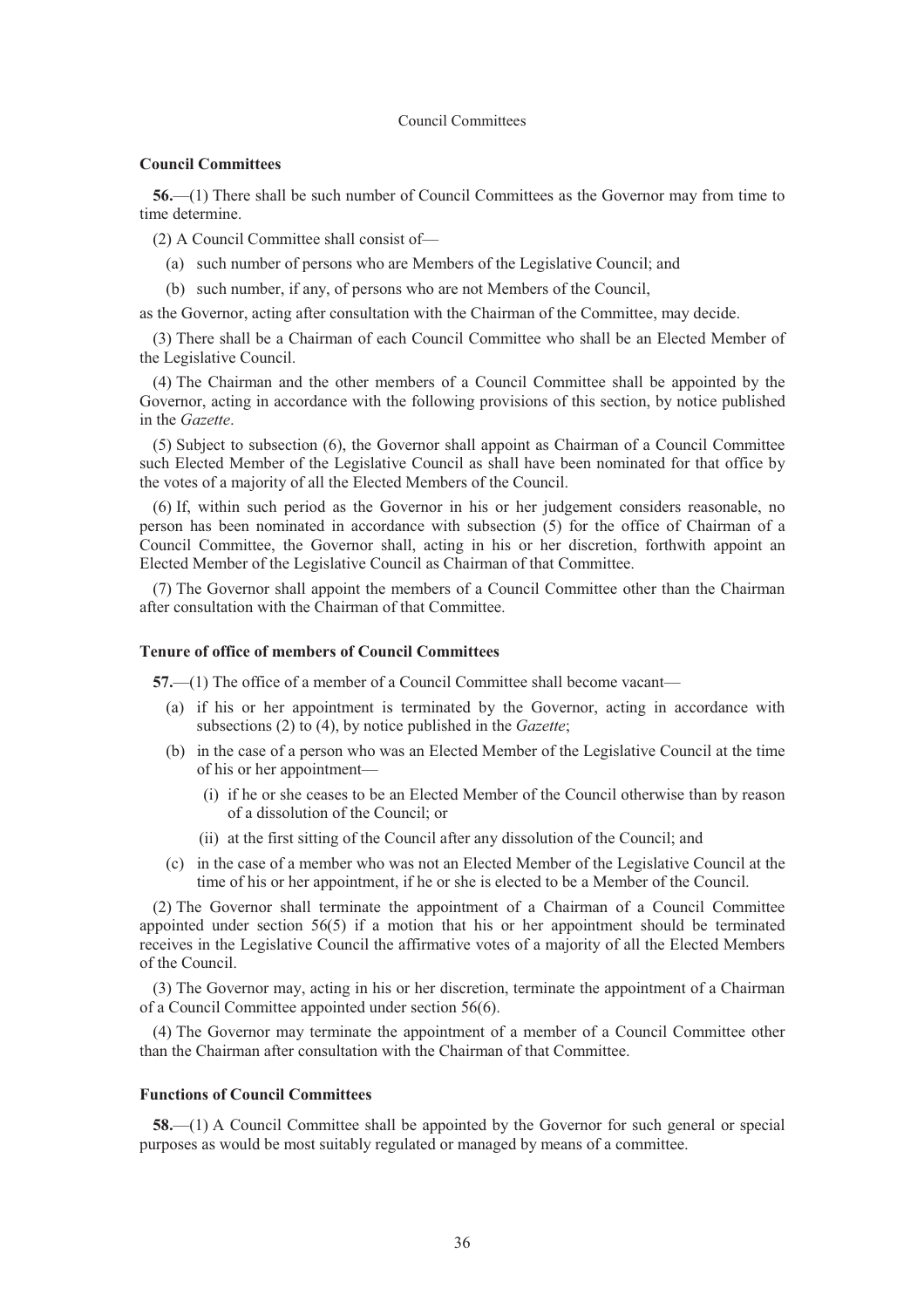(2) The Governor may, by directions in writing, charge any Council Committee with responsibility for any subject or department of government, except for any matter referred to in section 44(1)(a), (b), (c), (d) or (e).

## **Rules of procedure and meetings of Council Committees**

**59.** The Governor may by order make the rules of procedure of Council Committees and may likewise determine the quorum and place of meeting of each Committee.

Powers and Procedure of Legislative Council

#### **Power to make laws**

**60.** Subject to this Constitution, the Legislature may make laws for the peace, order and good government of St Helena.

#### **Meetings of Legislative Council**

**61.**—(1) Meetings of the Legislative Council shall be held at such places and begin at such times as the Council shall determine by resolution or, in the absence of such resolution, as the Speaker shall appoint.

(2) The first meeting of the Legislative Council after a general election shall be held at a time and place appointed by the Governor, acting in his or her discretion.

- $(3)$  If—
	- (a) more than six weeks have elapsed since the last sitting day of the most recent meeting of the Legislative Council, and no time has been appointed for the next meeting, or that time is more than eight weeks after that day; or
	- (b) a proclamation of a state of emergency is in force under a law, and, after five days from the date on which the emergency was proclaimed, a place and time have not been appointed for a meeting of the Council as soon as practicable,

any four or more Elected Members may request the Speaker to appoint a time and place for the next meeting; and on receiving such a request, the Speaker shall appoint the earliest practicable time, and the place, for the holding of that meeting.

(4) There shall be at least three meetings of the Legislative Council during each calendar year.

## **Presiding in Legislative Council or otherwise discharging the functions of Speaker**

**62.**—(1) At sittings of the Legislative Council there shall preside—

- (a) at the first meeting of the Council after a general election, until a Speaker has been elected, the Governor;
- (b) at any time when there is a person holding the office of Speaker, the Speaker;
- (c) in the absence of the Speaker, the Deputy Speaker; or
- (d) except at the first meeting of the Council after a general election, in the absence of both the Speaker and the Deputy Speaker, such Member of the Council as may be elected by the Elected Members then present to preside until the Speaker or Deputy Speaker is again present.

(2) The Deputy Speaker may attend any sitting of the Legislative Council at which the Speaker presides but may not take part in the proceedings of the Council at that sitting.

(3) At any time after the election of the Speaker and the Deputy Speaker, other than a time when the Legislative Council is sitting, the other functions of the Speaker shall be discharged by—

- (a) the Speaker;
- (b) if the Speaker is not available, the Deputy Speaker; or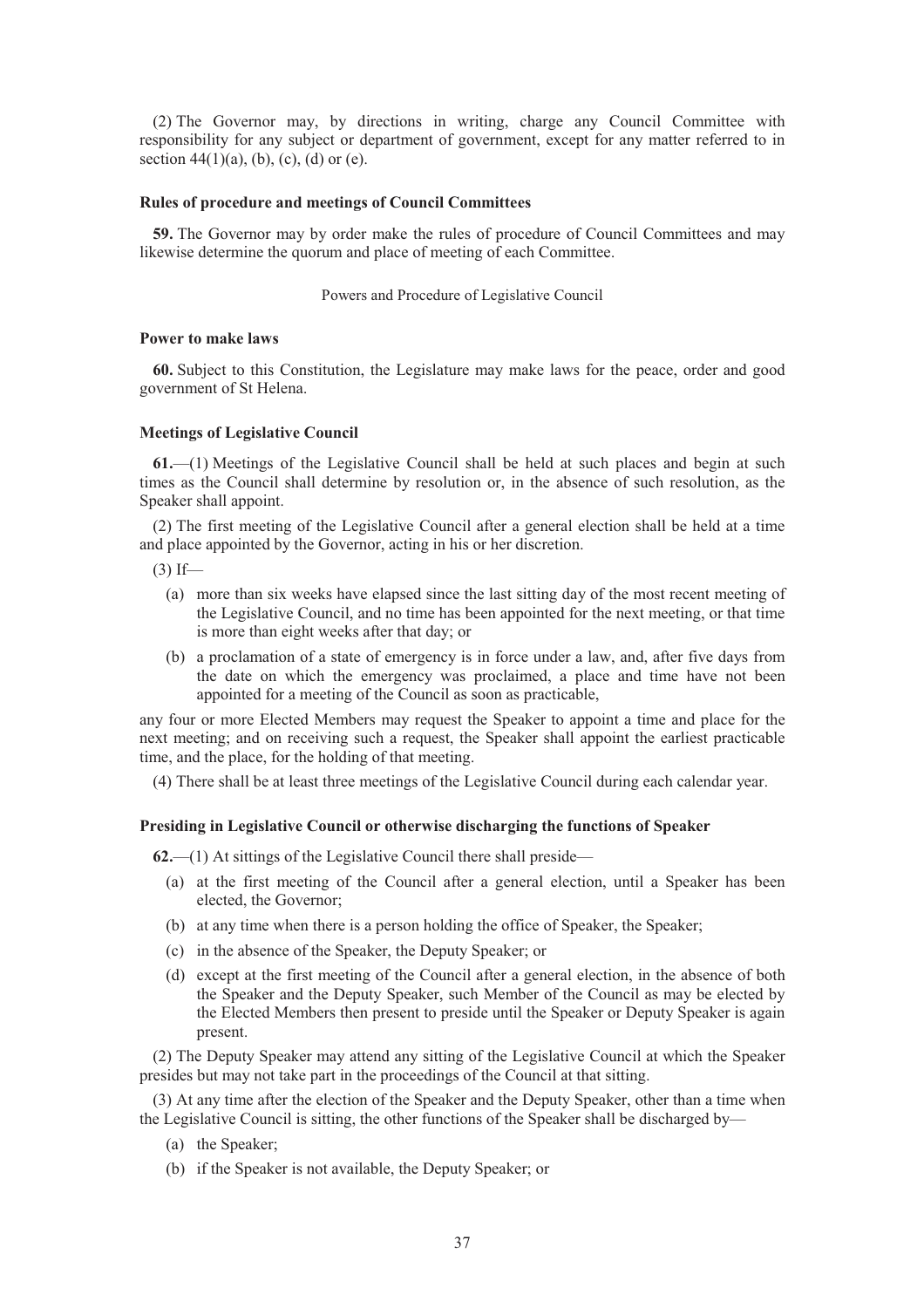(c) if neither the Speaker nor the Deputy Speaker is available, the Clerk of Councils.

#### **Legislative Council may transact business notwithstanding vacancies**

**63.** The Legislative Council shall not be disqualified for the transaction of business by reason of any vacancy in its membership (including any vacancy not filled when the Council first meets after a general election or an election to fill a vacancy among the Elected Members of the Council), and any proceedings in the Council shall be valid even though some person who was not entitled to do so sat or voted in the Council or otherwise took part in those proceedings.

## **Quorum**

**64.**—(1) A quorum shall consist of seven Elected Members of the Legislative Council (including any Member presiding).

(2) If at any sitting of the Legislative Council a quorum is not present and any Member of the Council who is present objects on that account to the transaction of business and, after such interval as may be prescribed in the Standing Orders of the Council, the person presiding at the sitting ascertains that a quorum is still not present, he or she shall adjourn the Council.

#### **Governor's right to address Legislative Council**

**65.** The Governor, acting in his or her discretion, shall have the right to address the Legislative Council at a time during a meeting of the Council fixed by the Speaker at the Governor's request.

# **Power to require officers of the St Helena Public Service to attend meetings**

**66.** The Speaker or other person presiding, acting in his or her discretion, may require any officer of the St Helena Public Service to attend a meeting of the Legislative Council when, in the opinion of the Speaker or other person presiding, the business before the Council makes the presence of that officer desirable.

#### **Voting**

**67.**—(1) Save as otherwise provided in this Constitution, all questions proposed for decision in the Legislative Council shall be determined by a majority of the votes of the Elected Members present and voting.

- (2) The Speaker and the Deputy Speaker shall not have a deliberative vote nor a casting vote.
- (3) Any Elected Member presiding shall have a deliberative vote but not a casting vote.
- (4) If, on any question, the votes are evenly divided, the motion shall be lost.
- (5) The *ex officio* Members of the Legislative Council shall not vote in the Council.

#### **Standing Orders**

**68.** The Legislative Council may make, amend and revoke Standing Orders consistent with this Constitution for the regulation and orderly conduct of its proceedings and the despatch of business and for the passing of Bills and for their presentation to the Governor for assent.

## **Public Accounts Committee**

**69.**—(1) There shall be a Public Accounts Committee which shall consist of—

- (a) a chairman and one other member appointed by the Governor, acting after consultation with the Elected Members of the Legislative Council, from among persons who are not Members of the Council; and
- (b) three Elected Members of the Legislative Council, who shall be elected by the Council by a majority of the votes of all its Elected Members.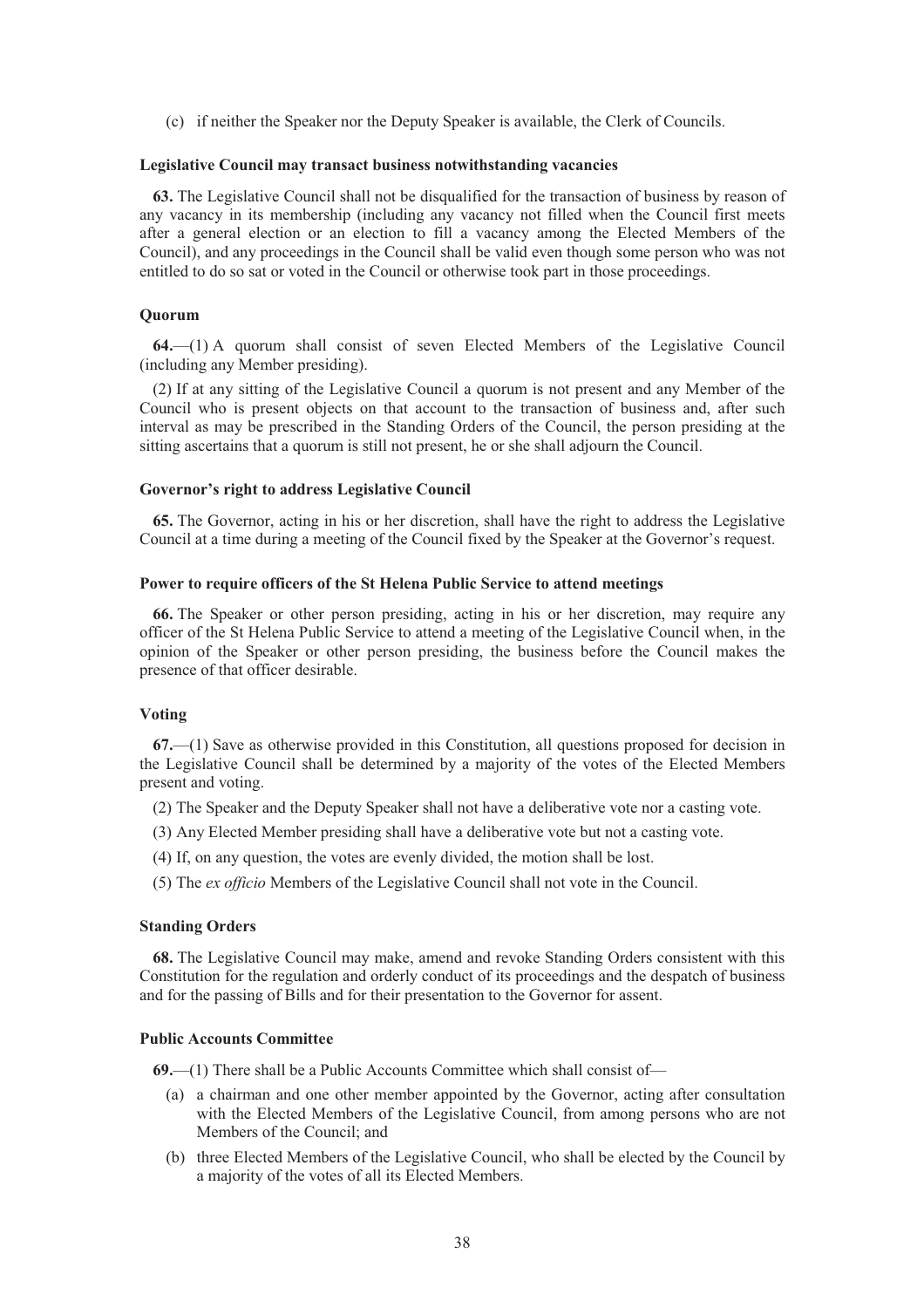(2) A person may be appointed or elected under subsection (1) for any period not exceeding four years.

(3) A member of the Public Accounts Committee shall vacate his or her seat on the Committee—

- (a) at the expiration of the period for which he or she was appointed or elected;
- (b) if he or she resigns office by writing under his or her hand addressed to the Governor;
- (c) in the case of an appointed member, if he or she becomes a Member of the Legislative Council or if he or she is removed by the Governor, acting after consultation with the Elected Members of the Council; or
- (d) in the case of an elected member, if he or she ceases to be a Member of the Legislative Council or if he or she is removed by resolution of the Council.

(4) If in respect of any item of business before the Public Accounts Committee the Governor, acting after consultation with the chairman of the Committee, considers that a member of the Committee has a conflict of interests, the Governor, acting after consultation with the Elected Members of the Legislative Council, may appoint another person temporarily to replace that member of the Committee for the purpose of dealing with the business in question; and a member so replaced shall not sit on the Committee when the Committee is dealing with that business.

(5) The Public Accounts Committee may invite any person to assist it in its work and to participate in its proceedings.

(6) The Public Accounts Committee shall examine and report to the Legislative Council on—

- (a) the annual statement of accounts as audited by the Chief Auditor and laid before the Council; and
- (b) such management letters and reports of the Chief Auditor as have been laid before the Council or as the Chief Auditor has brought to the attention of the Council;

and shall have such other functions, and shall operate under such procedures, as may be prescribed by Ordinance or by Standing Orders of the Council.

(7) The Public Accounts Committee shall have power—

- (a) to summon any person to appear before it; and
- (b) subject to the provisions of any law, to require any person so summoned to answer questions and to provide information to the Committee.

(8) The Public Accounts Committee shall report to the Legislative Council by the date set by the Council or by its terms of reference, whichever is the earlier; and except as otherwise provided in the Committee's terms of reference, such a report may be with or without recommendations.

(9) If the Legislative Council adopts a report of the Public Accounts Committee, and requests the responsible member of the Executive Council to advise the Legislative Council of the action proposed to be taken by the Government of St Helena in respect of the report, the member concerned shall convey the Government's response to the Council not later than the first sitting day following the expiration of six weeks after the date of the Council's request, unless the Council extends the time for the response.

(10) In the exercise of its functions, the Public Accounts Committee shall act independently and shall not be subject to the direction or control of the Governor, the Executive Council or any other person or authority.

## **Privileges**

**70.** The privileges, immunities and powers of the Legislative Council, the Speaker and its other Members may be determined and regulated by Ordinance but shall not exceed the corresponding privileges, immunities and powers of the House of Commons of the United Kingdom or of its members.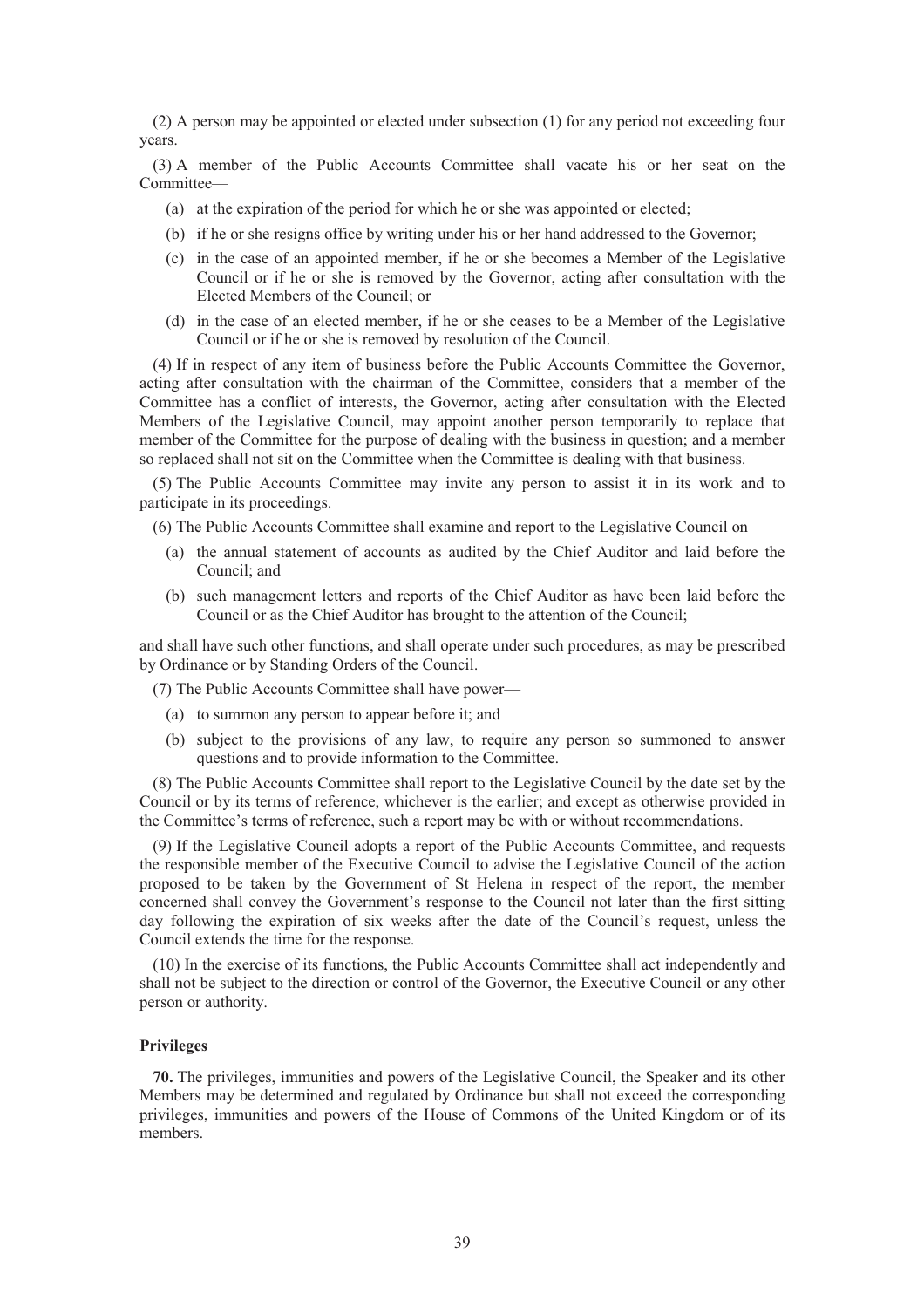#### **Code of Conduct**

**71.** Subject to this Constitution and to any other law, and to the Standing Orders of the Legislative Council, a Code of Conduct, approved by the Legislative Council, shall detail the behaviour expected of members of the Executive Council and of the Speaker and other Members of the Legislative Council, and shall regulate their relationship with officers of the St Helena Public Service.

# **Remuneration of elected members of Executive Council, other Elected Members of Legislative Council, Speaker and Deputy Speaker**

**72.**—(1) Subject to subsection (2), the elected members of the Executive Council, the other Elected Members of the Legislative Council, the Speaker and the Deputy Speaker shall receive such remuneration and allowances and other benefits as are provided by Ordinance.

(2) The Legislative Council shall not proceed on any Bill for an Ordinance referred to in subsection (1) unless the report of an independent body appointed by the Governor, acting in his or her discretion, recommending the appropriate levels of such remuneration and other allowances and benefits (if any) has been laid before the Council and has been published; and no Ordinance shall provide for levels of remuneration, allowances or benefits that exceed the levels recommended in such report.

(3) Neither subsection (1) nor the provision made by an Ordinance referred to in that subsection is authority for the payment of that remuneration or any other monetary allowances or benefits, and such remuneration and such allowances and benefits (if any) shall be paid only under the authority of the Appropriation Ordinance or a Supplementary Appropriation Ordinance, or, in the absence of such an Ordinance for the financial year in respect of which they are due, under the authority otherwise conferred by this Constitution.

#### **Introduction of Bills**

**73.**—(1) Subject to this Constitution and to the Standing Orders of the Legislative Council, any Member may introduce any Bill or propose any motion for debate in, or may present any petition to, the Council, and the same shall be debated and disposed of according to the Standing Orders of the Council.

(2) Except on the recommendation of the Governor, the Legislative Council shall not—

- (a) proceed on any Bill (including any amendment to a Bill) which, in the opinion of the person presiding in the Council, makes provision for imposing or increasing any tax, for imposing or increasing any charge on the revenues or other funds of St Helena, or for altering any such charge otherwise than by reducing it, or for compounding or remitting any debt due to St Helena;
- (b) proceed on any motion (including any amendment to a motion) the effect of which, in the opinion of the person presiding in the Council, is that provision would be made for any of the purposes aforesaid; or
- (c) receive any petition which, in the opinion of the person presiding in the Council, requests that provision be made for any of the purposes aforesaid.

#### **Assent to Bills**

**74.**—(1) A Bill shall not become law until—

- (a) the Governor has assented to it in Her Majesty's name and on Her Majesty's behalf and has signed it in token of that assent; or
- (b) Her Majesty has given Her assent to it through a Secretary of State and the Governor has signified that assent by a proclamation published in the *Gazette*.

(2) When a Bill is presented for assent, the Governor, acting in his or her discretion, shall either assent to it or reserve the Bill for the signification of Her Majesty's pleasure.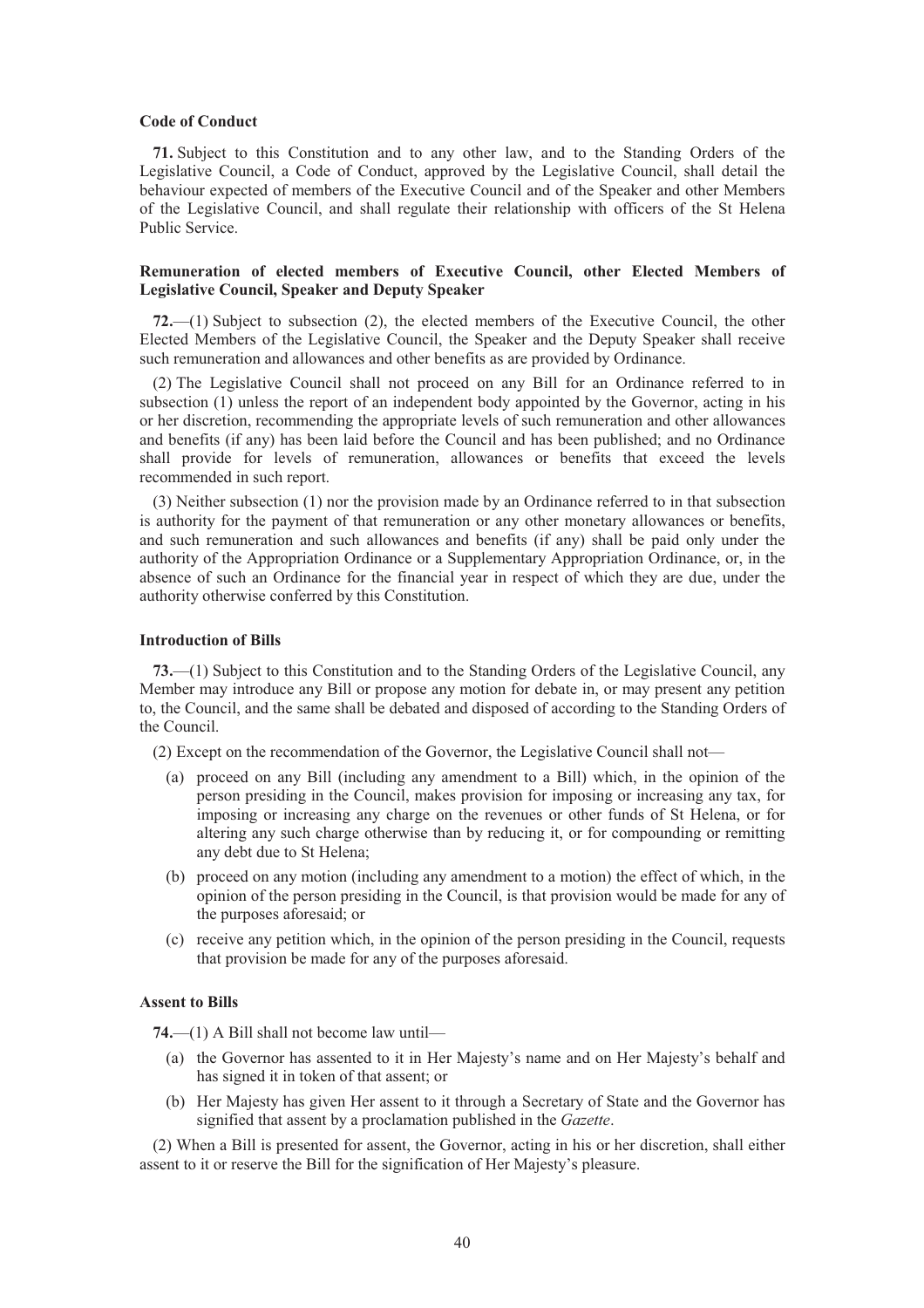(3) Unless he or she has been authorised by a Secretary of State to assent to it, the Governor shall reserve for the signification of Her Majesty's pleasure any Bill which appears to him or her, acting in his or her discretion—

- (a) to be inconsistent with one or more of the partnership values declared in section 2;
- (b) to be repugnant to or inconsistent with this Constitution; or
- (c) to determine or regulate the privileges, immunities or powers of the Legislative Council or its Members.
- (4) A Bill assented to by the Governor shall become law on the date of assent.

(5) A Bill reserved for the signification of Her Majesty's pleasure shall become law on the date on which the Governor's proclamation signifying the giving of that assent is published in the *Gazette*.

#### **Disallowance of laws**

**75.**—(1) Any law to which the Governor has given his or her assent may be disallowed by Her Majesty through a Secretary of State.

(2) Whenever a law has been disallowed by Her Majesty the Governor shall, as soon as practicable, cause notice of the disallowance to be published in the *Gazette*, and the law shall be annulled with effect from the date of the publication of that notice.

(3) Section 16(1) of the Interpretation Act 1978(**a**) shall apply to the annulment of any law under this section as it applies to the repeal of an Act of Parliament, save that any enactment repealed or amended by or in pursuance of that law shall have effect as from the date of the annulment as if that law had not been made.

# **Dissolution of Legislative Council**

**76.**—(1) The Governor, acting in his or her discretion, may at any time, by proclamation published in the *Gazette*, dissolve the Legislative Council.

(2) The Governor shall dissolve the Legislative Council at the expiration of four years from the date when the Council first meets after a dissolution unless it has been sooner dissolved.

## **Recalling dissolved Legislative Council in case of emergency**

**77.**—(1) If, after a dissolution of the Legislative Council and before the holding of the ensuing general election, an emergency arises of such a nature that the Governor considers it necessary for the Council to be recalled, the Governor, acting in his or her discretion, may summon the Council that has been dissolved; and that Council shall thereupon be deemed (except for the purposes of section 78) not to have been dissolved.

(2) Except for the purposes of section 78, a Legislative Council so recalled shall be deemed to be dissolved on the date on which the next ensuing general election is held.

## **General elections and bye-elections**

**78.**—(1) There shall be a general election of the Elected Members of the Legislative Council at such time, being not less than six weeks nor more than three months after the date of every dissolution of the Council, as the Governor shall appoint by proclamation published in the *Gazette*.

(2) Subject to subsection (3), whenever any Elected Member vacates his or her seat as a Member of the Legislative Council for any reason other than a dissolution thereof, an election to fill the vacancy shall be held at such time, being not less than six weeks nor more than three months after the date of the vacancy, as the Governor shall appoint by proclamation published in the *Gazette*.

 $\overline{a}$ 

<sup>(</sup>**a**) 1978 c.30.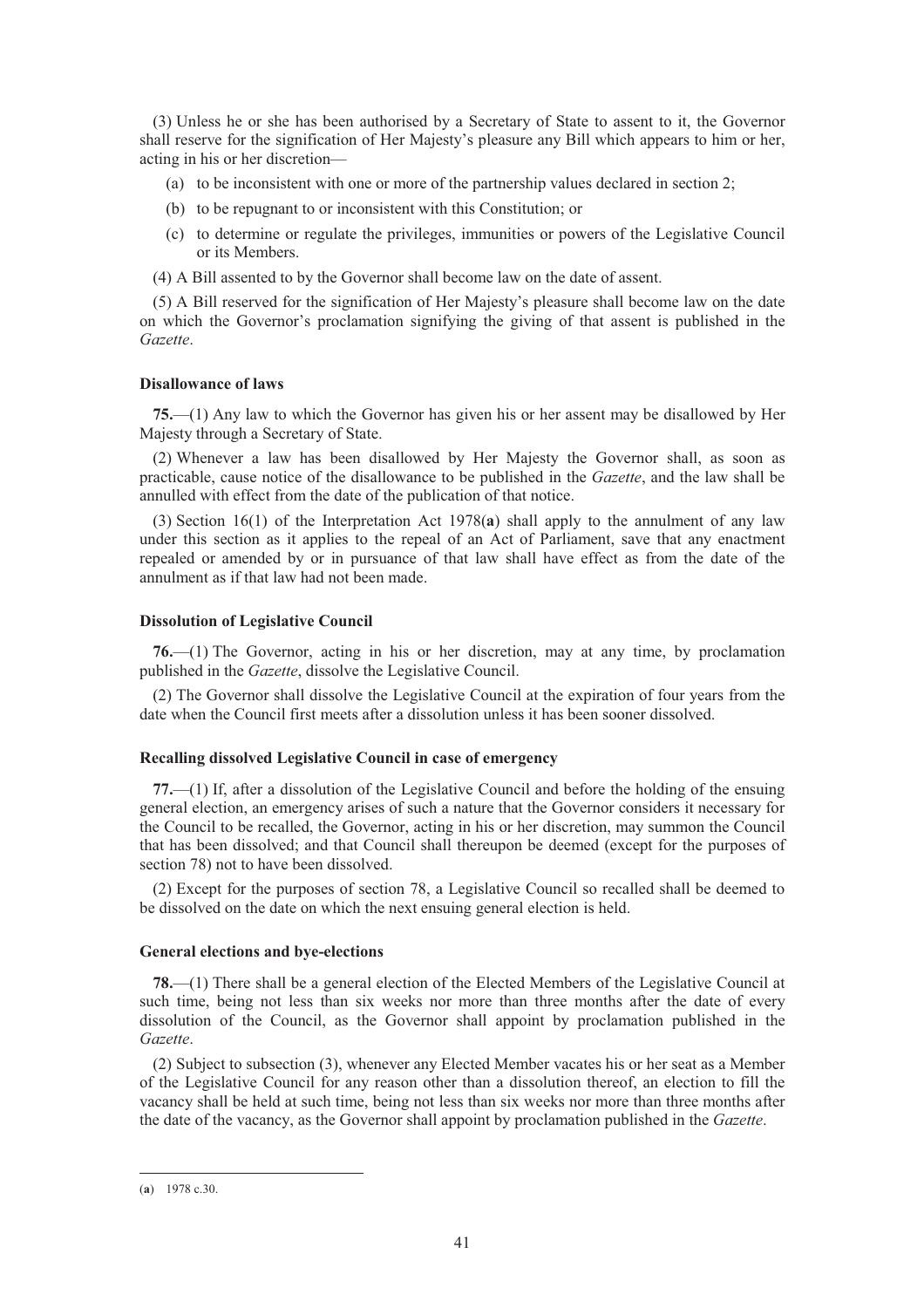(3) An election to fill a vacancy shall not be held under subsection (2) if the Legislative Council is sooner dissolved or the date on which the Council must be dissolved under section 76(2) is less than four months after the date of the vacancy.

(4) For the purposes of this section, the date of a vacancy in the seat of an Elected Member is the date on which the vacancy occurred, or, if the existence of a vacancy is determined by the Supreme Court under section 52, the date of that determination.

# **The Clerk of Councils**

**79.** The Clerk of Councils shall have charge of the Legislative Council Office and shall be responsible to the Speaker for arranging the business and keeping the records of the Legislative Council, and for the performance, with respect to the Speaker, the Deputy Speaker, the Elected Members and any committee of the Council, of such secretarial and other functions as may be required.

## PART 6

## THE ADMINISTRATION OF JUSTICE

#### **The Courts of St Helena**

**80.**—(1) The courts of St Helena shall be the Supreme Court and the Court of Appeal and such subordinate courts as may be established by Ordinance.

(2) Her Majesty in Council continues to have such jurisdiction in respect of St Helena as is provided by law.

#### **Independence of the judiciary**

**81.** The judges and judicial officers appointed to preside or sit in any court of St Helena shall exercise their judicial functions independently from the legislative and executive branches of government.

#### Supreme Court

#### **Constitution of Supreme Court**

**82.**—(1) There shall be a Supreme Court for St Helena which shall be a superior court of record.

(2) Subject to this Constitution, the Supreme Court shall have and may exercise all such jurisdiction in and in relation to St Helena as is necessary to administer the law of St Helena.

(3) Without prejudice to the generality of subsection (2), the Supreme Court shall possess and may exercise in and in relation to St Helena, subject to this Constitution and to any other law, all the jurisdiction which is vested in, or is capable of being exercised by, Her Majesty's High Court of Justice in and in relation to England.

(4) The Supreme Court shall have and use a seal bearing a device and impression of the Royal Arms within a border bearing the words "Seal of the St Helena Supreme Court".

# **Sittings of Supreme Court**

**83.**—(1) Subject to subsection (2), the Supreme Court may sit in St Helena or outside St Helena.

(2) The Chief Justice and any other judge or acting judge of the Supreme Court may hold sittings of the Court when outside St Helena, if satisfied that—

(a) a matter arising in a proceeding before the Court needs to be dealt with promptly;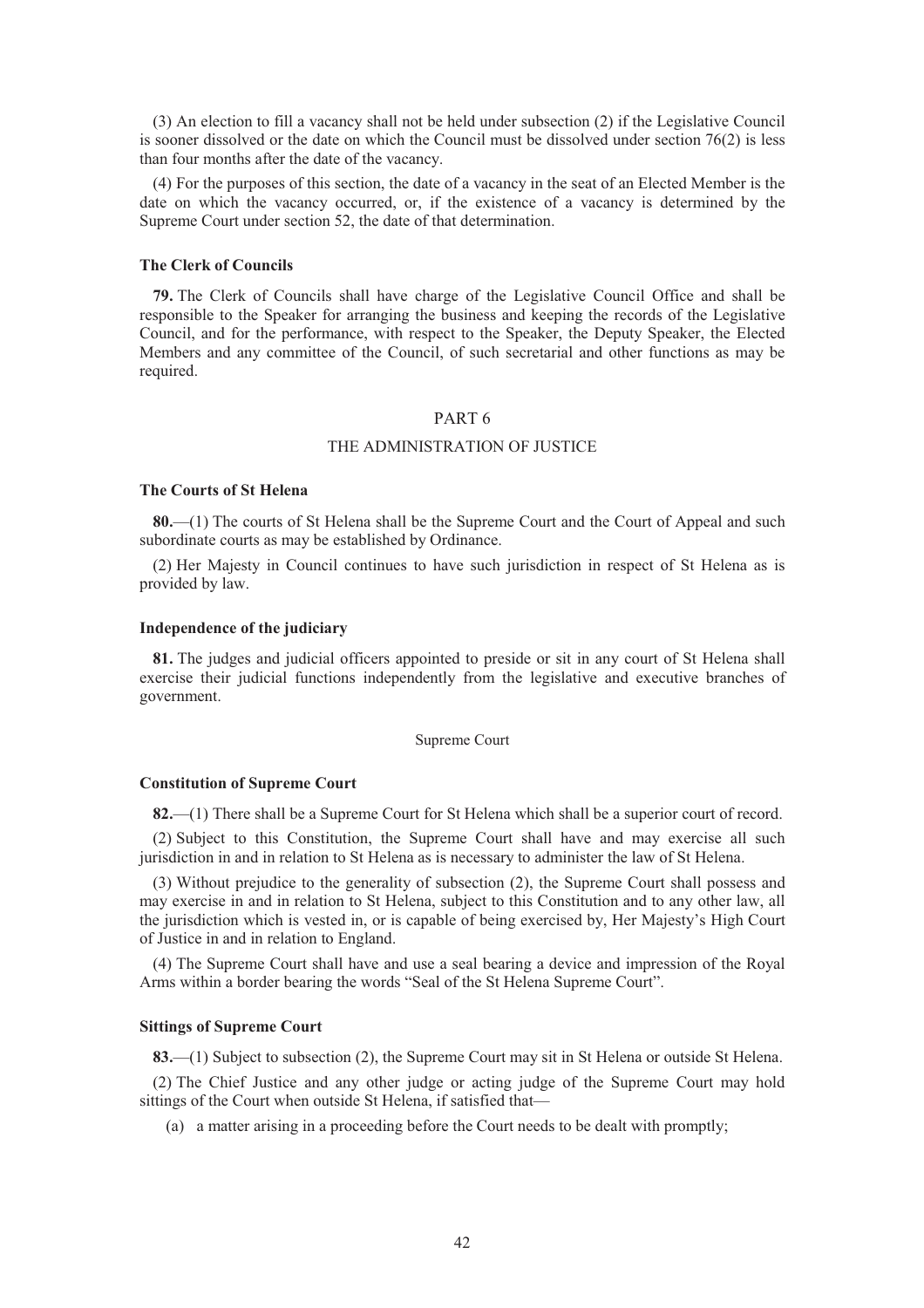- (b) every party to the proceeding is able to participate, in person or through a legal representative, by teleconference or other means of electronic, oral or written communication;
- (c) no injustice will result; and
- (d) the course proposed is in the public interest.

(3) The Chief Justice when outside St Helena may exercise such powers of revision, variation, confirmation or setting aside of any sentence or order made by a subordinate court as are conferred on him or her by any law.

# **Judges of Supreme Court**

**84.**—(1) The judges of the Supreme Court shall be a Chief Justice and such number of other judges (if any) as may be prescribed by law; but the office of any judge shall not, without his or her consent, be abolished during his or her continuance in office.

(2) If the office of Chief Justice is vacant, or the Chief Justice has not assumed, or is for any reason unable to perform the functions of, that office, those functions may be performed by—

- (a) the next most senior judge of the Supreme Court in terms of the date of his or her appointment; or
- (b) if there is no such judge, or if for any reason no such judge is able to perform the functions of the office of Chief Justice, then, unless this Constitution otherwise provides, those functions may be performed by an acting judge of the Supreme Court authorised to perform those functions by the Governor, acting in his or her discretion.
- $(3)$  If—
	- (a) in the circumstances described in subsection (2), there is no other judge who can perform the functions of the Chief Justice; or
	- (b) the state of the business of the Supreme Court makes it desirable that an additional person should be appointed by whom the Supreme Court may be held,

the Governor, acting in his or her discretion, may decide that an acting judge should be appointed to hold the Supreme Court.

(4) The Chief Justice and any other judge or acting judge of the Supreme Court shall have such legal qualifications, experience and personal qualities—

- (a) as may be prescribed by a law in force at the time of his or her appointment; or
- (b) in the absence of such a law, as make him or her a fit and proper person for appointment to the office concerned.

## **Exercise of jurisdiction of Supreme Court**

**85.**—(1) The Chief Justice or any other judge or acting judge of the Supreme Court may hold the Supreme Court.

(2) A judge holding the Supreme Court has, in exercise of the jurisdiction of that Court, all the powers and authority of the Court, and, if not the Chief Justice, has the jurisdiction, powers, authority, privileges and immunities conferred on the Chief Justice.

(3) If, at any time, there are two or more judges who may hold the Supreme Court, each of them may hold sittings of the Court simultaneously.

(4) In this section, "Chief Justice" means the person holding the office of Chief Justice.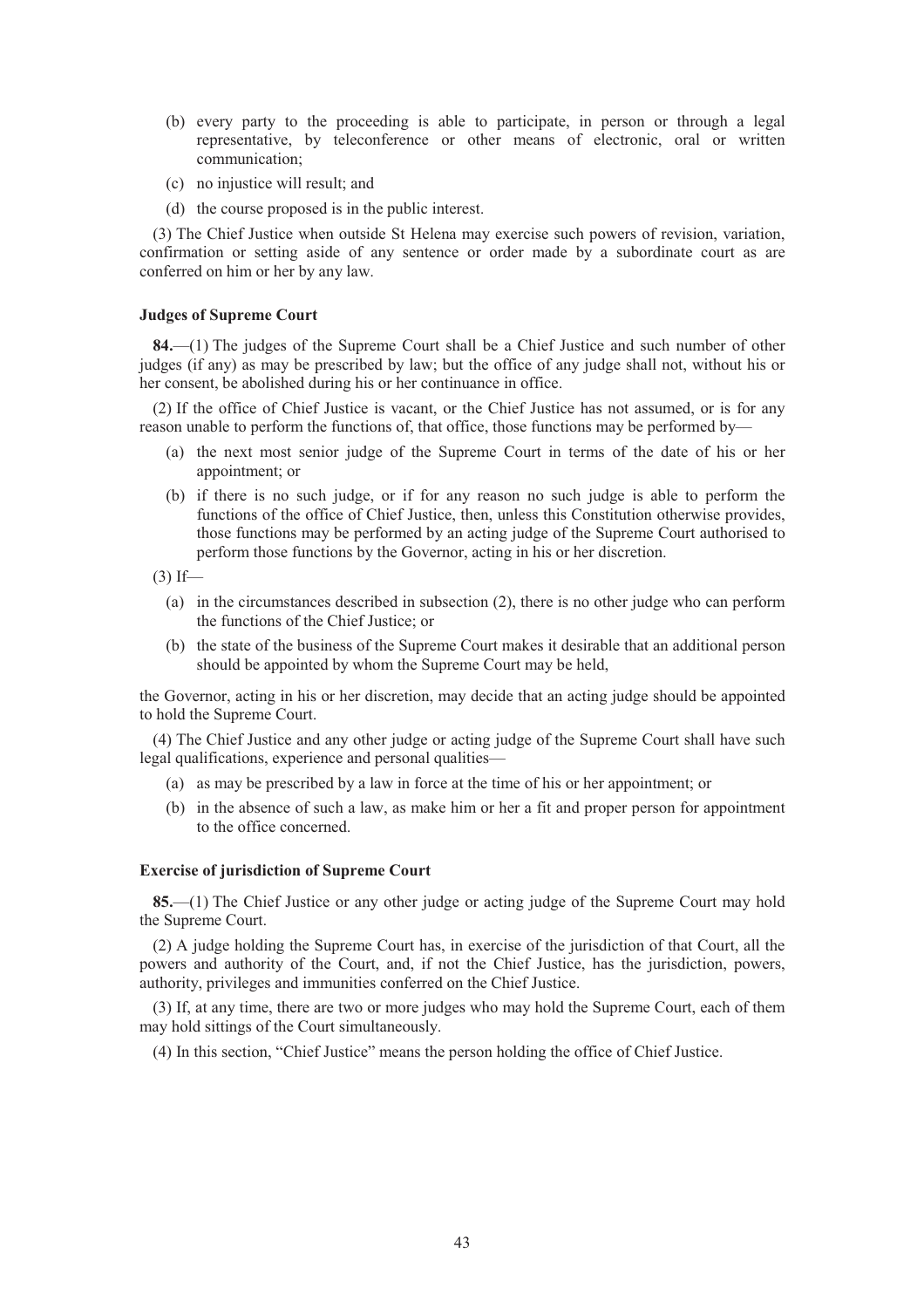#### Court of Appeal

#### **Constitution of Court of Appeal**

**86.**—(1) There shall be a Court of Appeal for St Helena which shall be a superior court of record.

(2) The judges of the Court of Appeal shall be the President, and two or more Justices of Appeal.

(3) A person shall be qualified for appointment as the President or a Justice of Appeal of the Court if—

- (a) he or she is, or has been, a judge of a superior court in some part of the Commonwealth or in Ireland; or
- (b) he or she is entitled to practise as a legally qualified advocate or a solicitor in such a court and has been so entitled for not less than five years.

(4) For the purposes of subsection (3), a person shall be regarded as entitled to practise as such an advocate or a solicitor if he or she has been called, enrolled or otherwise admitted in that capacity (and has not subsequently been disbarred or removed from the roll of advocates or solicitors) even if, during any relevant period—

- (a) the person was holding or acting in any office that precluded him or her from practising in a court; or
- (b) the person did not hold a practising certificate or had not satisfied any other like condition of being permitted to practise.

(5) If the office of President of the Court of Appeal is vacant or the President has not assumed, or is for any reason unable to perform the functions of, that office, those functions shall be performed by the next most senior Justice of Appeal in terms of the date of his or her appointment.

(6) If the office of a Justice of Appeal is vacant, or any Justice of Appeal is discharging the functions of President or is for any other reason unable to perform the functions of the office, the Governor, acting in his or her discretion, may decide that a person qualified for appointment as a Justice of Appeal should be appointed to sit as an Acting Justice of Appeal.

(7) The Court of Appeal shall have and use a seal bearing a device and impression of the Royal Arms within a border bearing the words "Seal of the St Helena Court of Appeal".

## **Jurisdiction of Court of Appeal**

**87.**—(1) The Court of Appeal shall have jurisdiction to hear and determine such appeals from the courts of St Helena as may be prescribed by this Constitution or any other law.

(2) Except as otherwise provided by this Constitution, an appeal shall lie to the Court of Appeal from the Supreme Court—

- (a) as of right, if the Supreme Court certifies that the case involves a substantial question of law as to the interpretation or effect of any provision of this Constitution;
- (b) as of right, or, as the case may be, with the leave of the Supreme Court, in such other cases involving the exercise of the criminal, civil or appellate jurisdiction of the Supreme Court as may be provided by this Constitution or any other law;
- (c) with the leave of the Supreme Court in any other case, if in the opinion of that Court the question involved in the appeal is one which by reason of its general or public importance, or of the magnitude of the interests affected, or for any other reason, ought to be submitted to the Court of Appeal for decision; and
- (d) subject to such limitations as may be provided by law, if the Court of Appeal, in any case in which it thinks fit, and at any time, grants special leave to appeal to that Court from a judgment of the Supreme Court, subject to such conditions as to security for costs or otherwise as the Court of Appeal thinks fit.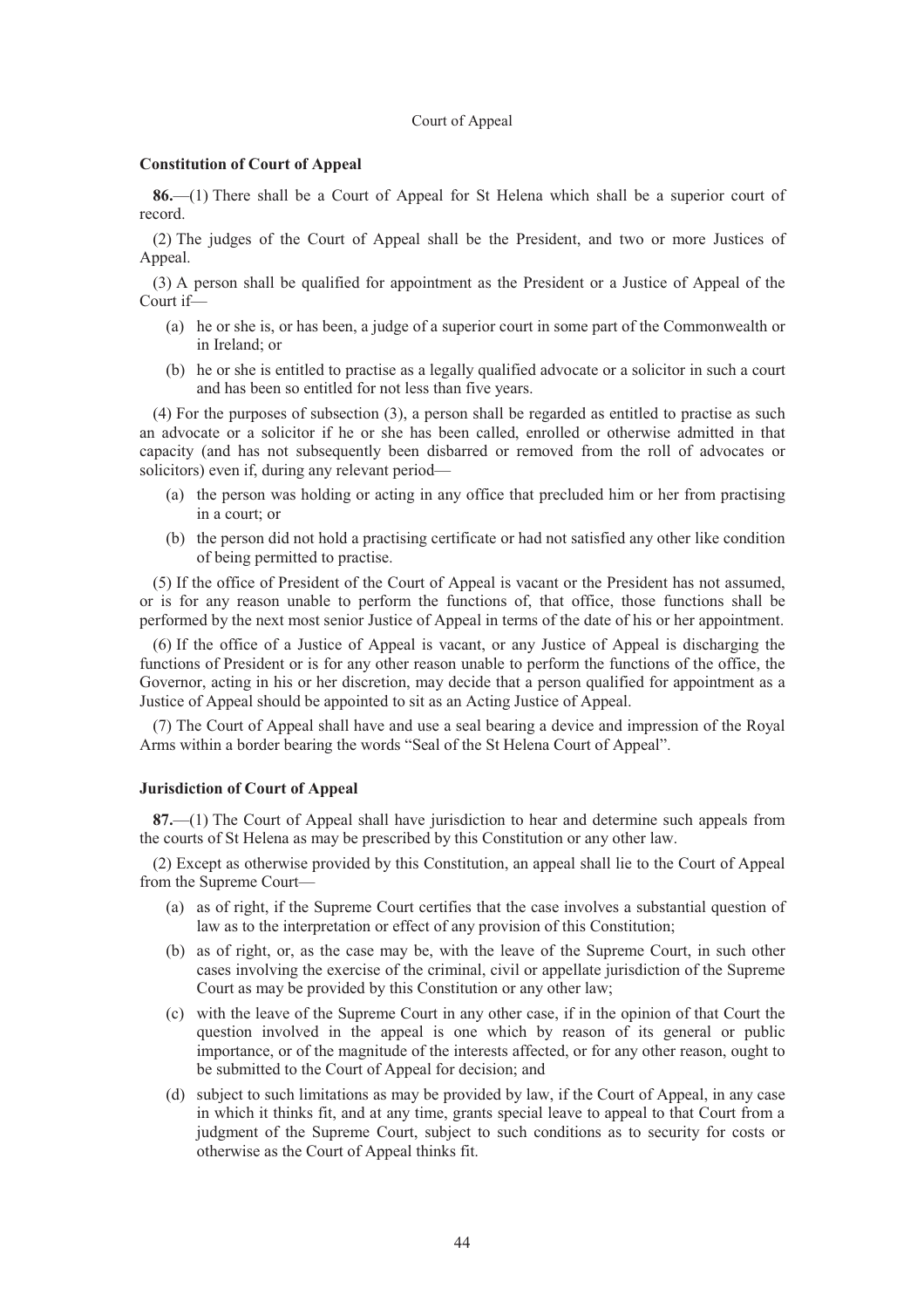(3) In connection with any appeal from a court of St Helena, the Court of Appeal shall, subject to this Constitution and any other law, have all the powers and jurisdiction that are possessed by that court under any law; and decisions of the Court of Appeal in respect of any appeal from a court of St Helena shall, subject as aforesaid, be enforced in St Helena in the same way as decisions of that court.

## **Practice and procedure on appeals**

**88.**—(1) Rules made under section 89 may fix the number of judges of the Court of Appeal who may sit for any purpose; but, subject to subsection (2)—

- (a) an uneven number shall sit, which for the purposes of any final determination by the Court other than the summary dismissal of an appeal, shall not be fewer than three; and
- (b) any determination by the Court on any matter (whether final or otherwise) shall, where more than one judge sits, be according to the opinion of a majority of the judges who sit for the purpose of determining that matter.

(2) If, in a circumstance referred to in section 86(6), it is not practicable for the Governor to make an appointment under section 90(3), two judges of the Court of Appeal may hear, or continue to hear, and may determine, an appeal that has been set down for hearing; but—

- (a) if those judges are not in agreement about the determination of any matter arising in the course of the proceedings, the presiding judge shall decide; and
- (b) if those judges are not in agreement as to whether the appeal should be allowed, the presiding judge shall discontinue the appeal, and the matter shall be required to be reheard before the Court of Appeal consisting of three or a greater uneven number of judges of the Court.

(3) Subject to subsections (1) and (2), rules made under section 89 may provide for a reference from a decision of a single judge to the Court of Appeal.

(4) Subject to subsection (5), the Court of Appeal may sit in St Helena or outside St Helena.

(5) The Court of Appeal may sit outside St Helena, if satisfied that—

- (a) every party to the proceeding is able to participate, in person or through a legal representative, by teleconference or other means of electronic, oral or written communication;
- (b) no injustice will result; and
- (c) the course proposed is in the public interest.

#### General

#### **Rules of Court**

**89.**—(1) The President of the Court of Appeal may make Rules of Court consistent with this Constitution and with any law for regulating the practice and procedure of the Court of Appeal.

(2) The Chief Justice may make Rules of Court consistent with this Constitution and with any law for regulating the practice and procedure of the Supreme Court and any subordinate court.

(3) Without prejudice to the generality of subsections (1) and (2), Rules of Court may be made for the following purposes—

- (a) regulating the practice and procedure of the Court of Appeal or the Supreme Court with respect to appeals from the Supreme Court or a subordinate court, and, in connection with such appeals, for regulating the practice and procedure of any court from which such appeals may be brought;
- (b) regulating the practice and procedure of the Court of Appeal or the Supreme Court with respect to proceedings held outside St Helena;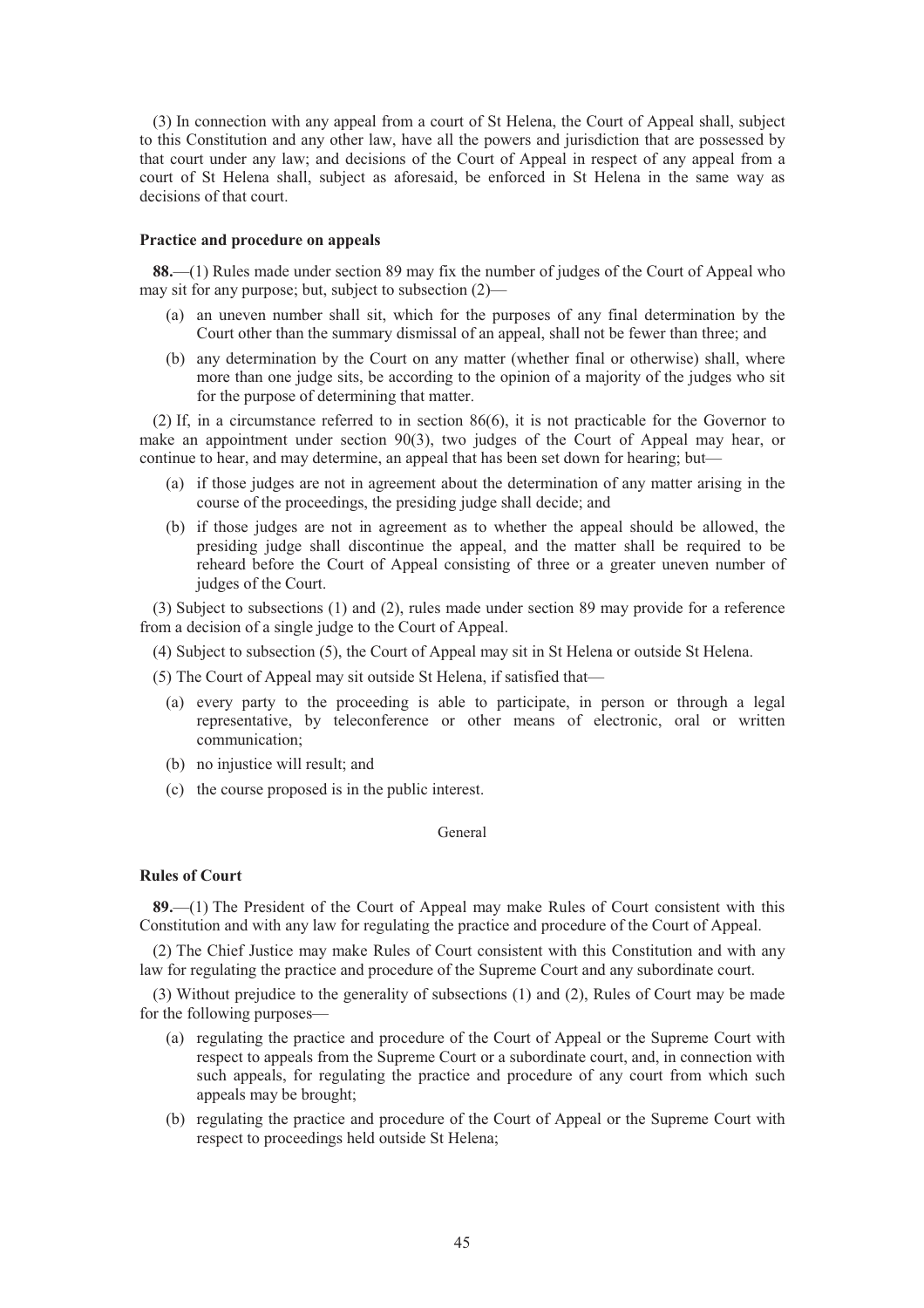- (c) regulating the sittings of the Court of Appeal, the Supreme Court or a subordinate court and the selection of judges of any of those courts for the purpose of exercising any jurisdiction of that court;
- (d) regulating the right of practising before the Court of Appeal, the Supreme Court or a subordinate court and the representation of persons concerned in any proceedings in those courts;
- (e) prescribing the cases in which, and conditions on which, an appellant in a criminal appeal to any court shall be entitled to be present at the hearing of the appeal;
- (f) providing for summary determination of any appeal to the Court of Appeal or the Supreme Court which appears to the court concerned to be frivolous or vexatious or to be brought for the purposes of delay;
- (g) prescribing forms and fees in respect of proceedings in the Court of Appeal, the Supreme Court or a subordinate court and regulating the costs of and incidental to any such proceedings;
- (h) prescribing and regulating the powers and duties of registrars and officers of the Court of Appeal, the Supreme Court or a subordinate court; and
- (i) prescribing the time within which any requirement of the rules of the Court of Appeal, the Supreme Court or a subordinate court is to be complied with.

## **Appointment of judges and judicial officers**

**90.**—(1) The Governor, on instructions from Her Majesty given through a Secretary of State, shall appoint-

- (a) the Chief Justice and any other judges of the Supreme Court; and
- (b) the President of the Court of Appeal and the Justices of Appeal.

(2) The Governor, acting in accordance with the recommendation of the Chief Justice, if the person holding that office is available, shall appoint any acting judge of the Supreme Court.

(3) The Governor, acting in accordance with the recommendation of the President of the Court of Appeal, if the person holding that office is available, shall appoint any Acting Justice of Appeal.

(4) The Governor, acting in accordance with the recommendation of the Judicial Service Commission, shall appoint any judicial officers.

(5) Before entering upon the duties of the office, every holder of a judicial office referred to in this section shall make an oath or affirmation of allegiance and the judicial oath or affirmation in the forms set out in the Schedule.

#### **Tenure of office of judges and judicial officers**

**91.**—(1) The Chief Justice and any other judge of the Supreme Court shall be appointed for a term ending when the appointee attains the age of 70 or such later age as may be agreed at the time of appointment between that judge and the Governor, acting with the approval of a Secretary of State.

(2) The President of the Court of Appeal and the Justices of Appeal shall be appointed for a term ending when the appointee attains the age of 70 or such later age as may be agreed at the time of appointment between that judge and the Governor, acting with the approval of a Secretary of State.

(3) An acting judge of the Supreme Court shall be appointed either—

- (a) for a term specified in the instrument of appointment; or
- (b) if the appointee is acting in the place of a Chief Justice or other judge whose office is vacant, or who has not assumed, or is for any reason unable to perform the functions of, that office, for a term expiring on the assumption or resumption by the Chief Justice or other judge of the functions of the office.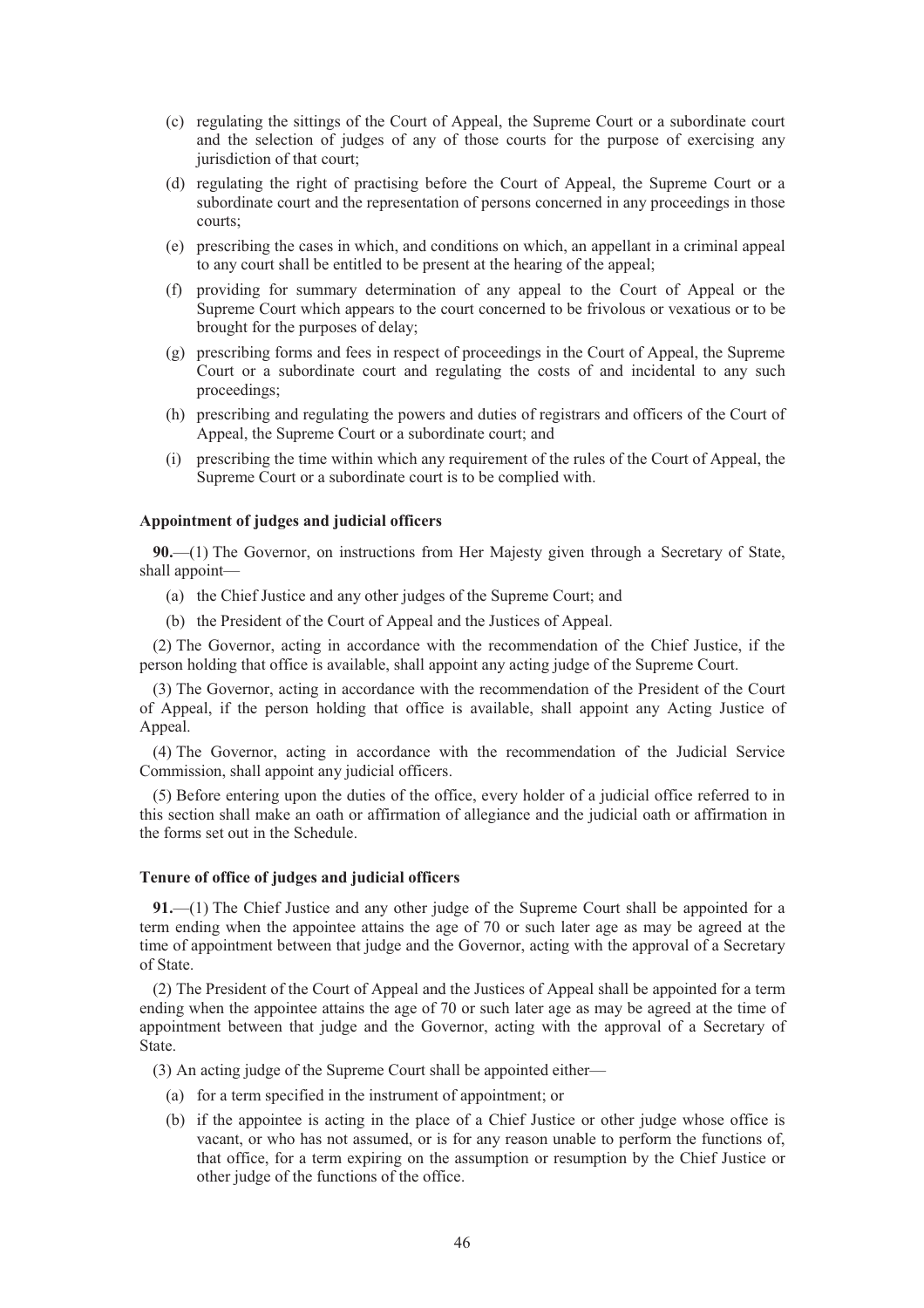(4) An Acting Justice of Appeal shall be appointed for a term expiring when the vacant office of Justice of Appeal has been filled, when a Justice of Appeal is no longer discharging the functions of President, or when a Justice of Appeal is again able to perform the functions of the office, as the case may be.

(5) A judge or judicial officer may, when his or her appointment expires, continue so to act for the purposes of giving judgment or otherwise in relation to any proceeding commenced before him or her while his or her appointment was subsisting.

(6) A judge may resign from office by writing under his or her hand addressed to the Governor.

(7) A judicial officer shall be appointed for life, or until the appointee reaches such an age as may be prescribed by Ordinance.

- (8) A judicial officer—
	- (a) may resign from office by writing under his or her hand addressed to the presiding member of the Judicial Service Commission;
	- (b) shall be deemed to have resigned from office if he or she—
		- (i) is elected as a Member or as the Speaker or Deputy Speaker of the Legislative Council; or
		- (ii) continues to hold, or accepts, an appointment as an officer of the St Helena Public Service, unless, under a law, such an officer is entitled to serve as a judicial officer on a basis that is consistent with the independence of the judiciary and with the efficiency of the Public Service.

## **Remuneration**

**92.**—(1) A judge or a judicial officer shall receive such remuneration as is determined by the Governor, acting in his or her discretion, and that remuneration shall be charged on and paid out of the Consolidated Fund.

(2) The remuneration of a judge or a judicial officer shall not be diminished during his or her continuance in office.

# **Removal from office**

**93.**—(1) A judge or judicial officer may be removed from office only on the ground of—

- (a) inability to discharge the functions of the office (whether arising from infirmity of body or mind or from any other cause); or
- (b) misbehaviour,

and shall not be removed except in accordance with this section.

(2) A judge shall be removed from office by the Governor by instrument under the public seal if the question of the removal of that judge from office has, at the request of the Governor made in pursuance of subsection (3), been referred by Her Majesty to the Judicial Committee of Her Majesty's Privy Council under section 4 of the Judicial Committee Act 1833(**a**) or any other enactment enabling Her Majesty in that behalf, and the Judicial Committee has advised Her Majesty that the judge should be removed from office on a ground referred to in subsection (1).

(3) If the Governor, acting in his or her discretion, considers that the question of removing a judge from office on a ground referred to in subsection (1) ought to be investigated, then—

- (a) the Governor shall appoint a tribunal, which shall consist of a chairman and two other members; but the chairman and at least one of the other members shall be a serving or former judge of a superior court in some part of the Commonwealth or in Ireland;
- (b) the tribunal shall inquire into the matter and report on the facts thereof to the Governor and advise the Governor whether he or she should request that the question of the removal of that judge should be referred by Her Majesty to the Judicial Committee; and

 $\overline{a}$ 

<sup>(</sup>**a**) 1833 c.41.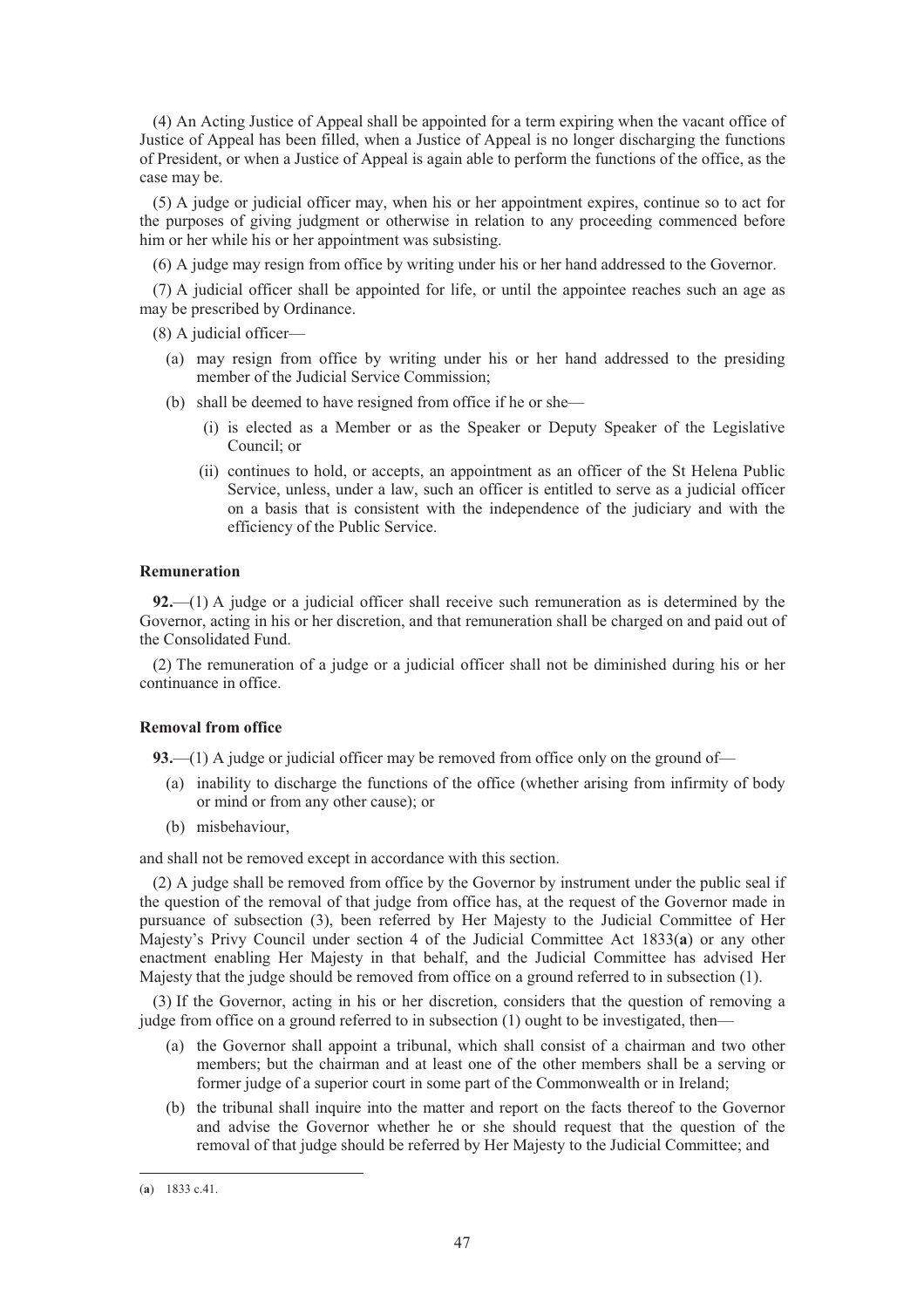(c) if the tribunal so advises, the Governor shall request that the question should be referred accordingly.

(4) If the question of removing a judge from office has been referred to a tribunal under subsection (3) the Governor, acting in his or her discretion, may suspend the judge from performing the functions of his or her office.

(5) Any suspension made under subsection (4) may at any time be revoked by the Governor, acting in his or her discretion, and shall in any case cease to have effect—

- (a) if the tribunal advises the Governor that he or she should not request that the question of the removal of the judge from office should be referred by Her Majesty to the Judicial Committee; or
- (b) if the Judicial Committee advises Her Majesty that the judge should not be removed from office.

(6) The Governor shall remove a judicial officer from office if—

- (a) the question of doing so has been considered by the Judicial Service Commission; and
- (b) the Commission has recommended to the Governor that the judicial officer concerned should be removed from office on a ground referred to in subsection (1).

(7) A person who has been removed from office as a judicial officer by the Governor on the recommendation of the Judicial Service Commission may apply to the Supreme Court for redress on the ground that any finding of fact or law on which the Commission based its recommendation for removal was unjustified or wrong; and, for the purpose of affording such redress, the Supreme Court may make such declarations and orders, issue such writs and give such directions as it considers appropriate.

## **Judicial Service Commission**

**94.**—(1) There shall be a Judicial Service Commission for St Helena ("the Commission") which shall consist of—

- (a) the Chief Justice, who shall preside;
- (b) the Attorney General;
- (c) the Public Solicitor, if a person for the time being holds that office; and
- (d) a person who has St Helenian status who is neither a Member of the Legislative Council, an officer of the St Helena Public Service, a judge or a judicial officer, appointed by the Governor, acting in his or her discretion, for a term of three years.

(2) The office of the member of the Commission appointed under subsection  $(1)(d)$  shall become vacant if—

- (a) he or she becomes an officer of the St Helena Public Service, accepts appointment as a judge or a judicial officer, or becomes a Member of the Legislative Council;
- (b) he or she resigns from office by writing under his or her hand addressed to the Governor; or
- (c) the Governor, acting in his or her discretion, and being satisfied that the member should be removed from office on the ground of inability to discharge the functions of the office (whether arising from infirmity of body or mind or from any other cause) or misbehaviour, removes that member from office.

(3) The Governor, acting in his or her discretion, may suspend the member from office while his or her removal from office on a ground referred to in subsection (2)(c) is under investigation.

- (4) No business shall be transacted by the Commission unless—
	- (a) all members are present at a meeting in St Helena or elsewhere; or
	- (b) if they are in different places, all members are able to communicate with one another about that business in ways that they agree are appropriate in the circumstances.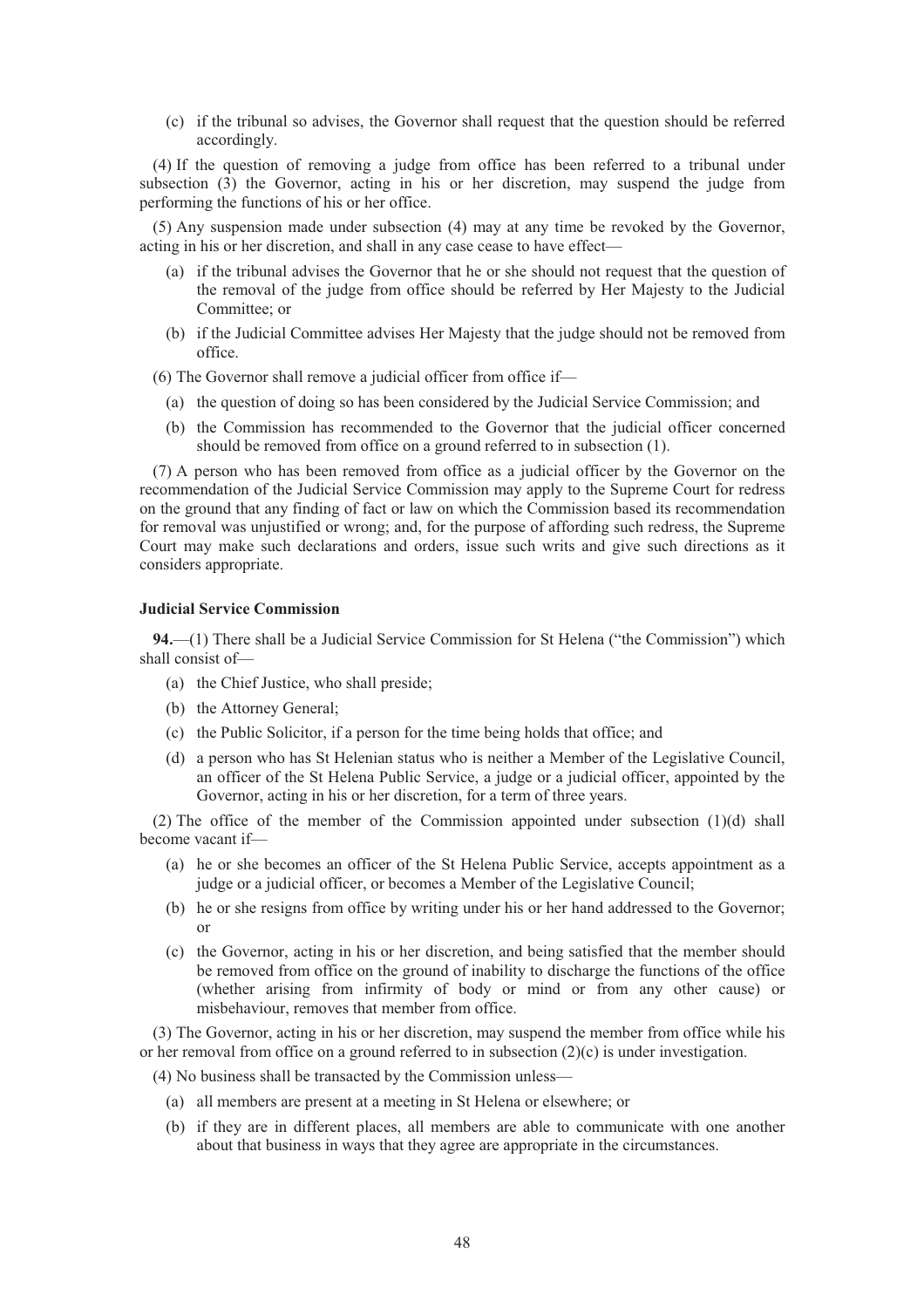(5) All questions before the Commission shall be decided by a majority of the votes of its members; and if, on any question, the votes are equally divided, the Chief Justice shall have and exercise a casting vote.

(6) The Commission may, of its own motion or at the request of the Executive Council or of an organisation that is representative of judicial officers—

- (a) make recommendations to the Governor on the appointment of judicial officers;
- (b) consider and, if it so decides, make recommendations to the Governor on, the removal from office of a judicial officer on a ground referred to in section 93(1); and
- (c) exercise such other functions as may be conferred on it by law.

(7) In the exercise of its functions the Commission shall act independently and shall not be subject to the direction or control of the Governor, the Executive Council or any other person or authority.

(8) No member of the Commission shall be personally liable for the consequences of any act done or omitted by the Commission in good faith in pursuance or intended pursuance of the Commission's functions; and if any such liability is established, it shall be that of the Crown.

# PART 7

# PUBLIC SERVICE

#### **Appointment etc of officers of St Helena Public Service**

**95.**—(1) Subject to this Constitution, the Governor, acting in his or her discretion but after consultation with such persons or such independent authority (if any) as may be prescribed by Ordinance, may, in Her Majesty's name and on Her Majesty's behalf—

- (a) make appointments to any office in the St Helena Public Service; and
- (b) remove and exercise disciplinary control over persons holding or acting in any such office.

(2) The Governor, acting in his or her discretion, may by directions in writing delegate the power conferred on him or her by subsection (1) to any officer or officers of the St Helena Public Service to such extent, and subject to such conditions, as may be specified in the directions.

(3) Subject to this Constitution, an Ordinance may provide for the establishment of an independent authority to exercise any of the following functions—

- (a) advising the Governor about procedures for the exercise of the powers referred to in subsection (1), including recruitment, grievance and appeal procedures;
- (b) advising the Governor on public service management, performance, conduct and ethics policies, and monitoring the implementation of such policies;
- (c) carrying out annual reviews of the procedures and policies referred to in paragraphs (a) and (b), and reporting on such reviews to the Governor; and
- (d) such other functions as may contribute to the efficiency and integrity of the St Helena Public Service.

#### **Terms and conditions of employment**

**96.**—(1) The Governor, acting in his or her discretion, shall approve (and may from time to time amend) a Code of Management by or under which the terms and conditions of employment of officers of the St Helena Public Service, or any branch of it, shall be determined.

(2) Subject to any such Code of Management, the terms and conditions of the employment of an individual officer of the St Helena Public Service shall be as agreed in that officer's contract of employment or implied by any rule of law.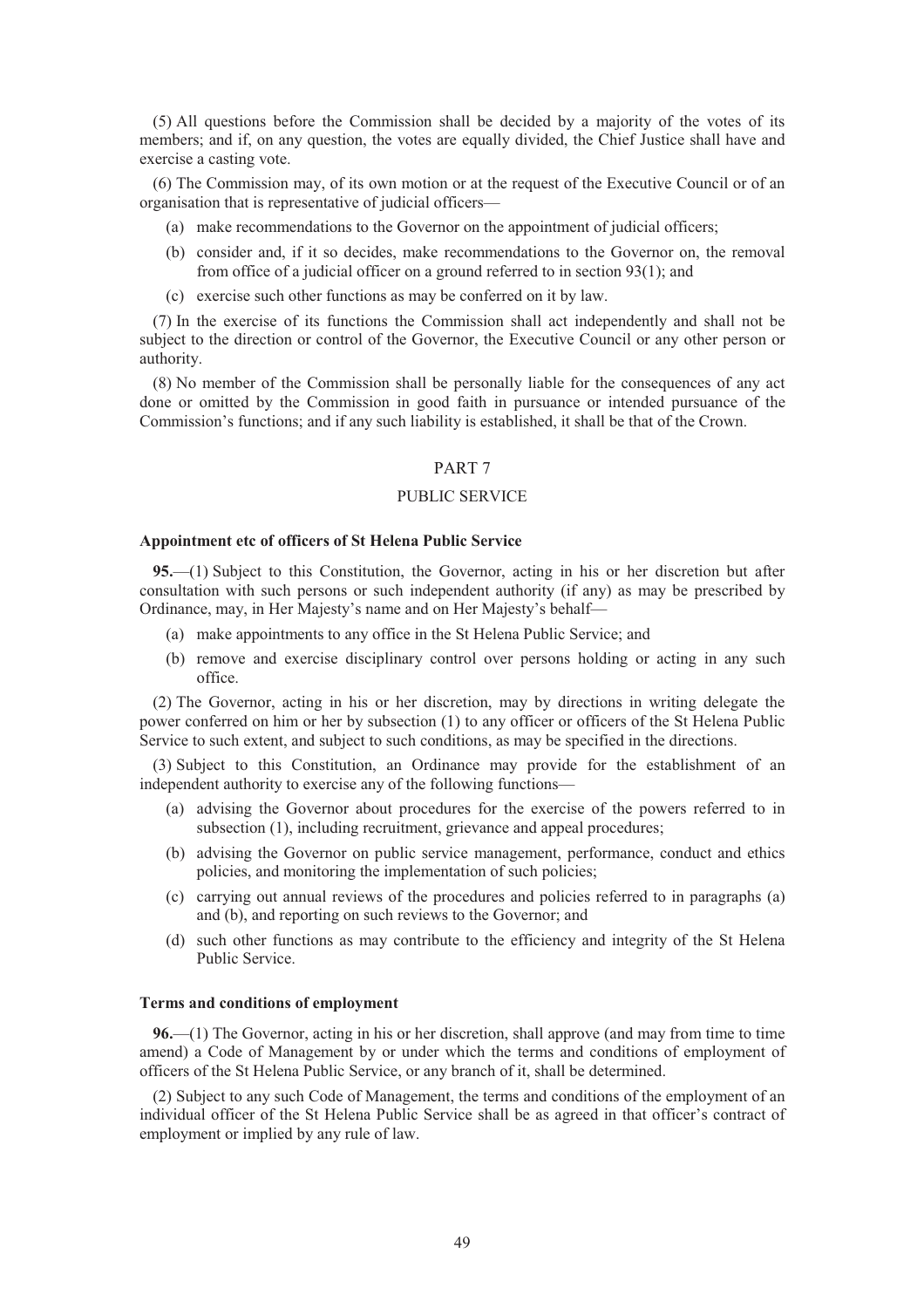# PART 8

# PUBLIC FINANCE

## **Taxation**

**97.**—(1) No tax, rate or other similar levy shall be imposed except under the authority of an Ordinance.

(2) Where an Ordinance referred to in subsection (1) confers powers on any person or authority to waive or vary a tax imposed by that law, that person or authority shall report to the Legislative Council on the exercise of those powers as often as shall be determined by law but not less than annually.

# **Consolidated Fund**

**98.**—(1) There shall be a Consolidated Fund for St Helena into which shall be paid all revenues or other moneys raised or received by and for the purposes of the Government of St Helena.

(2) The revenues or other moneys referred to in subsection (1) shall not include revenues or other moneys that are payable by or under an Ordinance into some other fund established for a specific purpose.

#### **Withdrawal from Consolidated Fund or other public account**

**99.**—(1) No moneys shall be withdrawn from the Consolidated Fund except—

- (a) to meet expenditure charged on the Fund by this Constitution or by an Ordinance; or
- (b) where the issue of those moneys has been authorised by an Appropriation Ordinance, a Supplementary Appropriation Ordinance, or as provided in section 102 or 103.

(2) No moneys shall be withdrawn from any public fund of St Helena other than the Consolidated Fund, unless the issue of those moneys has been authorised by or under an Ordinance.

#### **Annual Estimates**

**100.**—(1) The Financial Secretary shall cause to be prepared and laid before the Legislative Council before the beginning of each financial year (or as soon as practicable thereafter) Estimates of revenue and expenditure of the Government of St Helena for that financial year.

(2) Notwithstanding subsection (1), the Financial Secretary may cause to be prepared and laid before the Legislative Council—

- (a) fiscal and monetary programmes and plans for economic and social development;
- (b) estimates of revenue and expenditure covering periods exceeding one year; and
- (c) estimates of non-financial outputs.

# **Appropriation Bill**

**101.** The Financial Secretary shall introduce into the Legislative Council an Appropriation Bill which includes the heads of expenditure contained in the Estimates referred to in section 100(1) (other than expenditure authorised by this Constitution or any other law) to authorise the issue from the Consolidated Fund of the sums necessary to meet that expenditure and to appropriate those sums for the purposes specified in the Bill.

# **Authorisation of expenditure in advance of appropriation**

**102.**—(1) Subject to subsections (3) and (4), if the Appropriation Ordinance for any financial year has not come into force by the beginning of that financial year, the Legislative Council may, by resolution, empower the Financial Secretary to authorise, consistently with any law, the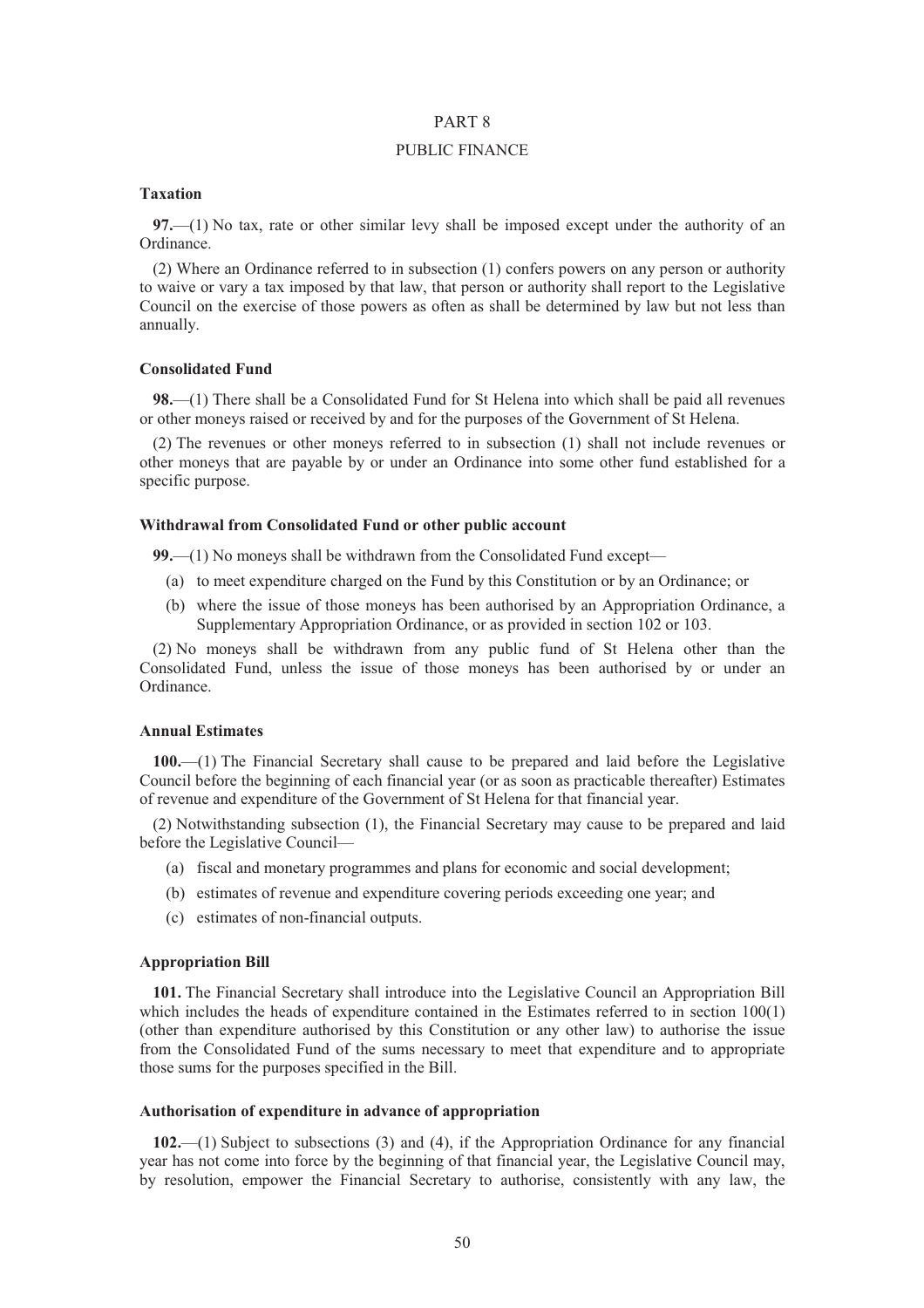withdrawal of moneys from the Consolidated Fund, or any other fund established by or under an Ordinance for a specific purpose, in order to meet expenditure necessary to carry on the services or projects of the Government, until—

- (a) the expiration of four months from the beginning of that financial year; or
- (b) the coming into force of the Appropriation Ordinance for that financial year,

whichever is the earlier.

(2) Any amounts authorised to be withdrawn under subsection (1) shall be set off against the amounts provided in the Appropriation Ordinance in respect of that expenditure.

(3) Any amounts authorised to be withdrawn from the Consolidated Fund under subsection (1) shall, subject to subsection (4), be restricted to one third of the aggregate of the sums provided for in the Appropriation Ordinance and any Supplementary Appropriation Ordinance for the previous financial year.

(4) If, by reason of the dissolution of the Legislative Council or because of circumstances certified by the Governor, acting with the approval of a Secretary of State, to be exceptional and beyond his or her control, no Appropriation Ordinance for a financial year has come into force before the expiration of four months from the beginning of that financial year—

- (a) the period of four months from the beginning of that financial year referred to in subsection (1) shall be extended until one month after the Council first meets after the expiry of that period; and
- (b) the fraction of one third referred to in subsection (3) shall be increased to the proportion of the financial year represented by the extended period referred to in paragraph (a).

#### **Special Warrants**

**103.**—(1) The Governor, acting on the recommendation of the Financial Secretary and after consulting the Executive Council, if satisfied that there is an urgent and unforeseen need for expenditure for which no other provision exists, may issue a Special Warrant authorising the Financial Secretary to make payments to meet that expenditure out of the Consolidated Fund, up to the amount specified in the warrant; and such warrant shall constitute an appropriation of that amount.

(2) Notification of every Special Warrant shall be laid before the Legislative Council by the Financial Secretary on the first sitting day not less than ten days after the date of its issue.

# **Withdrawal Warrants**

**104.**—(1) The Governor, acting on the recommendation of the Financial Secretary and after consulting the Executive Council, if satisfied that financial exigencies so require, may issue a Withdrawal Warrant authorising the limitation or suspension of appropriated expenditure, to the extent specified in the warrant.

(2) Notification of every Withdrawal Warrant shall be laid before the Legislative Council by the Financial Secretary on the first sitting day not less than ten days after the date of its issue.

## **Supplementary Estimates**

**105.** If in the course of any financial year it is found that the amount appropriated for any purpose is insufficient or that a need has arisen for expenditure for a purpose for which no amount has been appropriated, a supplementary Estimate showing the sums required shall be laid before the Legislative Council by the Financial Secretary; and the heads of expenditure contained in that Estimate shall be included in a Bill, to be known as a Supplementary Appropriation Bill, which shall be introduced into the Legislative Council to provide for the issue from the Consolidated Fund of the sums necessary to meet that expenditure and the appropriation of those sums for the purposes specified in the Bill.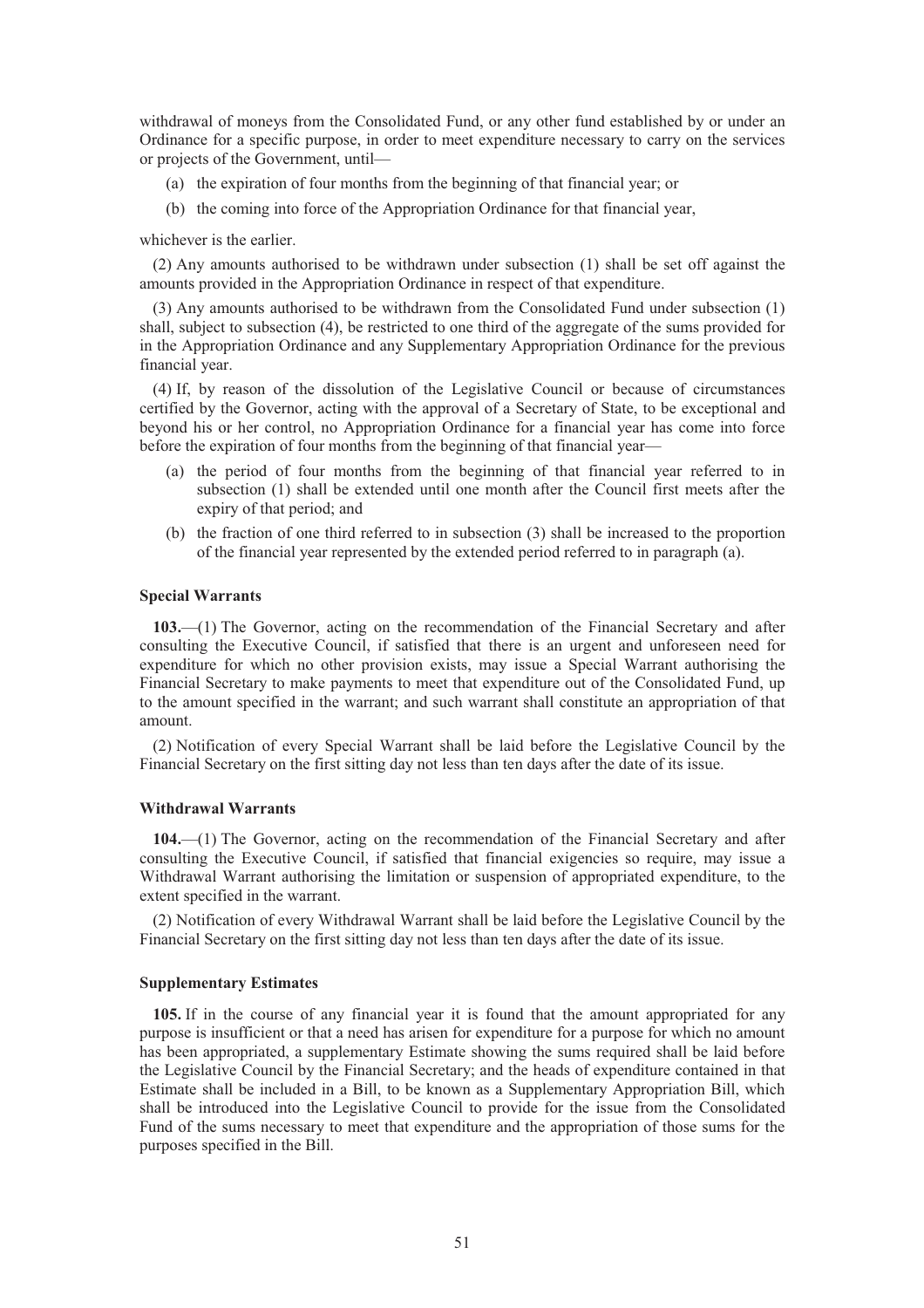#### **Excess expenditure**

**106.**—(1) Where at the close of accounts for any financial year it is found that moneys have been expended on any expenditure vote in excess of the amount appropriated for it or for a purpose for which no moneys have been appropriated, the amount of the excess expended, or not appropriated, as the case may be, shall be included in a statement of expenditure in excess which shall be laid before the Legislative Council and referred to the Public Accounts Committee.

(2) The Public Accounts Committee shall report to the Legislative Council on a statement of expenditure in excess referred to it under subsection (1) within six months after the statement is referred to it.

(3) On receiving any report of the Public Accounts Committee issued under subsection (2) the Legislative Council may, by resolution, allow the excess or the amount expended but not appropriated to stand charged to public funds.

#### **Lapse of appropriations**

**107.** The appropriations made by the Appropriation Ordinance or any Supplementary Appropriation Ordinance or by a Special Warrant issued under section 103 for any financial year shall lapse at the end of that financial year, unless otherwise provided by Ordinance.

# **Public debt**

**108.**—(1) All debt charges for which the Government of St Helena is liable shall be a charge on the Consolidated Fund.

(2) For the purposes of this section, debt charges include interest, the repayment or amortisation of debt, and the costs, charges and expenses incidental to the management of debt.

#### **Annual statement of accounts**

**109.**—(1) The Financial Secretary shall, as soon as practicable after the end of each financial year, and in accordance with such other requirements as may be prescribed by a law—

- (a) cause to be prepared for submission to the Chief Auditor a statement of accounts reflecting the financial operations of the Consolidated Fund and any other public fund or account for that financial year (in this Constitution referred to as the "annual statement of accounts"); and
- (b) submit the annual statement of accounts to the Chief Auditor.

(2) The Chief Auditor, in accordance with such other requirements as may be prescribed by a law, shall audit the annual statement of accounts within six months of receiving it (or such longer period as the Governor may authorise in exceptional circumstances), and shall return it, together with the Chief Auditor's report and annual management letter, to the Financial Secretary.

(3) The Financial Secretary shall lay the audited annual statement of accounts and its attachments received under subsection (2) before the Legislative Council on its next sitting day not less than ten days after receiving them.

#### **The Chief Auditor**

**110.**—(1) There shall be a Chief Auditor for St Helena.

(2) Power to make appointments to the office of Chief Auditor is vested in the Governor, acting in his or her discretion and with the approval of a Secretary of State.

(3) The Chief Auditor shall be appointed for the term specified in the instrument of appointment.

(4) Power to remove the Chief Auditor from office is vested in the Governor, acting in accordance with subsections (5) to (7).

(5) The Governor shall remove the Chief Auditor from office if—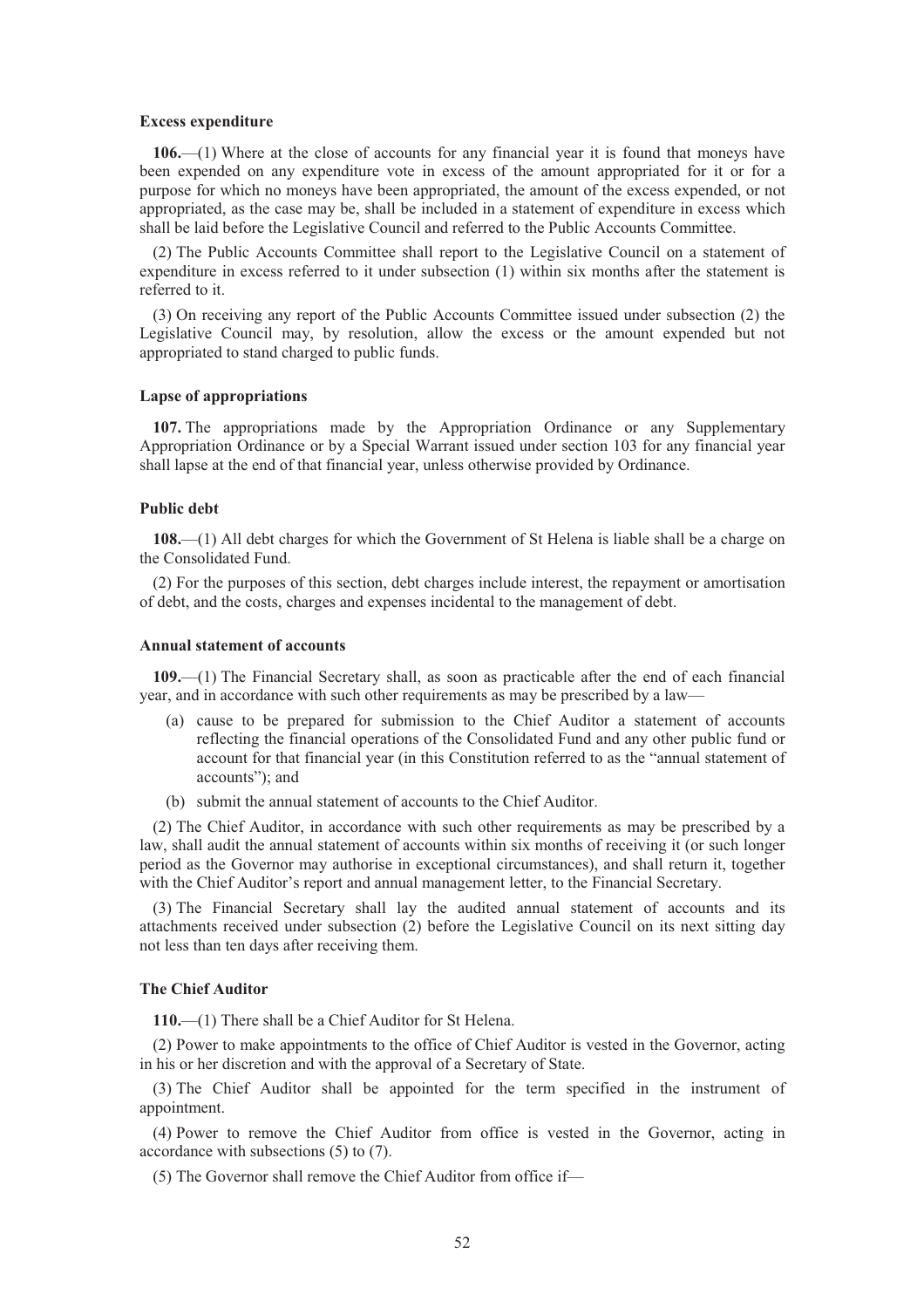- (a) the Chief Auditor is found guilty of a criminal offence carrying a penalty of more than six months' imprisonment regardless of whether a lesser sentence is imposed; or
- (b) the Chief Auditor becomes bankrupt, applies to take the benefit of any law for the relief of bankrupt or insolvent debtors, compounds with creditors, or otherwise makes an assignment of remuneration for the benefit of creditors.

(6) If the Legislative Council by resolution addressed to the Governor resolves that the Chief Auditor is unable to perform the functions of his or her office due to misconduct, incapacity or incompetence—

- (a) the Governor shall appoint a tribunal which shall consist of a chairman and two other members; but the chairman and at least one of the other members shall be a serving or former judge of a superior court in some part of the Commonwealth or in Ireland; and
- (b) the tribunal shall inquire into the matter and report on the facts thereof to the Governor and advise the Governor whether or not the Chief Auditor should be removed from office for misconduct, incapacity or incompetence.

(7) If the tribunal appointed in accordance with subsection (6) advises the Governor that the Chief Auditor should be removed from office then the Governor shall remove him or her from office.

(8) If the question of removing the Chief Auditor from office has been referred to a tribunal under subsection (6), the Governor, acting in his or her discretion, may suspend the Chief Auditor from performing the functions of that office and may at any time revoke such suspension, and in any case such suspension shall cease to have effect if the tribunal advises the Governor that the Chief Auditor should not be removed from office.

(9) The terms and conditions of employment or engagement including the remuneration of the Chief Auditor shall be set from time to time by a resolution of the Legislative Council.

(10) The remuneration of the Chief Auditor shall not be diminished during his or her continuance in office, and shall be charged on and paid out of the Consolidated Fund.

## **Functions of Chief Auditor**

**111.**—(1) In addition to the other functions conferred on the Chief Auditor by this Constitution, the Chief Auditor shall have the following functions—

- (a) to promote public accountability in the public administration of St Helena;
- (b) to act as adviser to the Public Accounts Committee;
- (c) to undertake any function conferred on the Chief Auditor by or under any Ordinance; and
- (d) to do anything incidental or conducive to any of the Chief Auditor's functions.

(2) The Chief Auditor, and any person acting under his or her authority, shall have access to all books, records, reports and other documents relating to the financial operations of the Government of St Helena.

(3) In the exercise of his or her functions, the Chief Auditor, and any person acting under his or her authority, shall act independently and shall not be subject to the direction or control of the Governor, the Executive Council or any other person or authority.

#### **Borrowing or lending by Government of St Helena**

**112.**—(1) Subject to this Constitution, the Government of St Helena may borrow from any source.

(2) The Government of St Helena shall not issue a guarantee or indemnity nor raise a loan on behalf of itself or any other public institution, authority or person except—

- (a) as authorised by or under an Ordinance; and
- (b) in accordance with any borrowing guidelines agreed with Her Majesty's Government in the United Kingdom.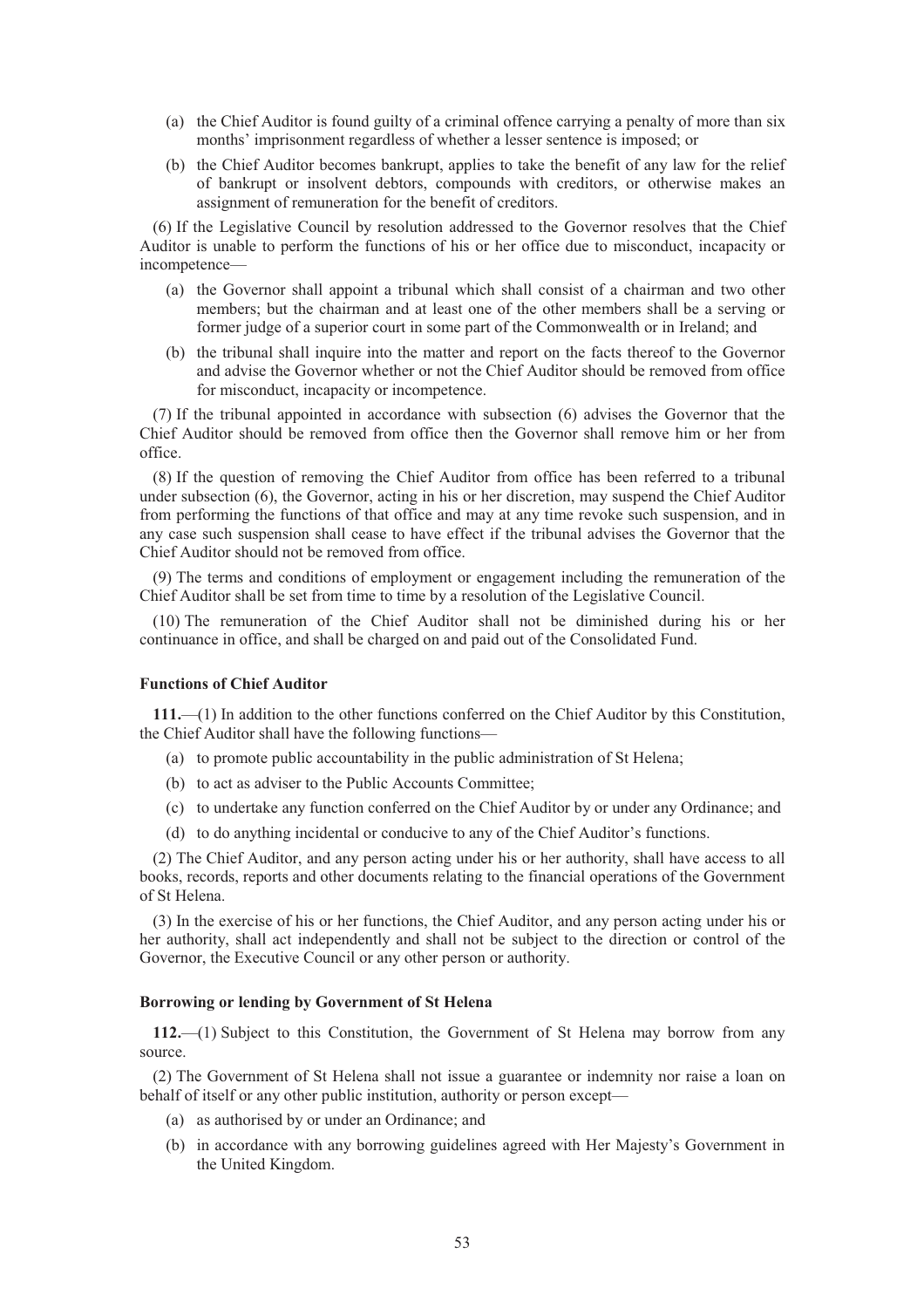(3) An Ordinance referred to in subsection (2)(a) shall provide that the terms and conditions of the guarantee, indemnity or loan shall be laid before the Legislative Council and shall not come into operation unless they have been approved by a resolution of the Council.

(4) The Financial Secretary shall, at such times as the Legislative Council may determine, cause to be presented to the Council such information concerning any loan as is necessary to show—

- (a) the extent of the total indebtedness by way of principal and accumulated interest;
- (b) the provision made for servicing or repayment of the loan; and
- (c) compliance with the terms of the loan.

(5) The Legislative Council may, by resolution, authorise the Government of St Helena to enter into an agreement for giving a loan out of any public fund or public account.

(6) An agreement entered into pursuant to subsection (5) shall be laid before the Legislative Council and shall not come into operation unless it has been approved by the Council by resolution.

(7) For the purposes of this section, the expression "loan" includes any money lent or given to or by the Government of St Helena on condition of return or repayment and any other form of borrowing or lending in respect of which —

- (a) moneys from the Consolidated Fund or any other public fund may be used for payment or repayment; or
- (b) moneys from any fund by whatever name called, established for the purposes of payment or repayment whether in whole or in part and whether directly or indirectly, may be used for payment or repayment.

(8) The Legislature may by law exempt any category of loan from subsections  $(2)(a)$ ,  $(3)$ ,  $(5)$ and (6), subject to such conditions as it may so prescribe.

# PART 9

# COMPLAINTS COMMISSIONER

## **Complaints Commissioner**

**113.**—(1) The Governor, acting in his or her discretion, may from time to time appoint a Complaints Commissioner to investigate, in accordance with any Ordinance enacted pursuant to section 60, any complaint of maladministration in the government of St Helena or such other matters as may be prescribed by Ordinance.

(2) No person shall be qualified for appointment as a Complaints Commissioner if he or she is a Member of the Legislative Council or an officer of the St Helena Public Service.

(3) A Complaints Commissioner shall vacate office—

- (a) at the expiration of the period specified in the instrument by which he or she was appointed;
- (b) if he or she resigns office by writing under his or her hand addressed to the Governor;
- (c) if he or she becomes a Member of the Legislative Council or is appointed to hold or act in any office in the St Helena Public Service; or
- (d) if the Governor, acting in his or her discretion, directs that he or she shall be removed from office for inability to discharge the functions of the office (whether arising from infirmity of body or mind or from any other cause) or for misbehaviour.

## **Functions of Complaints Commissioner**

**114.**—(1) A Complaints Commissioner shall have such functions, powers and jurisdiction as may be prescribed by Ordinance.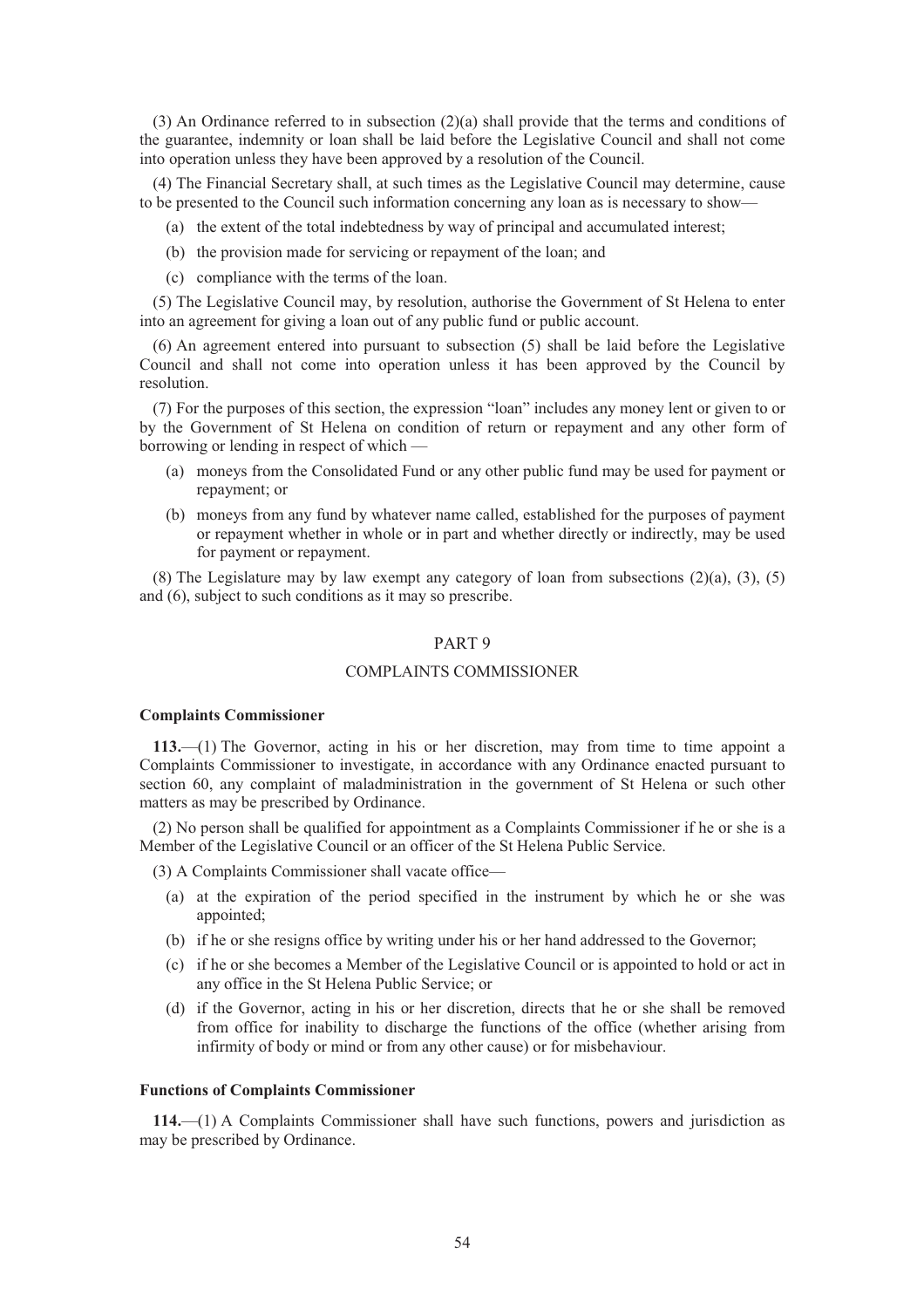(2) In the investigation of any complaint or other matter, a Complaints Commissioner shall act independently and shall not be subject to the direction or control of the Governor, the Executive Council or any other person or authority.

## PART 10

# **MISCELLANEOUS**

# **Interpretation**

**115.** In this Chapter, unless it is otherwise provided or required by the context—

"Ascension" means Ascension Island;

"breach", in relation to any provision of this Chapter, includes a failure to comply with that provision, and cognate expressions shall be construed accordingly;

"Consolidated Fund" means the Fund established by section 98;

"court" means any subordinate court, the Supreme Court or the Court of Appeal, and includes Her Majesty in Council;

"disciplinary law", in relation to a disciplined force, means the law regulating the discipline of that force;

"disciplinary offence" means an offence against the disciplinary law;

"disciplined force" means any police force of St Helena, any prison service of St Helena, any fire service of St Helena, any naval, military or air force raised in St Helena under the law of St Helena, or any visiting force;

"financial year" means the period of twelve months beginning on the first day of April in any year or such other day as the Legislature may prescribe;

"functions" include powers and duties;

"*Gazette*" means the St Helena Government Gazette;

"judge" means the Chief Justice or another judge of the Supreme Court, the President of the Court of Appeal, a Justice of Appeal, an acting judge of the Supreme Court, or an Acting Justice of Appeal;

"judicial officer" means a justice of the peace, a judge of a subordinate court, a Coroner or other person who is authorised to exercise the powers of a judge of a subordinate court;

"law" means law in force in St Helena, and includes an Ordinance, and any instrument made under an Ordinance, and any other instrument having the force of law and any unwritten rule of law, and "lawful" and "lawfully" shall be construed accordingly;

"legal representative" means a person who—

- (a) is entitled to practise before the court or other tribunal or authority exercising jurisdiction or power in respect of a person who is arrested, detained, or charged with a criminal offence or is a party to any other proceeding; and
- (b) has an effective opportunity to represent that person—
	- (i) by appearing before that court or other tribunal or authority at the hearing of the proceeding or the process through which it is exercising that jurisdiction or power, in St Helena or in any place outside St Helena where it may lawfully sit; or
	- (ii) in the case of a proceeding in the Supreme Court or the Court of Appeal when sitting in a place outside St Helena, by participating in that proceeding by teleconference or other means of electronic, oral or written communication;

"meeting", in relation to the Legislative Council, means the sitting or sittings of the Council commencing when the Council first meets at a time and place determined or appointed under section 61 and terminating when the Council is adjourned *sine die* or to a time and place so determined or appointed for a subsequent meeting, or is dissolved;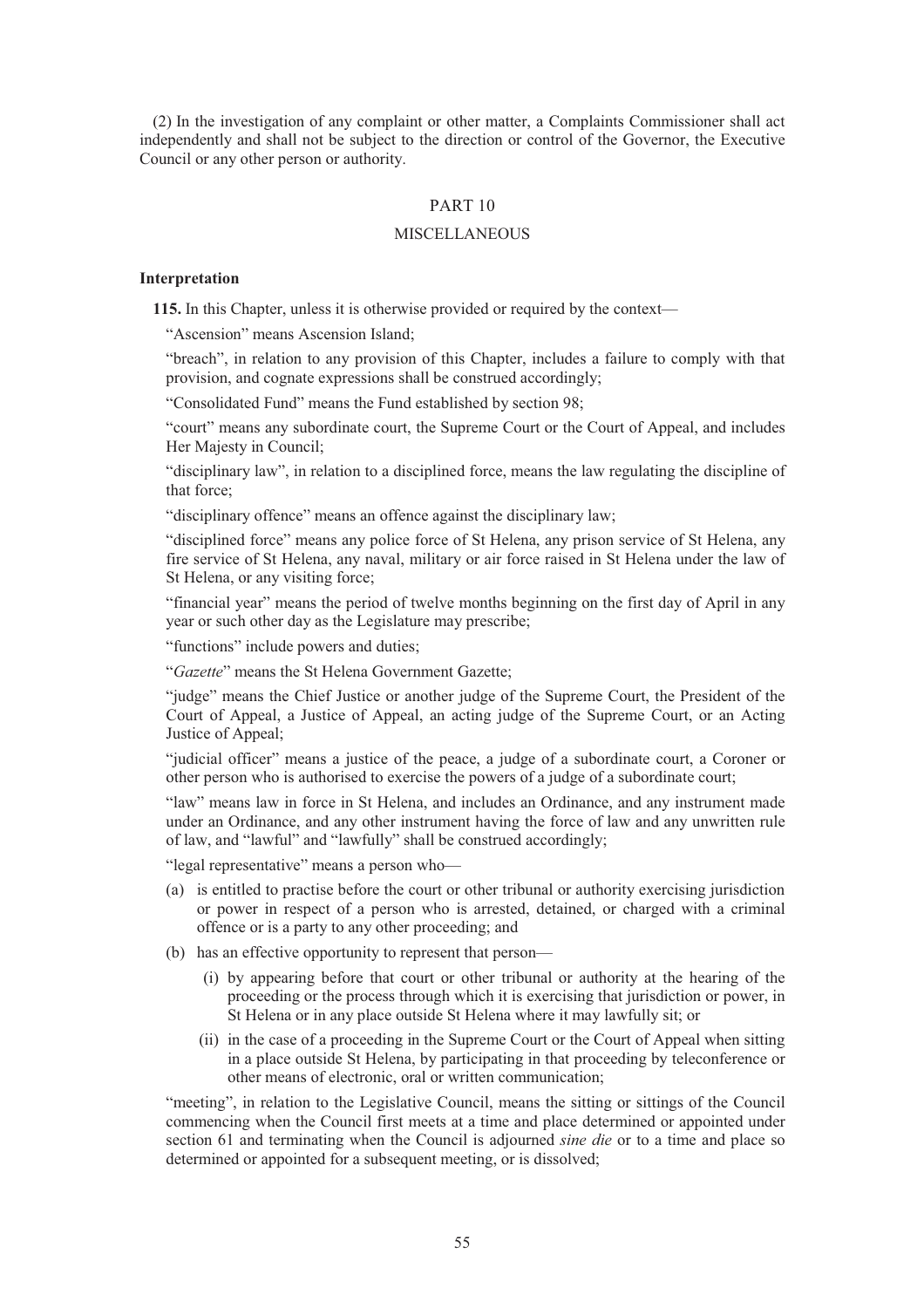"member", in relation to a disciplined force, includes any person who, under the disciplinary law, is subject to that discipline;

"minor" means a person who has not attained the age of eighteen years or such other age as may be prescribed for the purposes of this Chapter by any other law;

"officer of the St Helena Public Service" means the holder of any office in the St Helena Public Service and any other employee of the Public Service (except a casual worker), and includes a person appointed to act as an officer of the St Helena Public Service;

"Ordinance" means a law made by a Legislature in and for St Helena;

"period of public emergency" means any period during which—

- (a) there is, in or affecting St Helena, a war or other public emergency threatening the life of the nation; and
- (b) a proclamation of a state of emergency is in force under a law;

"St Helena Public Service" means the service of the Crown in a civil capacity in respect of the government of St Helena, and includes service as a member of any police force, prison service or fire service of St Helena; but does not include service as a judge, a judicial officer or a Complaints Commissioner, or service as a member of the Legislative Council, a Council Committee, the Executive Council, the Judicial Service Commission, the Public Accounts Committee, the Advisory Committee on the Prerogative of Mercy or, unless otherwise provided by a law, of any other public authority;

"St Helenian status" means St Helenian status as provided for under the Immigration Control Ordinance or any Ordinance amending or replacing that Ordinance;

"sitting", in relation to the Legislative Council, means a period during which the Council is sitting continuously without adjournment and includes any period during which the Council is in committee of the whole, and "sitting day" shall be construed accordingly;

"subordinate court" means a court of St Helena subordinate to the Supreme Court that has been established by Ordinance, and includes the exercise of any power or jurisdiction in relation to an inquiry conferred on a Coroner by the Coroners Ordinance or any Ordinance amending or replacing that Ordinance;

"Tristan da Cunha" means the Island of Tristan da Cunha, Gough Island, Nightingale Island and Inaccessible Island;

"visiting force" means any naval, military or air force raised in, or under the law of, a country other than St Helena, one or more members of which are lawfully in St Helena while on service in that capacity;

"wrongfully removed or retained child" means a child under the age of sixteen years who has been wrongfully removed to or retained in the territory of a state that is a contracting party to the Convention on the Civil Aspects of International Child Abduction, signed at The Hague on 25 October 1980.

## **References to the holder of an office to include a person acting in the office**

**116.** In this Chapter, unless it is otherwise provided or required by the context, a reference to the holder of an office by the term designating his or her office shall be construed as including a reference to any person acting in that office or, to the extent of his or her authority, otherwise performing the functions of that office.

## **Power to amend and revoke instruments, etc**

**117.**—(1) Any power conferred by this Chapter to make any subsidiary instrument or to give any instructions or directions shall be construed as including a power exercisable in like manner to amend or revoke any such instrument, instructions or directions.

(2) For the purposes of this section, "subsidiary instrument" means any proclamation, regulation, order, rule or other like instrument having the force of law.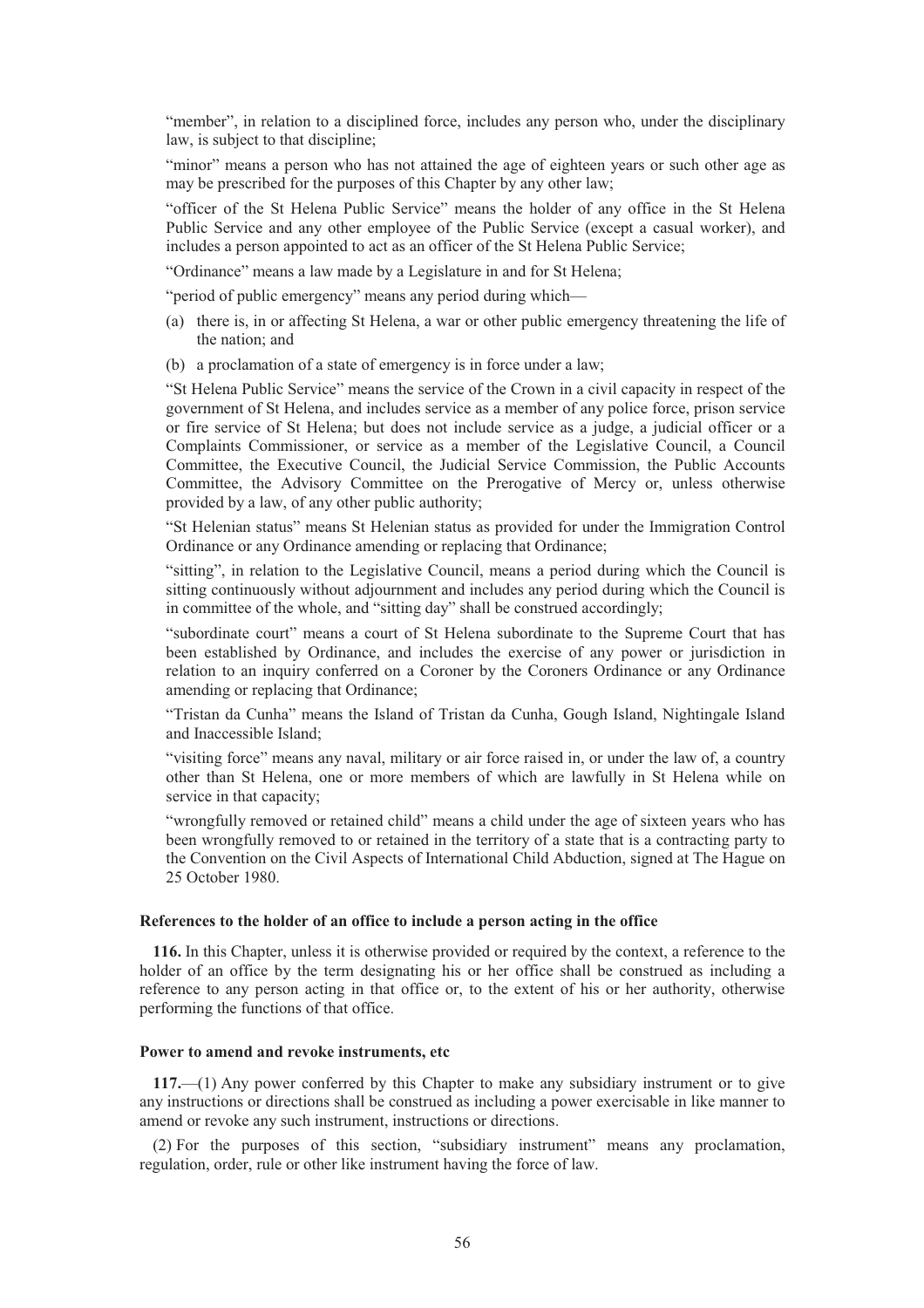#### **Appointments**

**118.**—(1) Where any person has vacated any office (including any seat in the Legislative Council) established by this Chapter, he or she may, if qualified, again be appointed or elected or otherwise selected to hold that office in accordance with this Chapter.

(2) Where a power is conferred by this Chapter on any person to make any appointment to any office, a person may be appointed to that office even though some other person may be holding that office, when that other person is on leave of absence pending relinquishment of that office; and where two or more persons are holding the same office by reason of an appointment made in pursuance of this subsection, then, for the purposes of any function conferred on the holder of that office, the person last appointed to that office shall be deemed to be the sole holder of the office.

(3) In this Chapter, unless it is otherwise provided or required by the context, any reference to power to make appointments to an office shall be construed as including reference to power to make appointments on promotion and transfer to that office and power to appoint a person to act in that office during any period when it is vacant or the holder of it is unable (whether by reason of absence or infirmity of body or mind or any other cause) to perform the functions of that office.

(4) Where by this Chapter any person is directed, or power is conferred on any person or authority to appoint a person, to act in an office if the holder of it is unable to perform the functions of that office, the validity of any performance of those functions by the person so directed or of any appointment made in exercise of that power shall not be called into question in any court on the grounds that the holder of the office is not unable to perform the functions of the office.

## **Removal from office**

**119.** References in this Chapter to the power to remove an officer of the St Helena Public Service from his or her office shall be construed as including references to any power conferred by any law to require or permit that officer to retire from the Public Service and to any power or right to terminate a contract on which a person is employed in the Public Service and to determine whether any such contract shall or shall not be renewed.

# **Resignations**

**120.**—(1) Any person who is appointed to any office established by or under this Chapter may resign from that office by writing under his or her hand addressed to the person or authority by whom he or she was appointed.

(2) The resignation of any person from any office established by or under this Chapter takes effect when the writing signifying the resignation is received by the person or authority to whom it is addressed or by any other person authorised by that person or authority to receive it.

# CHAPTER 2

# **ASCENSION**

# PART 1

## PARTNERSHIP VALUES

#### **The partnership values**

**121.**—(1) The partnership between the United Kingdom and Ascension shall continue to be based on the following values—

(a) good faith;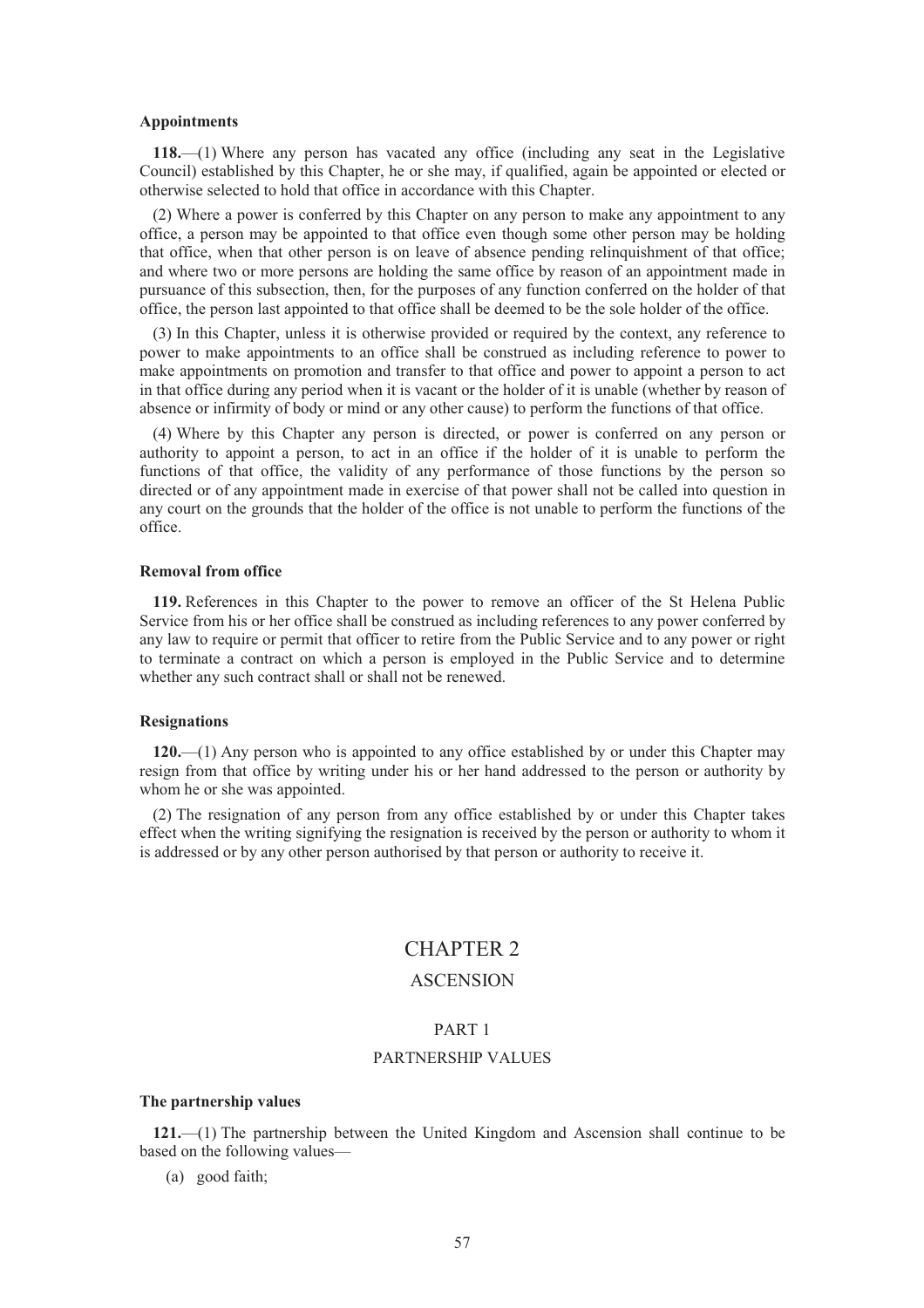- (b) the rule of law;
- (c) good government;
- (d) sound financial management;
- (e) the impartial administration of justice;
- (f) the impartiality of the Ascension Public Service;
- (g) the maintenance of public order;
- (h) compliance with applicable international obligations of the United Kingdom and of Ascension; and
- (i) the maintenance of international peace and security and the right of individual or collective self-defence.

(2) The relationships between each of Ascension, St Helena and Tristan da Cunha shall continue to be based on the values listed in subsection (1) and a willingness to have due regard for one another's interests.

(3) In exercising their responsibilities and powers, all organs of government in Ascension have a duty to give effect to the partnership values.

(4) As the partnership values are statements of political principle, no court shall find that any act or omission of an organ of government was unlawful on account of a failure to give effect to the partnership values.

(5) Subject to subsection (4), the Supreme Court may enquire, but only on an application for judicial review, whether or not any organ of government (other than the Governor) has acted rationally and with procedural propriety in relation to giving effect to a partnership value.

# PART 2

# FUNDAMENTAL RIGHTS AND FREEDOMS OF THE INDIVIDUAL

#### **Fundamental rights and freedoms of the individual**

**122.** Whereas every person in Ascension is entitled to the fundamental rights and freedoms of the individual, that is to say, has the right, without distinction of any kind, such as sex, sexual orientation, race, colour, language, religion, political or other opinion, national or social origin, association with a national minority, property, age, disability, birth or other status, but subject to respect for the rights and freedoms of others and for the public interest, to each and all of the following—

- (a) life, liberty, security of the person and the protection of the law;
- (b) freedom of conscience, of expression and of assembly and association;
- (c) protection for his or her private and family life, the privacy of his or her home and other property; and
- (d) protection from deprivation of property save in the public interest and on payment of fair compensation,

this Part shall afford protection to these rights and freedoms, and to related rights and freedoms, subject to the limitations contained in this Part, being limitations designed to ensure that the enjoyment of the protected rights and freedoms by any individual does not prejudice the rights and freedoms of others or the public interest.

# **Protection of right to life**

**123.**—(1) No person shall be deprived intentionally of his or her life.

(2) A person shall not be regarded as having been deprived of his or her life in breach of this section if he or she dies as a result of the use, to such extent and in such circumstances as are permitted by law, of force which is no more than absolutely necessary—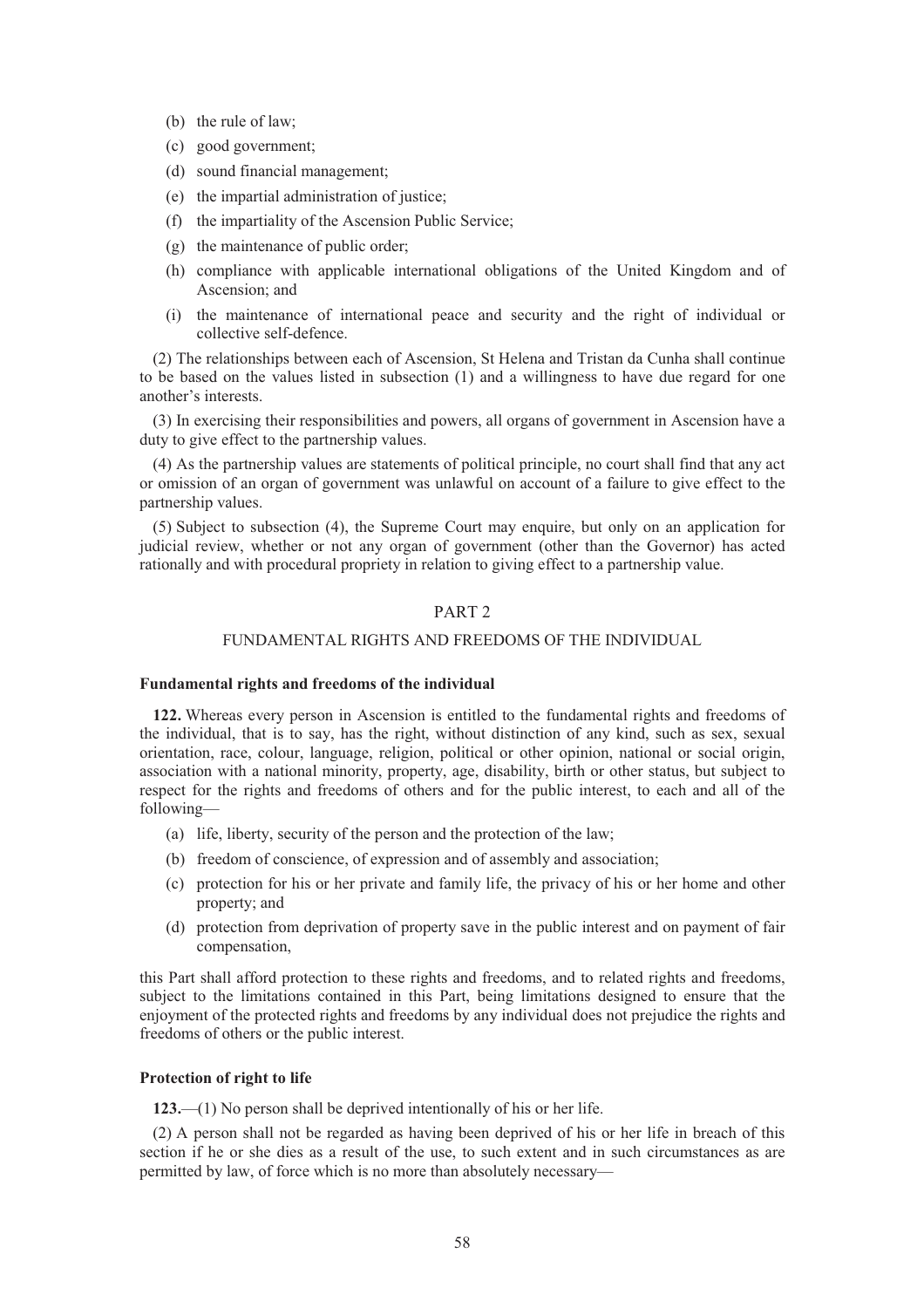- (a) for the defence of any person from violence;
- (b) in order to effect a lawful arrest or to prevent the escape of a person lawfully detained;
- (c) for the purpose of suppressing a riot, insurrection or mutiny,

or if he or she dies as a result of a lawful act of war.

# **Protection from inhuman treatment**

**124.** No person shall be subjected to torture or to inhuman or degrading treatment or punishment.

#### **Protection from slavery and forced labour**

**125.**—(1) No person shall be held in slavery or servitude.

- (2) No person shall be required to perform forced or compulsory labour.
- (3) For the purposes of this section, "forced or compulsory labour" does not include—
	- (a) any labour required of a member of a disciplined force as part of his or her duties or, in the case of a person who has conscientious objections to service in a naval, military or air force, any labour that the law requires that person to perform in place of such service;
	- (b) labour required of any person while he or she is lawfully detained that is reasonably necessary in the interests of hygiene or for the maintenance of the place in which he or she is detained;
	- (c) any labour required for the purpose of dealing with any situation arising during a period of public emergency or at a time when any other emergency or calamity threatens the well-being of the community, to the extent that the requiring of such labour is reasonably justifiable for that purpose; or
	- (d) any labour required in consequence of the sentence or order of a court.

#### **Protection of right to personal liberty**

**126.**—(1) No person shall be deprived of his or her personal liberty save as may be authorised by law in any of the following cases—

- (a) as a result of his or her unfitness to plead to a criminal charge;
- (b) in execution of the sentence or order of a court, whether established for Ascension or some other country, in respect of a criminal offence of which he or she has been convicted;
- (c) in execution of an order of a court punishing him or her for contempt of that court or of another court or of a tribunal;
- (d) in execution of the order of a court made in order to secure the fulfilment of any obligation imposed on him or her by law; but no person shall be deprived of his or her liberty merely on the ground of inability to fulfil a contractual obligation;
- (e) in order to bring him or her before a court in execution of the order of a court;
- (f) on reasonable suspicion of his or her having committed or of being about to commit a criminal offence under any law;
- (g) in the case of a minor—
	- (i) under the order of a court or in order to bring him or her before a court; or
	- (ii) with the consent of the minor's parent or guardian, for his or her education or welfare during any period ending not later than the date when the minor attains the age of majority or such lower age as may be provided by law;
- (h) in order to prevent the spread of an infectious or contagious disease;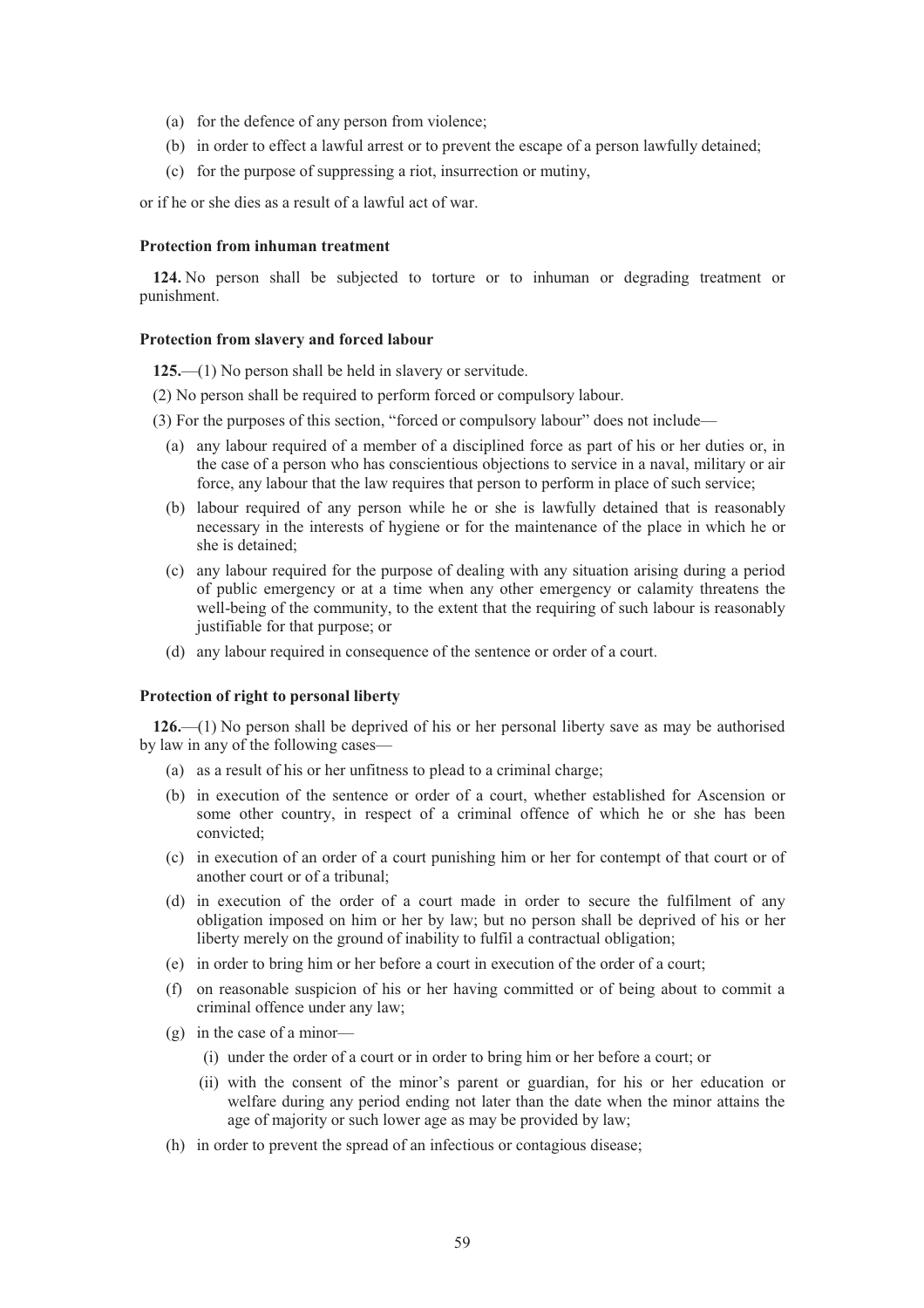- (i) in the case of a person who is, or is reasonably suspected to be, of unsound mind, addicted to drugs or alcohol, or a vagrant, in order to care for or treat him or her or for the protection of the community; or
- (j) in order to prevent the unlawful entry of that person into Ascension, or to effect the expulsion, extradition or other lawful removal of that person from Ascension, or to restrict that person while he or she is being conveyed through Ascension in the course of his or her extradition or removal from one country to another as a wrongfully removed or retained child or as a convicted prisoner.

(2) Any person who is arrested or detained shall be informed promptly, orally and in writing, in a language that he or she understands, of the reason for his or her arrest or detention.

(3) Any person who is arrested or detained has the right, at any stage and at his or her own expense, to retain and instruct without delay a legal representative of his or her own choice, and to communicate privately with him or her, and in the case of a minor he or she shall also be given a reasonable opportunity to communicate with his or her parent or guardian; but when the person who is arrested or detained is unable to retain a legal representative at his or her own expense and the interests of justice so require, he or she shall be permitted to be represented by, and communicate privately with, a legal representative at the public expense.

(4) Every person who is arrested shall be informed, as soon as he or she is brought to a police station or other place of custody, of his or her rights under subsection (3); and he or she shall also have the right, and shall be informed at the same time that he or she has the right, to remain silent and to have one person informed by the quickest practicable means of his or her arrest and whereabouts.

(5) The exercise of the rights of communication conferred by subsections (3) and (4) may be delayed for such reasonable time as is provided by law, to the extent that the law in question is necessary in a democratic society for the prevention and detection of criminal offences.

(6) Any person who is arrested or detained—

- (a) in order to bring him or her before a court in execution of the order of a court; or
- (b) on reasonable suspicion of his or her having committed or being about to commit a criminal offence under any law,

and who is not released, shall be brought without undue delay before a court.

(7) When a person is brought before a court in accordance with subsection (6)(b), the court, without prejudice to any further proceedings which may be brought against him or her, shall, unless there is good reason for the person's continued detention, release the person either unconditionally or upon reasonable conditions, including in particular such conditions as are reasonably necessary to ensure that the person appears at a later date for trial or for proceedings preliminary to trial.

(8) Every person who is arrested or detained shall be entitled to take proceedings by which the lawfulness of his or her detention shall be decided speedily by a court and his or her release ordered if the detention is not lawful.

(9) Any person who is unlawfully arrested or detained by any other person shall be entitled to compensation for such unlawful arrest or detention from that other person, from any person or authority on whose behalf that other person was acting or from them both; but a judge or a judicial officer, or an officer of a court or a police officer acting in pursuance of the order of a judge or a judicial officer, shall not be personally liable to pay compensation under this subsection in respect of anything done by him or her in good faith in the discharge of the functions of his or her office, and any liability to pay any such compensation shall be a liability of the Crown.

(10) For the purposes of subsection (1)(b), a person charged with a criminal offence in respect of whom a special verdict has been returned that he or she committed the act or made the omission constituting the offence but was insane at the time shall be regarded as a person who has been convicted of a criminal offence, and the detention of that person in consequence of such a finding shall be regarded as detention in execution of the order of a court.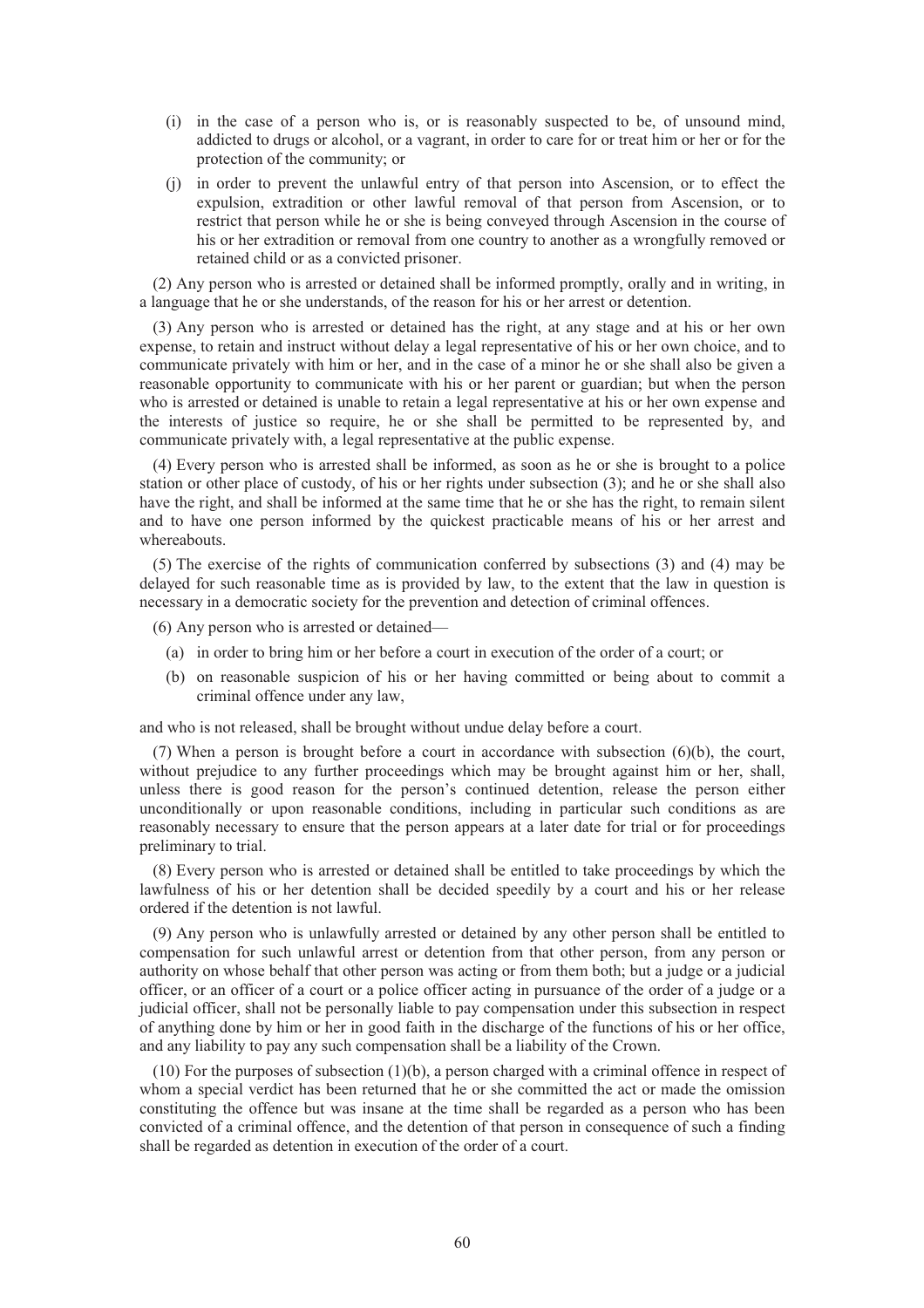#### **Provisions to secure a fair trial**

**127.**—(1) If a person is charged with a criminal offence, then, unless the charge is withdrawn, the case shall be afforded a fair and public hearing within a reasonable time by an independent and impartial court established by law.

(2) Every person who is charged with a criminal offence—

- (a) shall be presumed to be innocent until he or she is proved or has pleaded guilty;
- (b) shall be informed promptly, in a language that he or she understands and in detail, of the nature of the offence charged;
- (c) shall be given adequate time and facilities for the preparation of his or her defence;
- (d) shall be permitted to defend himself or herself before the court in person or, at his or her own expense, by a legal representative of his or her own choice or, if unable to retain a legal representative at his or her own expense and the interests of justice so require, by a legal representative at the public expense;
- (e) shall be given facilities to examine in person or by his or her legal representative the witnesses called before the court by the prosecution, and to obtain the attendance before the court and carry out the examination of witnesses to testify on his or her behalf on the same conditions as those applying to witnesses called by the prosecution; and
- (f) shall be permitted to have without payment the assistance of an interpreter if he or she cannot understand the language used at his or her trial,

and, except with his or her own free consent, the trial shall not take place in his or her absence, unless he or she so behaves in the court as to render the continuance of the proceedings in his or her presence impracticable and the court has ordered him or her to be removed and the trial to proceed in his or her absence.

(3) When a person is tried for any criminal offence, he or she or any person authorised by him or her in that behalf shall, if he or she (the accused person) so requires and subject to payment of such reasonable fee as may be prescribed by law, be given within a reasonable time after judgment a copy of any record of the proceedings made by or on behalf of the court.

(4) No person shall be held to be guilty of a criminal offence on account of any act or omission that did not, at the time it took place, constitute such an offence, and no penalty shall be imposed for any criminal offence that is severer in degree or description than the maximum penalty that might have been imposed for that offence at the time when it was committed.

(5) No person who shows that he or she has been tried by a competent court for a criminal offence and either convicted or acquitted shall again be tried for that offence or for any other criminal offence of which he or she could have been convicted at the trial for that offence, save upon the order of a higher court in the course of appeal or review proceedings relating to the conviction or acquittal.

(6) No person shall be tried for a criminal offence if he or she shows that he or she has been pardoned for that offence.

(7) No person who is tried for a criminal offence shall be compelled to give evidence at his or her trial.

(8) Every person who has been convicted by a court of a criminal offence shall have the right to appeal to a higher court against his or her conviction or his or her sentence or both; but—

- (a) nothing contained in any law shall be held to breach this subsection—
	- (i) to the extent that it precludes an appeal by a person against his or her conviction of an offence if he or she pleaded guilty to that offence at trial; or
	- (ii) to the extent that it makes reasonable provision with respect to the grounds on which any such appeal may be made or with respect to the practice and procedure to be observed in relation to the making, hearing and disposal of any such appeal; and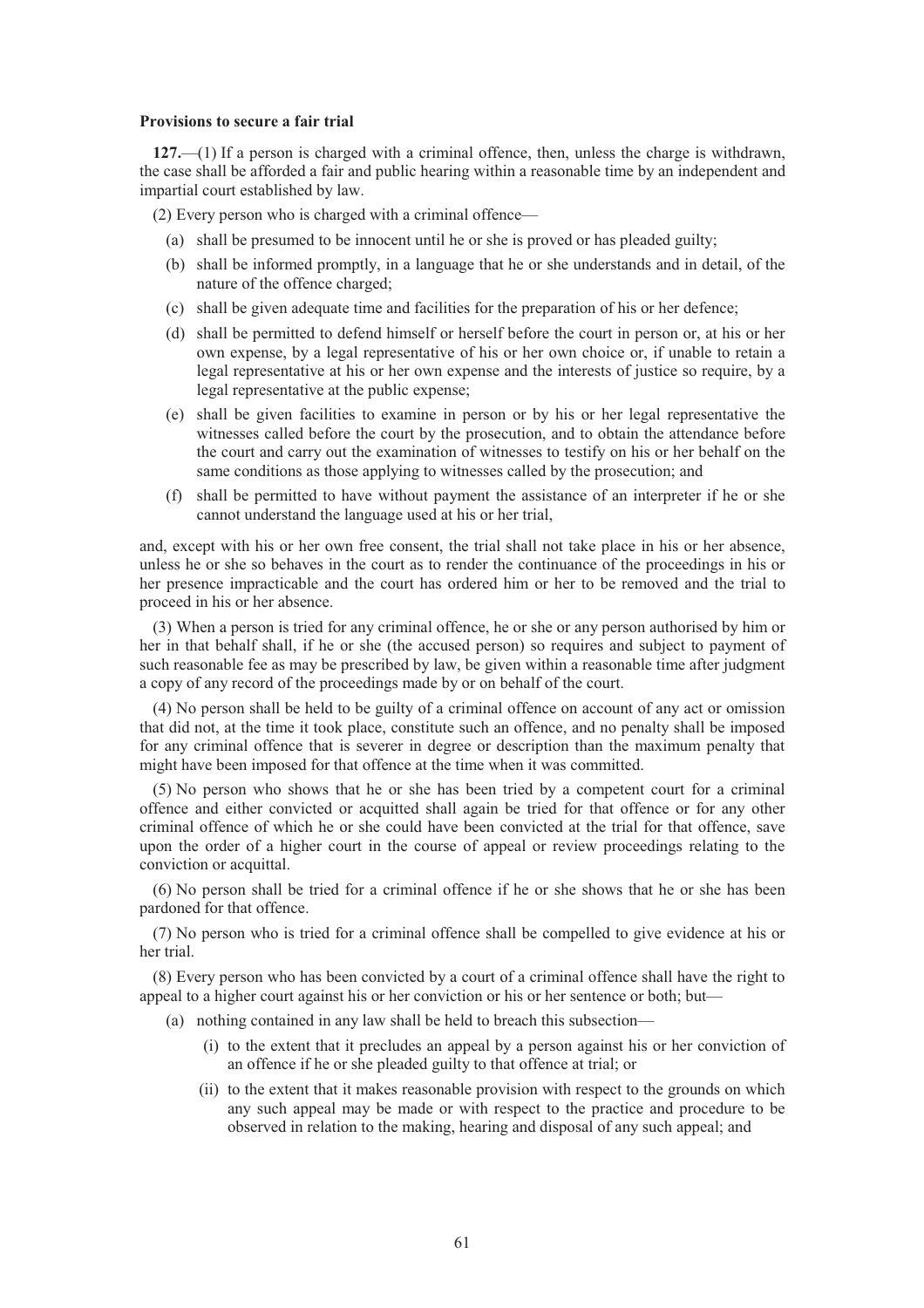(b) this subsection shall not apply in relation to the conviction of a person by a higher court, or in relation to his or her sentence upon such conviction, if he or she was convicted by that court on an appeal against his or her acquittal by a lower court.

(9) When a person has, by a final decision of a court, been convicted of a criminal offence and, subsequently, his or her conviction has been quashed, or he or she has been pardoned, on the ground that a newly-disclosed fact shows that there has been a miscarriage of justice, he or she shall be compensated out of public funds for any punishment that he or she has suffered as a result of the conviction unless it is proved that the non-disclosure in time of that fact was wholly or partly his or her fault.

(10) For the determination of the existence or extent of his or her civil rights and obligations, every person shall have the right to a fair hearing within a reasonable time before an independent and impartial court, tribunal or other authority established by law.

(11) All proceedings for the determination of the existence or extent of any person's civil rights or obligations before any court or other authority, including the announcement of the decision of the court or other authority, shall be held in public.

(12) Nothing in subsection (1) or (11) shall prevent a court or other authority from excluding from criminal or civil proceedings persons other than the parties thereto and their legal representatives, or forbidding the publication of the names of the parties or other details of the evidence or of the decision to such an extent as the court or other authority—

- (a) is empowered by law to do and considers necessary or expedient in circumstances where publicity would prejudice the interests of justice, or in interim proceedings, or in the interests of the welfare of minors or the protection of the private lives of persons concerned in the proceedings; or
- (b) is empowered or required by law to do in the interests of defence, public safety, public order or public morality.

(13) Nothing contained in or done under the authority of any law shall be held to breach—

- (a) subsection (2)(a), to the extent that the law in question imposes on any person charged with a criminal offence the burden of proving particular facts;
- (b) subsection  $(2)(e)$ , to the extent that the law in question imposes reasonable conditions that must be satisfied if witnesses called to testify on behalf of an accused person are to be paid their expenses out of public funds; or
- (c) subsection (5), to the extent that the law in question authorises a court to try a member of a disciplined force for a criminal offence notwithstanding any trial and conviction or acquittal of that member under the disciplinary law of that force; but any court so trying such a member and convicting him or her shall in sentencing him or her to any punishment take into account any punishment awarded him or her under that disciplinary law.

#### **Protection of right of prisoners to humane treatment**

**128.**—(1) All persons deprived of their liberty (in this section referred to as "prisoners") shall have the right to be treated with humanity and with respect for the inherent dignity of the human person.

(2) Every unconvicted prisoner shall be entitled to be treated in a manner appropriate to his or her status as such.

(3) Every juvenile prisoner shall be treated in a manner appropriate to his or her age and legal status and, if he or she is an unconvicted prisoner and unless he or she is earlier released, shall have any criminal proceedings against him or her pursued with the greatest possible expedition.

(4) Save where the interests of defence, public safety, public order, public morality, public health or the administration of justice otherwise require, or the facilities available for the detention of prisoners do not permit, or segregation would be detrimental to the well-being of a prisoner, unconvicted prisoners shall be segregated from convicted prisoners, and juvenile prisoners shall be segregated from adult prisoners.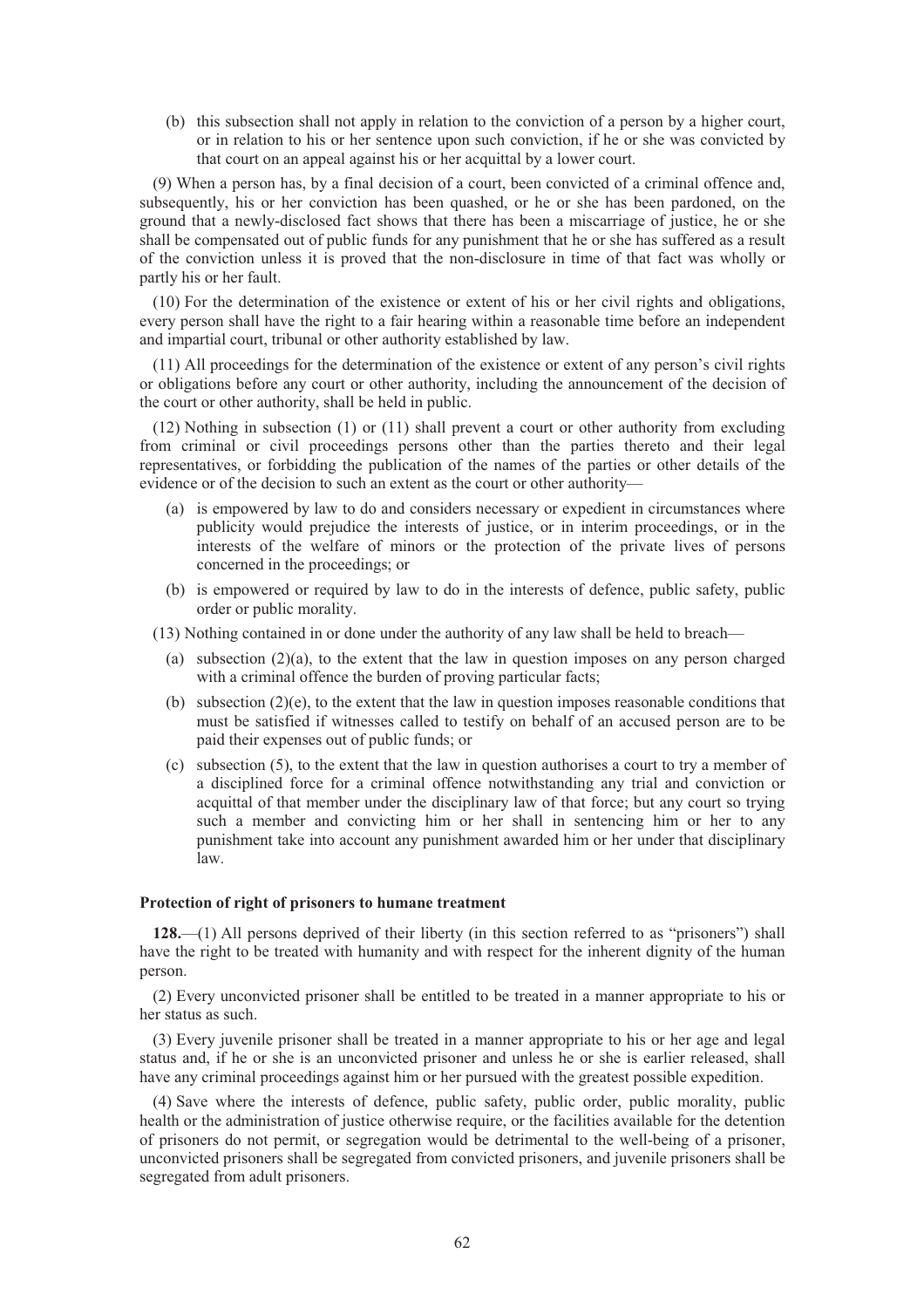#### **Protection for private and family life and for privacy of home and other property**

**129.**—(1) Every person shall have the right to respect for his or her private and family life, his or her home and his or her correspondence or other means of communication, and, except with his or her own free consent, no person shall be subjected to the search of his or her person or property or the entry by others on his or her premises.

(2) Nothing contained in or done under the authority of any law shall be held to breach this section to the extent that the law in question is necessary in a democratic society—

- (a) in the interests of defence, public safety, public order, public morality, public health, town and country planning, the development of mineral resources, or the development or use of any other property in such a manner as to promote the public benefit;
- (b) to protect the rights and freedoms of other persons;
- (c) to enable an officer or agent of the Government of Ascension or any public authority to enter on the premises of any person in order to inspect those premises or anything on them for the purpose of any tax, rate or due or in order to carry out work connected with any property that is lawfully on those premises and that belongs to the Government of Ascension or that public authority;
- (d) to authorise, for the purpose of enforcing the judgment or order of a court, the search of any person or property by order of a court or the entry upon any premises by such order; or
- (e) for the purpose of preventing or detecting breaches of the criminal, customs or immigration law.

# **Protection of right to marry, and of spouses' and children's rights**

**130.**—(1) Every man and woman of marriageable age (as determined by or under any law) shall have the right to marry and found a family.

(2) No person shall be compelled to marry, that is to say, to do so without his or her free and full consent.

(3) Nothing contained in or done under the authority of any law shall be held to breach subsection (1) to the extent that the law in question is necessary in a democratic society—

- (a) in the interests of public order, public morality or public health;
- (b) to regulate, in the public interest, the procedures and modalities of marriage; or
- (c) for the protection of the rights and freedoms of others.

(4) Spouses shall be entitled to equal rights and shall be subject to equal responsibilities as between themselves and as regards their children both during marriage and, if the marriage is dissolved, thereon and thereafter, but this equality of rights and responsibilities shall be subject to such arrangements or measures as may be agreed, or as may be ordered by a court.

(5) Every child shall have the right to such measures of protection as are required by his or her status as a minor, on the part of his or her family, society and the Government of Ascension, and which are appropriate and proportionate to the circumstances of Ascension.

#### **Protection of freedom of conscience**

**131.**—(1) Except with his or her own free consent, no person shall be hindered in his or her enjoyment of his or her freedom of conscience, which includes freedom of thought and of religion, freedom to change his or her religion or belief, and freedom, either alone or in community with others and either in public or in private, to manifest and propagate his or her religion or belief in worship, teaching, practice and observance.

(2) Except with his or her own free consent (or, if he or she is a minor, the consent of his or her parent or guardian), no person attending any place of education shall be required to receive religious instruction or to take part in or attend any religious ceremony or observance if that instruction, ceremony or observance relates to a religion other than his or her own.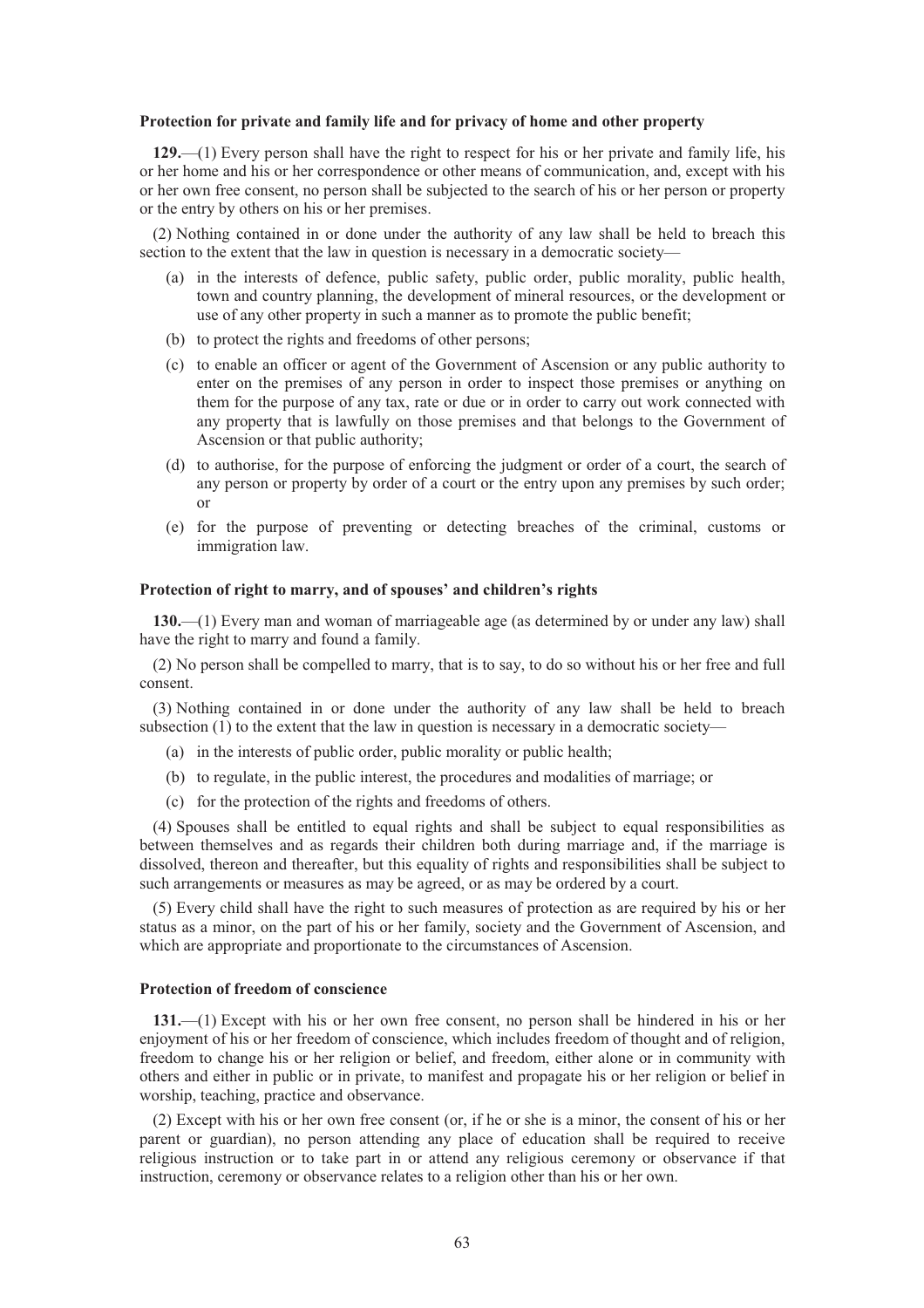(3) No religious community or denomination shall be prevented from or hindered in providing religious instruction for persons of that community or denomination in the course of any education provided by it whether or not it is in receipt of any government subsidy, grant or other form of financial assistance designed to meet, in whole or in part, the cost of such education.

(4) No person shall be compelled to take any oath which is contrary to his or her religion or belief or to take any oath in a manner which is contrary to his or her religion or belief.

(5) Nothing contained in or done under the authority of any law shall be held to breach this section to the extent that the law in question is necessary in a democratic society—

- (a) in the interests of defence, public safety, public order, public morality or public health; or
- (b) for the protection of the rights and freedoms of other persons, including the right of any person to observe and practise his or her religion or belief without the unsolicited intervention of adherents of any other religion or belief.

(6) References in this section to a religion shall be construed as including references to a religious denomination, and cognate expressions shall be construed accordingly.

#### **Protection of right to education**

**132.**—(1) This section is without prejudice to section 131.

(2) Every child of the appropriate age, as provided by law, shall be entitled to receive primary education which shall, subject to subsection (3), be free.

(3) Every person who is the parent or legal guardian of a child shall be entitled to have his or her child (of whatever age) educated, at his or her own expense unless a law otherwise provides, in a private school (that is to say, a school other than one established by the Government of Ascension or a public authority) and, in such a school, to ensure the religious and moral education of his or her child in accordance with his or her own convictions.

(4) Nothing contained in or done under the authority of any law shall be held to breach subsection (3) to the extent that the law in question is necessary in a democratic society for the purpose of making provision requiring private schools, as a condition of their being allowed to operate and on terms no more onerous than are applicable to schools established by the Government of Ascension or a public authority, to satisfy—

- (a) such minimum educational standards (including standards relating to the qualifications of teaching staff and other staff) as may be prescribed by or under that or any other law; and
- (b) such minimum standards imposed in the interests of public order, public morality or public health as may be so prescribed.

## **Protection of freedom of expression**

**133.**—(1) Except with his or her own free consent, no person shall be hindered in the enjoyment of his or her freedom of expression.

(2) For the purposes of this section a person's freedom of expression includes his or her freedom to hold opinions without interference, his or her freedom to receive information and ideas without interference, his or her freedom to disseminate information and ideas without interference (whether the dissemination be to the public generally or to any person or class of persons) and his or her freedom from interference with his or her correspondence or other means of communication.

(3) Nothing contained in or done under the authority of any law shall be held to breach this section to the extent that the law in question is necessary in a democratic society—

- (a) in the interests of defence, public safety, public order, public morality or public health;
- (b) for the protection of the reputations, rights and freedoms of other persons, or the private lives of persons concerned in legal proceedings or proceedings before any other tribunal or authority, preventing the disclosure of information received in confidence, maintaining the authority and independence of the courts, or regulating telephony, posts, telegraphy, electronic communications, broadcasting or public shows; or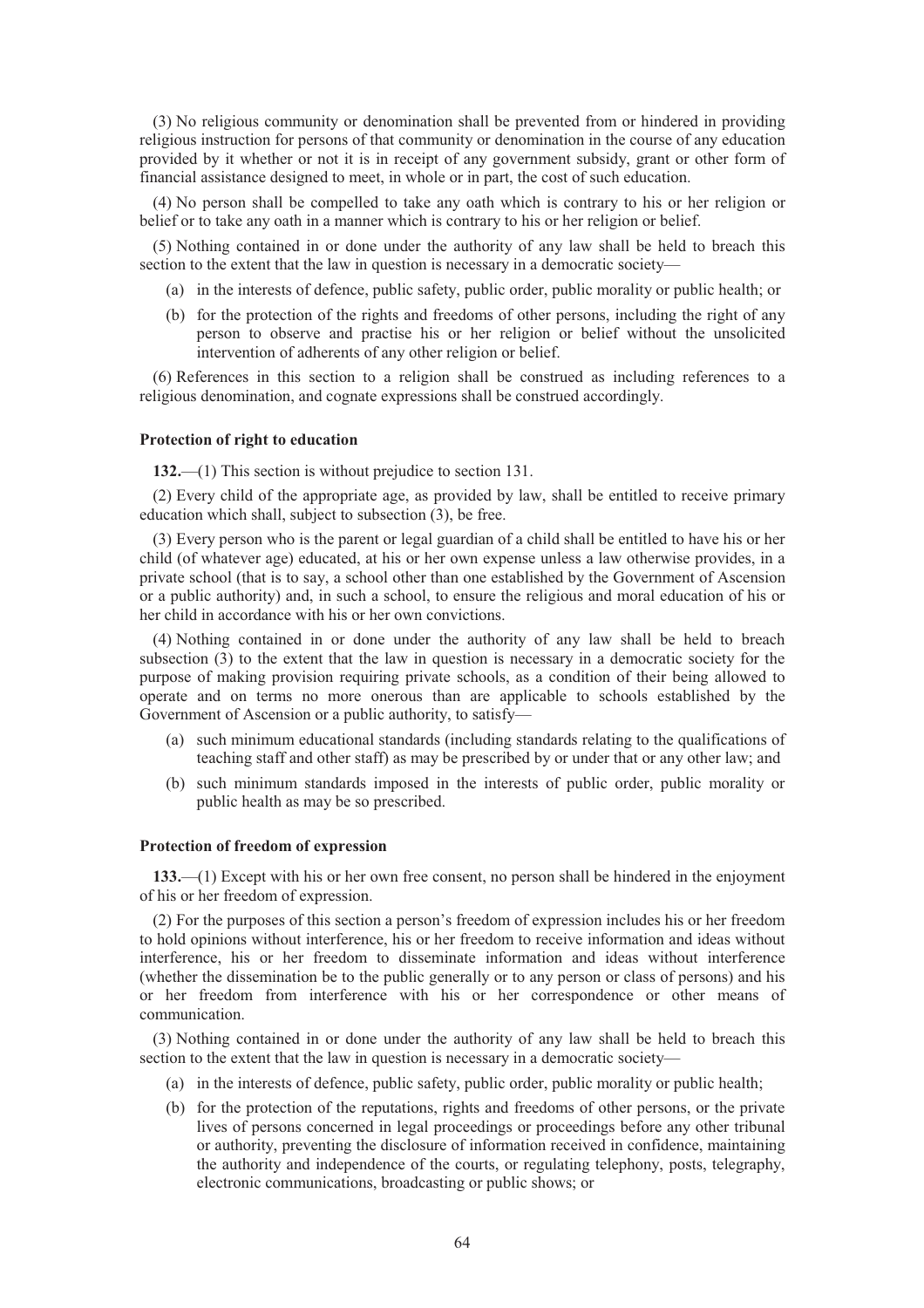(c) to impose restrictions on an officer of the Ascension Public Service for the proper performance of his or her functions.

#### **Protection of freedom of assembly and association**

**134.**—(1) Except with his or her own free consent, no person shall be hindered in the enjoyment of his or her freedom of peaceful assembly and association, that is to say, his or her right to assemble freely and associate with other persons and in particular to form or belong to trade unions or other associations for the promotion and protection of his or her interests.

(2) Nothing contained in or done under the authority of any law shall be held to breach this section to the extent that the law in question is necessary in a democratic society—

- (a) in the interests of defence, public safety, public order, public morality or public health;
- (b) for the protection of the rights and freedoms of other persons; or
- (c) to impose on officers of the Ascension Public Service restrictions that interfere as little as is practicable with the rights and freedoms conferred by this section, for the purposes of safeguarding the impartiality of the Public Service, the discipline of the police force or of any prison service or the provision of public services that are essential to public order, public safety or public health.

#### **Protection from deprivation of property**

**135.**—(1) No property of any description shall be compulsorily taken possession of, and no interest in or right to or over property of any description shall be compulsorily acquired, except in accordance with a law and where the following conditions are satisfied—

- (a) the taking of possession or acquisition is in the public interest; and
- (b) there is reasonable justification for the causing of any hardship that may result to any person having an interest in or right to or over the property; and
- (c) provision is made by a law—
	- (i) for the prompt payment of adequate compensation; and
	- (ii) securing to any person having an interest in or right to or over the property a right of access to the Supreme Court, whether direct or on appeal from another tribunal or authority, for the determination of his or her interest or right, the legality of the taking of possession or acquisition and the amount of any compensation to which he or she is entitled, and for the purpose of obtaining prompt payment of that compensation.

(2) No person who is entitled to compensation under this section shall be prevented from remitting, within a reasonable time after he or she has received any amount of that compensation, the whole of that amount (free from any deduction, charge or tax imposed by public authority in respect of its remission) to any country of his or her choice outside Ascension.

(3) Without prejudice to the generality of the expression "in the public interest" in subsection (1), nothing contained in or done under the authority of any law shall be held to breach this section to the extent that the law in question makes provision—

- (a) for controlling the use of any property, interest or right in accordance with the general interest; or
- (b) for taking possession of or acquiring any property, interest or right—
	- (i) as a consequence of a breach of the law;
	- (ii) to secure the payment of taxes or other like impositions; or
	- (iii) for the administration or enforcement of the law regulating the private civil rights and obligations of persons in respect of property.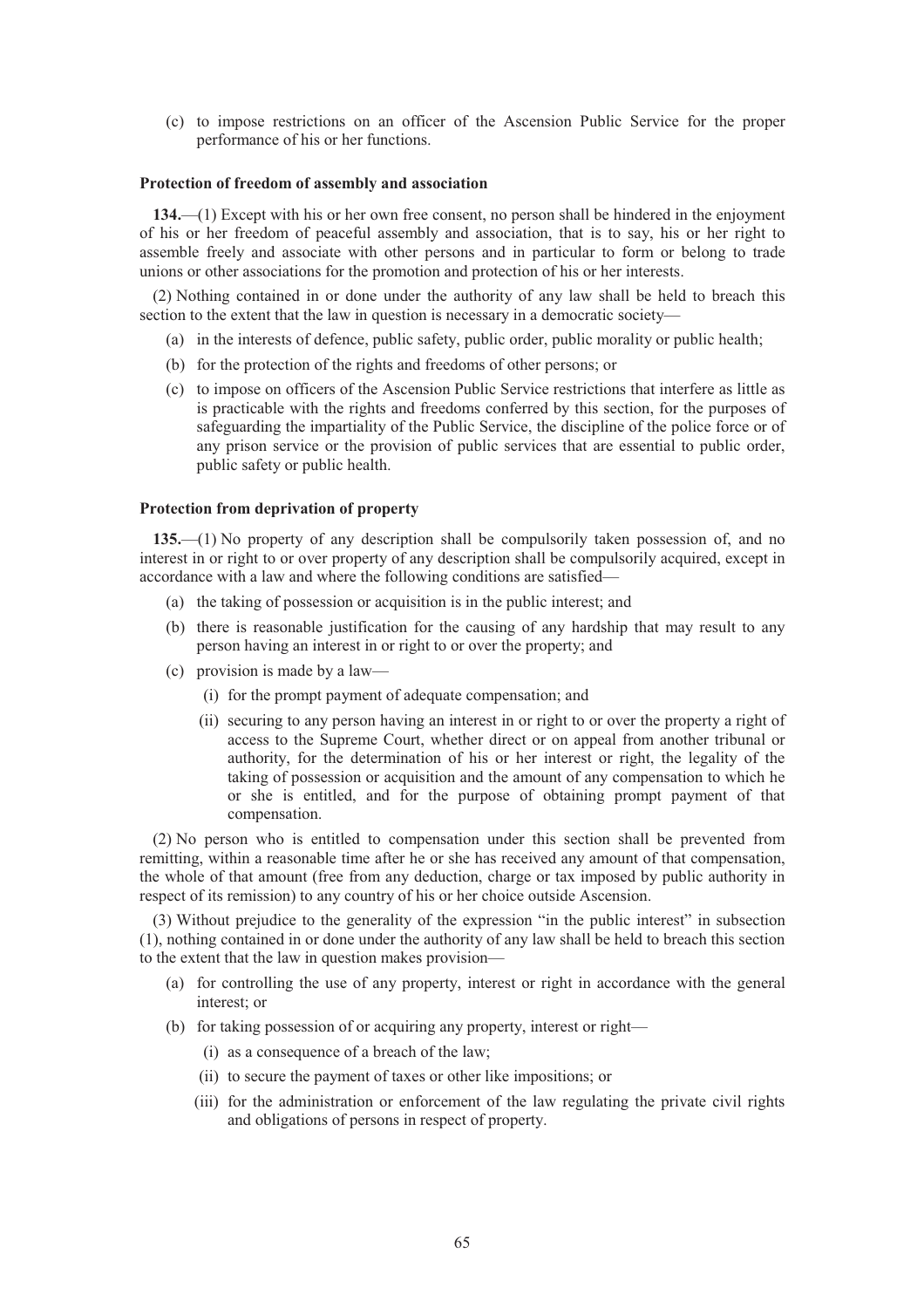#### **Protection from arbitrary deprivation of St Helenian status or of British citizenship**

**136.**—(1) No person with St Helenian status shall be arbitrarily deprived of that status, whether by legislation or otherwise.

(2) As everyone has the right to a nationality, no person shall be arbitrarily deprived of his or her British citizenship, whether by legislation or otherwise.

#### **Protection from discrimination**

**137.**—(1) Subject to subsection (4), no law shall make any provision which is discriminatory either of itself or in its effect.

(2) Subject to subsections (4) and (6), no person shall be treated in a discriminatory manner by any organ or officer of the executive or judicial branches of government or any person acting in the performance of the functions of the Ascension Public Service or any public authority.

(3) In this section, the expression "discriminatory" means affording different treatment to different persons on any ground such as sex, sexual orientation, race, colour, language, religion, political or other opinion, national or social origin, association with a national minority, property, age, disability, birth or other status.

(4) Nothing contained in or done under the authority of any law shall be held to breach this section to the extent that it has an objective and reasonable justification and there is a reasonable proportion between the provision of law in question or, as the case may be, the thing done under it and the aim which that provision or the thing done under it seeks to realise.

(5) No person shall be treated in a discriminatory manner in respect of access to any of the following places to which the general public have access, namely, shops, hotels, restaurants, eating-houses, licensed premises, places of entertainment or places of resort; but the proprietor of such a place has a duty to provide amenities and equipment facilitating the access of disabled persons only to the extent provided by a law.

(6) For the purposes of subsection (2), the exercise, in relation to a person, of any discretion to institute, conduct or discontinue criminal or civil proceedings in any court shall not in itself be held to breach this section.

### **Derogations from fundamental rights and freedoms under emergency powers**

**138.** Nothing contained in or done under the authority of any law shall be held to breach any of the provisions of this Part other than sections 123, 124, 125(1), 127(2)(a), 127(4), 127(5), 127(6) and 127(7) to the extent that the law in question authorises the taking during any period of public emergency of measures that are strictly required for dealing with the situation that exists in Ascension during that period.

#### **Protection of persons detained under emergency laws**

**139.**—(1) When a person is detained by virtue of a law referred to in section 138, the following provisions shall apply—

- (a) he or she shall, as soon as reasonably possible, and in any case not more than seven days after the start of his or her detention, be informed in detail, in a language that he or she understands, of the grounds upon which he or she is detained and furnished with a written statement, in a language that he or she understands or, if this is not reasonably practicable, in English, specifying those grounds in detail;
- (b) not more than fourteen days after the start of his or her detention a notification shall be published in a public place (and as soon as possible thereafter in the *Gazette*) stating that he or she has been detained and setting out the provision of law by virtue of which his or her detention is authorised;
- (c) not more than one month after the start of his or her detention and thereafter during the detention at intervals of not more than six months, his or her case shall be reviewed by an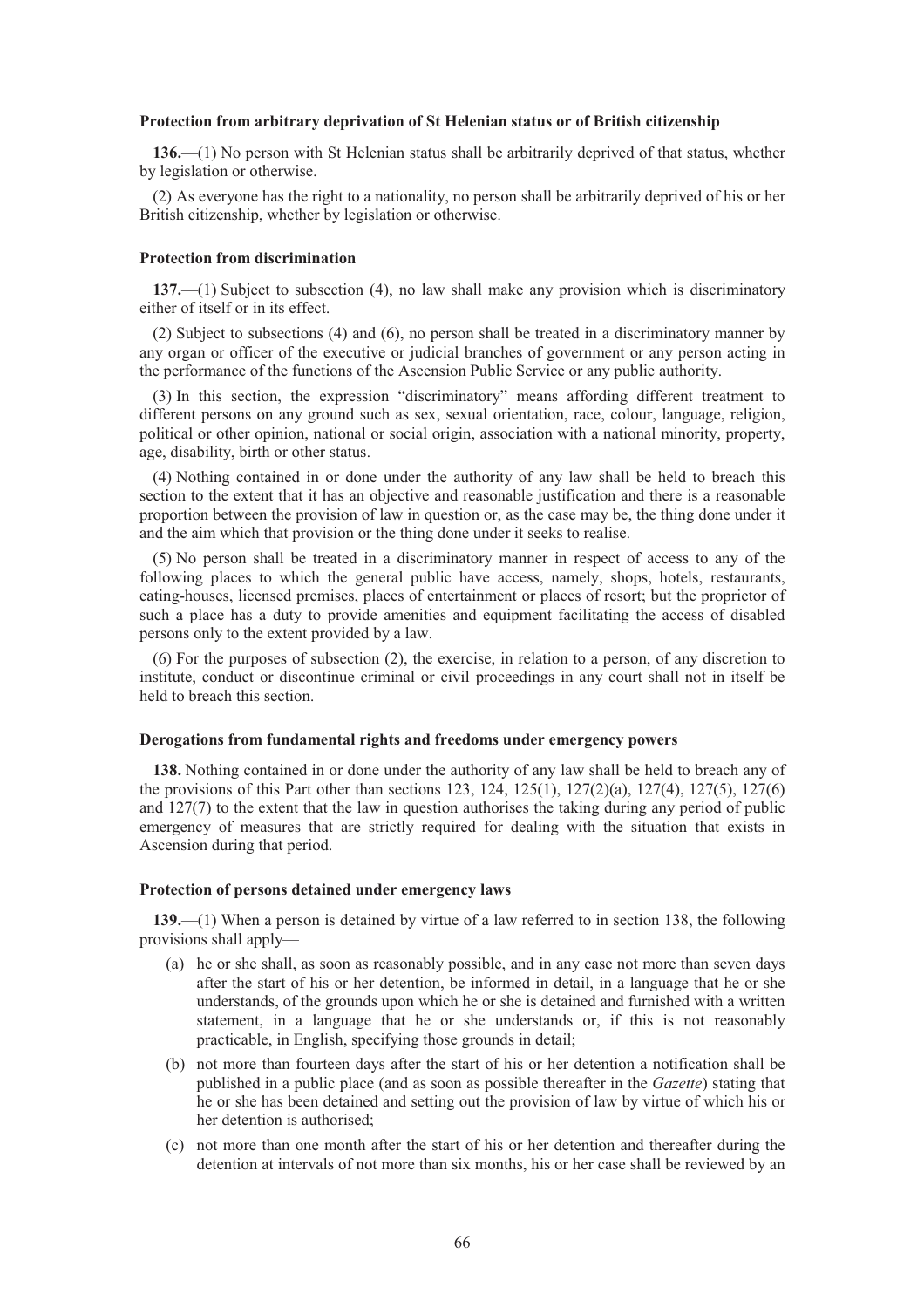independent and impartial tribunal established by law and presided over by a person appointed by the Chief Justice;

- (d) he or she shall be given reasonable facilities to consult a legal representative of his or her own choice (or, if he or she is unable to retain a legal representative, such person as the tribunal may approve) who shall be permitted to make representations to the tribunal appointed for the review of his or her case; and
- (e) at the hearing of his or her case by the tribunal appointed for its review he or she shall be permitted to appear in person or by a legal representative of his or her own choice or, if he or she is unable to retain a legal representative, by such person as the tribunal may approve.

(2) On any review by a tribunal of the case of a detained person in pursuance of this section, the tribunal may make recommendations concerning the necessity or expediency of continuing the detention to the authority by which it was ordered but, unless it is otherwise provided by law, that authority shall not be obliged to act in accordance with any such recommendations.

(3) Nothing in subsection (1)(d) or subsection (1)(e) shall be construed as entitling a person to legal representation at the public expense, except when the interests of justice so require.

## **Enforcement of protective provisions**

**140.**—(1) If any person alleges that any of the provisions of this Part has been, is being or is likely to be breached in relation to him or her (or, in the case of a person who is detained, if any other person alleges such a breach in relation to the detained person), then, without prejudice to any other action with respect to the same matter that is lawfully available, that person (or that other person) may apply to the Supreme Court for redress.

(2) The Supreme Court shall have original jurisdiction—

- (a) to hear and determine any application made by any person in pursuance of subsection (1); and
- (b) to determine any question arising in the case of any person that is referred to it in pursuance of subsection (7),

and may make such declarations and orders, issue such writs and give such directions as it considers appropriate for the purpose of enforcing or securing the enforcement of any of the provisions of this Part.

(3) The Supreme Court may decline to exercise its powers under subsection (2) if it is satisfied that adequate means of redress for the breach alleged are or have been available to the person concerned under any other law.

(4) Without prejudice to the generality of subsection (2), where, in exercise of its powers under that subsection, the Supreme Court determines that one of the provisions of this Part has been breached in relation to any person, it—

- (a) may order the award to that person of such damages as the Supreme Court considers just and appropriate; or
- (b) may direct the court which made the reference to it under subsection (7) ("the referring court") to order the award to that person of such damages as that court considers just and appropriate, within such limits (if any) as the Supreme Court declares.

(5) An award of damages may not be made in pursuance of subsection (4) in respect of the making of any law but such an award may be made in respect of anything done by any organ or officer of the executive or judicial branches of government or any person acting in the performance of the functions of the Ascension Public Service or any public authority.

(6) Subsection (4) is without prejudice to section 126(9).

(7) If in any proceedings in a subordinate court any question arises as to the breach of any of the provisions of this Part, the person presiding in that court may, and shall if any party to the proceedings so requests, refer the question to the Supreme Court unless, in the opinion of the court in which the question arose, the raising of the question is merely frivolous or vexatious.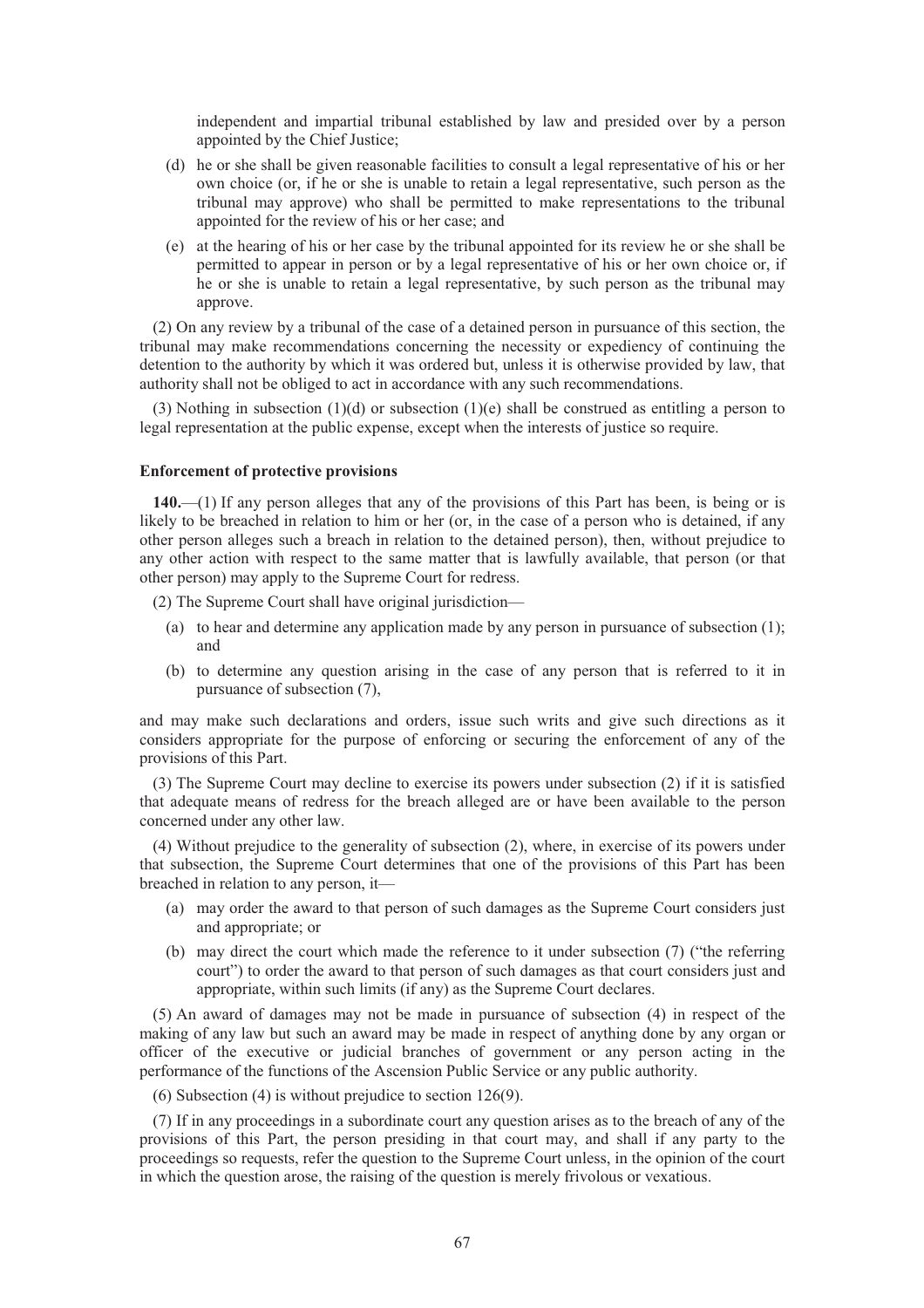(8) If the effect of a provision of this Part is in issue in proceedings before the Supreme Court, the Court of Appeal or Her Majesty in Council, to which the Crown is not a party—

- (a) the Attorney General may intervene; and
- (b) the presiding judge must not hear and determine the proceedings until satisfied that the Attorney General has received notice of the proceedings and has had sufficient time to decide whether or not to intervene.

(9) Where any question is referred to the Supreme Court in pursuance of subsection (7), the Supreme Court shall give its decision upon the question and the referring court shall dispose of the case in accordance with that decision or, if that decision is the subject of an appeal to the Court of Appeal or to Her Majesty in Council, in accordance with the decision of the Court of Appeal or, as the case may be, of Her Majesty in Council.

(10) An appeal shall lie as of right to the Court of Appeal from any final determination of any application or question by the Supreme Court under this section, and an appeal shall lie as of right to Her Majesty in Council from the final determination by the Court of Appeal of the appeal in any such case; but no appeal shall lie from a determination by the Supreme Court under this section dismissing an application on the ground that it is frivolous or vexatious.

(11) The Governor may by Ordinance confer on the Supreme Court such powers in addition to those conferred by this section as may appear to be necessary or desirable for the purpose of enabling that Court more effectively to exercise the jurisdiction conferred on it by this section.

(12) The Chief Justice or the President of the Court of Appeal, as the case requires, may make Rules of Court with respect to the practice and procedure—

- (a) of the Supreme Court in relation to the jurisdiction and powers conferred on it by or under this section;
- (b) of the Supreme Court or the Court of Appeal in relation to appeals under this section from determinations of the Supreme Court or the Court of Appeal; and
- (c) of subordinate courts in relation to references to the Supreme Court under subsection (7),

including provisions with respect to the time within which any application, reference or appeal shall or may be made or brought.

### **Application of this Part to the members of a disciplined force**

**141.**—(1) A member of—

- (a) any police force of Ascension;
- (b) any prison service of Ascension;
- (c) any fire service of Ascension; and
- (d) any naval, military or air force raised in Ascension under the law of Ascension,

who is charged with having committed an offence against the law of Ascension, other than a disciplinary offence, is entitled to the full protection of this Part.

(2) A member of a force referred to in subsection (1) who is charged with having committed a disciplinary offence is entitled to the protection of sections 123, 124 and 125.

(3) If a member of a force referred to in subsection (1) has been convicted of an offence against the law of Ascension other than a disciplinary offence, and is also convicted of a disciplinary offence arising out of the same conduct, the punishment for the first-mentioned offence must be taken into account in determining the punishment for the disciplinary offence.

(4) A member of a visiting force who is charged with having committed an offence against the law of Ascension is entitled to the full protection of this Part.

(5) A member of a visiting force who is charged in Ascension with having committed a disciplinary offence, including an offence against any criminal law of the sending State which, by virtue of a provision of the disciplinary law of that force, applies to that member while in Ascension, is entitled to the protection of sections 123, 124 and 125.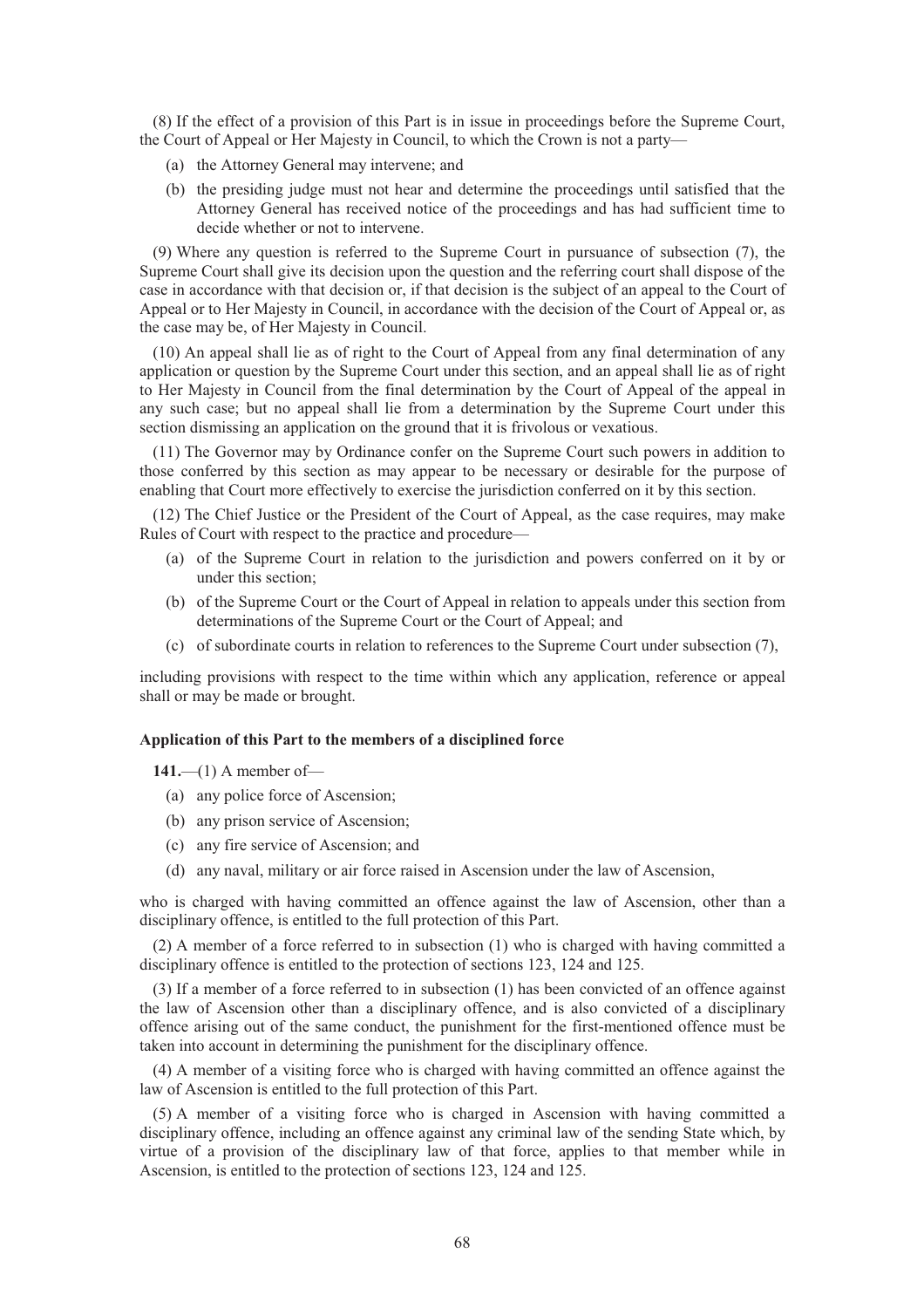(6) In this section, "sending State", in relation to a member of a visiting force, means the country, other than Ascension, in or under the law of which that force was raised.

#### **Saving for certain treaties**

**142.** Nothing in this Part shall affect any international agreement for the time being in force between the United Kingdom and the United States of America relating to Ascension.

# PART 3

# THE GOVERNOR

#### **The Governor**

**143.**—(1) There shall be a Governor of Ascension, who, subject to subsections (3) and (4), shall be the person for the time being holding or lawfully performing the functions of the office of Governor of St Helena.

(2) The Governor shall have such functions as are conferred or imposed on him or her by this Constitution or any other law and such other functions as Her Majesty may from time to time be pleased to assign to him or her through a Secretary of State, and, subject to the provisions of this Constitution and of any other law by which any such functions are conferred or imposed, shall do and execute all things that belong to his or her office according to such instructions, if any, as Her Majesty may from time to time see fit to give him or her through a Secretary of State; but no court shall enquire whether to not he or she has complied with any such instructions.

(3) No person who is acting as Governor of St Helena shall do so in relation to Ascension while the Governor is in Ascension or travelling between St Helena and Ascension.

(4) No person who is appointed as a Governor's Deputy under section 28 shall discharge any function of the office of Governor in relation to Ascension while the Governor is in Ascension unless the Governor expressly authorises him or her to do so.

(5) In subsections (3) and (4), "the Governor" means the person holding the office of Governor.

## **Powers of pardon, etc**

**144.** The Governor may, in Her Majesty's name and on Her Majesty's behalf—

- (a) grant to any person concerned in or convicted of any offence a pardon, either free or subject to lawful conditions;
- (b) grant to any person a respite, either indefinite or for a specified period, of the execution of any punishment imposed on that person for any offence;
- (c) substitute a less severe form of punishment for any punishment imposed on any person for any offence; or
- (d) remit the whole or part of any punishment imposed on any person for any offence or of any penalty or forfeiture otherwise due to Her Majesty on account of any offence.

#### **Powers to dispose of land**

**145.** Subject to this Constitution and any other law, the Governor or any person duly authorised by him or her in writing under his or her hand may, in Her Majesty's name and on Her Majesty's behalf, make and execute grants and other dispositions of any rights or interests in respect of any land or other immovable property in Ascension that is vested in Her Majesty in right of the Government of Ascension.

## **Public seal**

**146.**—(1) There shall be a public seal of Ascension, which shall be the public seal of St Helena.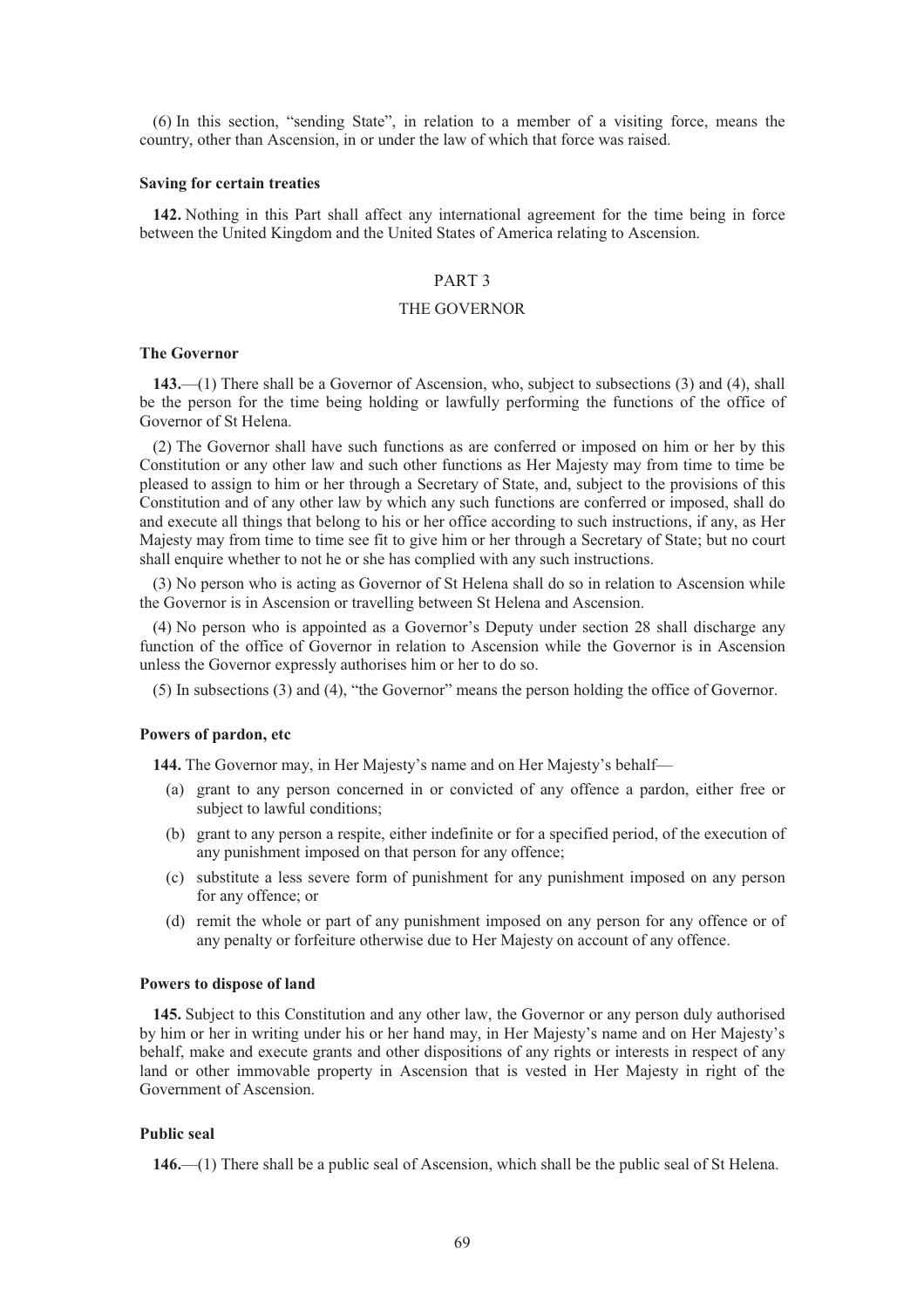(2) The Governor shall have custody of the public seal.

(3) The public seal may be used to seal such public documents signed by the Governor or an officer subordinate to the Governor as should be sealed with the public seal.

#### **Constitution of offices**

**147.**—(1) There shall be an Administrator of Ascension, who shall be appointed by the Governor, shall be an officer of the Ascension Public Service and shall have such functions as may be prescribed by any law.

(2) Subject to this Constitution and any other law, the Governor, in Her Majesty's name and on Her Majesty's behalf, may constitute other offices for Ascension.

# PART 4

## THE EXECUTIVE

## **Executive authority**

**148.**—(1) The executive authority of Ascension is vested in Her Majesty.

(2) Subject to this Constitution, the executive authority of Ascension shall be exercised on behalf of Her Majesty by the Governor, either directly or through the Administrator of Ascension and other officers subordinate to the Governor.

(3) Nothing in this section shall preclude persons or authorities other than the Governor from exercising such functions as are or may be conferred on them by any law.

## **Island Council**

**149.** There shall be an Island Council for Ascension, which shall be composed, and shall have such functions in relation to the government of Ascension, as may be prescribed by any law.

# **Attorney General**

**150.**—(1) There shall be an Attorney General of Ascension, who, subject to subsection (3), shall be the person for the time being holding or acting in the office of Attorney General of St Helena.

(2) The Attorney General shall be the principal legal adviser to the Government of Ascension.

(3) No person who is acting as Attorney General of St Helena shall act as Attorney General in relation to Ascension while the person holding the office of Attorney General is in Ascension.

(4) The Governor may appoint a suitably qualified and experienced person to be a Crown Counsel of Ascension, and any such Crown Counsel shall be an officer of the Ascension Public Service and shall act as legal adviser to the Government of Ascension, subordinate to the Attorney General and acting under and in accordance with his or her general or special instructions.

(5) The Attorney General may, in any case in which he or she considers it desirable to do so—

- (a) institute and undertake criminal proceedings against any person before any court in respect of an offence against any law;
- (b) take over and continue any such criminal proceedings that have been instituted by any other person or authority; and
- (c) discontinue at any stage before judgment is delivered any such criminal proceedings instituted or undertaken by himself or herself or any other person or authority.

(6) The powers of the Attorney General under subsection (5) may be exercised by him or her in person or by officers subordinate to him or her acting under and in accordance with his or her general or special instructions.

(7) The powers conferred on the Attorney General by subsection (5)(b) and (c) shall be vested in him or her to the exclusion of any other person or authority; but where any other person or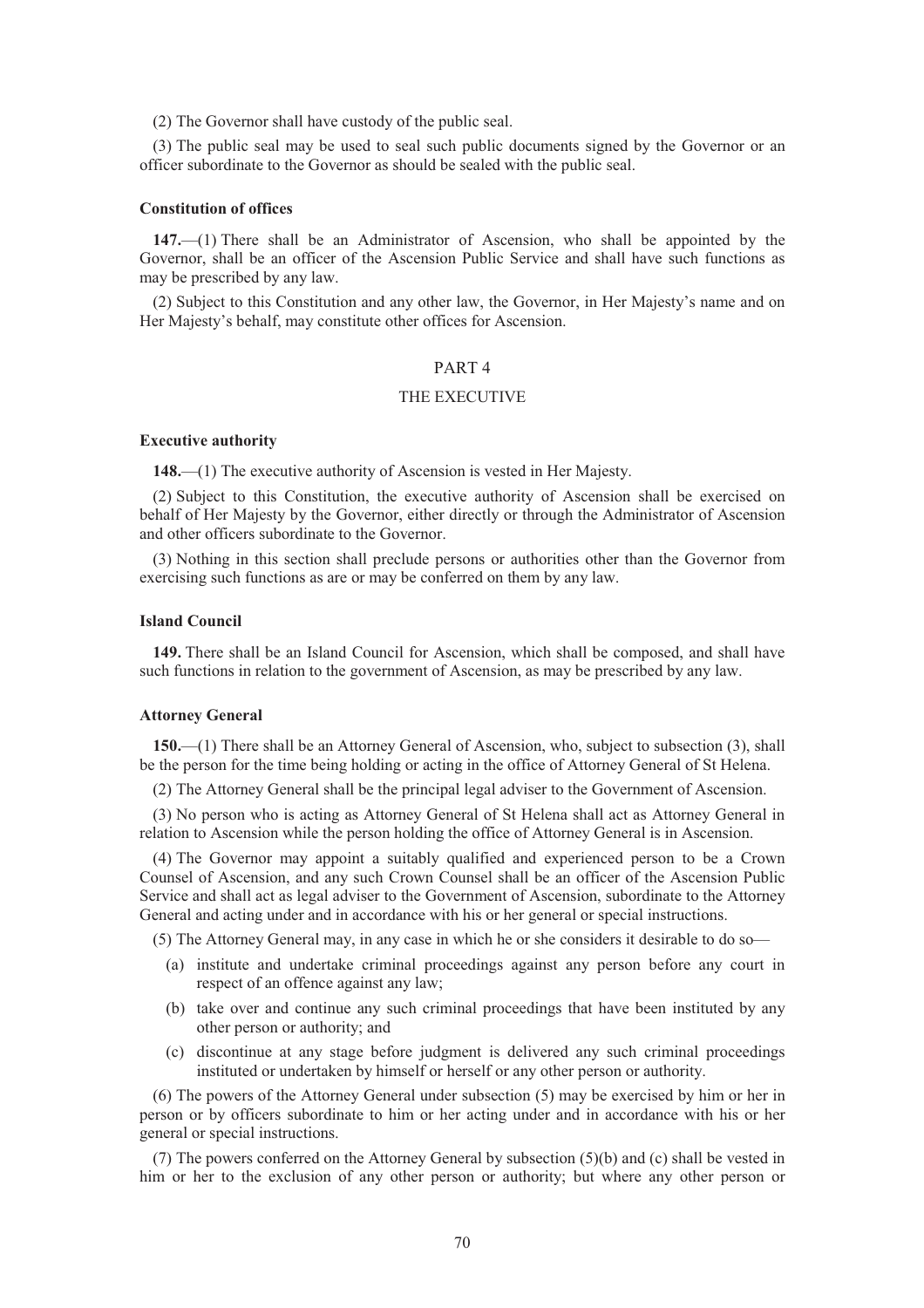authority has instituted criminal proceedings, nothing in this subsection shall prevent the withdrawal of those proceedings by or at the instance of that person or authority at any stage before the person against whom the proceedings have been instituted has been charged before the court.

(8) For the purposes of this section, any appeal from any determination in any criminal proceedings before any court, or any case stated or question of law reserved for the purpose of any such proceedings to any other court, shall be deemed to be part of those proceedings.

(9) In the exercise of the powers conferred on him or her by this section, the Attorney General, and any person acting under his or her authority, shall act independently and shall not be subject to the direction of control of the Governor, the Island Council or any other person or authority.

# PART 5

# THE LEGISLATURE

#### **Power to make laws**

**151.**—(1) The Governor, acting after consultation with the Island Council, may make laws for the peace, order and good government of Ascension.

(2) The Governor shall not be obliged to act in accordance with the advice of the Island Council in exercising his or her powers under subsection (1), but in any case where the Governor acts contrary to the advice of the Council any member of the Council shall have the right to submit his or her views on the matter to a Secretary of State.

#### **Disallowance of laws**

**152.**—(1) Any law made by the Governor may be disallowed by Her Majesty through a Secretary of State.

(2) Whenever a law has been disallowed by Her Majesty the Governor shall, as soon as practicable, cause notice of the disallowance to be published in the *Gazette*, and the law shall be annulled with effect from the date of the publication of that notice.

(3) Section 16(1) of the Interpretation Act 1978(**a**) shall apply to the annulment of any law under this section as it applies to the repeal of an Act of Parliament, save that any enactment repealed or amended by or in pursuance of that law shall have effect as from the date of the annulment as if that law had not been made.

# PART 6

# THE ADMINISTRATION OF JUSTICE

#### **The Courts of Ascension**

**153.**—(1) The courts of Ascension shall be the Supreme Court of St Helena, the Court of Appeal of St Helena, and such courts subordinate to the Supreme Court as may be established by law.

(2) Her Majesty in Council continues to have such jurisdiction in respect of Ascension as is provided by law.

## **Independence of the judiciary**

**154.** The judges and judicial officers appointed to preside or sit in any court of Ascension shall exercise their judicial functions independently from the legislative and executive branches of government.

 $\overline{a}$ 

<sup>(</sup>**a**) 1978 c.30.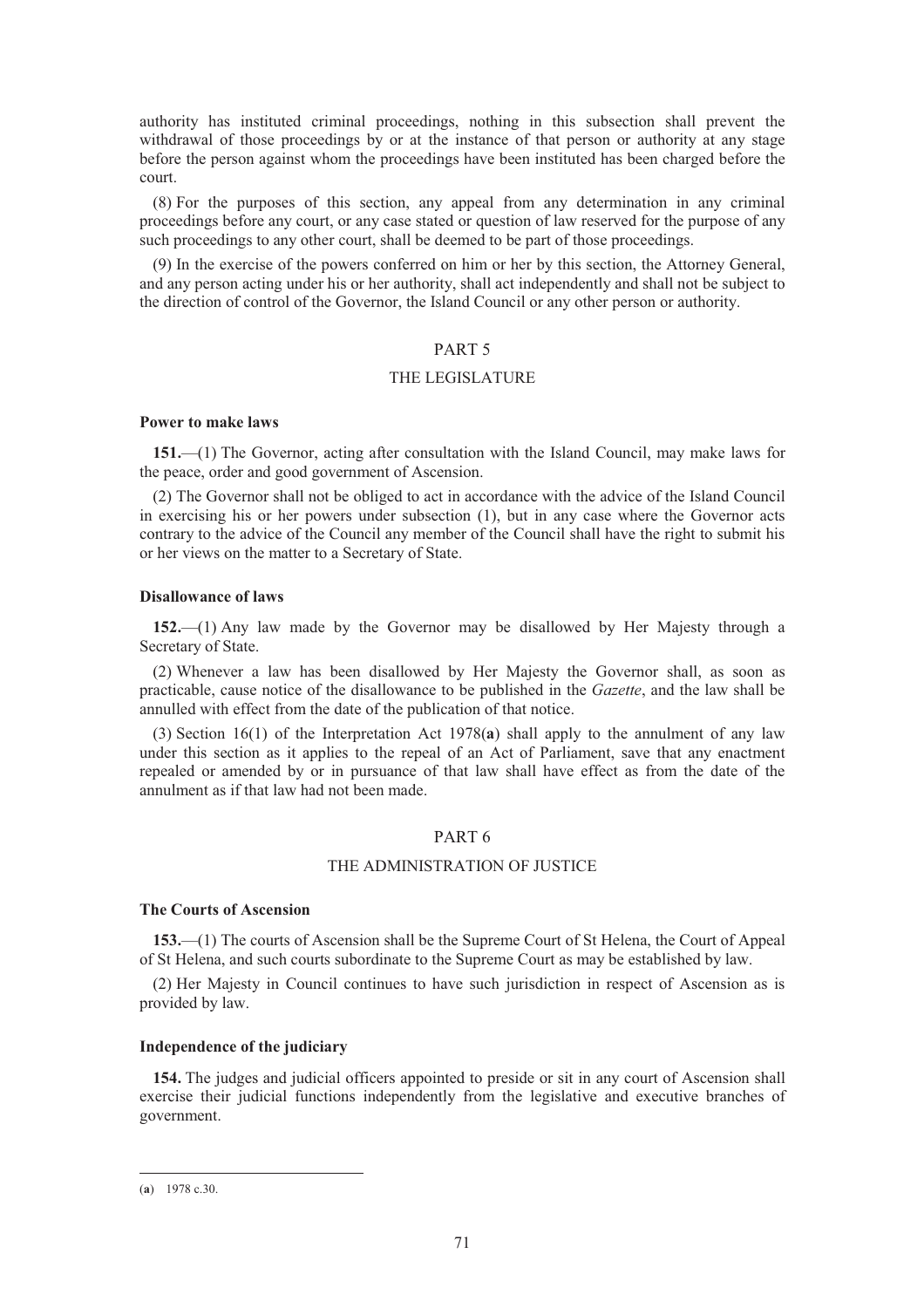#### Supreme Court

#### **Jurisdiction of Supreme Court**

**155.**—(1) Subject to this Constitution, the Supreme Court shall have and may exercise all such jurisdiction in and in relation to Ascension as is necessary to administer the law of Ascension.

(2) Without prejudice to the generality of subsection (1), the Supreme Court shall possess and may exercise in and in relation to Ascension, subject to this Constitution and to any other law, all the jurisdiction which is vested in, or is capable of being exercised by, Her Majesty's High Court of Justice in and in relation to England.

#### **Sittings of Supreme Court**

**156.**—(1) Subject to subsection (2), the Supreme Court may sit in Ascension or outside Ascension.

(2) The Chief Justice and any other judge or acting judge of the Supreme Court may hold sittings of the Court when outside Ascension, if satisfied that—

- (a) a matter arising in a proceeding before the Court needs to be dealt with promptly;
- (b) every party to the proceeding is able to participate, in person or through a legal representative, by teleconference or other means of electronic, oral or written communication;
- (c) no injustice will result; and
- (d) the course proposed is in the public interest.

(3) The Chief Justice when outside Ascension may exercise such powers of revision, variation, confirmation or setting aside of any sentence or order made by a subordinate court as are conferred on him or her by any law.

## **Exercise of jurisdiction of Supreme Court**

**157.**—(1) The Chief Justice or any other judge or acting judge of the Supreme Court may hold the Supreme Court.

(2) A judge holding the Supreme Court has, in exercise of the jurisdiction of that Court, all the powers and authority of the Court, and, if not the Chief Justice, has the jurisdiction, powers, authority, privileges and immunities conferred on the Chief Justice.

(3) If, at any time, there are two or more judges who may hold the Supreme Court, each of them may hold sittings of the Court simultaneously.

(4) In this section, "Chief Justice" means the person holding the office of Chief Justice.

#### Court of Appeal

#### **Jurisdiction of Court of Appeal**

**158.**—(1) The Court of Appeal shall have jurisdiction to hear and determine such appeals from the courts of Ascension as may be prescribed by this Constitution or any other law.

(2) Except as otherwise provided by this Constitution, an appeal shall lie to the Court of Appeal from the Supreme Court—

- (a) as of right, if the Supreme Court certifies that the case involves a substantial question of law as to the interpretation or effect of any provision of this Constitution;
- (b) as of right, or, as the case may be, with the leave of the Supreme Court, in such other cases involving the exercise of the criminal, civil or appellate jurisdiction of the Supreme Court as may be provided by this Constitution or any other law;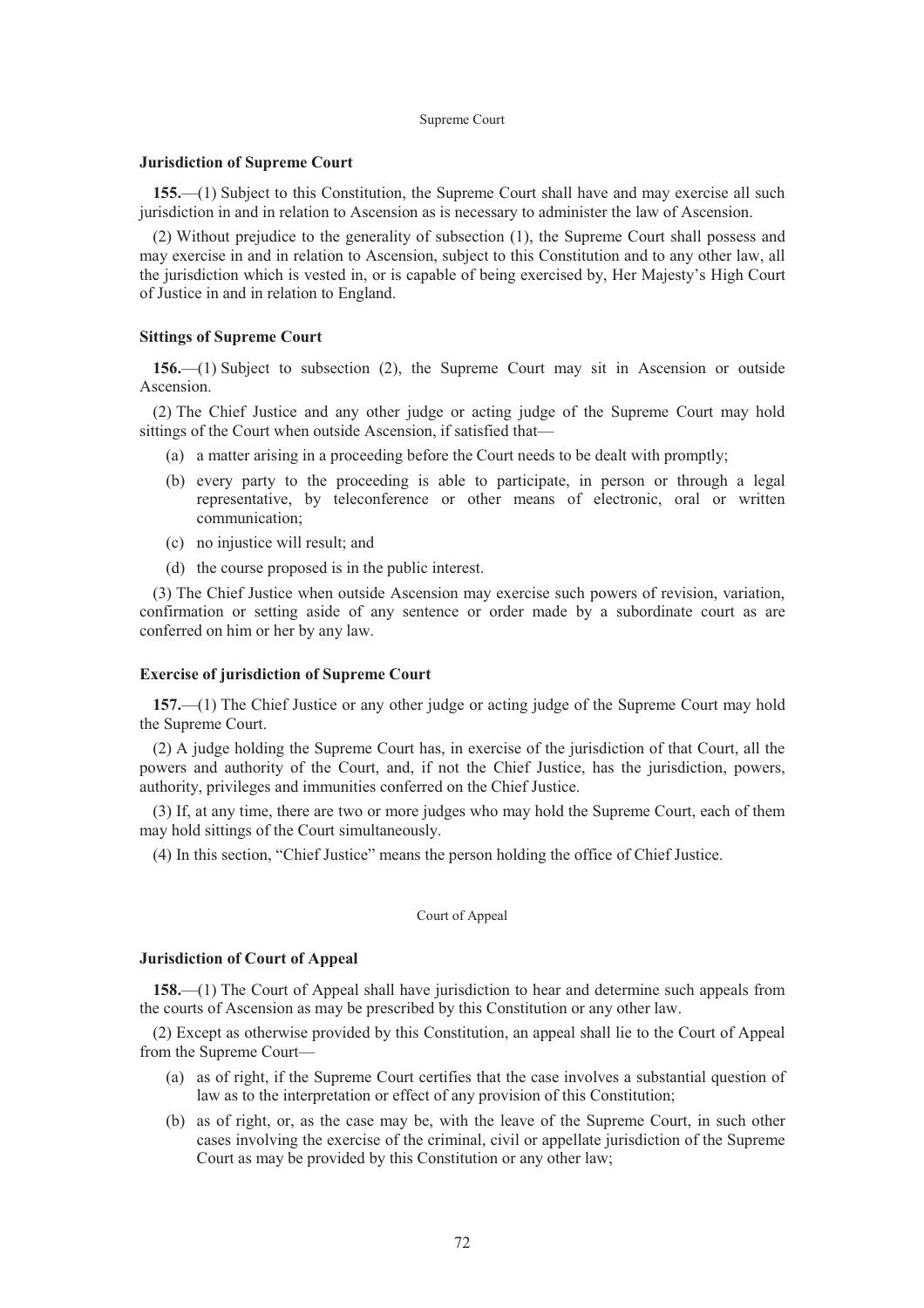- (c) with the leave of the Supreme Court in any other case, if in the opinion of that Court the question involved in the appeal is one which by reason of its general or public importance, or of the magnitude of the interests affected, or for any other reason, ought to be submitted to the Court of Appeal for decision; and
- (d) subject to such limitations as may be provided by law, if the Court of Appeal, in any case in which it thinks fit, and at any time, grants special leave to appeal to that Court from a judgment of the Supreme Court, subject to such conditions as to security for costs or otherwise as the Court of Appeal thinks fit.

(3) In connection with any appeal from a court of Ascension, the Court of Appeal shall, subject to this Constitution and any other law, have all the powers and jurisdiction that are possessed by that court under any law; and decisions of the Court of Appeal in respect of any appeal from a court of Ascension shall, subject as aforesaid, be enforced in Ascension in the same way as decisions of that court.

## **Practice and procedure on appeals**

**159.**—(1) Rules made under section 89 may fix the number of judges of the Court of Appeal who may sit for any purpose; but, subject to subsection  $(2)$ —

- (a) an uneven number shall sit, which for the purposes of any final determination by the Court other than the summary dismissal of an appeal, shall not be fewer than three; and
- (b) any determination by the Court on any matter (whether final or otherwise) shall, where more than one judge sits, be according to the opinion of a majority of the judges who sit for the purposes of determining that matter.

(2) If, in a circumstance referred to in section 86(6), it is not practicable for the Governor to make an appointment under section 90(3), two judges of the Court of Appeal may hear, or continue to hear, and may determine, an appeal that has been set down for hearing; but—

- (a) if those judges are not in agreement about the determination of any matter arising in the course of the proceedings, the presiding judge shall decide; and
- (b) if those judges are not in agreement as to whether the appeal should be allowed, the presiding judge shall discontinue the appeal, and the matter shall be required to be reheard before the Court of Appeal consisting of three or a greater uneven number of judges of the Court.

(3) Subject to subsections (1) and (2), rules made under section 89 may provide for a reference from a decision of a single judge to the Court of Appeal.

- (4) Subject to subsection (5), the Court of Appeal may sit in Ascension or outside Ascension.
- (5) The Court of Appeal may sit outside Ascension, if satisfied that—
	- (a) every party to the proceeding is able to participate, in person or through a legal representative, by teleconference or other means of electronic, oral or written communication;
	- (b) no injustice will result; and
	- (c) the course proposed is in the public interest.

## General

## **Rules of Court**

**160.** Rules of Court made under section 89 shall apply in Ascension with such modifications as the President of the Court of Appeal or, as the case may be, the Chief Justice may prescribe, and in particular such Rules may regulate the practice and procedure of the Court of Appeal or the Supreme Court with respect to proceedings held outside Ascension.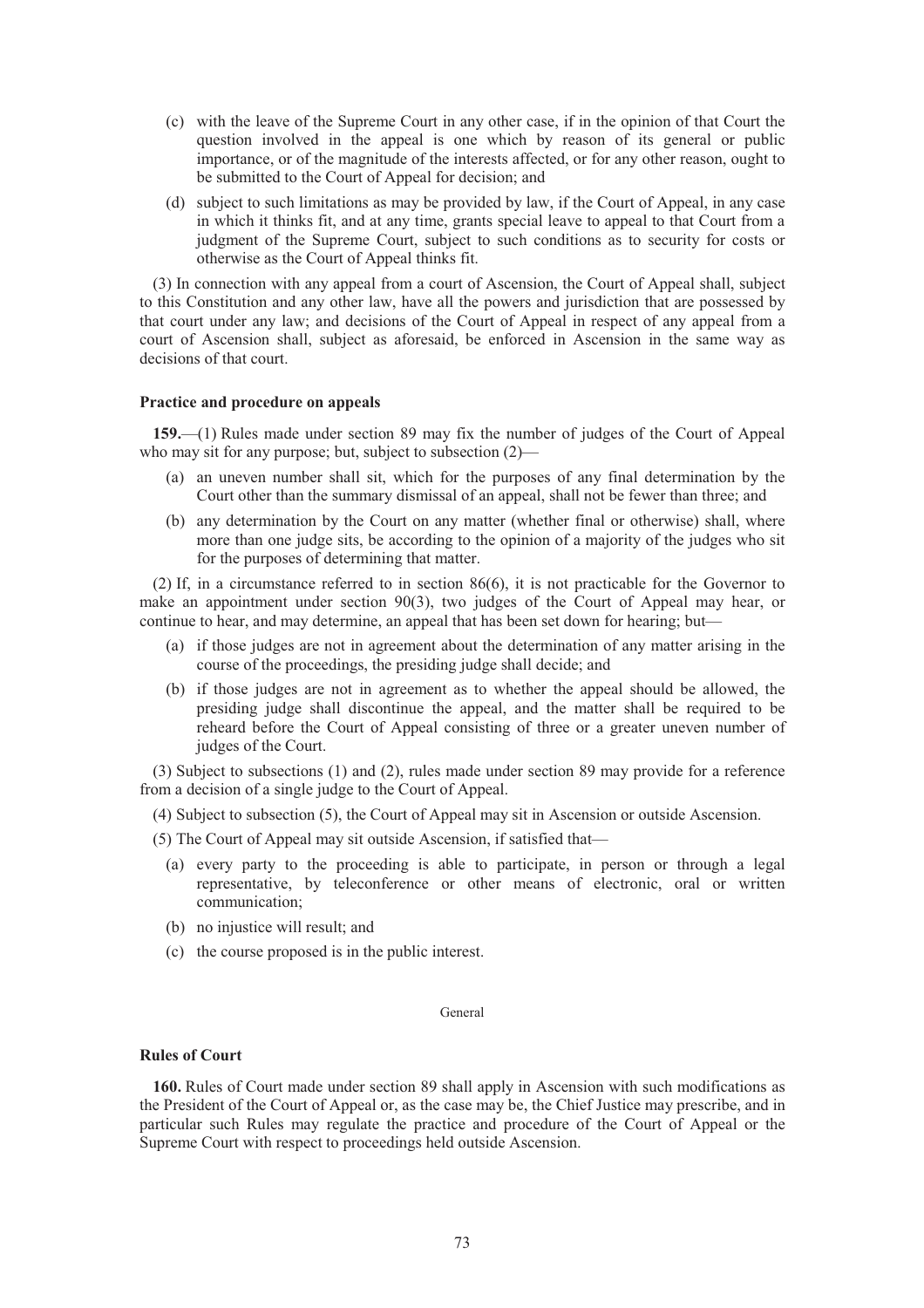#### **Judicial officers**

**161.**—(1) The Governor, acting in accordance with the recommendation of the Ascension Judicial Service Commission, shall appoint any judicial officers.

(2) Before entering upon the duties of his or her office, every judicial officer shall make an oath or affirmation of allegiance and the judicial oath or affirmation in the forms sets out in the Schedule.

(3) A judicial officer shall be appointed for life, or until the appointee reaches such an age as may be prescribed by Ordinance.

(4) A judicial officer may, when his or her appointment expires, continue so to act for the purposes of giving judgment or otherwise in relation to any proceeding commenced before him or her while his or her appointment was subsisting.

(5) A judicial officer—

- (a) may resign from office by writing under his or her hand addressed to the presiding member of the Ascension Judicial Service Commission;
- (b) shall be deemed to have resigned from office if he or she—
	- (i) is elected as a member of the Island Council; or
	- (ii) continues to hold, or accepts, an appointment as an officer of the Ascension Public Service, unless, under a law, such an officer is entitled to serve as a judicial officer on a basis that is consistent with the independence of the judiciary and with the efficiency of the Public Service.
- (6) A judicial officer may be removed from office only on the ground of—
	- (a) inability to discharge the functions of the office (whether arising from infirmity of body or mind or from any other cause); or
	- (b) misbehaviour,

and shall not be removed except in accordance with subsection (7).

(7) The Governor shall remove a judicial officer from office if—

- (a) the question of doing so has been considered by the Ascension Judicial Service Commission; and
- (b) the Commission has recommended to the Governor that the judicial officer concerned should be removed from office on a ground referred to in subsection (6).

(8) A person who has been removed from office as a judicial officer by the Governor on the recommendation of the Ascension Judicial Service Commission may apply to the Supreme Court for redress on the ground that any finding of fact or law on which the Commission based its recommendation for removal was unjustified or wrong; and, for the purpose of affording such redress, the Supreme Court may make such declarations and orders, issue such writs and give such directions as it considers appropriate.

(9) A judicial officer shall receive such remuneration as is determined by the Governor, acting in his or her discretion, and that remuneration shall be charged on and paid out of the Consolidated Fund.

(10) The remuneration of a judicial officer shall not be diminished during his or her continuance in office.

## **Ascension Judicial Service Commission**

**162.**—(1) There shall be an Ascension Judicial Service Commission ("the Commission"), which shall consist of—

- (a) the Chief Justice, who shall preside;
- (b) the Attorney General;
- (c) the Public Solicitor, if a person for the time being holds that office; and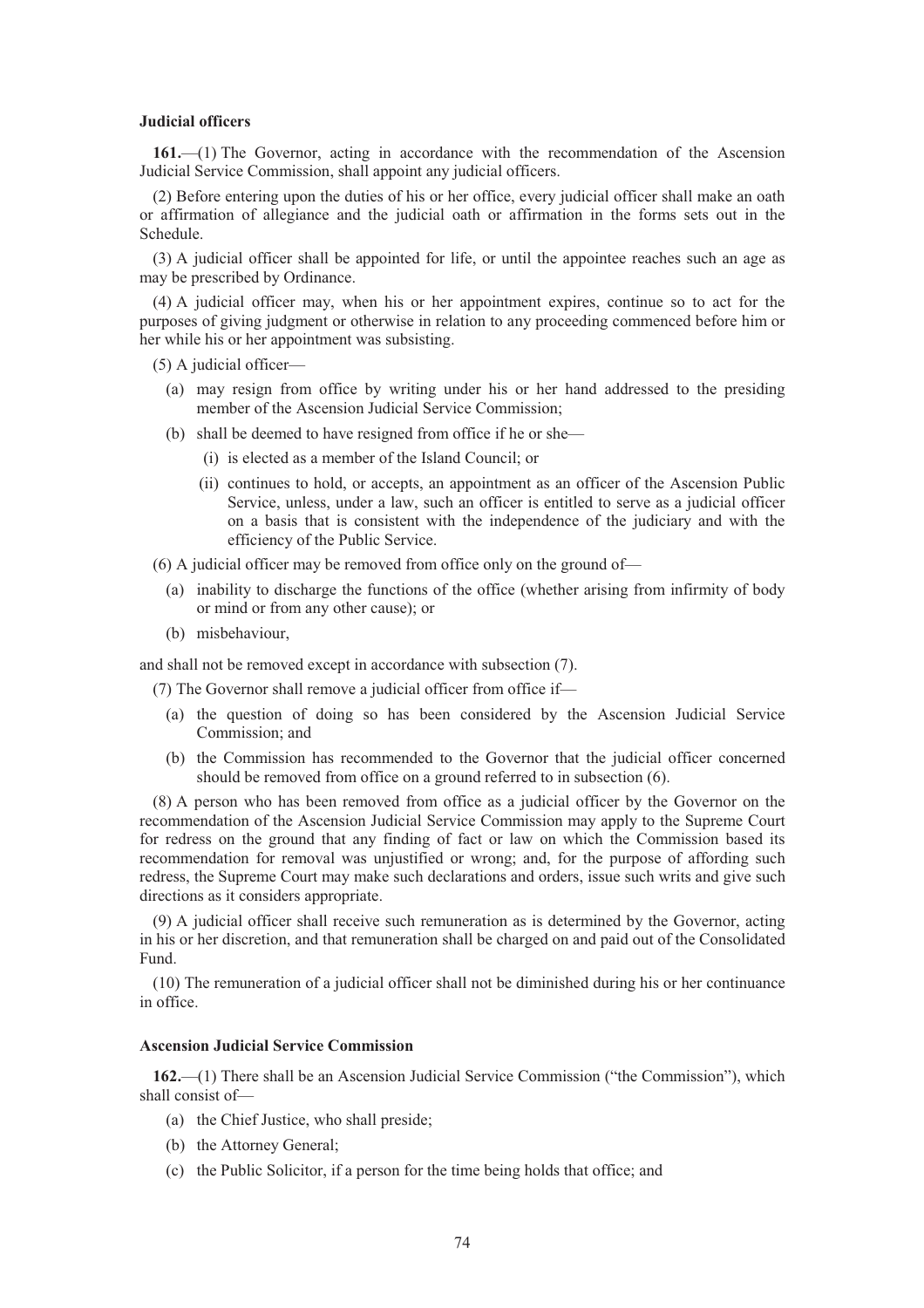(d) a person who is neither a member of the Island Council, an officer of the Ascension Public Service, a judge or a judicial officer, appointed by the Governor for a term of one year.

(2) The office of the member of the Commission appointed under subsection (1)(d) shall become vacant if—

- (a) he or she becomes an officer of the Ascension Public Service, accepts appointment as a judge or a judicial officer, or becomes a member of the Island Council;
- (b) he or she resigns from office by writing under his or her hand addressed to the Governor; or
- (c) the Governor, being satisfied that the member should be removed from office on the ground of inability to discharge the functions of the office (whether arising from infirmity of body or mind or from any other cause) or misbehaviour, removes that member from office.

(3) The Governor may suspend the member from office while his or her removal from office on a ground referred to in subsection (2)(c) is under investigation.

(4) No business shall be transacted by the Commission unless—

- (a) all members are present at a meeting in Ascension or elsewhere; or
- (b) if they are in different places, all members are able to communicate with one another about that business in ways that they agree are appropriate in the circumstances.

(5) All questions before the Commission shall be decided by a majority of the votes of its members; and if, on any question, the votes are equally divided, the Chief Justice shall have and exercise a casting vote.

(6) The Commission may, of its own motion or at the request of the Island Council or of an organisation that is representative of judicial officers—

- (a) make recommendations to the Governor on the appointment of judicial officers;
- (b) consider and, if it so decides, make recommendations to the Governor on, the removal from office of a judicial officer on a ground referred to in section 161(6); and
- (c) exercise such other functions as may be conferred on it by law.

(7) In the exercise of its functions the Commission shall act independently and shall not be subject to the direction or control of the Governor, the Island Council or any other person or authority.

(8) No member of the Commission shall be personally liable for the consequences of any act done or omitted by the Commission in good faith in pursuance or intended pursuance of the Commission's functions; and if any such liability is established, it shall be that of the Crown.

## PART 7

# PUBLIC SERVICE

#### **Appointment etc of officers of Ascension Public Service**

**163.**—(1) Subject to this Constitution, the Governor, acting after consultation with such persons or such independent authority (if any) as may be prescribed by Ordinance, may, in Her Majesty's name and on Her Majesty's behalf—

- (a) make appointments to any office in the Ascension Public Service; and
- (b) remove and exercise disciplinary control over persons holding or acting in any such office.

(2) The Governor may by directions in writing delegate the power conferred on him or her by subsection (1) to any officer or officers of the Ascension Public Service to such extent, and subject to such conditions, as may be specified in the directions.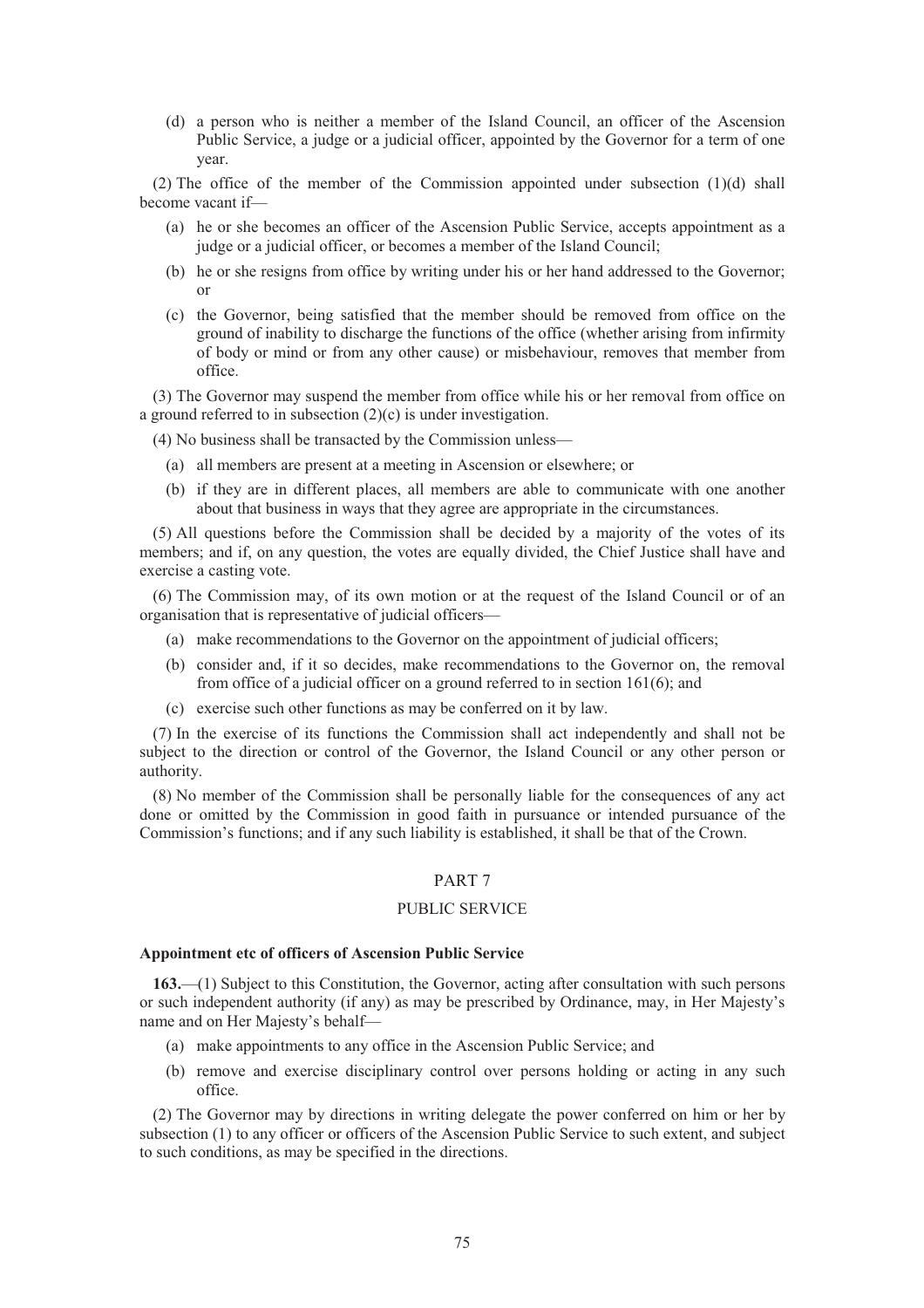(3) Subject to this Constitution, an Ordinance may provide for the establishment of an independent authority to exercise any of the following functions—

- (a) advising the Governor about procedures for the exercise of the powers referred to in subsection (1), including recruitment, grievance and appeal procedures;
- (b) advising the Governor on public service management, performance, conduct and ethics policies, and monitoring the implementation of such policies;
- (c) carrying out annual reviews of the procedures and policies referred to in paragraphs (a) and (b), and reporting on such reviews to the Governor; and
- (d) such other functions as may contribute to the efficiency and integrity of the Ascension Public Service.

#### **Terms and conditions of employment**

**164.**—(1) The Governor shall approve (and may from time to time amend) a Code of Management by or under which the terms and conditions of employment of officers of the Ascension Public Service, or any branch of it, shall be determined.

(2) Subject to any such Code of Management, the terms and conditions of the employment of an individual officer of the Ascension Public Service shall be as agreed in that officer's contract of employment or implied by any rule of law.

# PART 8

# PUBLIC FINANCE

## **Taxation**

**165.**—(1) No tax, rate or other similar levy shall be imposed except under the authority of an Ordinance.

(2) Where an Ordinance referred to in subsection (1) confers powers on any person or authority, other than the Governor, to waive or vary a tax imposed by that law, that person or authority shall report to the Governor on the exercise of those powers as often as shall be determined by law but not less than annually.

#### **Consolidated Fund**

**166.**—(1) There shall be a Consolidated Fund into which shall be paid all revenues or other moneys raised or received by and for the purposes of the Government of Ascension.

(2) The revenues or other moneys referred to in subsection (1) shall not include revenues or other moneys that are payable by or under an Ordinance into some other fund established for a specific purpose.

#### **Withdrawal from Consolidated Fund or other public account**

**167.**—(1) No moneys shall be withdrawn from the Consolidated Fund except—

- (a) to meet expenditure charged on the Fund by this Constitution or by an Ordinance; or
- (b) where the issue of those moneys has been authorised by an Appropriation Ordinance, a Supplementary Appropriation Ordinance, or as provided in section 170 or 171.

(2) No moneys shall be withdrawn from any public fund of Ascension other than the Consolidated Fund, unless the issue of those moneys has been authorised by or under an Ordinance.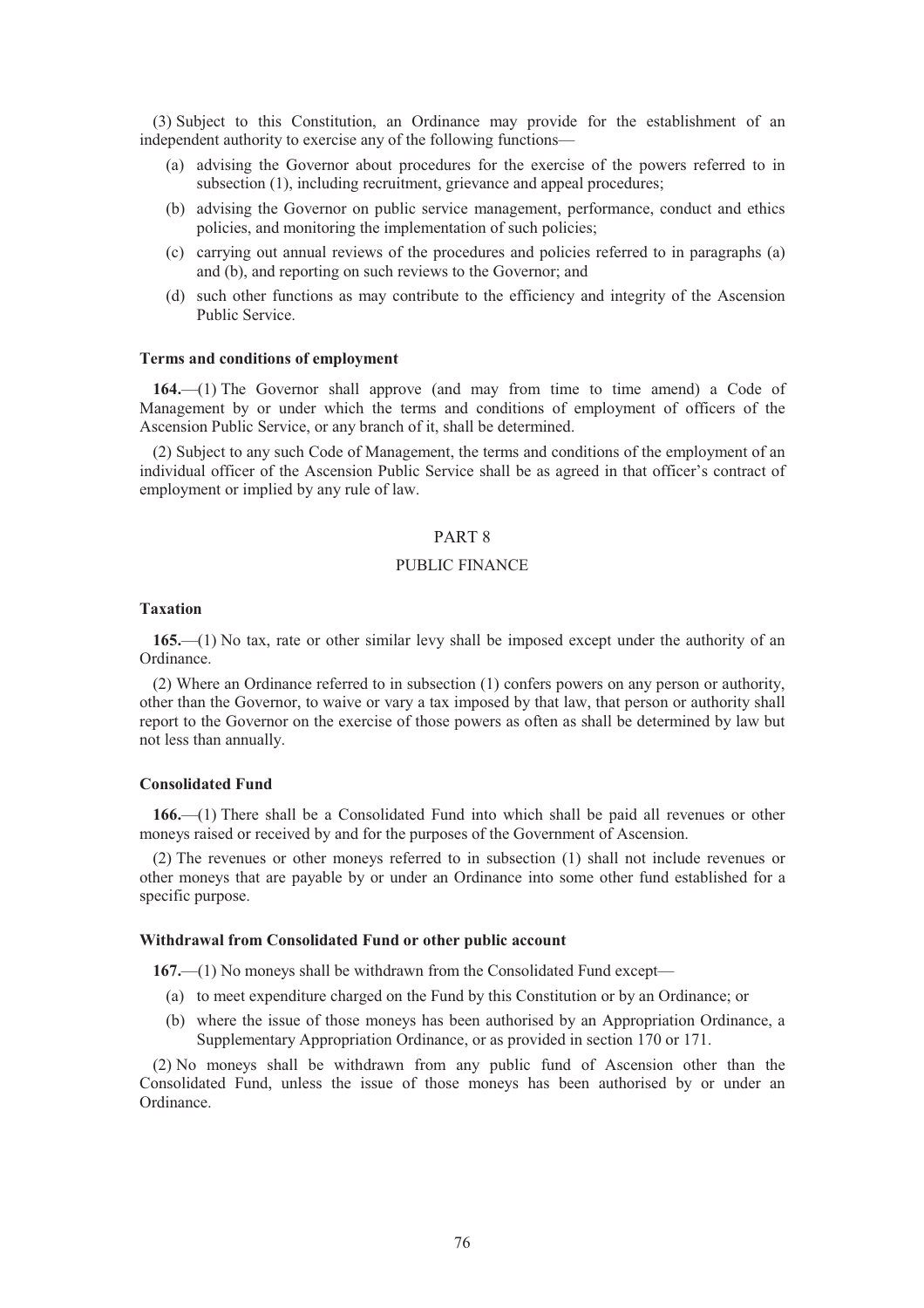#### **Annual Estimates**

**168.**—(1) The Director of Financial Services shall cause to be prepared and presented to the Governor before the beginning of each financial year (or as soon as practicable thereafter) Estimates of revenue and expenditure of the Government of Ascension for that financial year.

(2) Before presenting the Estimates to the Governor under subsection (1), the Director of Financial Services shall present the Estimates to the Island Council for any advice it may wish to give in relation to them.

(3) Notwithstanding subsection (1), the Director of Financial Services may cause to be prepared and presented to the Governor and the Island Council—

- (a) fiscal and monetary programmes and plans for economic and social development;
- (b) estimates of revenue and expenditure covering periods exceeding one year; and
- (c) estimates of non-financial outputs.

## **Draft Appropriation Ordinance**

**169.** The Director of Financial Services shall present to the Governor a draft Appropriation Ordinance which includes the heads of expenditure contained in the Estimates referred to in section 168(1) (other than expenditure authorised by this Constitution or any other law) to authorise the issue from the Consolidated Fund of the sums necessary to meet that expenditure and to appropriate those sums for the purposes specified in the draft Ordinance.

#### **Authorisation of expenditure in advance of appropriation**

**170.**—(1) Subject to subsection (3), if the Appropriation Ordinance for any financial year has not come into force by the beginning of that financial year, the Governor may, by directions in writing, empower the Director of Financial Services to authorise, consistently with any law, the withdrawal of moneys from the Consolidated Fund, or any other fund established by or under an Ordinance for a specific purpose, in order to meet expenditure necessary to carry on the services or projects of the Government of Ascension, until—

- (a) the expiration of four months from the beginning of that financial year; or
- (b) the coming into force of the Appropriation Ordinance for that financial year,

whichever is the earlier.

(2) Any amounts authorised to be withdrawn under subsection (1) shall be set off against the amounts provided in the Appropriation Ordinance in respect of that expenditure.

(3) Any amounts authorised to be withdrawn from the Consolidated Fund under subsection (1) shall be restricted to one third of the aggregate of the sums provided for in the Appropriation Ordinance and any Supplementary Appropriation Ordinance for the previous financial year.

# **Special Warrants**

**171.**—(1) The Governor, if satisfied that there is an urgent and unforeseen need for expenditure for which no other provision exists, may issue a Special Warrant authorising the Director of Financial Services to make payments to meet that expenditure out of the Consolidated Fund, up to the amount specified in the warrant; and such warrant shall constitute an appropriation of that amount.

(2) The Director of Financial Services shall inform the Island Council of every Special Warrant within ten days of the date of its issue.

# **Withdrawal Warrants**

**172.**—(1) The Governor, if satisfied that financial exigencies so require, may issue a Withdrawal Warrant authorising the limitation or suspension of appropriated expenditure, to the extent specified in the warrant.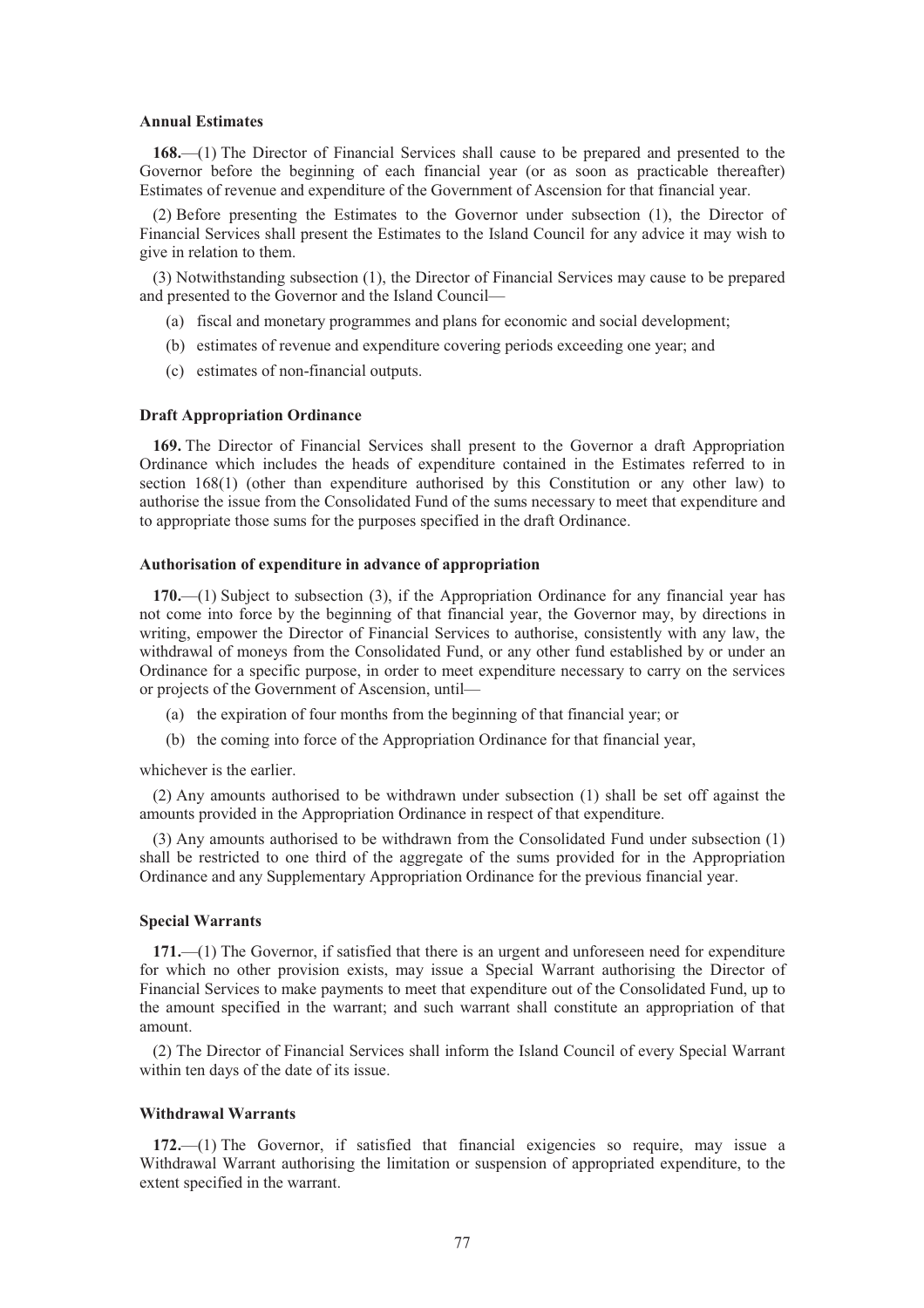(2) The Director of Financial Services shall inform the Island Council of every Withdrawal Warrant within ten days of the date of its issue.

#### **Supplementary Estimates**

**173.** If in the course of any financial year it is found that the amount appropriated for any purpose is insufficient or that a need has arisen for expenditure for a purpose for which no amount has been appropriated, a supplementary Estimate showing the sums required shall be presented to the Governor and the Island Council by the Director of Financial Services; and the heads of expenditure contained in that Estimate shall be included in a draft Ordinance, to be known as a draft Supplementary Appropriation Ordinance, which shall be presented to the Governor to provide for the issue from the Consolidated Fund of the sums necessary to meet that expenditure and the appropriation of those sums for the purposes specified in the draft Ordinance.

#### **Excess expenditure**

**174.**—(1) Where at the close of accounts for any financial year it is found that moneys have been expended on any expenditure in excess of the amount appropriated for it or for a purpose for which no moneys have been appropriated, the amount of excess expended, or not appropriated, as the case may be, shall be included in a statement of expenditure in excess which shall be presented to the Governor and the Island Council by the Director of Financial Services.

(2) The Governor may, by directions in writing, allow the excess or the amount expended but not appropriated to stand charged to public funds.

## **Lapse of appropriations**

**175.** The appropriations made by the Appropriation Ordinance or a Supplementary Appropriation Ordinance or by a Special Warrant issued under section 171 in respect of a financial year shall lapse at the end of that financial year, unless otherwise provided by Ordinance.

#### **Public debt**

**176.**—(1) All debt charges for which the Government of Ascension is liable shall be a charge on the Consolidated Fund.

(2) For the purposes of this section, debt charges include interest, the repayment or amortisation of debt, and the costs, charges and expenses incidental to the management of debt.

### **Annual statement of accounts**

**177.**—(1) The Director of Financial Services shall, as soon as practicable after the end of each financial year, and in accordance with such other requirements as may be prescribed by a law—

- (a) cause to be prepared for submission to the auditor a statement of accounts reflecting the financial operations of the Consolidated Fund and any other public fund or account for that financial year; and
- (b) submit the annual statement of accounts to the auditor.

(2) The auditor, in accordance with such other requirements as may be prescribed by a law, shall audit the annual statement of accounts within six months of receiving it (or such longer period as the Governor may authorise in exceptional circumstances), and shall return it, together with the auditor's report and annual management letter, to the Director of Financial Services.

(3) The Director of Financial Services shall present to the Governor and the Island Council the audited annual statement of accounts and its attachments received under subsection (2) within ten days of receiving them.

(4) In this section, "auditor" means the person or authority conducting an audit pursuant to arrangements made by the Governor under section 178(1).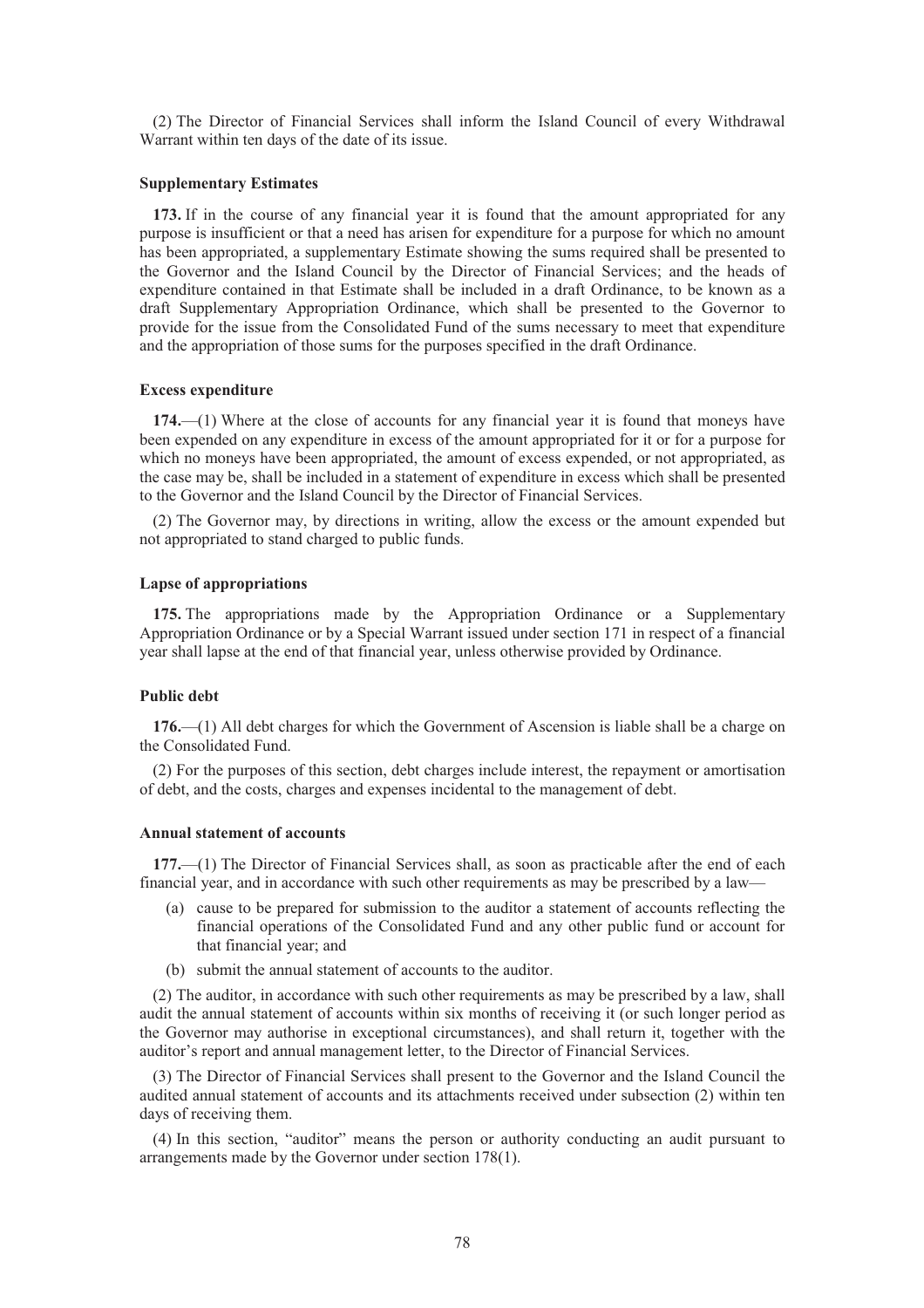#### **Audit**

**178.**—(1) The Governor shall make appropriate arrangements for the audit of the public accounts of Ascension and of all courts of Ascension and all authorities and offices of the Government of Ascension; and any person or authority conducting such an audit shall have access to all books, records, reports and other documents relating to those accounts.

(2) Any person or authority conducting an audit pursuant to subsection (1) shall act independently and shall not be subject to the direction or control of the Governor, the Island Council or any other person or authority.

# **Borrowing or lending by Government of Ascension**

**179.**—(1) Subject to this Constitution, the Government of Ascension may borrow from any source.

(2) The Government of Ascension shall not issue a guarantee or indemnity nor raise a loan on behalf of itself or any other public institution, authority or person except—

- (a) as authorised by or under an Ordinance; and
- (b) in accordance with any borrowing guidelines agreed with Her Majesty's Government in the United Kingdom.

(3) An Ordinance referred to in subsection (2)(a) shall provide that the terms and conditions of the guarantee, indemnity or loan shall be laid before the Island Council for any advice it may wish to give on the matter.

(4) The Director of Financial Services shall, at such times as the Island Council may determine, cause to be presented to the Council such information concerning any loan as is necessary to show—

- (a) the extent of the total indebtedness by way of principal and accumulated interest;
- (b) the provision made for servicing or repayment of the loan; and
- (c) compliance with the terms of the loan.

(5) For the purposes of this section, the expression "loan" includes any money lent or given to or by the Government of Ascension on condition of return or repayment and any other form of borrowing or lending in respect of which—

- (a) moneys from the Consolidated Fund or any other public fund may be used for payment or repayment; or
- (b) moneys from any fund by whatever name called, established for the purposes of payment or repayment whether in whole or in part and whether directly or indirectly, may be used for payment or repayment.

## PART 9

# **MISCELLANEOUS**

# **Interpretation**

**180.** In this Chapter, unless it is otherwise provided or required by the context—

"Ascension" means Ascension Island;

"Ascension Public Service" means the service of the Crown in a civil capacity in respect of the government of Ascension, and includes service as a member of any police force, prison service or fire service of Ascension; but does not include service as a judge or a judicial officer or service as a member of the Island Council, any committee of the Council or, unless otherwise provided by a law, of any other public authority;

"breach", in relation to any provision of this Chapter, includes a failure to comply with that provision, and cognate expressions shall be construed accordingly;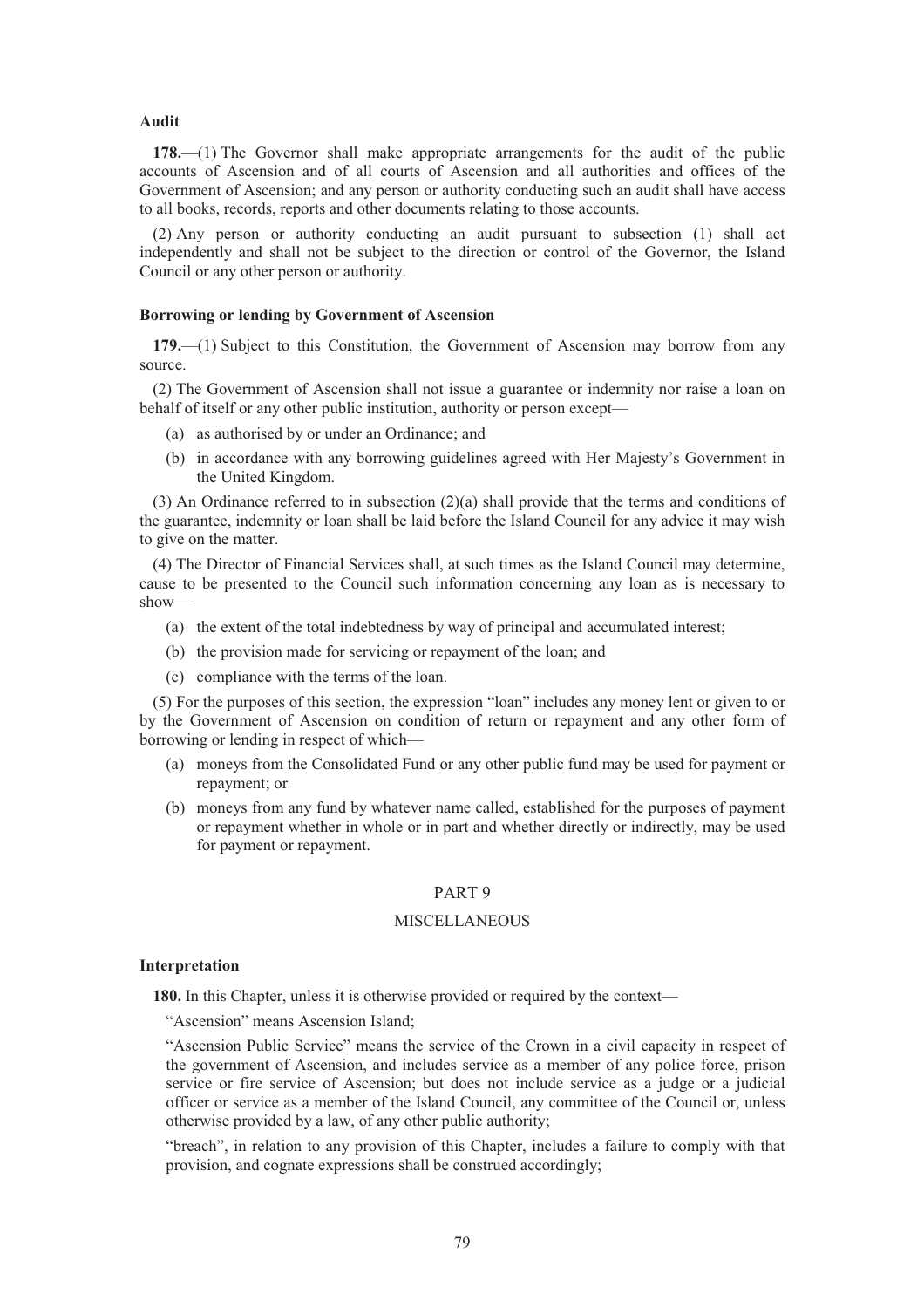"Consolidated Fund" means the Fund established by section 166;

"court" means any subordinate court, the Supreme Court or the Court of Appeal, and includes Her Majesty in Council;

"disciplinary law", in relation to a disciplined force, means the law regulating the discipline of that force;

"disciplinary offence" means an offence against the disciplinary law;

"disciplined force" means any police force of Ascension, any prison service of Ascension, any fire service of Ascension, any naval, military or air force raised in Ascension under the law of Ascension, or any visiting force;

"financial year" means the period of twelve months beginning on the first day of April in any year or such other day as may be prescribed by Ordinance;

"functions" includes powers and duties;

"*Gazette*" means the St Helena Government Gazette;

"Island Council" means the Island Council of Ascension established by section 149;

"judge" means the Chief Justice or another judge of the Supreme Court, the President of the Court of Appeal, a Justice of Appeal, an acting judge of the Supreme Court, or an Acting Justice of Appeal;

"judicial officer" means a justice of the peace, a judge of a subordinate court, a Coroner or other person who is authorised to exercise the powers of a judge of a subordinate court;

"law" means law in force in Ascension, and "lawful" and "lawfully" shall be construed accordingly;

"legal representative" means a person who—

- (a) is entitled to practise before the court or other tribunal or authority exercising jurisdiction or power in respect of a person who is arrested, detained, or charged with a criminal offence or is a party to any proceeding; and
- (b) has an effective opportunity to represent that person—
	- (i) by appearing before that court or other tribunal or authority at the hearing of the proceeding or the process through which it is exercising that jurisdiction or power, in Ascension or in any place outside Ascension where it may lawfully sit; or
	- (ii) in the case of a proceeding in the Supreme Court or the Court of Appeal when sitting in a place outside Ascension, by participating in that proceeding by teleconference or other means of electronic, oral or written communication;

"member", in relation to a disciplined force, includes any person who, under the disciplinary law, is subject to that discipline;

"minor" means a person who has not attained the age of eighteen years or such other age as may be prescribed for the purposes of this Chapter by any other law;

"officer of the Ascension Public Service" means the holder of any office in the Ascension Public Service and any other employee of the Public Service (except a casual worker), and includes a person appointed to act as an officer of the Ascension Public Service;

"Ordinance" means a law made by the Governor in respect of Ascension;

"period of public emergency" means any period during which—

- (a) there is, in or affecting Ascension, a war or other public emergency threatening the life of the nation; and
- (b) a proclamation of a state of emergency is in force under a law;

"subordinate court" means a court of Ascension subordinate to the Supreme Court that has been established by Ordinance, and includes the exercise of any power or jurisdiction in relation to an inquiry conferred on a Coroner by the Coroners Ordinance or any Ordinance replacing or amending that Ordinance;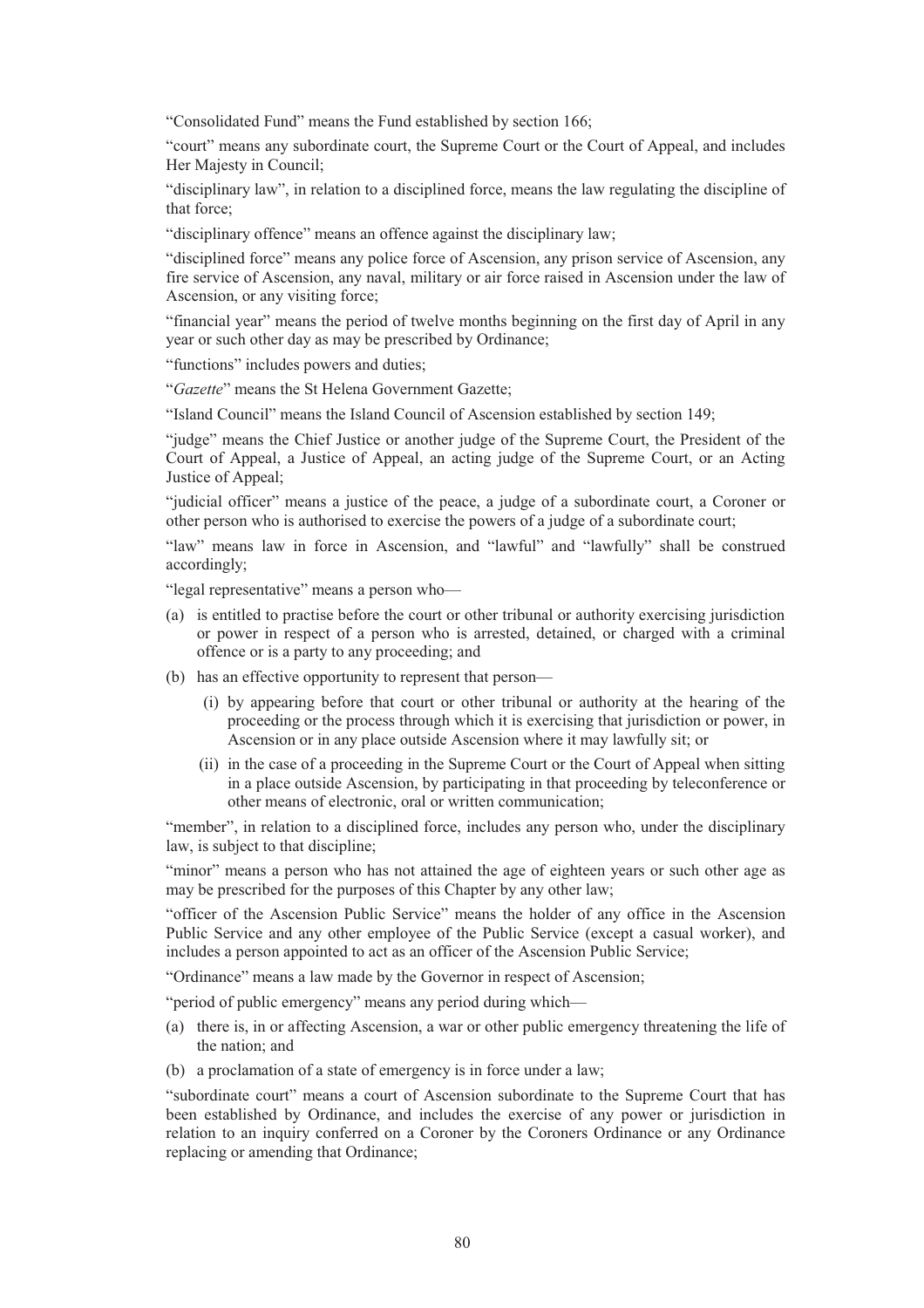"Tristan da Cunha" means the Island of Tristan da Cunha, Gough Island, Nightingale Island and Inaccessible Island;

"visiting force" means any naval, military or air force raised in, or under the law of, a country other than Ascension, one or more members of which are lawfully in Ascension while on service in that capacity;

"wrongfully removed or retained child" means a child under the age of sixteen years who has been wrongfully removed to or retained in the territory of a state that is a contracting party to the Convention on the Civil Aspects of International Child Abduction, signed at The Hague on 25 October 1980.

#### **References to the holder of an office to include a person acting in the office**

**181.** In this Chapter, unless it is otherwise provided or required by the context, a reference to the holder of an office by the term designating his or her office shall be construed as including a reference to any person acting in that office or, to the extent of his or her authority, otherwise performing the functions of that office.

#### **Power to amend and revoke instruments, etc**

**182.**—(1) Any power conferred by this Chapter to make any subsidiary instrument or to give any instructions or directions shall be construed as including a power exercisable in like manner to amend or revoke any such instrument, instructions or directions.

(2) For the purposes of this section, "subsidiary instrument" means any proclamation, regulation, order, rule or other like instrument having the force of law.

#### **Appointments**

**183.**—(1) Where any person has vacated any office established by this Chapter, he or she may, if qualified, again be appointed or elected or otherwise selected to hold that office in accordance with this Chapter.

(2) Where a power is conferred by this Chapter on any person to make any appointment to any office, a person may be appointed to that office even though some other person may be holding that office, when that other person is on leave of absence pending relinquishment of that office; and where two or more persons are holding the same office by reason of an appointment made in pursuance of this subsection, then, for the purposes of any function conferred on the holder of that office, the person last appointed to that office shall be deemed to be the sole holder of the office.

(3) In this Chapter, unless it is otherwise provided or required by the context, any reference to power to make appointments to an office shall be construed as including reference to power to make appointments on promotion and transfer to that office and power to appoint a person to act in that office during any period when it is vacant or the holder of it is unable (whether by reason of absence or infirmity of body or mind or any other cause) to perform the functions of that office.

(4) Where by this Chapter any person is directed, or power is conferred on any person or authority to appoint a person, to act in an office if the holder of it is unable to perform the functions of that office, the validity of any performance of those functions by the person so directed or of any appointment made in exercise of that power shall not be called into question in any court on the ground that the holder of the office is not unable to perform the functions of the office.

## **Removal from office**

**184.** References in this Chapter to the power to remove an officer of the Ascension Public Service from his or her office shall be construed as including references to any power conferred by any law to require or permit that officer to retire from the Public Service and to any power or right to terminate a contract on which a person is employed in the Public Service and to determine whether any such contract shall or shall not be renewed.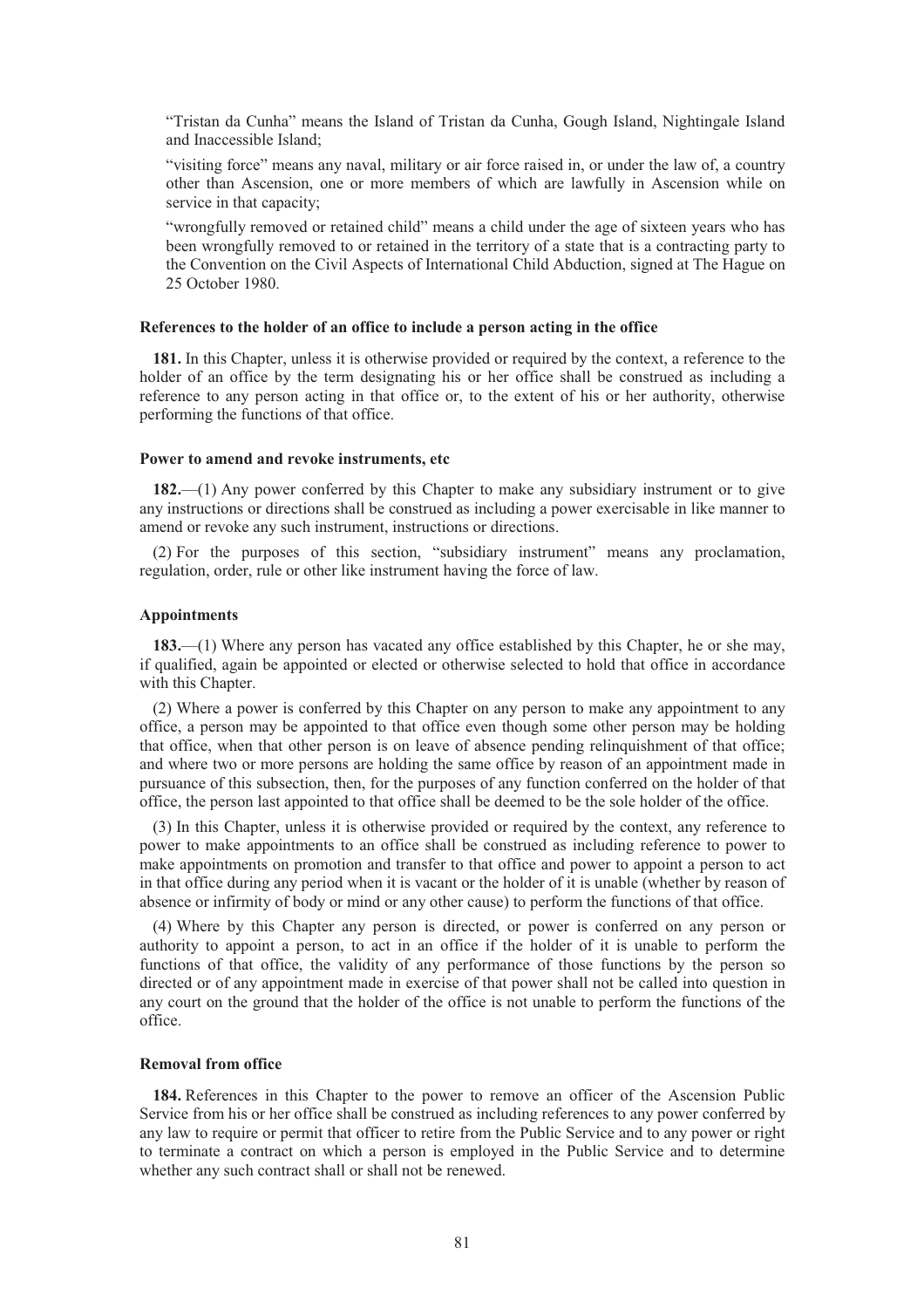## **Resignations**

**185.**—(1) Any person who is appointed to any office established by or under this Chapter may resign from that office by writing under his or her hand addressed to the person or authority by whom he or she was appointed.

(2) The resignation of any person from any office established by or under this Chapter takes effect when the writing signifying the resignation is received by the person or authority to whom it is addressed or by any other person authorised by that person or authority to receive it.

# CHAPTER 3

# TRISTAN DA CUNHA

# PART 1

# PARTNERSHIP VALUES

## **The partnership values**

**186.**—(1) The partnership between the United Kingdom and Tristan da Cunha shall continue to be based on the following values—

- (a) good faith;
- (b) the rule of law;
- (c) good government;
- (d) sound financial management;
- (e) the impartial administration of justice;
- (f) the impartiality of the Tristan da Cunha Public Service;
- (g) the maintenance of public order;
- (h) compliance with applicable international obligations of the United Kingdom and of Tristan da Cunha; and
- (i) the maintenance of international peace and security and the right of individual or collective self-defence.

(2) The relationships between each of Tristan da Cunha, St Helena and Ascension shall continue to be based on the values listed in subsection (1) and a willingness to have due regard for one another's interests.

(3) In exercising their responsibilities and powers, all organs of government in Tristan da Cunha have a duty to give effect to the partnership values.

(4) As the partnership values are statements of political principle, no court shall find that any act or omission of an organ of government was unlawful on account of a failure to give effect to the partnership values.

(5) Subject to subsection (4), the Supreme Court may enquire, but only on an application for judicial review, whether or not any organ of government (other than the Governor) has acted rationally and with procedural propriety in relation to giving effect to a partnership value.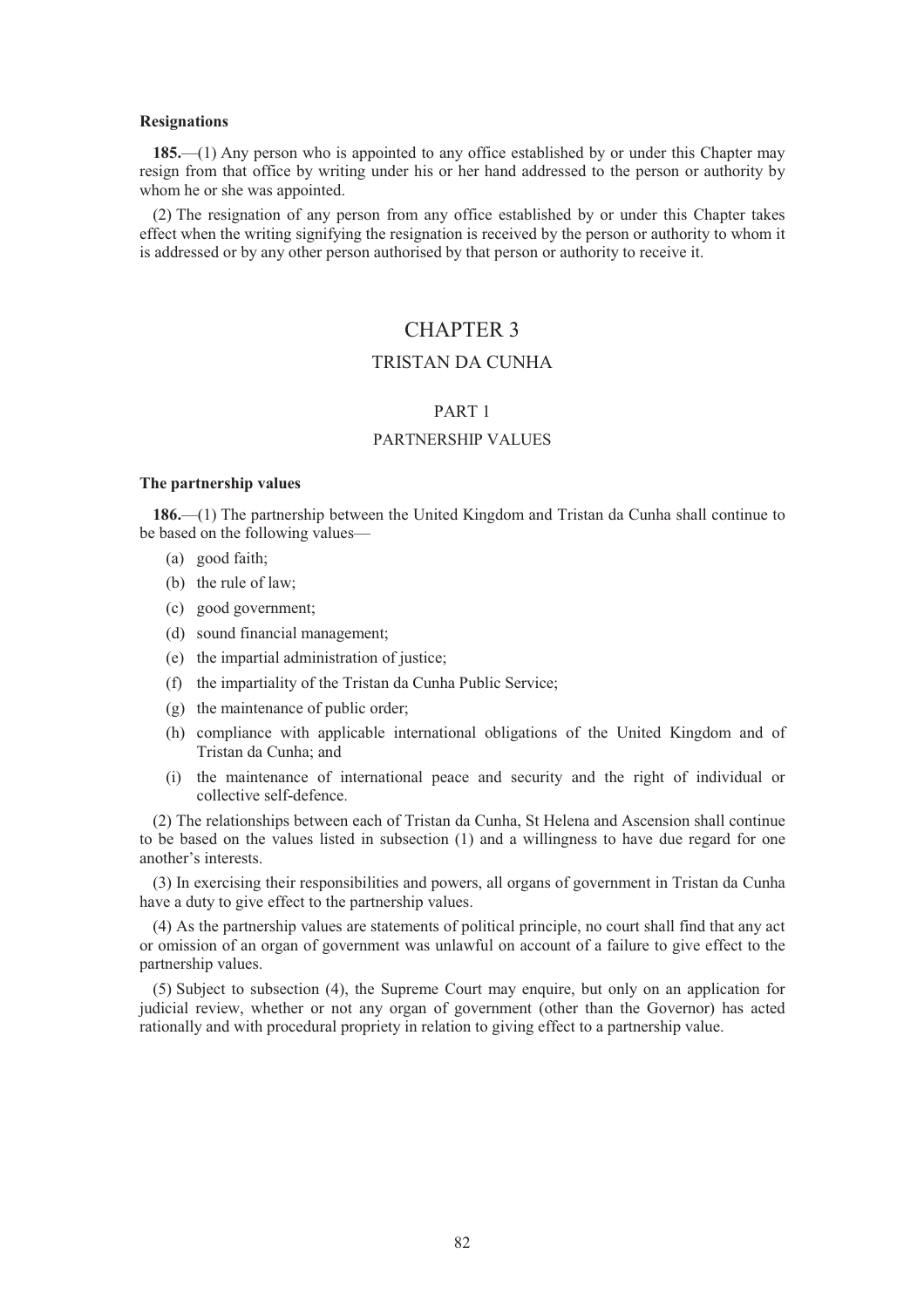# PART 2

# FUNDAMENTAL RIGHTS AND FREEDOMS OF THE INDIVIDUAL

## **Fundamental rights and freedoms of the individual**

**187.** Whereas every person in Tristan da Cunha is entitled to the fundamental rights and freedoms of the individual, that is to say, has the right, without distinction of any kind, such as sex, sexual orientation, race, colour, language, religion, political or other opinion, national or social origin, association with a national minority, property, age, disability, birth or other status, but subject to respect for the rights and freedoms of others and for the public interest, to each and all of the following—

- (a) life, liberty, security of the person and the protection of the law;
- (b) freedom of conscience, of expression and of assembly and association;
- (c) protection for his or her private and family life, the privacy of his or her home and other property; and
- (d) protection from deprivation of property save in the public interest and on payment of fair compensation,

this Part shall afford protection to these rights and freedoms, and to related rights and freedoms, subject to the limitations contained in this Part, being limitations designed to ensure that the enjoyment of the protected rights and freedoms by any individual does not prejudice the rights and freedoms of others or the public interest.

#### **Protection of right to life**

**188.**—(1) No person shall be deprived intentionally of his or her life.

(2) A person shall not be regarded as having been deprived of his or her life in breach of this section if he or she dies as a result of the use, to such extent and in such circumstances as are permitted by law, of force which is no more than absolutely necessary—

- (a) for the defence of any person from violence;
- (b) in order to effect a lawful arrest or to prevent the escape of a person lawfully detained;
- (c) for the purpose of suppressing a riot, insurrection or mutiny,

or if he or she dies as a result of a lawful act of war.

# **Protection from inhuman treatment**

**189.** No person shall be subjected to torture or to inhuman or degrading treatment or punishment.

## **Protection from slavery and forced labour**

**190.**—(1) No person shall be held in slavery or servitude.

(2) No person shall be required to perform forced or compulsory labour.

(3) For the purposes of this section, "forced or compulsory labour" does not include—

- (a) any labour required of a member of a disciplined force as part of his or her duties or, in the case of a person who has conscientious objections to service in a naval, military or air force, any labour that the law requires that person to perform in place of such service;
- (b) labour required of any person while he or she is lawfully detained that is reasonably necessary in the interests of hygiene or for the maintenance of the place in which he or she is detained;
- (c) any labour required for the purpose of dealing with any situation arising during a period of public emergency or at a time when any other emergency or calamity threatens the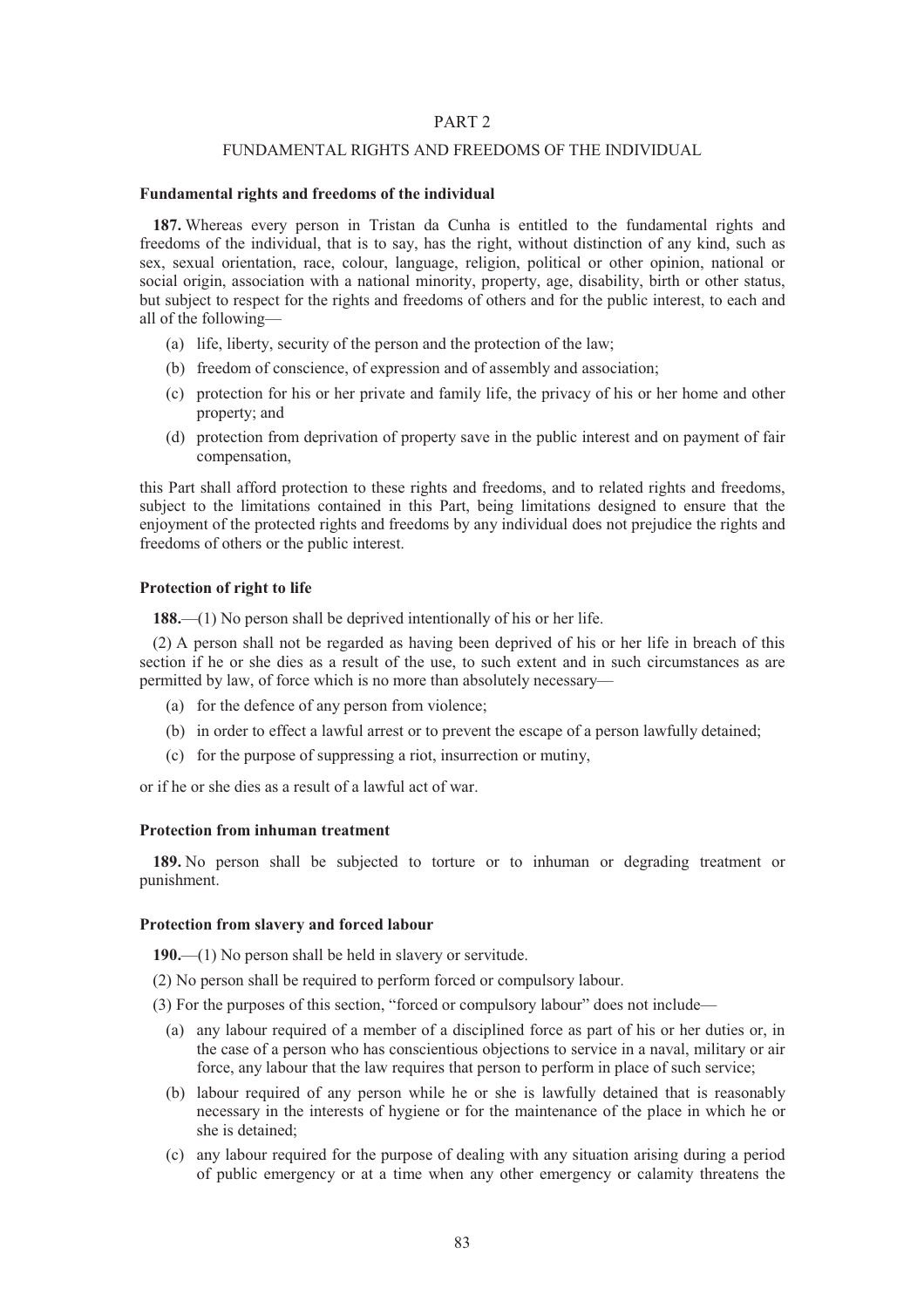well-being of the community, to the extent that the requiring of such labour is reasonably justifiable for that purpose; or

(d) any labour required in consequence of the sentence or order of a court.

#### **Protection of right to personal liberty**

**191.**—(1) No person shall be deprived of his or her personal liberty save as may be authorised by law in any of the following cases—

- (a) as a result of his or her unfitness to plead to a criminal charge;
- (b) in execution of the sentence or order of a court, whether established for Tristan da Cunha or some other country, in respect of a criminal offence of which he or she has been convicted;
- (c) in execution of an order of a court punishing him or her for contempt of that court or of another court or of a tribunal;
- (d) in execution of the order of a court made in order to secure the fulfilment of any obligation imposed on him or her by law; but no person shall be deprived of his or her liberty merely on the ground of inability to fulfil a contractual obligation;
- (e) in order to bring him or her before a court in execution of the order of a court;
- (f) on reasonable suspicion of his or her having committed or of being about to commit a criminal offence under any law;
- (g) in the case of a minor—
	- (i) under the order of a court or in order to bring him or her before a court; or
	- (ii) with the consent of the minor's parent or guardian, for his or her education or welfare during any period ending not later than the date when the minor attains the age of majority or such lower age as may be provided by law;
- (h) in order to prevent the spread of an infectious or contagious disease;
- (i) in the case of a person who is, or is reasonably suspected to be, of unsound mind, addicted to drugs or alcohol, or a vagrant, in order to care for or treat him or her or for the protection of the community; or
- (j) in order to prevent the unlawful entry of that person into Tristan da Cunha, or to effect the expulsion, extradition or other lawful removal of that person from Tristan da Cunha, or to restrict that person while he or she is being conveyed through Tristan da Cunha in the course of his or her extradition or removal from one country to another as a wrongfully removed or retained child or as a convicted prisoner.

(2) Any person who is arrested or detained shall be informed promptly, orally and in writing, in a language that he or she understands, of the reason for his or her arrest or detention.

(3) Any person who is arrested or detained has the right, at any stage and at his or her own expense, to retain and instruct without delay a legal representative of his or her own choice, and to communicate privately with him or her, and in the case of a minor he or she shall also be given a reasonable opportunity to communicate with his or her parent or guardian; but when the person who is arrested or detained is unable to retain a legal representative at his or her own expense and the interests of justice so require, he or she shall be permitted to be represented by, and communicate privately with, a legal representative at the public expense.

(4) Every person who is arrested shall be informed, as soon as he or she is brought to a police station or other place of custody, of his or her rights under subsection (3); and he or she shall also have the right, and shall be informed at the same time that he or she has the right, to remain silent and to have one person informed by the quickest practicable means of his or her arrest and whereabouts.

(5) The exercise of the rights of communication conferred by subsections (3) and (4) may be delayed for such reasonable time as is provided by law, to the extent that the law in question is necessary in a democratic society for the prevention and detection of criminal offences.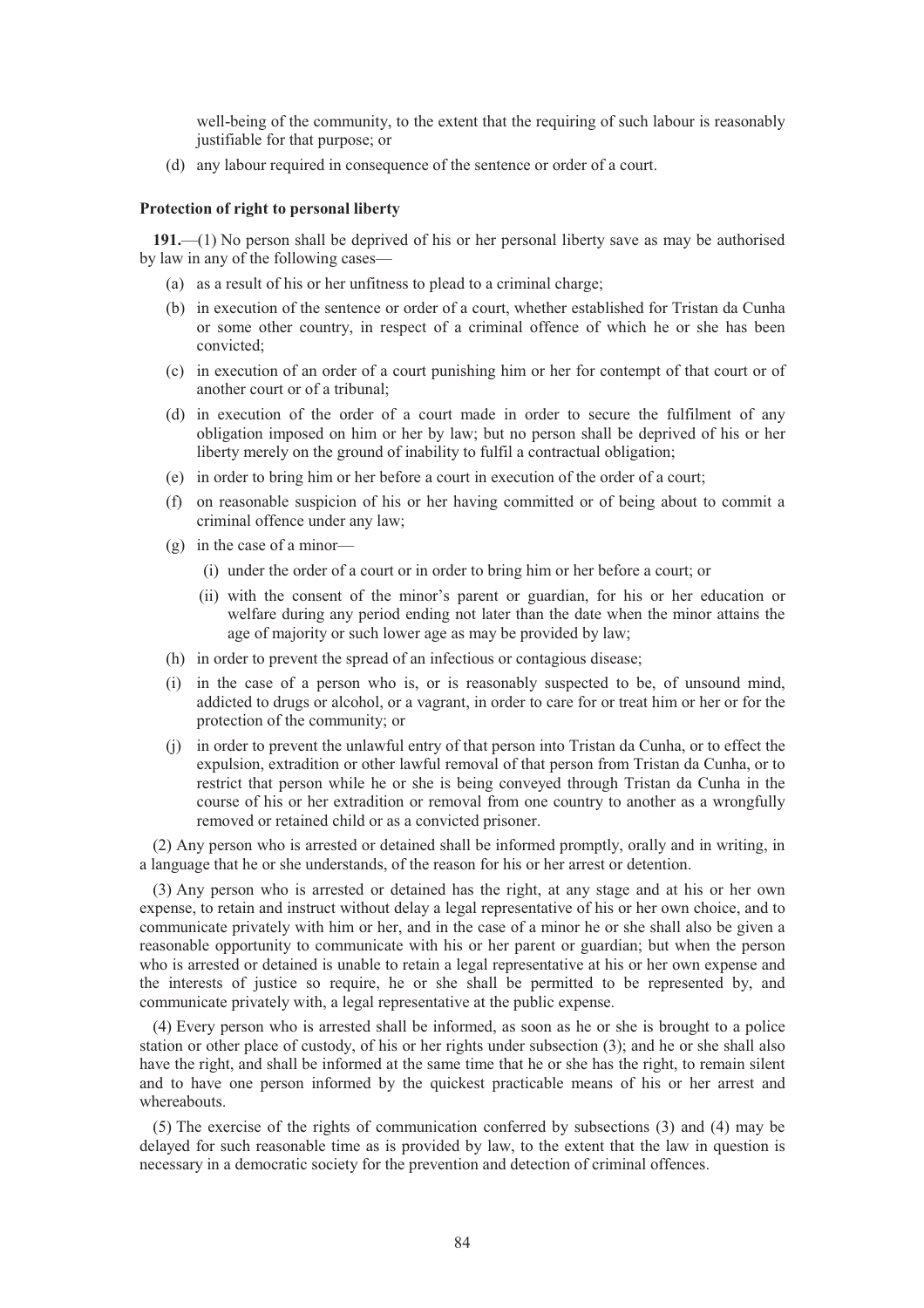(6) Any person who is arrested or detained—

- (a) in order to bring him or her before a court in execution of the order of a court; or
- (b) on reasonable suspicion of his or her having committed or being about to commit a criminal offence under any law,

and who is not released, shall be brought without undue delay before a court.

(7) When a person is brought before a court in accordance with subsection (6)(b), the court, without prejudice to any further proceedings which may be brought against him or her, shall, unless there is good reason for the person's continued detention, release the person either unconditionally or upon reasonable conditions, including in particular such conditions as are reasonably necessary to ensure that the person appears at a later date for trial or for proceedings preliminary to trial.

(8) Every person who is arrested or detained shall be entitled to take proceedings by which the lawfulness of his or her detention shall be decided speedily by a court and his or her release ordered if the detention is not lawful.

(9) Any person who is unlawfully arrested or detained by any other person shall be entitled to compensation for such unlawful arrest or detention from that other person, from any person or authority on whose behalf that other person was acting or from them both; but a judge or a judicial officer, or an officer of a court or a police officer acting in pursuance of the order of a judge or a judicial officer, shall not be personally liable to pay compensation under this subsection in respect of anything done by him or her in good faith in the discharge of the functions of his or her office, and any liability to pay any such compensation shall be a liability of the Crown.

(10) For the purposes of subsection (1)(b), a person charged with a criminal offence in respect of whom a special verdict has been returned that he or she committed the act or made the omission constituting the offence but was insane at the time shall be regarded as a person who has been convicted of a criminal offence, and the detention of that person in consequence of such a finding shall be regarded as detention in execution of the order of a court.

#### **Provisions to secure a fair trial**

**192.**—(1) If a person is charged with a criminal offence, then, unless the charge is withdrawn, the case shall be afforded a fair and public hearing within a reasonable time by an independent and impartial court established by law.

(2) Every person who is charged with a criminal offence—

- (a) shall be presumed to be innocent until he or she is proved or has pleaded guilty;
- (b) shall be informed promptly, in a language that he or she understands and in detail, of the nature of the offence charged;
- (c) shall be given adequate time and facilities for the preparation of his or her defence;
- (d) shall be permitted to defend himself or herself before the court in person or, at his or her own expense, by a legal representative of his or her own choice or, if unable to retain a legal representative at his or her own expense and the interests of justice so require, by a legal representative at the public expense;
- (e) shall be given facilities to examine in person or by his or her legal representative the witnesses called before the court by the prosecution, and to obtain the attendance before the court and carry out the examination of witnesses to testify on his or her behalf on the same conditions as those applying to witnesses called by the prosecution; and
- (f) shall be permitted to have without payment the assistance of an interpreter if he or she cannot understand the language used at his or her trial,

and, except with his or her own free consent, the trial shall not take place in his or her absence, unless he or she so behaves in the court as to render the continuance of the proceedings in his or her presence impracticable and the court has ordered him or her to be removed and the trial to proceed in his or her absence.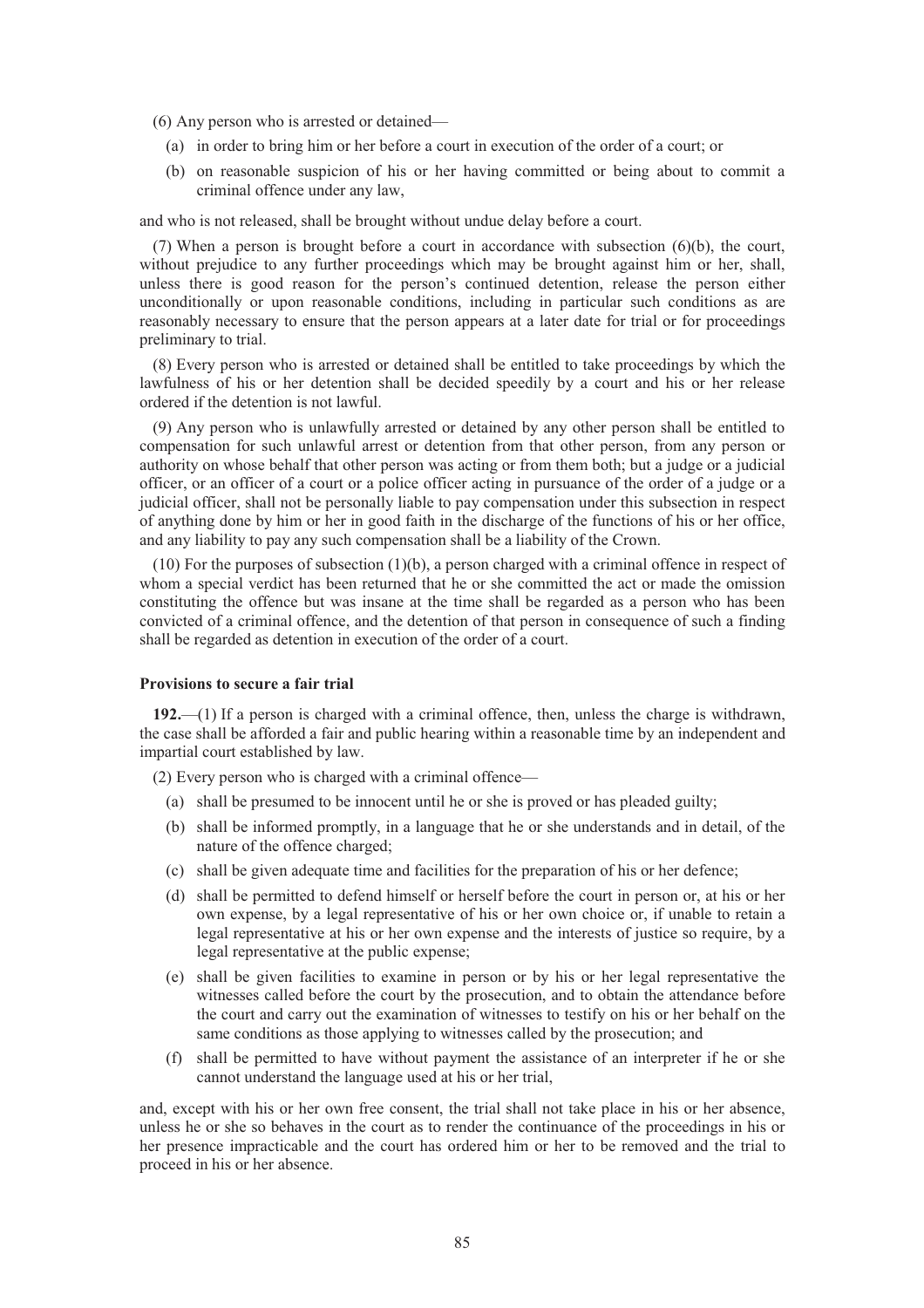(3) When a person is tried for any criminal offence, he or she or any person authorised by him or her in that behalf shall, if he or she (the accused person) so requires and subject to payment of such reasonable fee as may be prescribed by law, be given within a reasonable time after judgment a copy of any record of the proceedings made by or on behalf of the court.

(4) No person shall be held to be guilty of a criminal offence on account of any act or omission that did not, at the time it took place, constitute such an offence, and no penalty shall be imposed for any criminal offence that is severer in degree or description than the maximum penalty that might have been imposed for that offence at the time when it was committed.

(5) No person who shows that he or she has been tried by a competent court for a criminal offence and either convicted or acquitted shall again be tried for that offence or for any other criminal offence of which he or she could have been convicted at the trial for that offence, save upon the order of a higher court in the course of appeal or review proceedings relating to the conviction or acquittal.

(6) No person shall be tried for a criminal offence if he or she shows that he or she has been pardoned for that offence.

(7) No person who is tried for a criminal offence shall be compelled to give evidence at his or her trial.

(8) Every person who has been convicted by a court of a criminal offence shall have the right to appeal to a higher court against his or her conviction or his or her sentence or both; but—

- (a) nothing contained in any law shall be held to breach this subsection—
	- (i) to the extent that it precludes an appeal by a person against his or her conviction of an offence if he or she pleaded guilty to that offence at trial; or
	- (ii) to the extent that it makes reasonable provision with respect to the grounds on which any such appeal may be made or with respect to the practice and procedure to be observed in relation to the making, hearing and disposal of any such appeal; and
- (b) this subsection shall not apply in relation to the conviction of a person by a higher court, or in relation to his or her sentence upon such conviction, if he or she was convicted by that court on an appeal against his or her acquittal by a lower court.

(9) When a person has, by a final decision of a court, been convicted of a criminal offence and, subsequently, his or her conviction has been quashed, or he or she has been pardoned, on the ground that a newly-disclosed fact shows that there has been a miscarriage of justice, he or she shall be compensated out of public funds for any punishment that he or she has suffered as a result of the conviction unless it is proved that the non-disclosure in time of that fact was wholly or partly his or her fault.

(10) For the determination of the existence or extent of his or her civil rights and obligations, every person shall have the right to a fair hearing within a reasonable time before an independent and impartial court, tribunal or other authority established by law.

(11) All proceedings for the determination of the existence or extent of any person's civil rights or obligations before any court or other authority, including the announcement of the decision of the court or other authority, shall be held in public.

(12) Nothing in subsection (1) or (11) shall prevent a court or other authority from excluding from criminal or civil proceedings persons other than the parties thereto and their legal representatives, or forbidding the publication of the names of the parties or other details of the evidence or of the decision to such an extent as the court or other authority—

- (a) is empowered by law to do and considers necessary or expedient in circumstances where publicity would prejudice the interests of justice, or in interim proceedings, or in the interests of the welfare of minors or the protection of the private lives of persons concerned in the proceedings; or
- (b) is empowered or required by law to do in the interests of defence, public safety, public order or public morality.
- (13) Nothing contained in or done under the authority of any law shall be held to breach—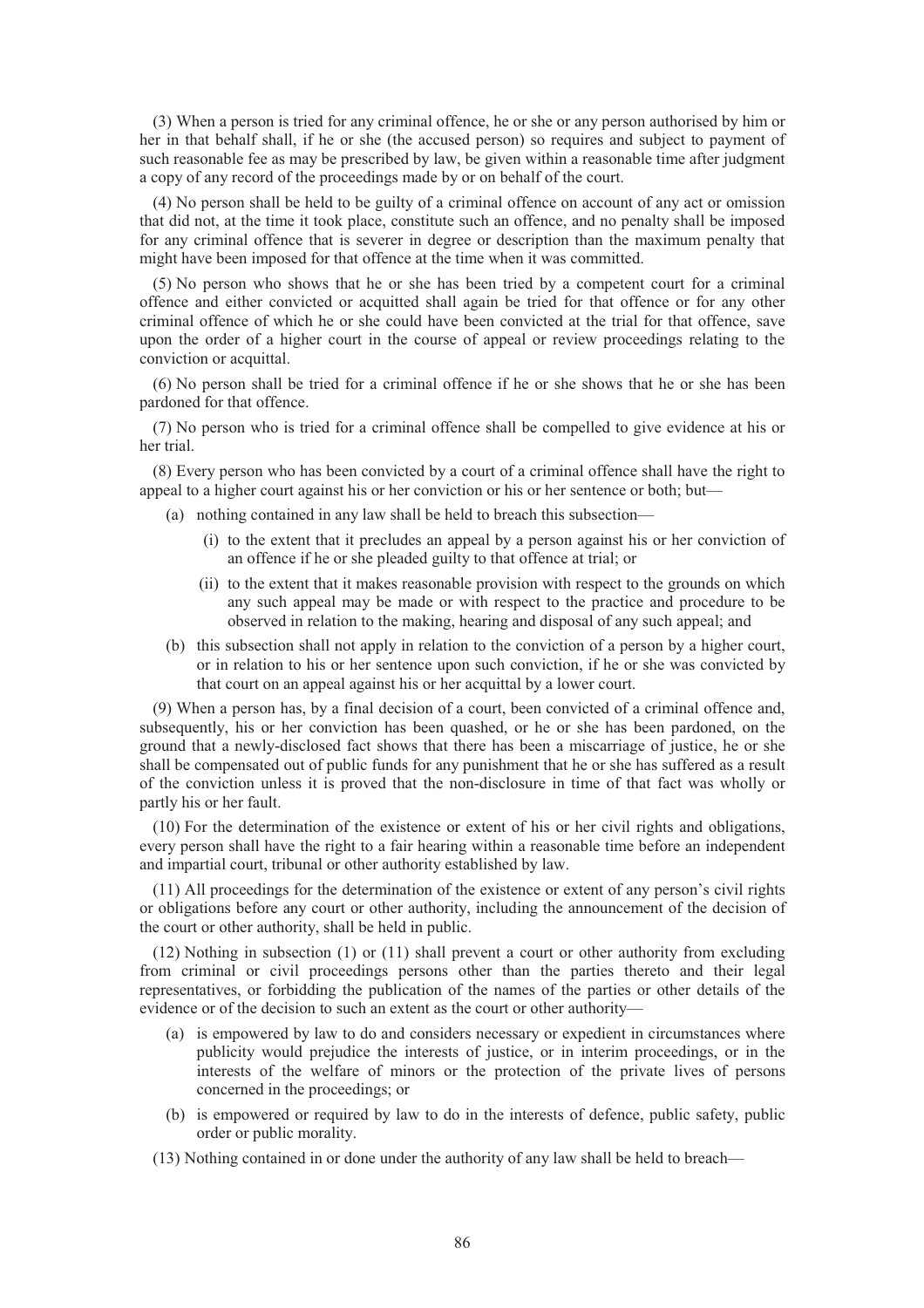- (a) subsection  $(2)(a)$ , to the extent that the law in question imposes on any person charged with a criminal offence the burden of proving particular facts;
- (b) subsection  $(2)(e)$ , to the extent that the law in question imposes reasonable conditions that must be satisfied if witnesses called to testify on behalf of an accused person are to be paid their expenses out of public funds; or
- (c) subsection (5), to the extent that the law in question authorises a court to try a member of a disciplined force for a criminal offence notwithstanding any trial and conviction or acquittal of that member under the disciplinary law of that force; but any court so trying such a member and convicting him or her shall in sentencing him or her to any punishment take into account any punishment awarded him or her under that disciplinary law.

## **Protection of right of prisoners to humane treatment**

**193.**—(1) All persons deprived of their liberty (in this section referred to as "prisoners") shall have the right to be treated with humanity and with respect for the inherent dignity of the human person.

(2) Every unconvicted prisoner shall be entitled to be treated in a manner appropriate to his or her status as such.

(3) Every juvenile prisoner shall be treated in a manner appropriate to his or her age and legal status and, if he or she is an unconvicted prisoner and unless he or she is earlier released, shall have any criminal proceedings against him or her pursued with the greatest possible expedition.

(4) Save where the interests of defence, public safety, public order, public morality, public health or the administration of justice otherwise require, or the facilities available for the detention of prisoners do not permit, or segregation would be detrimental to the well-being of a prisoner, unconvicted prisoners shall be segregated from convicted prisoners, and juvenile prisoners shall be segregated from adult prisoners.

# **Protection of freedom of movement**

**194.**—(1) A person shall not be deprived of his or her freedom of movement, that is to say, the right to move freely throughout Tristan da Cunha, the right to reside anywhere in Tristan da Cunha, the right to enter Tristan da Cunha, the right to leave Tristan da Cunha and immunity from expulsion from Tristan da Cunha.

(2) Any restriction on a person's freedom of movement as a result of his or her lawful detention shall not be held to breach this section.

(3) Nothing contained in or done under the authority of any law shall be held to breach this section to the extent that the law in question provides—

- (a) for restrictions on movement or residence within Tristan da Cunha or on the right to leave Tristan da Cunha of persons generally or any class of persons that are necessary in a democratic society in the interests of defence, public safety, public morality or public health;
- (b) for the imposition of restrictions, by order of a court, on the movement or residence within Tristan da Cunha of any person or on any person's right to leave Tristan da Cunha either in consequence of his or her having been found guilty of a criminal offence or for the purpose of ensuring that he or she appears before a court at a later date for trial for a criminal offence or for proceedings relating to his or her extradition or lawful removal from Tristan da Cunha;
- (c) for the imposition of restrictions on persons who do not have the right of abode in Tristan da Cunha under any law; but—
	- (i) no restriction may be imposed by virtue only of this paragraph on the right of any such person, so long as he or she is lawfully present in Tristan da Cunha, to move freely throughout Tristan da Cunha and to reside anywhere in Tristan da Cunha;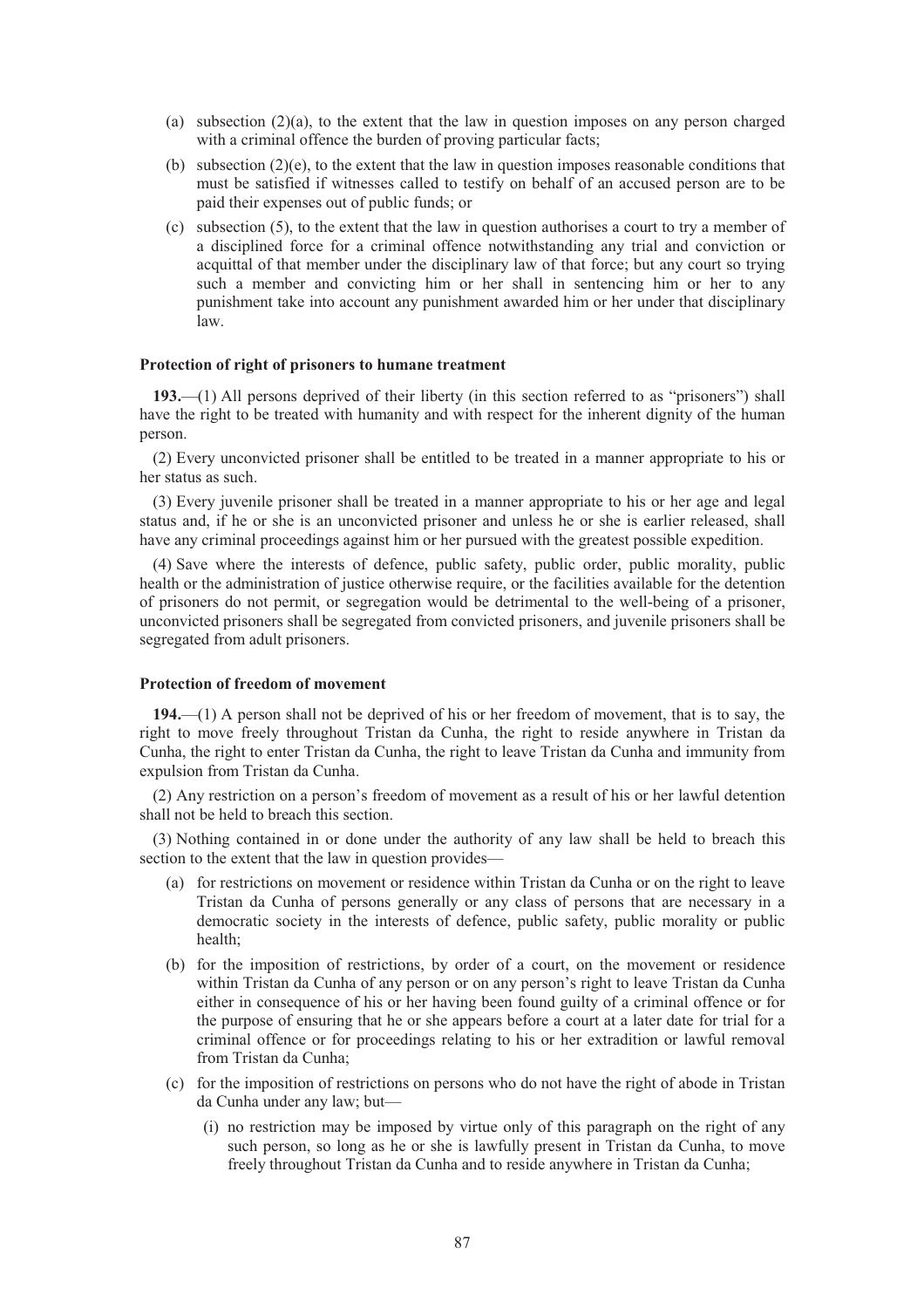- (ii) no restriction may be imposed by virtue only of this paragraph on the right of any such person to leave Tristan da Cunha; and
- (iii) no such person shall be liable, by virtue only of this paragraph, to be expelled from Tristan da Cunha unless the requirements specified in subsection (4) are satisfied;
- (d) for the imposition of restrictions on the acquisition or use by any person of land or other property in Tristan da Cunha;
- (e) for the imposition of restrictions on the movement or residence within Tristan da Cunha or on the right to leave Tristan da Cunha of any officer of the Tristan da Cunha Public Service that are reasonably required for the proper performance of his or her functions;
- (f) for the removal of a person from Tristan da Cunha to be tried or punished in some other country for a criminal offence under the law of that other country or to undergo imprisonment in some other country in execution of the sentence of a court in respect of a criminal offence of which he or she has been convicted;
- (g) for the removal from Tristan da Cunha of a wrongfully removed or retained child; or
- (h) for the imposition of restrictions on the right of any person to leave Tristan da Cunha that are necessary in a democratic society in order to secure the fulfilment of any obligations imposed on that person by law.

(4) The requirements to be satisfied for the purposes of subsection  $(3)(c)(iii)$  (that is to say, before a person who does not have the right of abode in Tristan da Cunha may be expelled from Tristan da Cunha) are as follows—

- (a) the decision to expel him or her is taken in a manner and on grounds prescribed by law;
- (b) he or she has the right, save where the interests of defence, public safety or public order otherwise require—
	- (i) to have the decision to expel him or her reviewed by a competent authority prescribed by law;
	- (ii) to know the reasons for the decision to expel him or her and to submit reasons against his or her expulsion to that authority; and
	- (iii) for either of those purposes, to be represented before that authority or some other person or authority designated in that behalf by that authority.

#### **Protection for private and family life and for privacy of home and other property**

**195.**—(1) Every person shall have the right to respect for his or her private and family life, his or her home and his or her correspondence or other means of communication, and, except with his or her own free consent, no person shall be subjected to the search of his or her person or property or the entry by others on his or her premises.

(2) Nothing contained in or done under the authority of any law shall be held to breach this section to the extent that the law in question is necessary in a democratic society—

- (a) in the interests of defence, public safety, public order, public morality, public health, town and country planning, the development of mineral resources, or the development or use of any other property in such a manner as to promote the public benefit;
- (b) to protect the rights and freedoms of other persons;
- (c) to enable an officer or agent of the Government of Tristan da Cunha or any public authority to enter on the premises of any person in order to inspect those premises or anything on them for the purpose of any tax, rate or due or in order to carry out work connected with any property that is lawfully on those premises and that belongs to the Government of Tristan da Cunha or that public authority;
- (d) to authorise, for the purpose of enforcing the judgment or order of a court, the search of any person or property by order of a court or the entry upon any premises by such order; or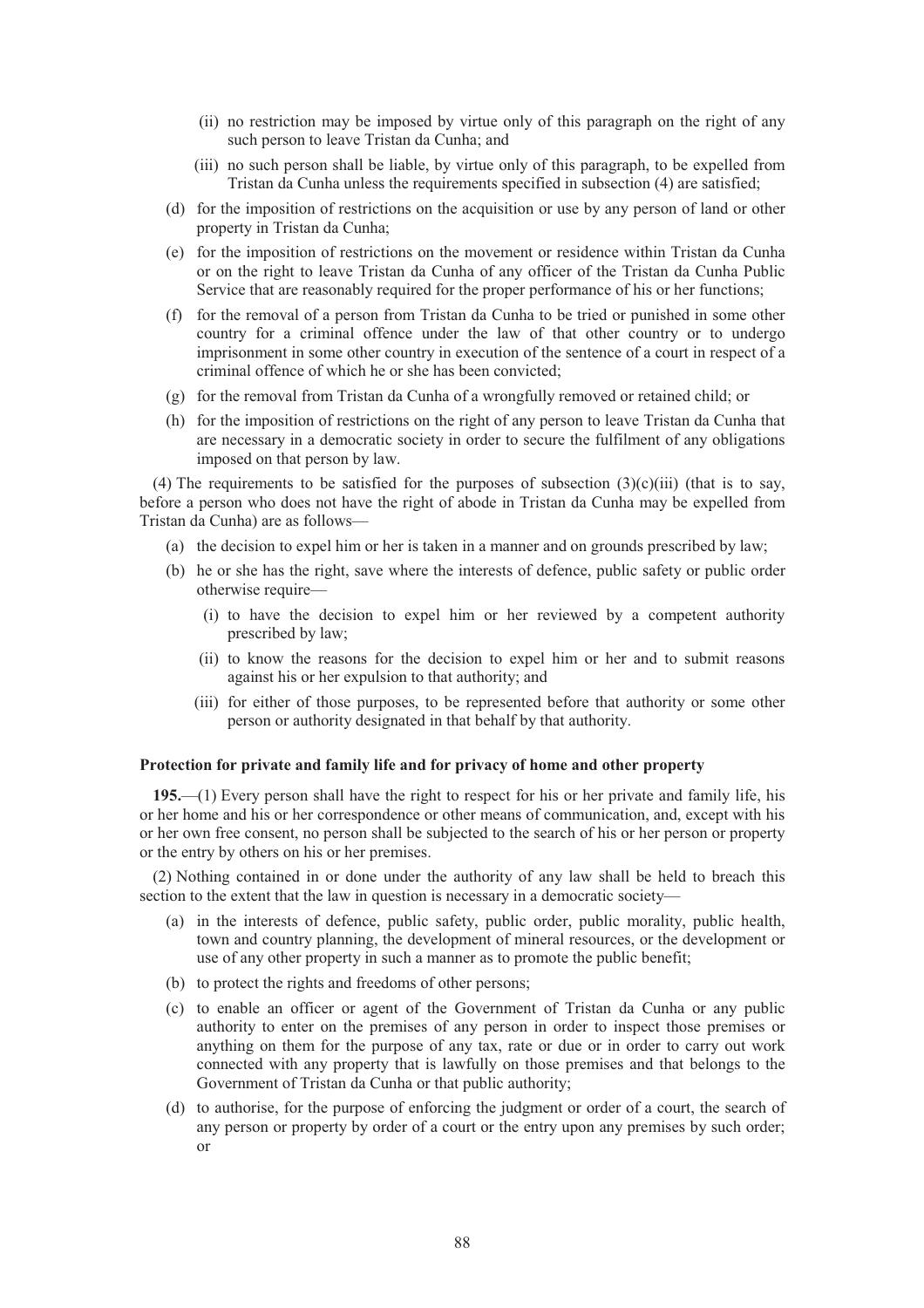(e) for the purpose of preventing or detecting breaches of the criminal, customs or immigration law.

#### **Protection of right to marry, and of spouses' and children's rights**

**196.**—(1) Every man and woman of marriageable age (as determined by or under any law) shall have the right to marry and found a family.

(2) No person shall be compelled to marry, that is to say, to do so without his or her free and full consent.

(3) Nothing contained in or done under the authority of any law shall be held to breach subsection (1) to the extent that the law in question is necessary in a democratic society—

- (a) in the interests of public order, public morality or public health;
- (b) to regulate, in the public interest, the procedures and modalities of marriage; or
- (c) for the protection of the rights and freedoms of others.

(4) Spouses shall be entitled to equal rights and shall be subject to equal responsibilities as between themselves and as regards their children both during marriage and, if the marriage is dissolved, thereon and thereafter, but this equality of rights and responsibilities shall be subject to such arrangements or measures as may be agreed, or as may be ordered by a court.

(5) Every child shall have the right to such measures of protection as are required by his or her status as a minor, on the part of his or her family, society and the Government of Tristan da Cunha, and which are appropriate and proportionate to the circumstances of Tristan da Cunha.

#### **Protection of freedom of conscience**

**197.**—(1) Except with his or her own free consent, no person shall be hindered in his or her enjoyment of his or her freedom of conscience, which includes freedom of thought and of religion, freedom to change his or her religion or belief, and freedom, either alone or in community with others and either in public or in private, to manifest and propagate his or her religion or belief in worship, teaching, practice and observance.

(2) Except with his or her own free consent (or, if he or she is a minor, the consent of his or her parent or guardian), no person attending any place of education shall be required to receive religious instruction or to take part in or attend any religious ceremony or observance if that instruction, ceremony or observance relates to a religion other than his or her own.

(3) No religious community or denomination shall be prevented from or hindered in providing religious instruction for persons of that community or denomination in the course of any education provided by it whether or not it is in receipt of any government subsidy, grant or other form of financial assistance designed to meet, in whole or in part, the cost of such education.

(4) No person shall be compelled to take any oath which is contrary to his or her religion or belief or to take any oath in a manner which is contrary to his or her religion or belief.

(5) Nothing contained in or done under the authority of any law shall be held to breach this section to the extent that the law in question is necessary in a democratic society—

- (a) in the interests of defence, public safety, public order, public morality or public health; or
- (b) for the protection of the rights and freedoms of other persons, including the right of any person to observe and practise his or her religion or belief without the unsolicited intervention of adherents of any other religion or belief.

(6) References in this section to a religion shall be construed as including references to a religious denomination, and cognate expressions shall be construed accordingly.

#### **Protection of right to education**

**198.**—(1) This section is without prejudice to section 197.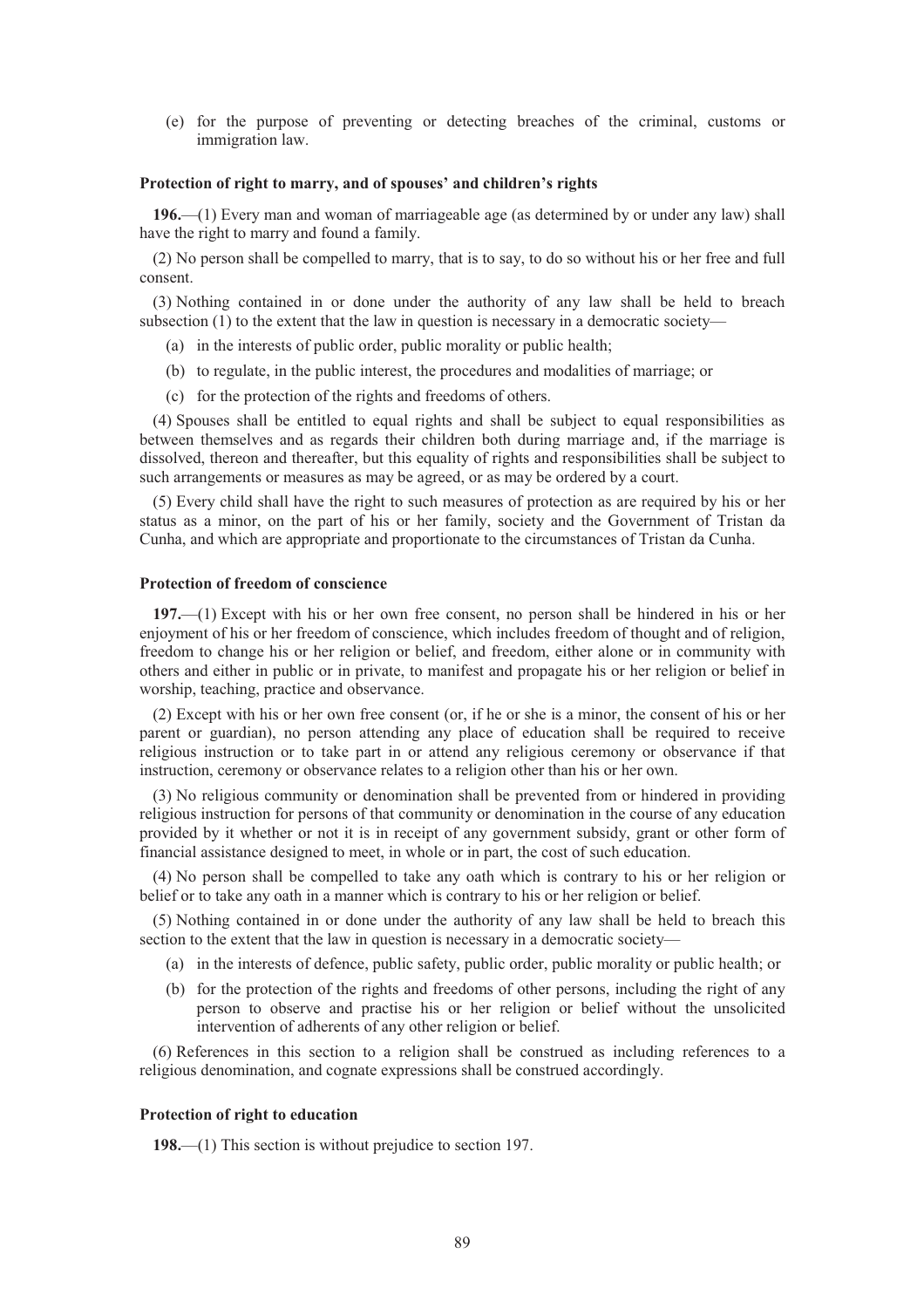(2) Every child of the appropriate age, as provided by law, shall be entitled to receive primary education which shall, subject to subsection (3), be free.

(3) Every person who is the parent or legal guardian of a child shall be entitled to have his or her child (of whatever age) educated, at his or her own expense unless a law otherwise provides, in a private school (that is to say, a school other than one established by the Government of Tristan da Cunha or a public authority) and, in such a school, to ensure the religious and moral education of his or her child in accordance with his or her own convictions.

(4) Nothing contained in or done under the authority of any law shall be held to breach subsection (3) to the extent that the law in question is necessary in a democratic society for the purpose of making provision requiring private schools, as a condition of their being allowed to operate and on terms no more onerous than are applicable to schools established by the Government of Tristan da Cunha or a public authority, to satisfy—

- (a) such minimum educational standards (including standards relating to the qualifications of teaching staff and other staff) as may be prescribed by or under that or any other law; and
- (b) such minimum standards imposed in the interests of public order, public morality or public health as may be so prescribed.

#### **Protection of freedom of expression**

**199.**—(1) Except with his or her own free consent, no person shall be hindered in the enjoyment of his or her freedom of expression.

(2) For the purposes of this section a person's freedom of expression includes his or her freedom to hold opinions without interference, his or her freedom to receive information and ideas without interference, his or her freedom to disseminate information and ideas without interference (whether the dissemination be to the public generally or to any person or class of persons) and his or her freedom from interference with his or her correspondence or other means of communication.

(3) Nothing contained in or done under the authority of any law shall be held to breach this section to the extent that the law in question is necessary in a democratic society—

- (a) in the interests of defence, public safety, public order, public morality or public health;
- (b) for the protection of the reputations, rights and freedoms of other persons, or the private lives of persons concerned in legal proceedings or proceedings before any other tribunal or authority, preventing the disclosure of information received in confidence, maintaining the authority and independence of the courts, or regulating telephony, posts, telegraphy, electronic communications, broadcasting or public shows; or
- (c) to impose restrictions on an officer of the Tristan da Cunha Public Service for the proper performance of his or her functions.

#### **Protection of freedom of assembly and association**

**200.**—(1) Except with his or her own free consent, no person shall be hindered in the enjoyment of his or her freedom of peaceful assembly and association, that is to say, his or her right to assemble freely and associate with other persons and in particular to form or belong to trade unions or other associations for the promotion and protection of his or her interests.

(2) Nothing contained in or done under the authority of any law shall be held to breach this section to the extent that the law in question is necessary in a democratic society—

- (a) in the interests of defence, public safety, public order, public morality or public health;
- (b) for the protection of the rights and freedoms of other persons; or
- (c) to impose on officers of the Tristan da Cunha Public Service restrictions that interfere as little as is practicable with the rights and freedoms conferred by this section, for the purposes of safeguarding the impartiality of the Public Service, the discipline of the police force or of any prison service or the provision of public services that are essential to public order, public safety or public health.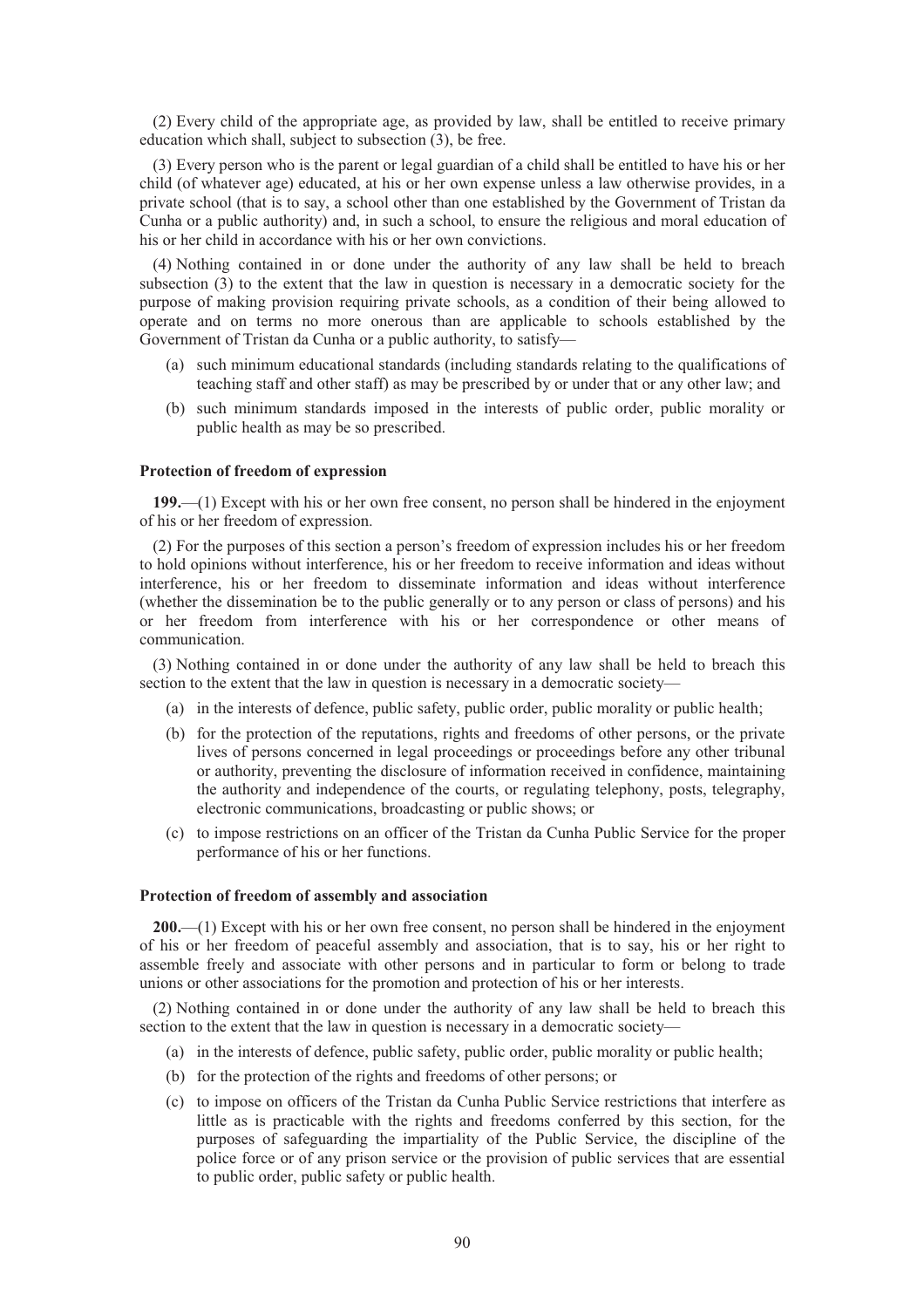#### **Protection from deprivation of property**

**201.**—(1) No property of any description shall be compulsorily taken possession of, and no interest in or right to or over property of any description shall be compulsorily acquired, except in accordance with a law and where the following conditions are satisfied—

- (a) the taking of possession or acquisition is in the public interest; and
- (b) there is reasonable justification for the causing of any hardship that may result to any person having an interest in or right to or over the property; and
- (c) provision is made by a law—
	- (i) for the prompt payment of adequate compensation; and
	- (ii) securing to any person having an interest in or right to or over the property a right of access to the Supreme Court, whether direct or on appeal from another tribunal or authority, for the determination of his or her interest or right, the legality of the taking of possession or acquisition and the amount of any compensation to which he or she is entitled, and for the purpose of obtaining prompt payment of that compensation.

(2) No person who is entitled to compensation under this section shall be prevented from remitting, within a reasonable time after he or she has received any amount of that compensation, the whole of that amount (free from any deduction, charge or tax imposed by public authority in respect of its remission) to any country of his or her choice outside Tristan da Cunha.

(3) Without prejudice to the generality of the expression "in the public interest" in subsection (1), nothing contained in or done under the authority of any law shall be held to breach this section to the extent that the law in question makes provision—

- (a) for controlling the use of any property, interest or right in accordance with the general interest; or
- (b) for taking possession of or acquiring any property, interest or right—
	- (i) as a consequence of a breach of the law;
	- (ii) to secure the payment of taxes or other like impositions; or
	- (iii) for the administration or enforcement of the law regulating the private civil rights and obligations of persons in respect of property.

# **Protection from arbitrary deprivation of right of abode in Tristan da Cunha or of British citizenship**

**202.**—(1) No person with the right of abode in Tristan da Cunha under any law shall be arbitrarily deprived of that right, whether by legislation or otherwise.

(2) As everyone has the right to a nationality, no person shall be arbitrarily deprived of his or her British citizenship, whether by legislation or otherwise.

#### **Protection from discrimination**

**203.**—(1) Subject to subsection (4), no law shall make any provision which is discriminatory either of itself or in its effect.

(2) Subject to subsections (4) and (6), no person shall be treated in a discriminatory manner by any organ or officer of the executive or judicial branches of government or any person acting in the performance of the functions of the Tristan da Cunha Public Service or any public authority.

(3) In this section, the expression "discriminatory" means affording different treatment to different persons on any ground such as sex, sexual orientation, race, colour, language, religion, political or other opinion, national or social origin, association with a national minority, property, age, disability, birth or other status.

(4) Nothing contained in or done under the authority of any law shall be held to breach this section to the extent that it has an objective and reasonable justification and there is a reasonable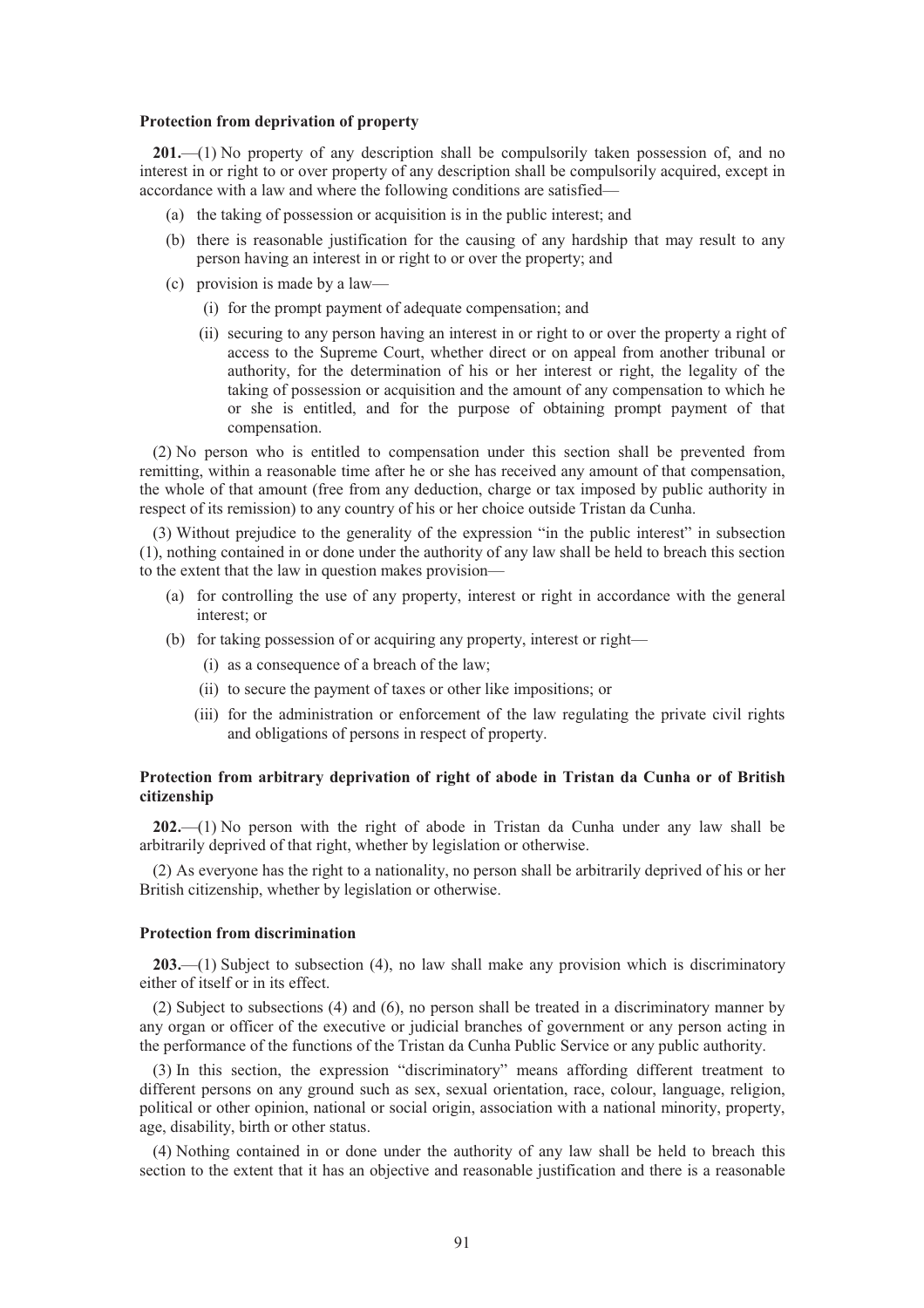proportion between the provision of law in question or, as the case may be, the thing done under it and the aim which that provision or the thing done under it seeks to realise.

(5) No person shall be treated in a discriminatory manner in respect of access to any of the following places to which the general public have access, namely, shops, hotels, restaurants, eating-houses, licensed premises, places of entertainment or places of resort; but the proprietor of such a place has a duty to provide amenities and equipment facilitating the access of disabled persons only to the extent provided by a law.

(6) For the purposes of subsection (2), the exercise, in relation to a person, of any discretion to institute, conduct or discontinue criminal or civil proceedings in any court shall not in itself be held to breach this section.

## **Derogations from fundamental rights and freedoms under emergency powers**

**204.** Nothing contained in or done under the authority of any law shall be held to breach any of the provisions of this Part other than sections 188, 189, 190(1), 192(2)(a), 192(4), 192(5), 192(6) and 192(7) to the extent that the law in question authorises the taking during any period of public emergency of measures that are strictly required for dealing with the situation that exists in Tristan da Cunha during that period.

#### **Protection of persons detained under emergency laws**

**205.**—(1) When a person is detained by virtue of a law referred to in section 204, the following provisions shall apply—

- (a) he or she shall, as soon as reasonably possible, and in any case not more than seven days after the start of his or her detention, be informed in detail, in a language that he or she understands, of the grounds upon which he or she is detained and furnished with a written statement, in a language that he or she understands or, if this is not reasonably practicable, in English, specifying those grounds in detail;
- (b) not more than fourteen days after the start of his or her detention a notification shall be published in a public place (and as soon as possible thereafter in the *Gazette*) stating that he or she has been detained and setting out the provision of law by virtue of which his or her detention is authorised;
- (c) not more than one month after the start of his or her detention and thereafter during the detention at intervals of not more than six months, his or her case shall be reviewed by an independent and impartial tribunal established by law and presided over by a person appointed by the Chief Justice;
- (d) he or she shall be given reasonable facilities to consult a legal representative of his or her own choice (or, if he or she is unable to retain a legal representative, such person as the tribunal may approve) who shall be permitted to make representations to the tribunal appointed for the review of his or her case; and
- (e) at the hearing of his or her case by the tribunal appointed for its review he or she shall be permitted to appear in person or by a legal representative of his or her own choice or, if he or she is unable to retain a legal representative, by such person as the tribunal may approve.

(2) On any review by a tribunal of the case of a detained person in pursuance of this section, the tribunal may make recommendations concerning the necessity or expediency of continuing the detention to the authority by which it was ordered but, unless it is otherwise provided by law, that authority shall not be obliged to act in accordance with any such recommendations.

(3) Nothing in subsection (1)(d) or subsection (1)(e) shall be construed as entitling a person to legal representation at the public expense, except when the interests of justice so require.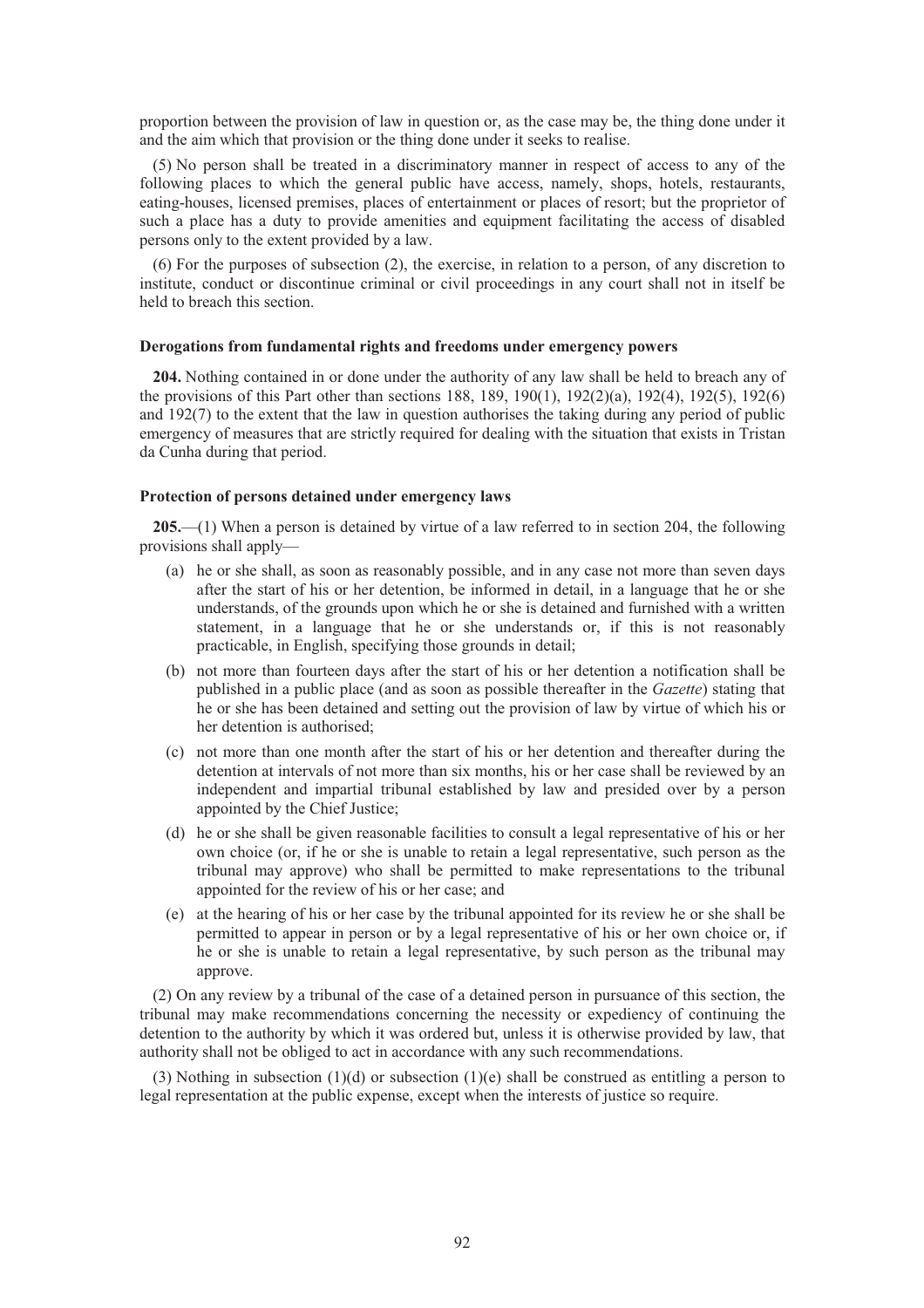#### **Enforcement of protective provisions**

**206.**—(1) If any person alleges that any of the provisions of this Part has been, is being or is likely to be breached in relation to him or her (or, in the case of a person who is detained, if any other person alleges such a breach in relation to the detained person), then, without prejudice to any other action with respect to the same matter that is lawfully available, that person (or that other person) may apply to the Supreme Court for redress.

(2) The Supreme Court shall have original jurisdiction—

- (a) to hear and determine any application made by any person in pursuance of subsection (1); and
- (b) to determine any question arising in the case of any person that is referred to it in pursuance of subsection (7),

and may make such declarations and orders, issue such writs and give such directions as it considers appropriate for the purpose of enforcing or securing the enforcement of any of the provisions of this Part.

(3) The Supreme Court may decline to exercise its powers under subsection (2) if it is satisfied that adequate means of redress for the breach alleged are or have been available to the person concerned under any other law.

(4) Without prejudice to the generality of subsection (2), where, in exercise of its powers under that subsection, the Supreme Court determines that one of the provisions of this Part has been breached in relation to any person, it—

- (a) may order the award to that person of such damages as the Supreme Court considers just and appropriate; or
- (b) may direct the court which made the reference to it under subsection (7) ("the referring court") to order the award to that person of such damages as that court considers just and appropriate, within such limits (if any) as the Supreme Court declares.

(5) An award of damages may not be made in pursuance of subsection (4) in respect of the making of any law but such an award may be made in respect of anything done by any organ or officer of the executive or judicial branches of government or any person acting in the performance of the functions of the Tristan da Cunha Public Service or any public authority.

(6) Subsection (4) is without prejudice to section 191(9).

(7) If in any proceedings in a subordinate court any question arises as to the breach of any of the provisions of this Part, the person presiding in that court may, and shall if any party to the proceedings so requests, refer the question to the Supreme Court unless, in the opinion of the court in which the question arose, the raising of the question is merely frivolous or vexatious.

(8) If the effect of a provision of this Part is in issue in proceedings before the Supreme Court, the Court of Appeal or Her Majesty in Council, to which the Crown is not a party—

- (a) the Attorney General may intervene; and
- (b) the presiding judge must not hear and determine the proceedings until satisfied that the Attorney General has received notice of the proceedings and has had sufficient time to decide whether or not to intervene.

(9) Where any question is referred to the Supreme Court in pursuance of subsection (7), the Supreme Court shall give its decision upon the question and the referring court shall dispose of the case in accordance with that decision or, if that decision is the subject of an appeal to the Court of Appeal or to Her Majesty in Council, in accordance with the decision of the Court of Appeal or, as the case may be, of Her Majesty in Council.

(10) An appeal shall lie as of right to the Court of Appeal from any final determination of any application or question by the Supreme Court under this section, and an appeal shall lie as of right to Her Majesty in Council from the final determination by the Court of Appeal of the appeal in any such case; but no appeal shall lie from a determination by the Supreme Court under this section dismissing an application on the ground that it is frivolous or vexatious.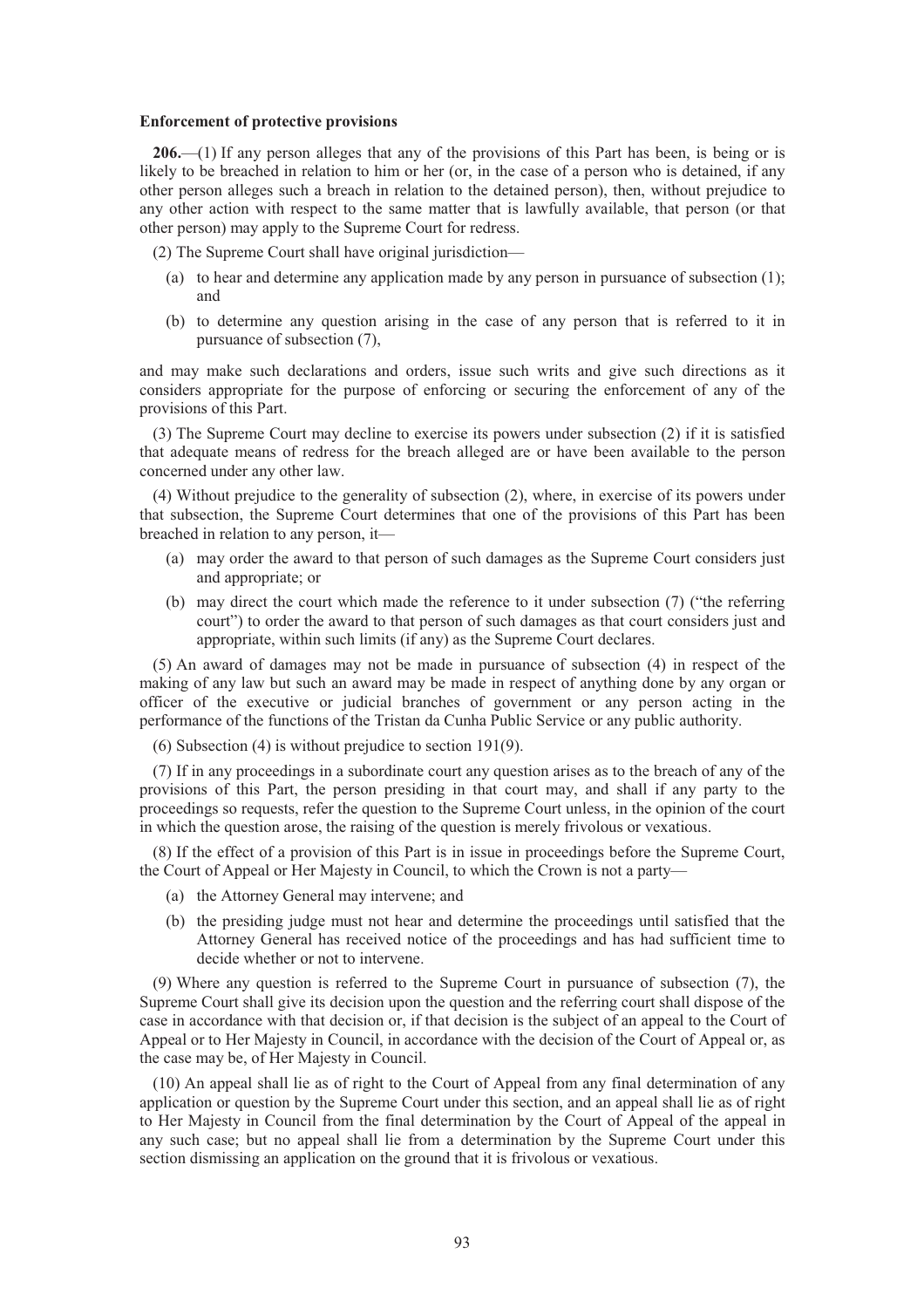(11) The Governor may by Ordinance confer on the Supreme Court such powers in addition to those conferred by this section as may appear to be necessary or desirable for the purpose of enabling that Court more effectively to exercise the jurisdiction conferred on it by this section.

(12) The Chief Justice or the President of the Court of Appeal, as the case requires, may make Rules of Court with respect to the practice and procedure—

- (a) of the Supreme Court in relation to the jurisdiction and powers conferred on it by or under this section;
- (b) of the Supreme Court or the Court of Appeal in relation to appeals under this section from determinations of the Supreme Court or the Court of Appeal; and
- (c) of subordinate courts in relation to references to the Supreme Court under subsection (7),

including provisions with respect to the time within which any application, reference or appeal shall or may be made or brought.

## **Application of this Part to the members of a disciplined force**

**207.**—(1) A member of—

- (a) any police force of Tristan da Cunha;
- (b) any prison service of Tristan de Cunha;
- (c) any fire service of Tristan da Cunha; and
- (d) any naval, military or air force raised in Tristan da Cunha under the law of Tristan da Cunha,

who is charged with having committed an offence against the law of Tristan da Cunha, other than a disciplinary offence, is entitled to the full protection of this Part.

(2) A member of a force referred to in subsection (1) who is charged with having committed a disciplinary offence is entitled to the protection of sections 188, 189 and 190.

(3) If a member of a force referred to in subsection (1) has been convicted of an offence against the law of Tristan da Cunha other than a disciplinary offence, and is also convicted of a disciplinary offence arising out of the same conduct, the punishment for the first-mentioned offence must be taken into account in determining the punishment for the disciplinary offence.

(4) A member of a visiting force who is charged with having committed an offence again the law of Tristan da Cunha is entitled to the full protection of this Part.

(5) A member of a visiting force who is charged in Tristan da Cunha with having committed a disciplinary offence, including an offence against any criminal law of the sending State which, by virtue of a provision of the disciplinary law of that force, applies to that member while in Tristan da Cunha, is entitled to the protection of sections 188, 189 and 190.

(6) In this section, "sending State", in relation to a member of a visiting force, means the country, other than Tristan da Cunha, in or under the law of which that force was raised.

## PART 3

## THE GOVERNOR

#### **The Governor**

**208.**—(1) There shall be a Governor of Tristan da Cunha, who, subject to subsections (3) and (4), shall be the person for the time being holding or lawfully performing the functions of the office of Governor of St Helena.

(2) The Governor shall have such functions as are conferred or imposed on him or her by this Constitution or any other law and such other functions as Her Majesty may from time to time be pleased to assign to him or her through a Secretary of State, and, subject to the provisions of this Constitution and of any other law by which any such functions are conferred or imposed, shall do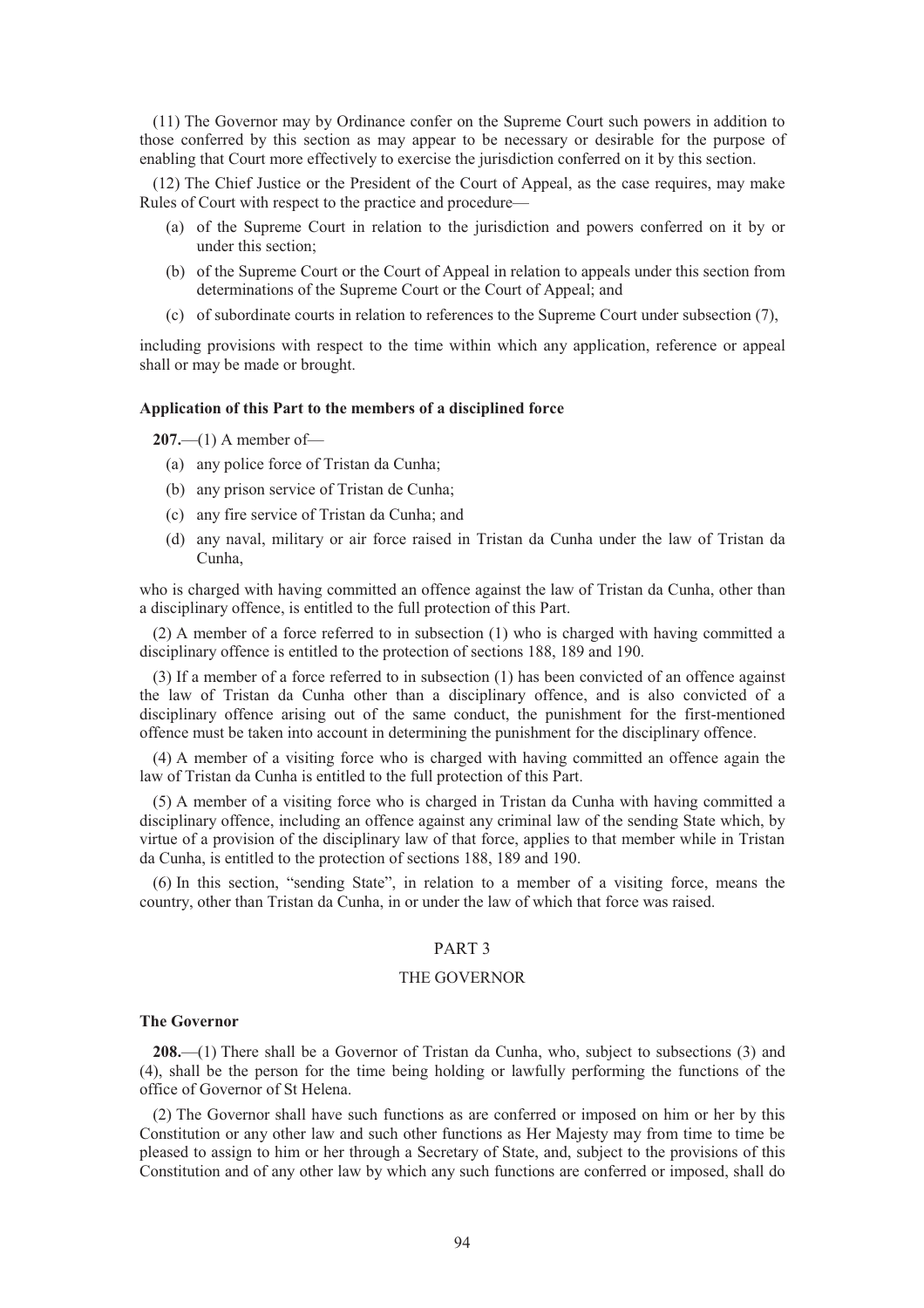and execute all things that belong to his or her office according to such instructions, if any, as Her Majesty may from time to time see fit to give him or her through a Secretary of State; but no court shall enquire whether or not he or she has complied with any such instructions.

(3) No person who is acting as Governor shall do so in relation to Tristan da Cunha while the Governor is in Tristan da Cunha.

(4) No person who is appointed as a Governor's Deputy under section 28 shall discharge any function of the office of Governor in relation to Tristan da Cunha while the Governor is in Tristan da Cunha unless the Governor expressly authorises him or her to do so.

(5) In subsections (3) and (4), "the Governor" means the person holding the office of Governor.

## **Powers of pardon, etc**

**209.** The Governor may, in Her Majesty's name and on Her Majesty's behalf—

- (a) grant to any person concerned in or convicted of any offence a pardon, either free or subject to lawful conditions;
- (b) grant to any person a respite, either indefinite or for a specified period, of the execution of any punishment imposed on that person for any offence;
- (c) substitute a less severe form of punishment for any punishment imposed on any person for any offence; or
- (d) remit the whole or part of any punishment imposed on any person for any offence or of any penalty or forfeiture otherwise due to Her Majesty on account of any offence.

#### **Powers to dispose of land**

**210.** Subject to this Constitution and any other law, the Governor or any person duly authorised by him or her in writing under his or her hand may, in Her Majesty's name and on Her Majesty's behalf, make and execute grants and other dispositions of any land or other immovable property in Tristan da Cunha that is vested in Her Majesty in right of the Government of Tristan da Cunha.

### **Public seal**

**211.**—(1) There shall be a public seal of Tristan da Cunha, which shall be the public seal of St Helena.

(2) The Governor shall have custody of the public seal.

(3) The public seal may be used to seal such public documents signed by the Governor or an officer subordinate to the Governor as should be sealed with the public seal.

#### **Constitution of offices**

**212.**—(1) There shall be an Administrator of Tristan da Cunha, who shall be appointed by the Governor, shall be an officer of the Tristan da Cunha Public Service and shall have such functions as may be prescribed by any law.

(2) Subject to this Constitution and any other law, the Governor, in Her Majesty's name and on Her Majesty's behalf, may constitute other offices for Tristan da Cunha.

## PART 4

## THE EXECUTIVE

#### **Executive authority**

**213.**—(1) The executive authority of Tristan da Cunha is vested in Her Majesty.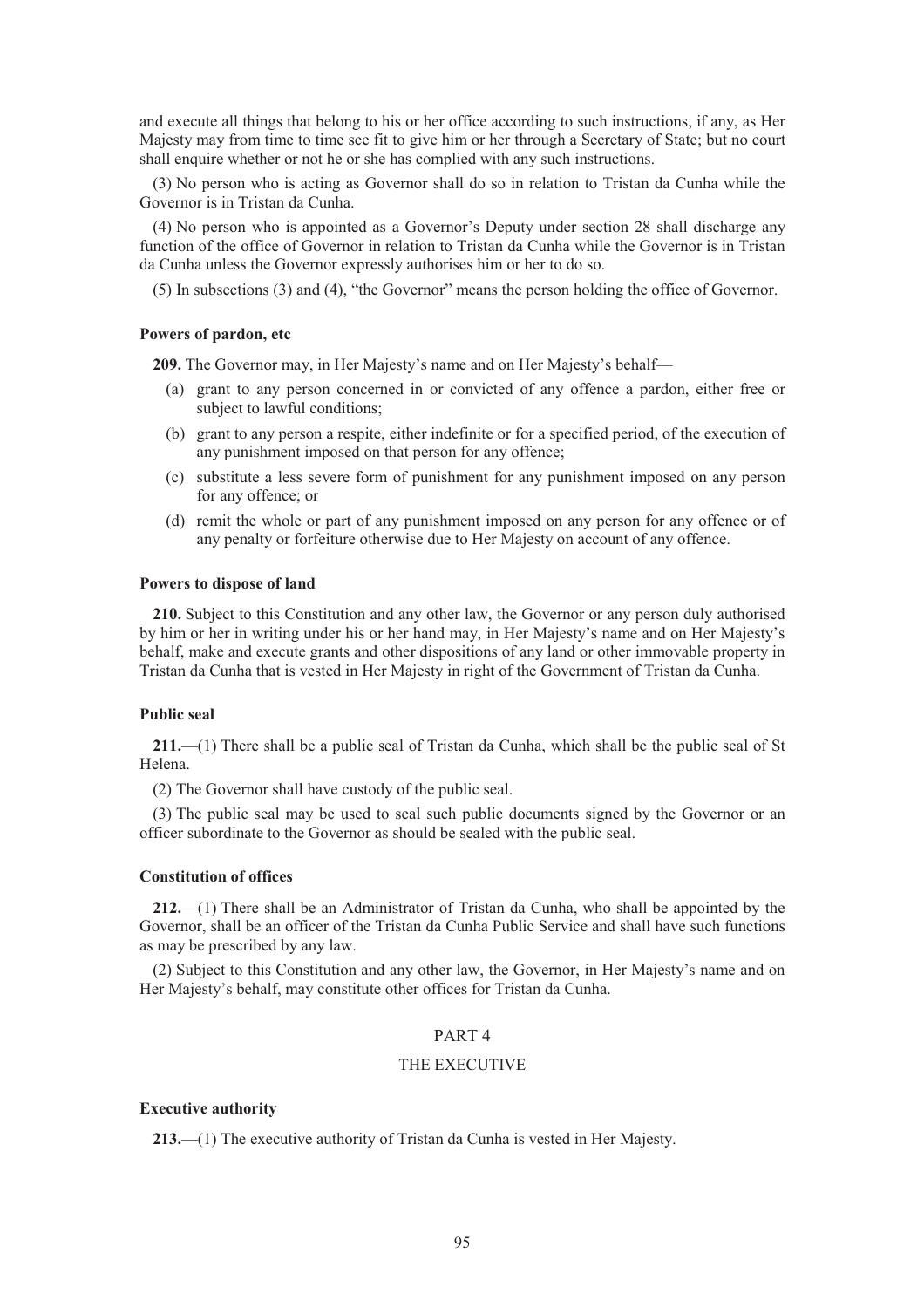(2) Subject to this Constitution, the executive authority of Tristan da Cunha shall be exercised on behalf of Her Majesty by the Governor, either directly or through the Administrator of Tristan da Cunha and other officers subordinate to the Governor.

(3) Nothing in this section shall preclude persons or authorities other than the Governor from exercising such functions as are or may be conferred on them by any law.

## **Island Council**

**214.** There shall be an Island Council for Tristan da Cunha, which shall be composed, and shall have such functions in relation to the government of Tristan da Cunha, as may be prescribed by any law.

## **Attorney General**

**215.**—(1) There shall be an Attorney General of Tristan da Cunha, who, subject to subsection (3), shall be the person for the time being holding or acting in the office of Attorney General of St Helena.

(2) The Attorney General shall be the principal legal adviser to the Government of Tristan da Cunha.

(3) No person who is acting as Attorney General of St Helena shall act as Attorney General in relation to Tristan da Cunha while the person holding the office of Attorney General is in Tristan da Cunha.

(4) The Attorney General may, in any case in which he or she considers it desirable to do so—

- (a) institute and undertake criminal proceedings against any person before any court in respect of an offence against any law;
- (b) take over and continue any such criminal proceedings that have been instituted by any other person or authority; and
- (c) discontinue at any stage before judgment is delivered any such criminal proceedings instituted or undertaken by himself or herself or any other person or authority.

(5) The powers of the Attorney General under subsection (4) may be exercised by him or her in person or by officers subordinate to him or her acting under and in accordance with his or her general or special instructions.

(6) The powers conferred on the Attorney General by subsection (4)(b) and (c) shall be vested in him or her to the exclusion of any other person or authority; but where any other person or authority has instituted criminal proceedings, nothing in this subsection shall prevent the withdrawal of those proceedings by or at the instance of that person or authority at any stage before the person against whom the proceedings have been instituted has been charged before the court.

(7) For the purposes of this section, any appeal from any determination in any criminal proceedings before any court, or any case stated or question of law reserved for the purpose of any such proceedings to any other court, shall be deemed to be part of those proceedings.

(8) In the exercise of the powers conferred on him or her by this section, the Attorney General, and any person acting under his or her authority, shall act independently and shall not be subject to the direction or control of the Governor, the Island Council or any other person or authority.

# PART 5

# THE LEGISLATURE

## **Power to make laws**

**216.**—(1) The Governor, acting after consultation with the Island Council, may make laws for the peace, order and good government of Tristan da Cunha.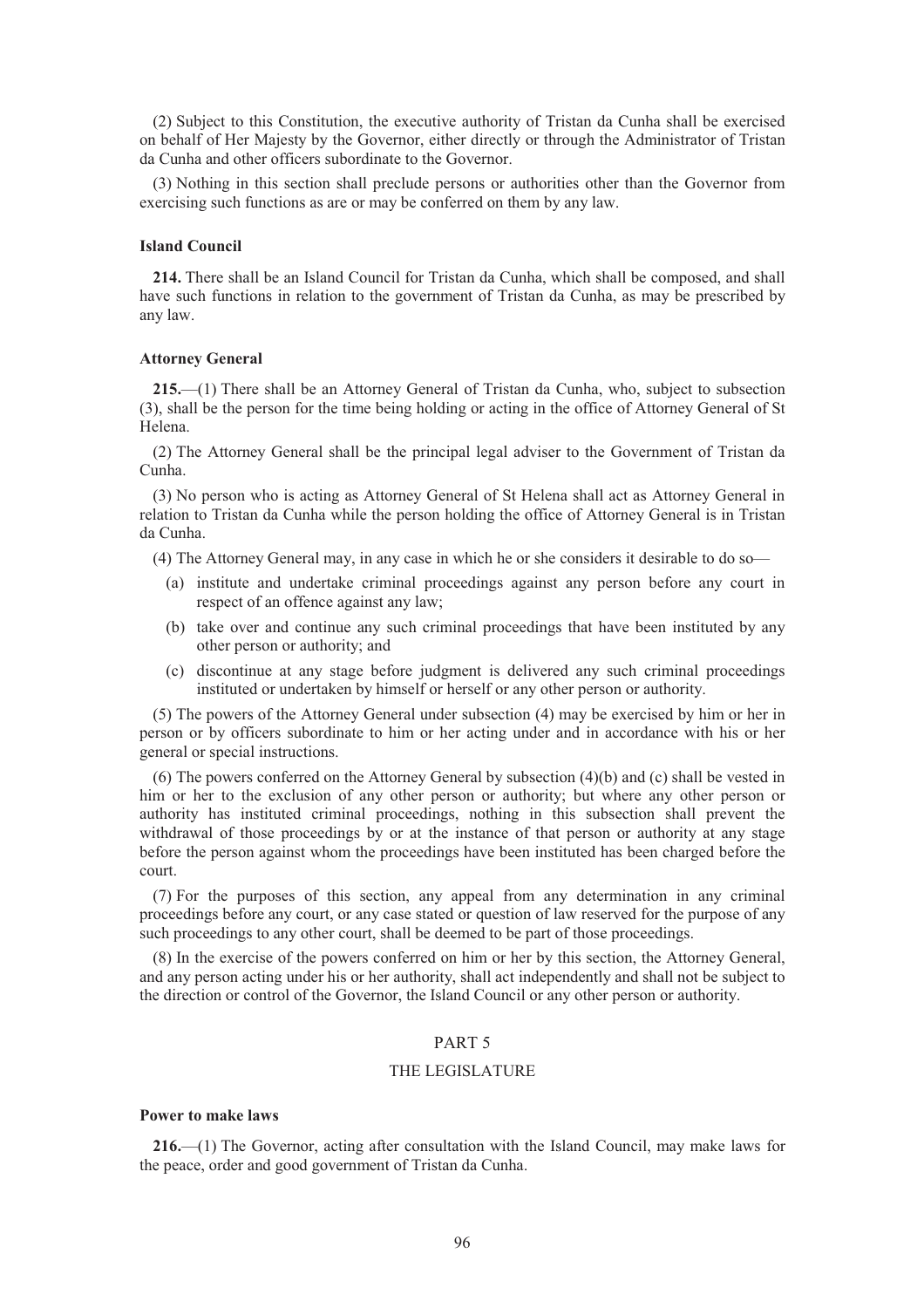(2) The Governor shall not be obliged to act in accordance with the advice of the Island Council in exercising his or her powers under subsection (1), but in any case where the Governor acts contrary to the advice of the Council any member of the Council shall have the right to submit his or her views on the matter to a Secretary of State.

#### **Disallowance of laws**

**217.**—(1) Any law made by the Governor may be disallowed by Her Majesty through a Secretary of State.

(2) Whenever a law has been disallowed by Her Majesty the Governor shall, as soon as practicable, cause notice of the disallowance to be published in the *Gazette*, and the law shall be annulled with effect from the date of the publication of that notice.

(3) Section 16(1) of the Interpretation Act 1978(**a**) shall apply to the annulment of any law under this section as it applies to the repeal of an Act of Parliament, save that any enactment repealed or amended by or in pursuance of that law shall have effect as from the date of the annulment as if that law had not been made.

#### PART 6

# THE ADMINISTRATION OF JUSTICE

## **The Courts of Tristan da Cunha**

**218.**—(1) The courts of Tristan da Cunha shall be the Supreme Court of St Helena, the Court of Appeal of St Helena, and such courts subordinate to the Supreme Court as may be established by law.

(2) Her Majesty in Council continues to have such jurisdiction in respect of Tristan da Cunha as is provided by law.

## **Independence of the judiciary**

**219.** The judges and judicial officers appointed to preside or sit in any court of Tristan da Cunha shall exercise their judicial functions independently from the legislative and executive branches of government.

#### Supreme Court

#### **Jurisdiction of Supreme Court**

**220.**—(1) Subject to this Constitution, the Supreme Court shall have and may exercise all such jurisdiction in and in relation to Tristan da Cunha as is necessary to administer the law of Tristan da Cunha.

(2) Without prejudice to the generality of subsection (1), the Supreme Court shall possess and may exercise in and in relation to Tristan da Cunha, subject to this Constitution and to any other law, all the jurisdiction which is vested in, or is capable of being exercised by, Her Majesty's High Court of Justice in and in relation to England.

# **Sittings of Supreme Court**

**221.**—(1) Subject to subsection (2), the Supreme Court may sit in Tristan da Cunha or outside Tristan da Cunha.

(2) The Chief Justice and any other judge or acting judge of the Supreme Court may hold sittings of the Court when outside Tristan da Cunha, if satisfied that—

 $\overline{a}$ 

<sup>(</sup>**a**) 1978 c.30.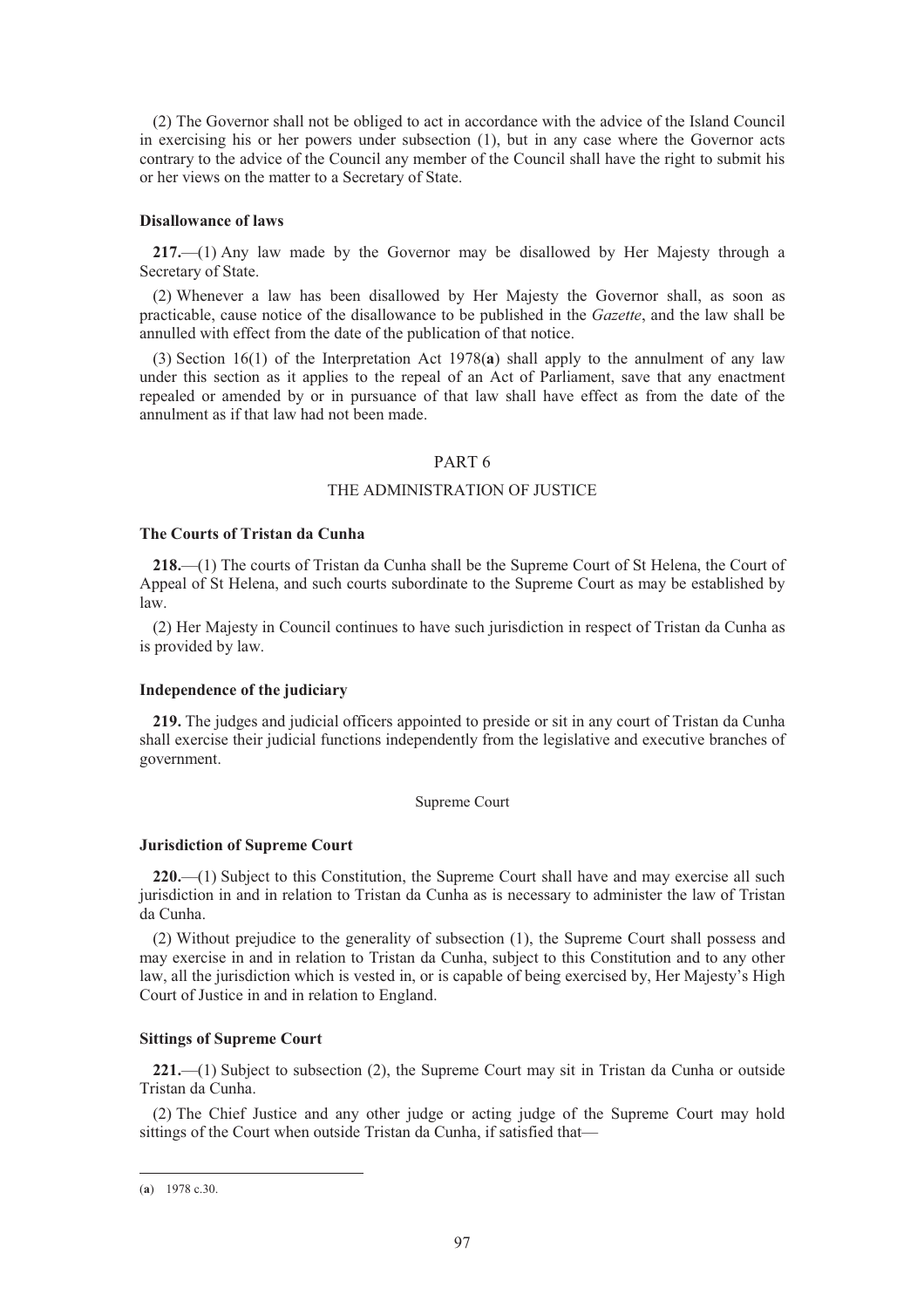- (a) a matter arising in a proceeding before the Court needs to be dealt with promptly;
- (b) every party to the proceeding is able to participate, in person or through a legal representative, by teleconference or other means of electronic, oral or written communication;
- (c) no injustice will result; and
- (d) the course proposed in the public interest.

(3) The Chief Justice when outside Tristan da Cunha may exercise such powers of revision, variation, confirmation or setting aside of any sentence or order made by a subordinate court as are conferred on him or her by any law.

#### **Exercise of jurisdiction of Supreme Court**

**222.**—(1) The Chief Justice or any other judge or acting judge of the Supreme Court may hold the Supreme Court.

(2) A judge holding the Supreme Court has, in exercise of the jurisdiction of that Court, all the powers and authority of the Court, and, if not the Chief Justice, has the jurisdiction, powers, authority, privileges and immunities conferred on the Chief Justice.

(3) If, at any time, there are two or more judges who may hold the Supreme Court, each of them may hold sittings of the Court simultaneously.

(4) In this section, "Chief Justice" means the person holding the office of Chief Justice.

#### Court of Appeal

## **Jurisdiction of Court of Appeal**

**223.**—(1) The Court of Appeal shall have jurisdiction to hear and determine such appeals from the courts of Tristan da Cunha as may be prescribed by this Constitution or any other law.

(2) Except as otherwise provided by this Constitution, an appeal shall lie to the Court of Appeal from the Supreme Court—

- (a) as of right, if the Supreme Court certifies that the case involves a substantial question of law as to the interpretation or effect of any provision of this Constitution;
- (b) as of right, or, as the case may be, with the leave of the Supreme Court, in such other cases involving the exercise of the criminal, civil or appellate jurisdiction of the Supreme Court as may be provided by this Constitution or any other law;
- (c) with the leave of the Supreme Court in any other case, if in the opinion of that Court the question involved in the appeal is one which by reason of its general or public importance, or of the magnitude of the interests affected, or for any other reason, ought to be submitted to the Court of Appeal for decision; and
- (d) subject to such limitations as may be provided by law, if the Court of Appeal, in any case in which it thinks fit, and at any time, grants special leave to appeal to that Court from a judgment of the Supreme Court, subject to such conditions as to security for costs or otherwise as the Court of Appeal thinks fit.

(3) In connection with any appeal from a court of Tristan da Cunha, the Court of Appeal shall, subject to this Constitution and any other law, have all the powers and jurisdiction that are possessed by that court under any law; and decisions of the Court of Appeal in respect of any appeal from a court of Tristan da Cunha shall, subject as aforesaid, be enforced in Tristan da Cunha in the same way as decisions of that court.

#### **Practice and procedure on appeals**

**224.**—(1) Rules made under section 89 may fix the number of judges of the Court of Appeal who may sit for any purpose; but, subject to subsection  $(2)$ —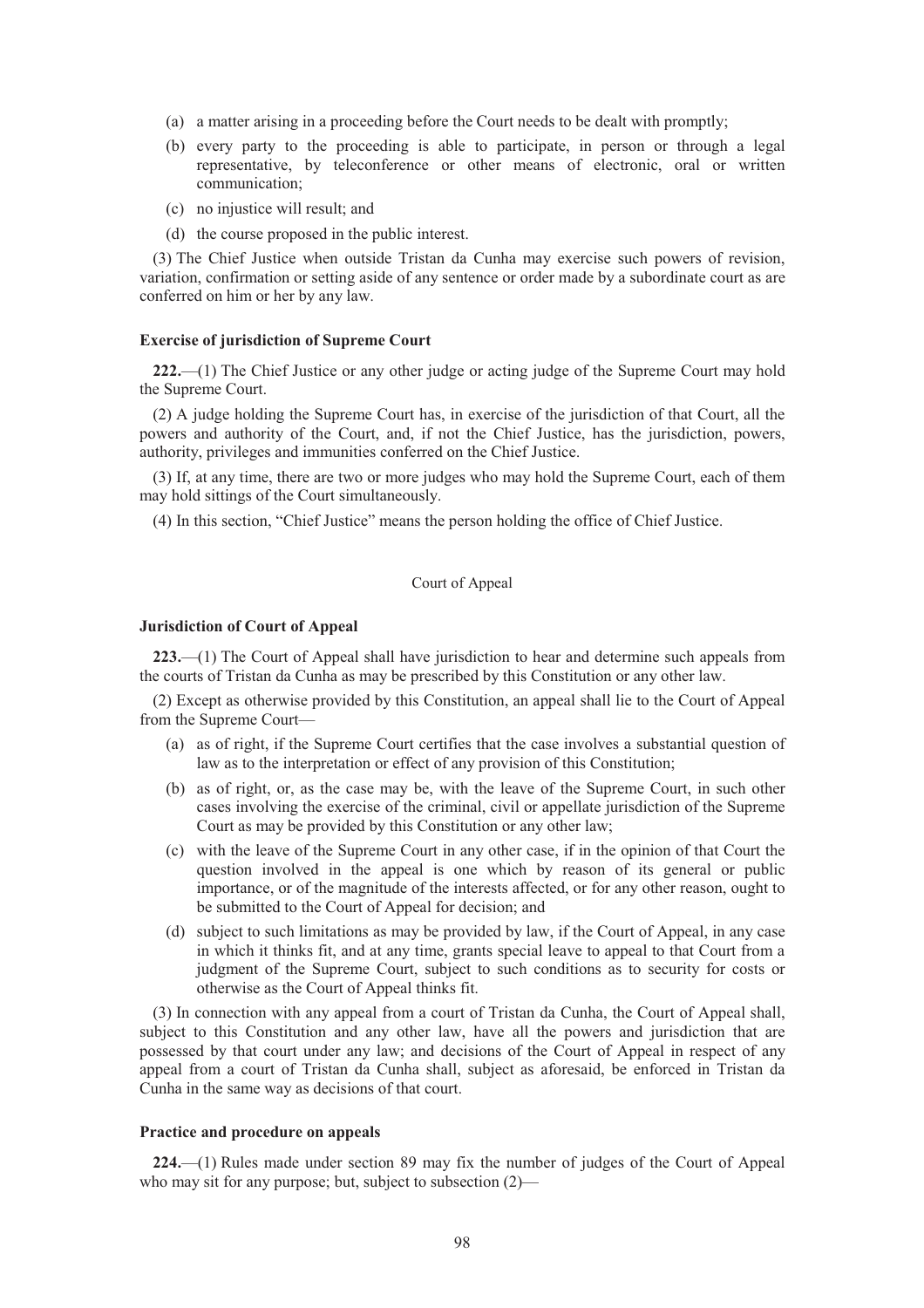- (a) an uneven number shall sit, which for the purposes of any final determination by the Court other than the summary dismissal of an appeal, shall not be fewer than three; and
- (b) any determination by the Court on any matter (whether final or otherwise) shall, where more than one judge sits, be according to the opinion of a majority of the judges who sit for the purpose of determining that matter.

(2) If, in a circumstance referred to in section 86(6), it is not practicable for the Governor to make any appointment under section 90(3), two judges of the Court of Appeal may hear, or continue to hear, and may determine, an appeal that has been set down for hearing; but—

- (a) if those judges are not in agreement about the determination of any matter arising in the course of the proceedings, the presiding judge shall decide; and
- (b) if those judges are not in agreement as to whether the appeal should be allowed, the presiding judge shall discontinue the appeal, and the matter shall be required to be reheard before the Court of Appeal consisting of three or a greater uneven number of judges of the Court.

(3) Subject to subsections (1) and (2), rules made under section 89 may provide for a reference from a decision of a single judge to the Court of Appeal.

(4) Subject to subsection (5), the Court of Appeal may sit in Tristan da Cunha or outside Tristan da Cunha.

(5) The Court of Appeal may sit outside Tristan da Cunha, if satisfied that—

- (a) every party to the proceeding is able to participate, in person or through a legal representative, by teleconference or other means of electronic, oral or written communication;
- (b) no injustice will result; and
- (c) the course proposed is in the public interest.

#### General

#### **Rules of Court**

**225.** Rules of Court made under section 89 shall apply in Tristan da Cunha with such modifications as the President of the Court of Appeal or, as the case may be, the Chief Justice may prescribe, and in particular such Rules may regulate the practice and procedure of the Court of Appeal or the Supreme Court with respect to proceedings held outside Tristan da Cunha.

## PART 7

# PUBLIC SERVICE

## **Appointments etc of officers of Tristan da Cunha Public Service**

**226.**—(1) Subject to this Constitution, the Governor, acting after consultation with such persons or such independent authority (if any) as may be prescribed by Ordinance, may, in Her Majesty's name and on Her Majesty's behalf—

- (a) make appointments to any office in the Tristan da Cunha Public Service; and
- (b) remove and exercise disciplinary control over persons holding or acting in any such office.

(2) The Governor may by directions in writing delegate the power conferred on him or her by subsection (1) to any officer or officers of the Tristan da Cunha Public Service to such extent, and subject to such conditions, as may be specified in the directions.

(3) Subject to this Constitution, an Ordinance may provide for the establishment of an independent authority to exercise any of the following functions—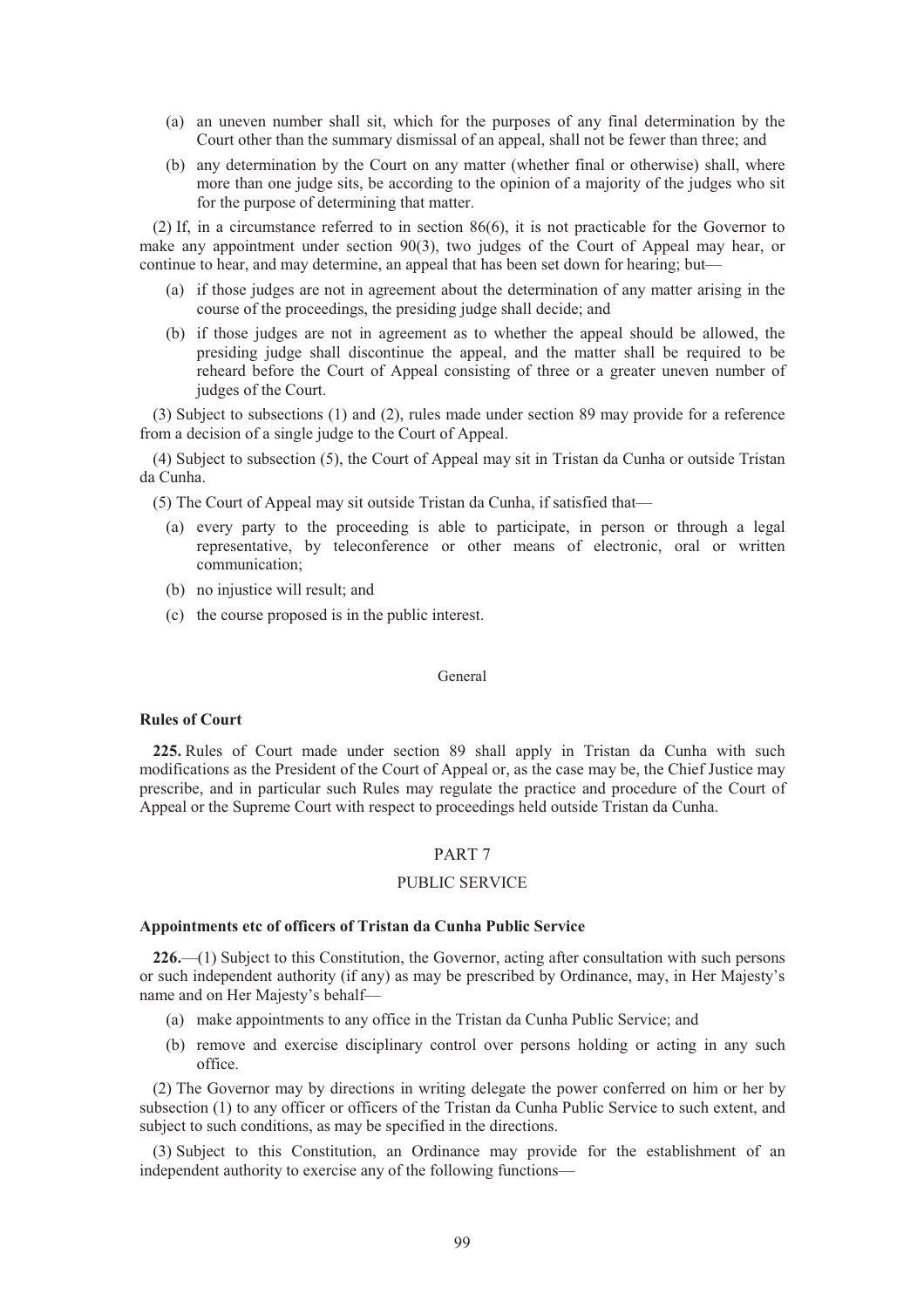- (a) advising the Governor about procedures for the exercise of the powers referred to in subsection (1), including recruitment, grievance and appeal procedures;
- (b) advising the Governor on public service management, performance, conduct and ethics policies, and monitoring the implementation of such policies;
- (c) carrying out annual reviews of the procedures and policies referred to in paragraphs (a) and (b), and reporting on such reviews to the Governor; and
- (d) such other functions as may contribute to the efficiency and integrity of the Tristan da Cunha Public Service.

## **Terms and conditions of employment**

**227.**—(1) The Governor shall approve (and may from time to time amend) a Code of Management by or under which the terms and conditions of employment of officers of the Tristan da Cunha Public Service, or any branch of it, shall be determined.

(2) Subject to any such Code of Management, the terms and conditions of the employment of any individual officer of the Tristan da Cunha Public Service shall be as agreed in that officer's contract of employment or implied by any rule of law.

#### PART 8

# **AUDIT**

#### **Audit**

**228.**—(1) The Governor shall make appropriate arrangements for the audit of the public accounts of Tristan da Cunha and of all courts of Tristan da Cunha and all authorities and offices of the Government of Tristan da Cunha; and any person or authority conducting such an audit shall have access to all books, records, reports and other documents relating to those accounts.

(2) Any person or authority conducting an audit pursuant to subsection (1) shall act independently and shall not be subject to the direction or control of the Governor, the Island Council or any other person or authority.

# PART 9

# **MISCELLANEOUS**

#### **Interpretation**

**229.** In this Chapter, unless it is otherwise provided or required by the context—

"Ascension" means Ascension Island;

"breach", in relation to any provision of this Chapter, includes a failure to comply with that provision, and cognate expressions shall be construed accordingly;

"court" means any subordinate court, the Supreme Court or the Court of Appeal, and includes Her Majesty in Council;

"disciplinary law", in relation to a disciplined force, means the law regulating the discipline of that force;

"disciplinary offence" means an offence against the disciplinary law;

"disciplined force" means any police force of Tristan da Cunha, any prison service of Tristan da Cunha, any fire service of Tristan da Cunha, any naval, military or air force raised in Tristan da Cunha under the law of Tristan da Cunha, or any visiting force;

"functions" includes powers and duties;

"*Gazette*" means the St Helena Government Gazette;

"Island Council" means the Island Council of Tristan da Cunha established by section 214;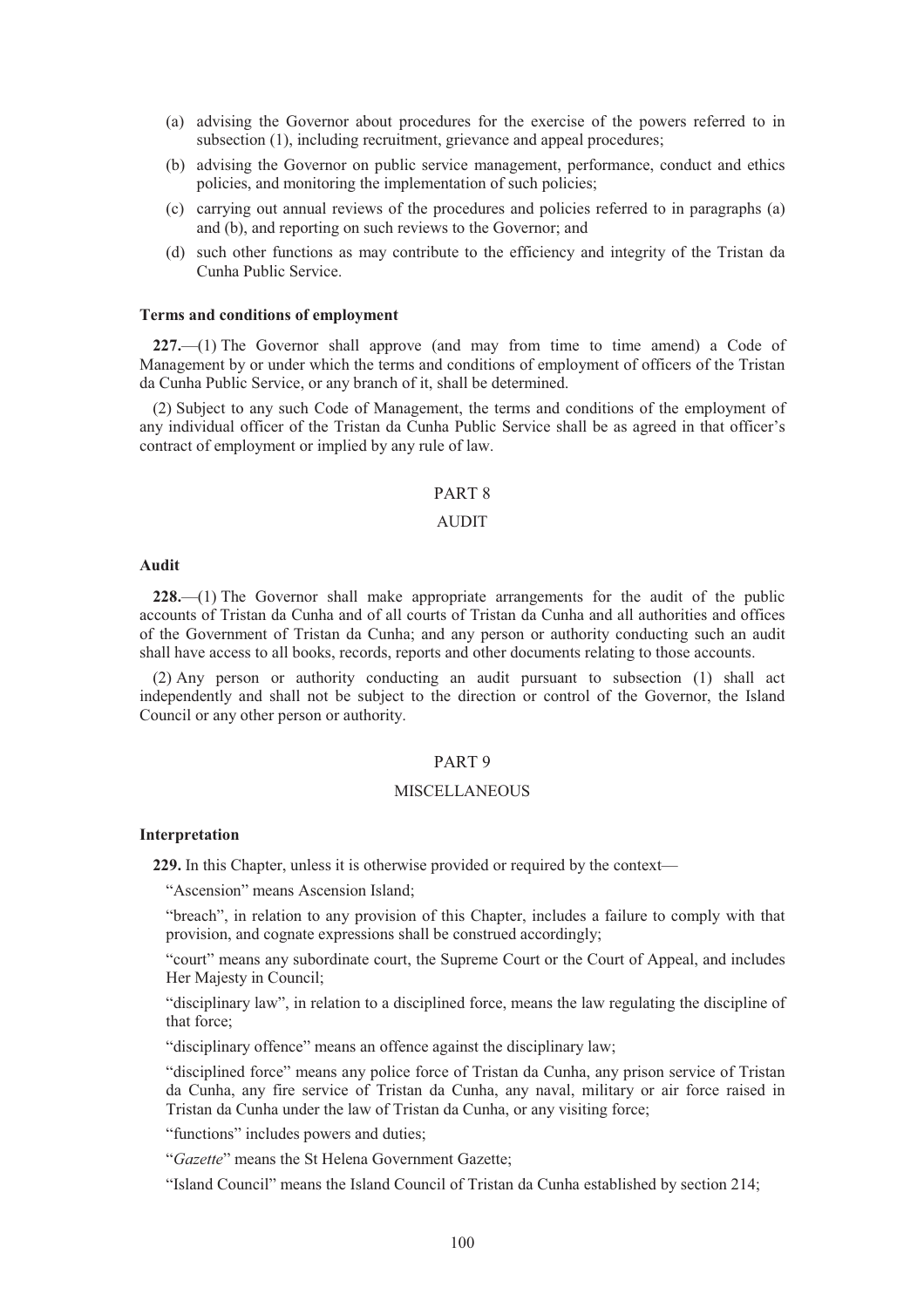"judge" means the Chief Justice or another judge of the Supreme Court, the President of the Court of Appeal, a Justice of Appeal, an acting judge of the Supreme Court, or an Acting Justice of Appeal;

"judicial officer" means a justice of the peace, a judge of a subordinate court, a Coroner or other person who is authorised to exercise the powers of a judge of a subordinate court;

"law" means law in force in Tristan da Cunha, and "lawful" and "lawfully" shall be construed accordingly;

"legal representative" means a person who—

- (a) is entitled to practise before the court or other tribunal or authority at the hearing of the proceeding or the process through which it is exercising that jurisdiction or power, in Tristan da Cunha or in any place outside Tristan da Cunha where it may lawfully sit; or
- (b) in the case of a proceeding in the Supreme Court or the Court of Appeal when sitting in a place outside Tristan da Cunha, by participating in that proceeding by teleconference or other means of electronic, oral or written communication;

"member", in relation to a disciplined force, includes any person who, under the disciplinary law, is subject to that discipline;

"minor" means a person who has not attained the age of eighteen years or such other age as may be prescribed for the purposes of this Chapter by any other law;

"officer of the Tristan da Cunha Public Service" means the holder of any office in the Tristan da Cunha Public Service and any other employee of the Public Service (except a casual worker), and includes a person appointed to act as an officer of the Tristan da Cunha Public Service;

"Ordinance" means a law made by the Governor in respect of Tristan da Cunha;

"period of public emergency" means any period during which—

- (a) there is, in or affecting Tristan da Cunha, a war or other public emergency threatening the life of the nation; and
- (b) a proclamation of a state of emergency is in force under a law;

"subordinate court" means a court of Tristan da Cunha subordinate to the Supreme Court that has been established by Ordinance, and includes the exercise of any power or jurisdiction in relation to an inquiry conferred on a Coroner by the Coroners Ordinance or any Ordinance replacing or amending that Ordinance;

"Tristan da Cunha" means the Island of Tristan da Cunha, Gough Island, Nightingale Island and Inaccessible Island;

"Tristan da Cunha Public Service" means the service of the Crown in a civil capacity in respect of the government of Tristan da Cunha, and includes service as a member of any police force, prison service or fire service of Tristan da Cunha; but does not include service as a judge or judicial officer or service as a member of the Island Council, any committee of the Council or, unless otherwise provided by a law, of any other public authority;

"visiting force" means any naval, military or air force raised in, or under the law of, a country other than Tristan da Cunha, one or more members of which are lawfully in Tristan da Cunha while on service in that capacity;

"wrongfully removed or retained child" means a child under the age of sixteen years who has been wrongfully removed to or retained in the territory of a state that is a contracting party to the Convention on the Civil Aspects of International Child Abduction, signed at The Hague on 25 October 1980.

## **References to the holder of an office to include a person acting in the office**

**230.** In this Chapter, unless it is otherwise provided or required by the context, a reference to the holder of an office by the term designating his or her office shall be construed as including a reference to any person acting in that office or, to the extent of his or her authority, otherwise performing the functions of that office.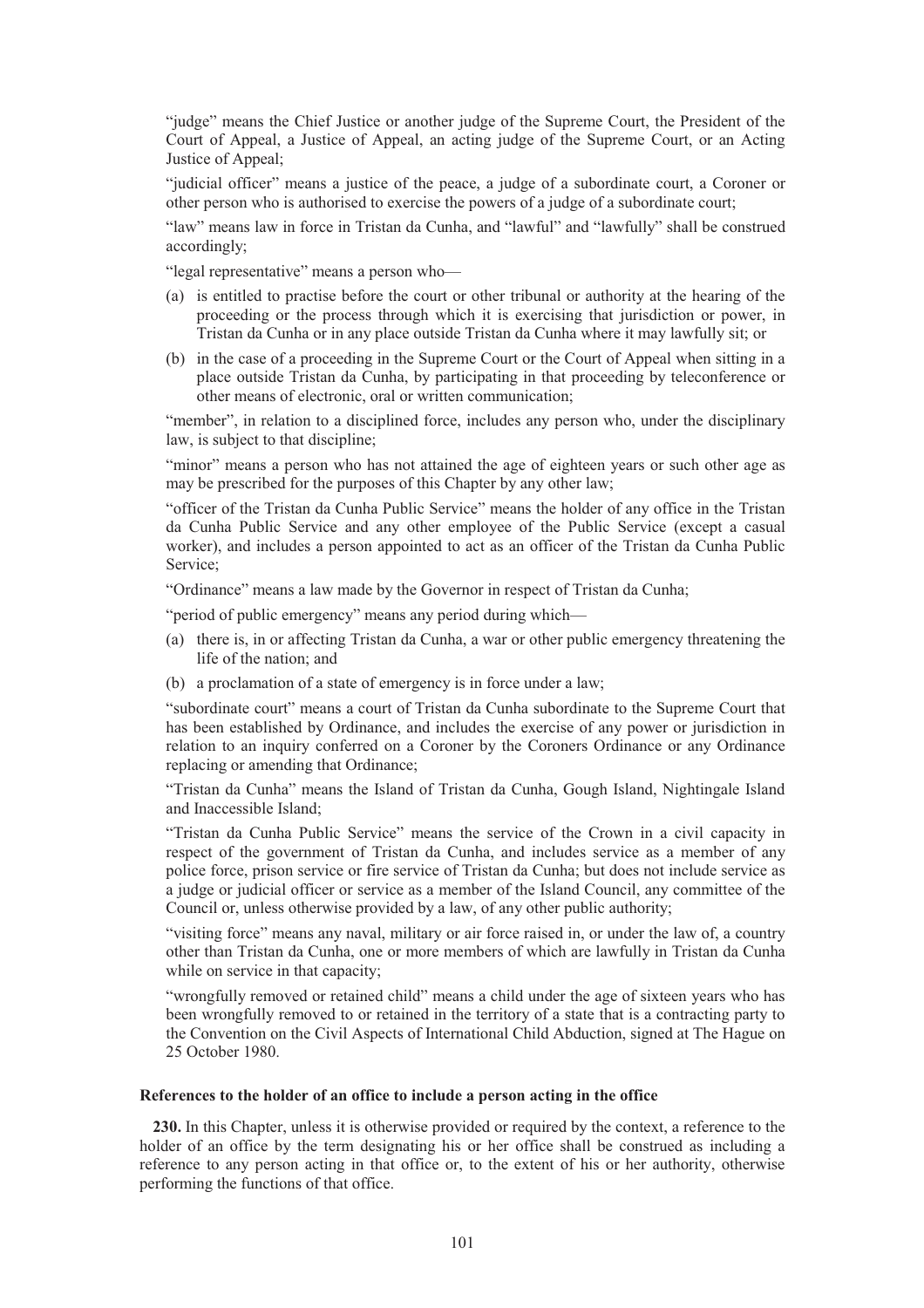#### **Power to amend and revoke instruments, etc**

**231.**—(1) Any power conferred by this Chapter to make any subsidiary instrument or to give any instructions or directions shall be construed as including a power exercisable in like manner to amend or revoke any such instrument, instructions or directions.

(2) For the purposes of this section, "subsidiary instrument" means any proclamation, regulation, order, rule or other like instrument having the force of law.

#### **Appointments**

**232.**—(1) Where any person has vacated any office established by this Chapter, he or she may, if qualified, again be appointed or elected or otherwise selected to hold that office in accordance with this Chapter.

(2) Where a power is conferred by this Chapter on any person to make any appointment to any office, a person may be appointed to that office even though some other person may be holding that office, when that other person is on leave of absence pending relinquishment of that office; and where two or more persons are holding the same office by reason of an appointment made in pursuance of this subsection, then, for the purposes of any function conferred on the holder of that office, the person last appointed to that office shall be deemed to be the sole holder of the office.

(3) In this Chapter, unless it is otherwise provided or required by the context, any reference to power to make appointments to an office shall be construed as including reference to power to make appointments on promotion and transfer to that office and power to appoint a person to act in that office during any period when it is vacant or the holder of it is unable (whether by reason of absence or infirmity of body or mind or any other cause) to perform the functions of that office.

(4) Where by this Chapter any person is directed, or power is conferred on any person or authority to appoint a person, to act in an office if the holder of it is unable to perform the functions of that office, the validity of any performance of those functions by the person so directed or of any appointment made in exercise of that power shall not be called into question in any court on the grounds that the holder of the office is not unable to perform the functions of the office.

#### **Removal from office**

**233.** References in this Chapter to the power to remove an officer of the Tristan da Cunha Public Service from his or her office shall be construed as including references to any power conferred by any law to require or permit that officer to retire from the Public Service and to any power or right to terminate a contract on which a person is employed in the Public Service and to determine whether any such contract shall or shall not be renewed.

#### **Resignations**

**234.**—(1) Any person who is appointed to any office established by or under this Chapter may resign from that office by writing under his or her hand addressed to the person or authority by whom he or she was appointed.

(2) The resignation of any person from any office established by or under this Chapter takes effect when the writing signifying the resignation is received by the person or authority to whom it is addressed or by any other person authorised by that person or authority to receive it.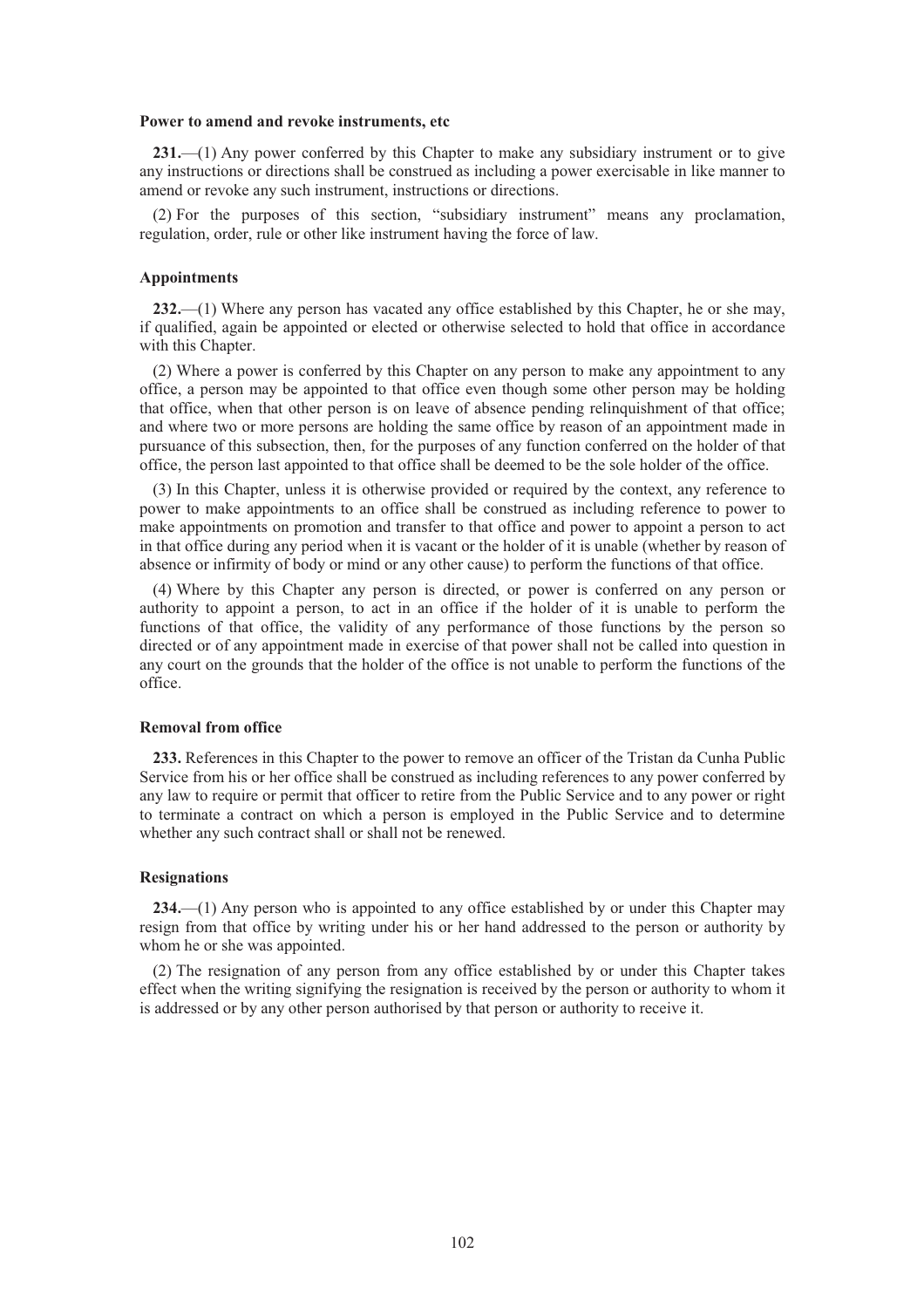# SCHEDULE TO THE CONSTITUTION FORMS OF OATHS AND AFFIRMATIONS

## **1.** Oath of allegiance

I…………………………do swear that I will be faithful and bear true allegiance to Her Majesty Queen Elizabeth the Second, Her Heirs and Successors, according to law. So help me God.

# **2.** Oath for due execution of office of Governor

I…………………………do swear that I will well and truly serve Her Majesty Queen Elizabeth the Second, Her Heirs and Successors, in the office of Governor in accordance with the Constitution and other laws of St Helena, Ascension and Tristan da Cunha and with due regard to the customs of St Helena, Ascension and Tristan da Cunha. So help me God.

**3.** Oath for due execution of office of Member of the Legislative Council

I…………………………do swear that I will well and truly serve Her Majesty Queen Elizabeth the Second, Her Heirs and Successors, in the office of Member of the Legislative Council. So help me God.

# **4.** Oath of confidentiality

I…………………………do swear that I will be a true and faithful Councillor and that I will not, directly or indirectly, except with the authority of the Governor, reveal the business or proceedings of the Government of St Helena or the nature or contents of any document communicated to me, or any matter coming to my knowledge, in my capacity as a Councillor. So help me God.

# **5.** Judicial Oath

I…………………………do swear that I will well and truly serve Her Majesty Queen Elizabeth the Second, Her Heirs and Successors, in the office of……………………….and I will do right to all manner of people according to law, without fear or favour, affection or ill-will. So help me God.

## **6.** Affirmations

In the forms above respectively set forth, for the word "swear" there shall be substituted the words "solemnly and sincerely affirm and declare", and the words "So help me God" shall be omitted.